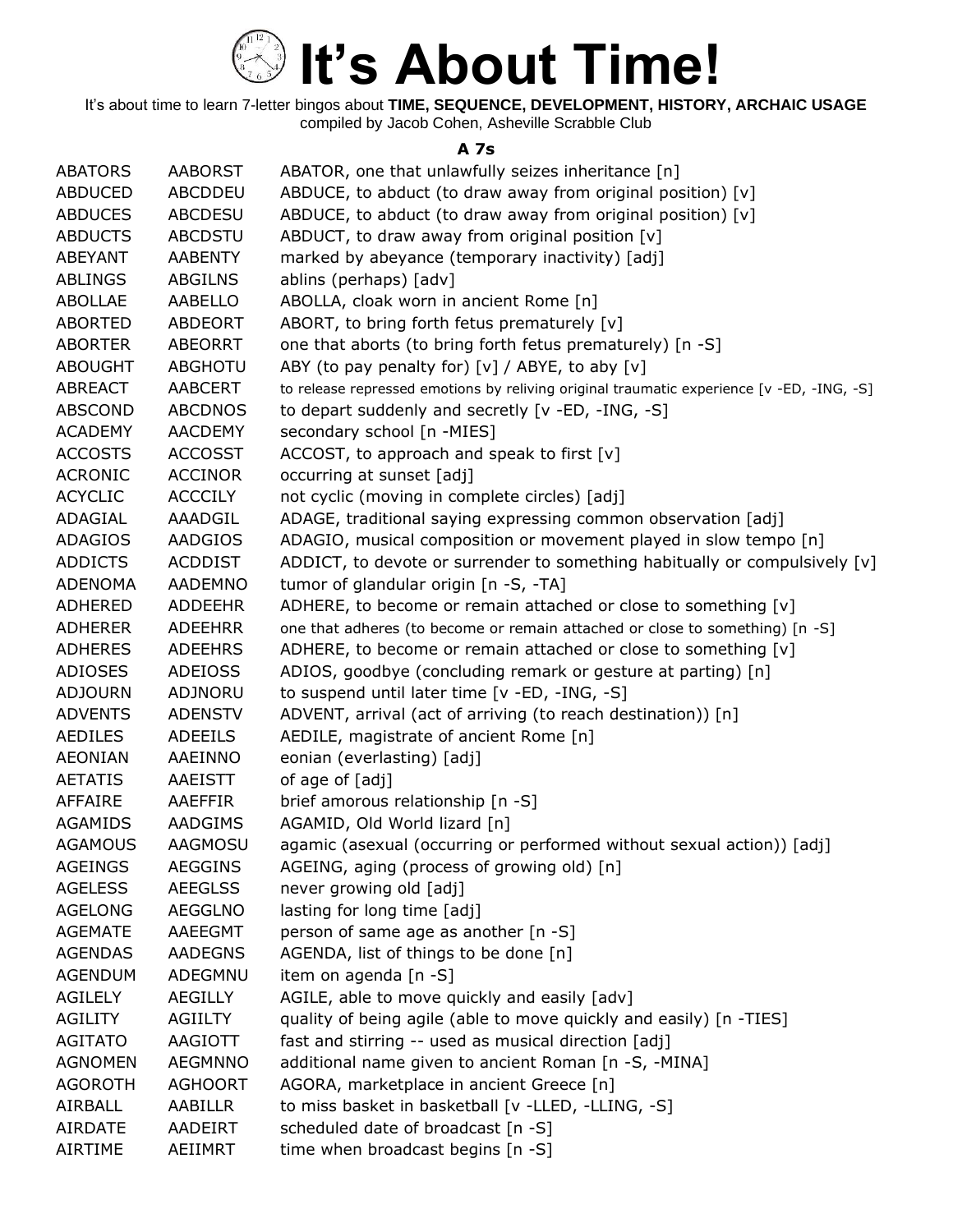| <b>ALARMED</b> | <b>AADELMR</b> | ALARM, to frighten by sudden revelation of possible injury [v]                           |
|----------------|----------------|------------------------------------------------------------------------------------------|
| <b>ALARUMS</b> | <b>AALMRSU</b> | ALARUM, to alarm (to frighten by sudden revelation of possible injury) [v]               |
| <b>ALCHEMY</b> | <b>ACEHLMY</b> | medieval form of chemistry [n -MIES]                                                     |
| <b>ALCHYMY</b> | <b>ACHLMYY</b> | alchemy (medieval form of chemistry) [n -MIES]                                           |
| <b>ALEMBIC</b> | ABCEILM        | apparatus formerly used in distilling [n -S]                                             |
| <b>ALERTER</b> | AEELRRT        | ALERT, ready for sudden action [adj]                                                     |
| <b>ALERTLY</b> | AELLRTY        | ALERT, ready for sudden action [adv]                                                     |
| <b>ALEVINS</b> | AEILNSV        | ALEVIN, young fish [n]                                                                   |
| <b>ALLEGRO</b> | <b>AEGLLOR</b> | musical passage played in rapid tempo [n -S]                                             |
| <b>ALMANAC</b> | <b>AAACLMN</b> | annual publication containing general information [n -S]                                 |
| <b>ALREADY</b> | <b>AADELRY</b> | by this time [adv]                                                                       |
| <b>AMBONES</b> | <b>ABEMNOS</b> | AMBO, pulpit in early Christian church [n]                                               |
| AMEBEAN        | AABEEMN        | alternately responding [adj]                                                             |
| AMNIOTE        | <b>AEIMNOT</b> | vertebrate that develops amnion during embryonic stage [n -S]                            |
| <b>AMPHORA</b> | <b>AAHMOPR</b> | narrow-necked jar used in ancient Greece [n -E, -S]                                      |
| AMPULLA        | AALLMPU        | globular bottle used in ancient Rome [n -E]                                              |
| AMYLOID        | ADILMOY        | hard protein deposit resulting from degeneration of tissue [n -S]                        |
| <b>ANAGENS</b> | <b>AAEGNNS</b> | ANAGEN, hair growth period [n]                                                           |
| ANAGRAM        | AAAGMNR        | to transpose letters of word or phrase to form new one [v -MMED, -MMING, -S]             |
| <b>ANANKES</b> | <b>AAEKNNS</b> | ANANKE, compelling necessity in ancient Greek religion [n]                               |
| <b>ANAPEST</b> | <b>AAENPST</b> | type of metrical foot $[n - S]$                                                          |
| <b>ANAPHOR</b> | <b>AAHNOPR</b> | word or phrase that takes reference from preceding word or phrase [n -S]                 |
| <b>ANCIENT</b> | <b>ACEINNT</b> | of or pertaining to time long past [adj -ER, -EST; one who lived in ancient times [n -S] |
| <b>ANDANTE</b> | <b>AADENNT</b> | moderately slow musical passage [n -S]                                                   |
| ANESTRI        | AEINRST        | ANESTRUS, period of sexual dormancy [n]                                                  |
| ANILITY        | <b>AIILNTY</b> | state of being anile (resembling old woman) [n -TIES]                                    |
| <b>ANLACES</b> | <b>AACELNS</b> | ANLACE, medieval dagger [n]                                                              |
| <b>ANLASES</b> | <b>AAELNSS</b> | ANLAS, anlace (medieval dagger) [n]                                                      |
| <b>ANNATES</b> | <b>AAENNST</b> | first year's revenue of bishop paid to pope [n -S]                                       |
| <b>ANNUALS</b> | <b>AALNNSU</b> | ANNUAL, publication issued once year [n]                                                 |
| <b>ANNUITY</b> | <b>AINNTUY</b> | allowance or income paid at regular intervals [n -TIES]                                  |
| <b>ANTHROS</b> | <b>AHNORST</b> | ANTHRO, anthropology [n]                                                                 |
| ANTIQUE        | AEINQTU        | to give appearance of age to [v -D, -UING, -S]                                           |
| <b>ANYMORE</b> | <b>AEMNORY</b> | at present time [adv]                                                                    |
| ANYTIME        | <b>AEIMNTY</b> | at any time [adv]                                                                        |
| <b>APERCUS</b> | <b>ACEPRSU</b> | APERCU, brief summary [n]                                                                |
| APERITIF       | AEFIIPRT       | alcoholic drink taken before meal [n -S]                                                 |
| <b>APNOEAL</b> | <b>AAELNOP</b> | APNOEA, apnea (temporary cessation of respiration) [adj]                                 |
| <b>APNOEAS</b> | <b>AAENOPS</b> | APNOEA, apnea (temporary cessation of respiration) [n]                                   |
| APNOEIC        | <b>ACEINOP</b> | APNOEA, apnea (temporary cessation of respiration) [adj]                                 |
| <b>APOLLOS</b> | <b>ALLOOPS</b> | APOLLO, handsome young man [n]                                                           |
| <b>ARCHAIC</b> | <b>AACCHIR</b> | pertaining to earlier time [adj]                                                         |
| <b>ARCHEAN</b> | <b>AACEHNR</b> | pertaining to Archean geological eon [adj]                                               |
| <b>ARCHIVE</b> | <b>ACEHIRV</b> | to file in archive (place where records are kept) [v -D, -VING, -S]                      |
| <b>ARCHONS</b> | <b>ACHNORS</b> | ARCHON, magistrate of ancient Athens [n]                                                 |
| ARIETTA        | AAEIRTT        | short aria [n -S]                                                                        |
| ARIETTE        | AEEIRTT        | arietta (short aria) [n -S]                                                              |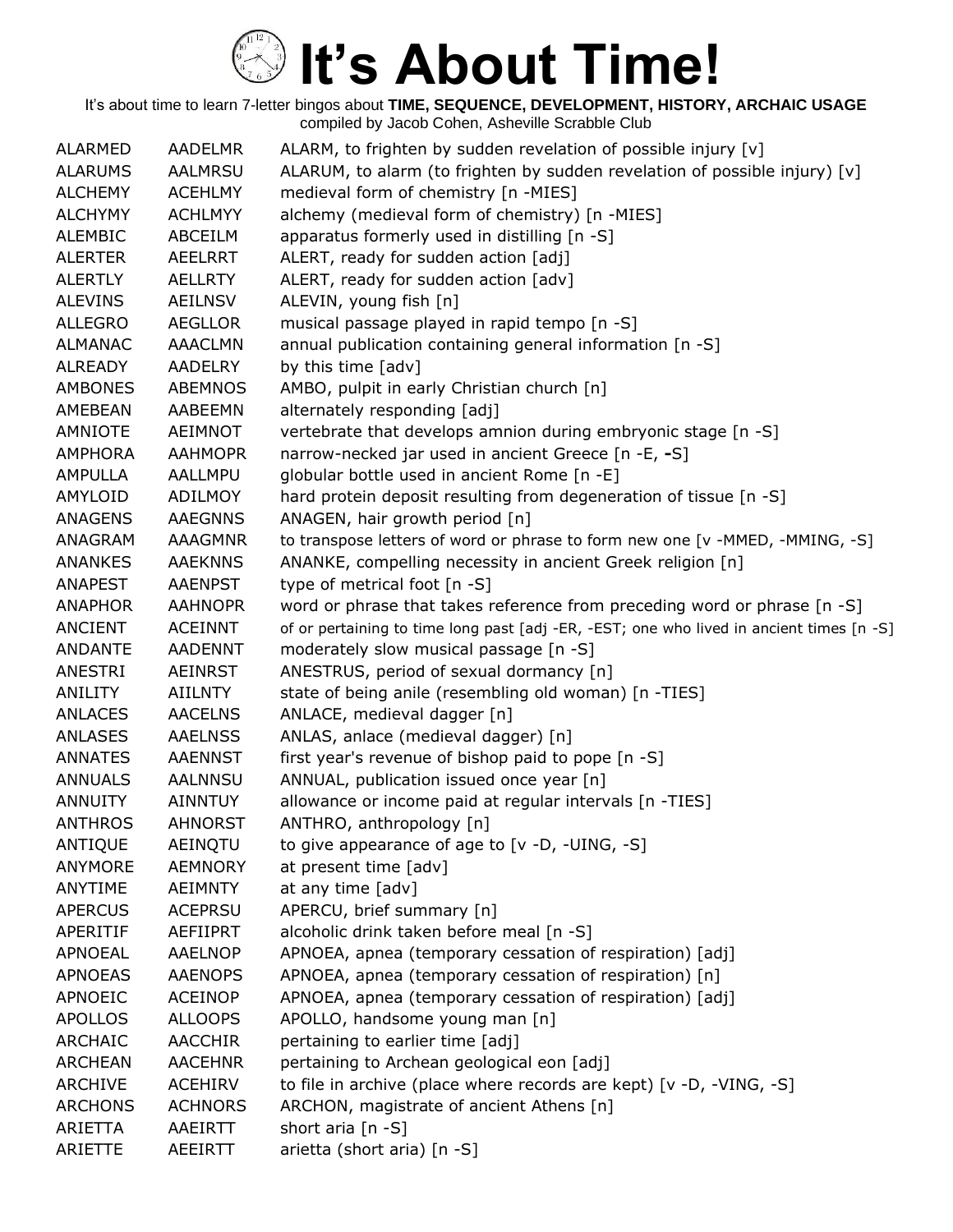| <b>ARNICAS</b> | <b>AACINRS</b> | ARNICA, perennial herb [n]                                                             |
|----------------|----------------|----------------------------------------------------------------------------------------|
| <b>ARPENTS</b> | <b>AENPRST</b> | ARPENT, old French unit of area [n]                                                    |
| <b>ARREARS</b> | <b>AAERRRS</b> | ARREAR, unpaid and overdue debt [n]                                                    |
| ARRIVAL        | AAILRRV        | act of arriving (to reach destination) [n -S]                                          |
| ARRIVED        | <b>ADEIRRV</b> | ARRIVE, to reach destination [v]                                                       |
| <b>ARRIVER</b> | AEIRRRV        | one that arrives (to reach destination) [n -S]                                         |
| <b>ARRIVES</b> | <b>AEIRRSV</b> | ARRIVE, to reach destination [v]                                                       |
| <b>ARUGOLA</b> | AAGLORU        | arugula (European annual herb) [n -S]                                                  |
| <b>ARUGULA</b> | AAGLRUU        | European annual herb [n -S]                                                            |
| <b>ARUSPEX</b> | <b>AEPRSUX</b> | haruspex (soothsayer of ancient Rome) [n -PICES]                                       |
| <b>ASARUMS</b> | <b>AAMRSSU</b> | ASARUM, perennial herb [n]                                                             |
| <b>ASCRIBE</b> | <b>ABCEIRS</b> | to attribute to specified cause, source, or origin [v -D, -BING, -S]                   |
| <b>ASEXUAL</b> | <b>AAELSUX</b> | occurring or performed without sexual action [adj]                                     |
| ASTASIA        | AAAISST        | inability to stand resulting from muscular incoordination [n -S]                       |
| <b>ASTATIC</b> | <b>AACISTT</b> | unstable (not stable (resistant to sudden change or position or condition)) [adj]      |
| <b>ASTILBE</b> | ABEILST        | Asian perennial $[n -S]$                                                               |
| <b>ATAVISM</b> | <b>AAIMSTV</b> | reappearance of genetic characteristic after several generations of absence [n -S]     |
| <b>ATAVIST</b> | AAISTTV        | individual displaying atavism [n -S]                                                   |
| <b>ATRIUMS</b> | AIMRSTU        | ATRIUM, main room of ancient Roman house [n]                                           |
| <b>ATTORNS</b> | <b>ANORSTT</b> | ATTORN, to acknowledge new owner as one's landlord [v]                                 |
| <b>AUBADES</b> | AABDESU        | AUBADE, morning song [n]                                                               |
| <b>AUGMENT</b> | <b>AEGMNTU</b> | to increase (to make or become greater) [v -ED, -ING, -S]                              |
| <b>AUGURAL</b> | AAGLRUU        | pertaining to augury (practice of auguring (to foretell from omens)) [adj]             |
| <b>AUGURED</b> | ADEGRUU        | AUGUR to foretell from omens [v]                                                       |
| <b>AUGURER</b> | <b>AEGRRUU</b> | one that augurs (to foretell from omens) [n -S]                                        |
| <b>AULDEST</b> | <b>ADELSTU</b> | AULD, old (living or existing for relatively long time) [adj]                          |
| <b>AUROCHS</b> | <b>ACHORSU</b> | extinct European ox [n -ES]                                                            |
| <b>AURORAE</b> | <b>AAEORRU</b> | AURORA, rising light of morning [n]                                                    |
| <b>AURORAL</b> | AALORRU        | AURORA, rising light of morning [adj]                                                  |
| <b>AURORAS</b> | AAORRSU        | AURORA, rising light of morning [n]                                                    |
| <b>AUSTRAL</b> | <b>AALRSTU</b> | former monetary unit of Argentina [n -ES, -S]                                          |
| <b>AUTUMNS</b> | AMNSTUU        | AUTUMN, season of year [n]                                                             |
| <b>AVELLAN</b> | <b>AAELLNV</b> | having four arms shaped like filberts -- used of heraldic cross [adj]                  |
| <b>AVENSES</b> | <b>AEENSSV</b> | AVENS, perennial herb [n]                                                              |
| AWAITED        | <b>AADEITW</b> | AWAIT, to wait for [v]                                                                 |
| <b>AWAITER</b> | AAEIRTW        | one that awaits (to wait for) [n -S]                                                   |
| <b>AWAKENS</b> | <b>AAEKNSW</b> | AWAKEN, to awake (to wake up) [v]                                                      |
| AWAKING        | AAGIKNW        | AWAKE, to wake up $[v]$                                                                |
|                |                | <b>B</b> 7s                                                                            |
| <b>BABYSIT</b> | <b>ABBISTY</b> | to care for child temporarily [v -SAT, -TTING, -S]                                     |
| <b>BACCIES</b> | <b>ABCCEIS</b> | BACCY, tobacco (annual herb cultivated for its leaves) [n]                             |
| <b>BACKFIT</b> | <b>ABCFIKT</b> | to retrofit (to furnish with new parts not originally available) [v -TTED, -TTING, -S] |
| <b>BACKLOG</b> | <b>ABCGKLO</b> | to accumulate [v -GGED, -GGING, -S]                                                    |
| <b>BACKOUT</b> | ABCKOTU        | reversal of launching procedures [n -S]                                                |
| <b>BADGERS</b> | <b>ABDEGRS</b> | BADGER, to harass (to bother persistently) [v]                                         |
| <b>BAGWORM</b> | <b>ABGMORW</b> | larva of certain moths [n -S]                                                          |
| <b>BAILING</b> | ABGIILN        | BAIL, to transfer property temporarily [v]                                             |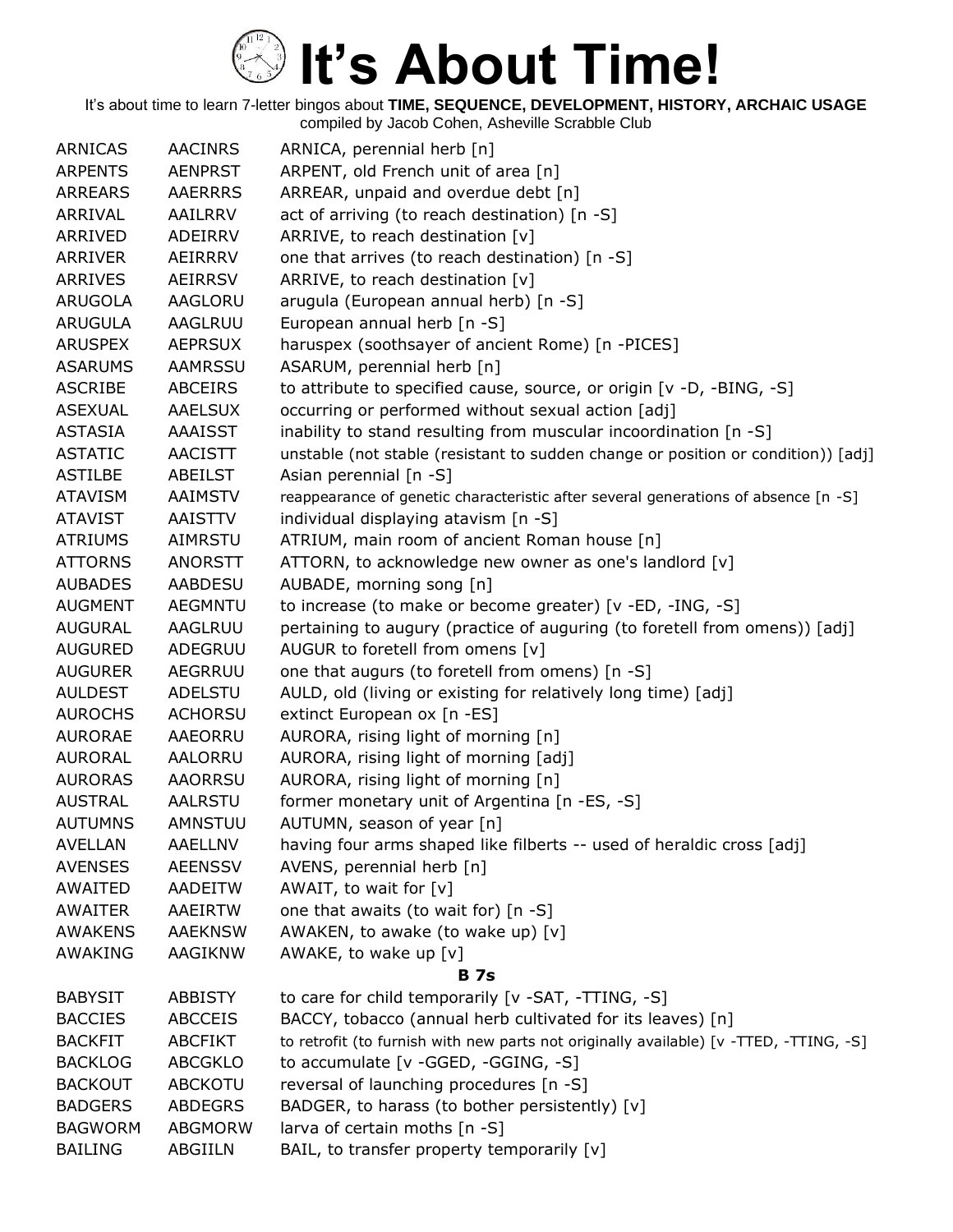| <b>BAIRNLY</b> | <b>ABILNRY</b> | childish (resembling child (young person)) [adj -LIER, -LIEST]           |
|----------------|----------------|--------------------------------------------------------------------------|
| <b>BALDING</b> | <b>ABDGILN</b> | BALD, to become bald [v]                                                 |
| <b>BALLBOY</b> | ABBLLOY        | boy who retrieves balls during games [n -S]                              |
| <b>BANALLY</b> | <b>AABLLNY</b> | BANAL, ordinary (of kind to be expected in normal order of events) [adv] |
| <b>BANDORA</b> | <b>AABDNOR</b> | bandore (ancient lute) [n -S]                                            |
| <b>BANDORE</b> | ABDENOR        | ancient lute [n -S]                                                      |
| <b>BANDSAW</b> | <b>AABDNSW</b> | to cut with continuous saw [v -ED, -ING, -S]                             |
| <b>BARHOPS</b> | <b>ABHOPRS</b> | BARHOP, to visit number of bars during evening [v]                       |
| <b>BASHAWS</b> | <b>AABHSSW</b> | BASHAW, pasha (former Turkish high official) [n]                         |
| <b>BASILIC</b> | <b>ABCIILS</b> | pertaining to basilica (ancient Roman building) [adj]                    |
| <b>BASINET</b> | ABEINST        | medieval helmet [n -S]                                                   |
| <b>BATFOWL</b> | <b>ABFLOTW</b> | to catch birds at night [v]                                              |
| <b>BATTERS</b> | ABERSTT        | BATTER, to beat repeatedly [v]                                           |
| <b>BEARERS</b> | ABEERRS        | BEARER, one that bears (to endure (to last)) [n]                         |
| <b>BEARING</b> | ABEGINR        | BEAR, to endure (to last (to continue in existence)) [v]                 |
| <b>BEATBOX</b> | ABBEOTX        | to sing to rhythm of rap music [v -ED, -ING, -S]                         |
| <b>BEATERS</b> | <b>ABEERST</b> | BEATER, one that beats (to strike repeatedly) [n]                        |
| <b>BEATING</b> | ABEGINT        | BEAT, to strike repeatedly [v]                                           |
| <b>BEBLOOD</b> | <b>BBDELOO</b> | to cover with blood [v -ED, -ING, -S]                                    |
| <b>BECAUSE</b> | <b>ABCEESU</b> | for reason that [conj]                                                   |
| <b>BECHALK</b> | <b>ABCEHKL</b> | to cover with chalk [v -ED, -ING, -S]                                    |
| <b>BECLOAK</b> | ABCEKLO        | to place cloak on [v -ED, -ING, -S]                                      |
| <b>BECLOGS</b> | <b>BCEGLOS</b> | clogs thoroughly [v]                                                     |
| <b>BECLOWN</b> | <b>BCELNOW</b> | to cause to appear $[v - ED, -ING, -S]$                                  |
| <b>BECOMES</b> | <b>BCEEMOS</b> | BECOME, to come to be [v]                                                |
| <b>BECRAWL</b> | <b>ABCELRW</b> | to crawl over [v -ED, -ING, -S]                                          |
| <b>BECRIME</b> | <b>BCEEIMR</b> | to make guilty of crime [v -D, -MING, -S]                                |
| <b>BECROWD</b> | <b>BCDEORW</b> | to crowd closely [v -ED, -ING, -S]                                       |
| <b>BECRUST</b> | <b>BCERSTU</b> | to cover with crust [v -ED, -ING, -S]                                    |
| <b>BECURSE</b> | <b>BCEERSU</b> | to curse severely [v -D or -ST, -SING, -S]                               |
| <b>BEDAMNS</b> | ABDEMNS        | swears at [v]                                                            |
| <b>BEDEVIL</b> | <b>BDEEILV</b> | to harass (to bother persistently) [v -ED, -LLED, -ING, -LLING, -S]      |
| <b>BEDEWED</b> | <b>BDDEEEW</b> | wetted with dew [v]                                                      |
| <b>BEDIGHT</b> | <b>BDEGHIT</b> | to bedeck [v -ED, -ING, -S]                                              |
| <b>BEDIRTY</b> | <b>BDEIRTY</b> | to make dirty [v - TIED, - TYING, - TIES]                                |
| <b>BEDIZEN</b> | <b>BDEEINZ</b> | to dress gaudily [v -ED, -ING, -S]                                       |
| <b>BEDRUGS</b> | <b>BDEGRSU</b> | to make sleepy [v]                                                       |
| <b>BEDTIME</b> | <b>BDEEIMT</b> | time for going to bed [n -S]                                             |
| <b>BEDUMBS</b> | <b>BBDEMSU</b> | to render speechless [v]                                                 |
| <b>BEDUNCE</b> | <b>BCDEENU</b> | to make dunce of [v -D, -CING, -S]                                       |
| <b>BEDWARF</b> | <b>ABDEFRW</b> | to cause to appear small by comparison [v -ED, -ING, -S]                 |
| <b>BEFLAGS</b> | <b>ABEFGLS</b> | to deck with flags [v]                                                   |
| <b>BEFLEAS</b> | <b>ABEEFLS</b> | infests with fleas [v]                                                   |
| <b>BEFLECK</b> | <b>BCEEFKL</b> | to fleck $[v - ED, -ING, -S]$                                            |
| <b>BEFOOLS</b> | <b>BEFLOOS</b> | to deceive [v]                                                           |
| <b>BEFOULS</b> | <b>BEFLOSU</b> | to foul $[v]$                                                            |
| <b>BEFRETS</b> | <b>BEEFRST</b> | to gnaw [v]                                                              |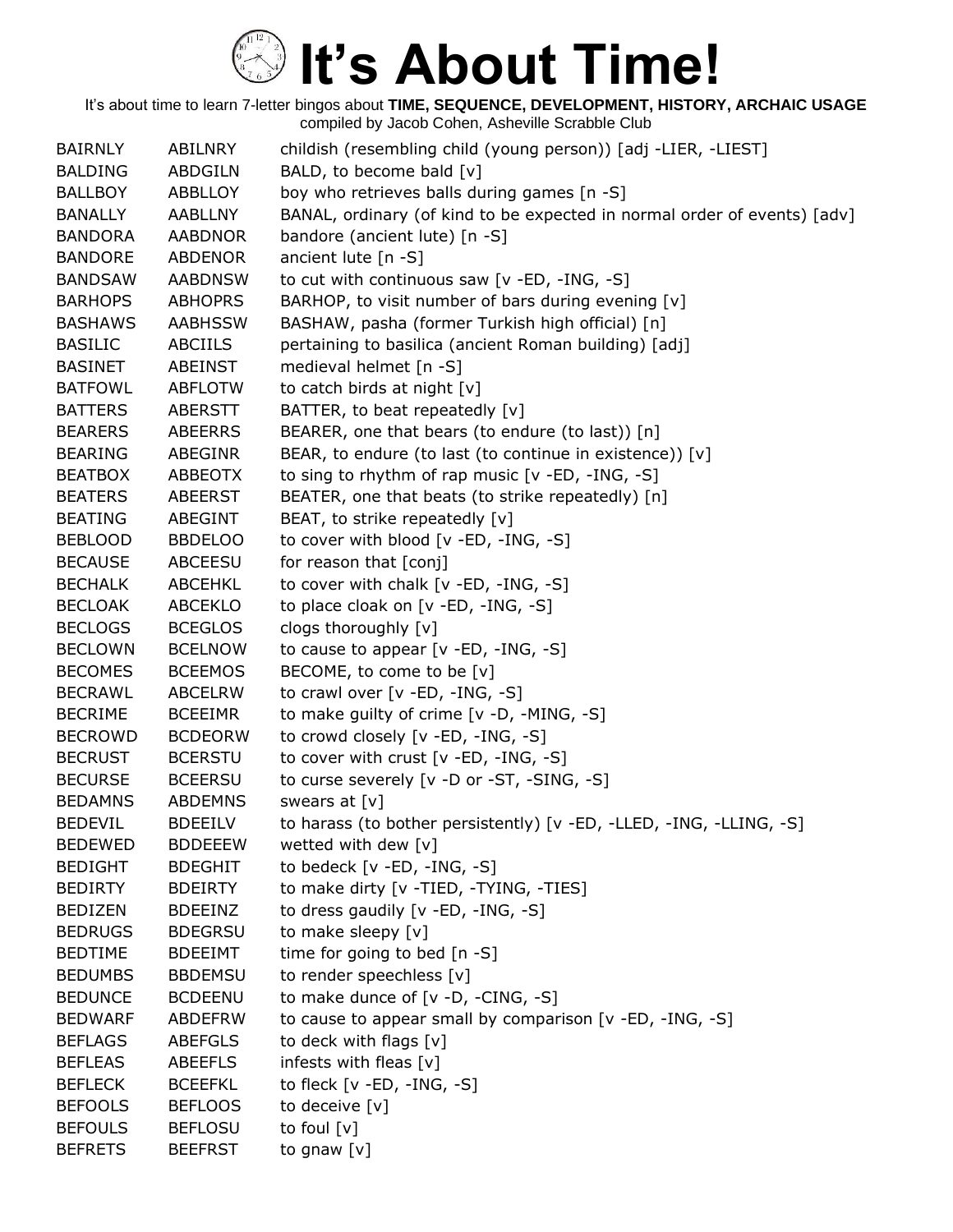| <b>BEGALLS</b> | <b>ABEGLLS</b> | to make sore by rubbing [v]                                  |
|----------------|----------------|--------------------------------------------------------------|
| <b>BEGAZES</b> | ABEEGSZ        | to gaze at $[v]$                                             |
| <b>BEGIRDS</b> | <b>BDEGIRS</b> | to surround [v]                                              |
| <b>BEGLADS</b> | <b>ABDEGLS</b> | to gladden [v]                                               |
| <b>BEGLOOM</b> | <b>BEGLMOO</b> | to make gloomy [v -ED, -ING, -S]                             |
| <b>BEGRIMS</b> | <b>BEGIMRS</b> | to begrime [v]                                               |
| <b>BEGROAN</b> | <b>ABEGNOR</b> | to groan [v -ED, -ING, -S]                                   |
| <b>BEGULFS</b> | <b>BEFGLSU</b> | to engulf [v]                                                |
| <b>BEHOOFS</b> | <b>BEFHOOS</b> | benefits or advantages [n]                                   |
| <b>BEHOVES</b> | <b>BEEHOSV</b> | to behoove [v]                                               |
| <b>BEHOWLS</b> | <b>BEHLOSW</b> | to howl [v]                                                  |
| <b>BEKNOTS</b> | <b>BEKNOST</b> | to tie in knots [v]                                          |
| <b>BELABOR</b> | ABBELOR        | to discuss for absurd amount of time [v -ED, -ING, -S]       |
| <b>BELACED</b> | <b>ABCDEEL</b> | adorned with lace [adj]                                      |
| <b>BELATED</b> | ABDEELT        | late or too late [adj]                                       |
| <b>BETIMES</b> | <b>BEEIMST</b> | soon (in near future) [adv]                                  |
| <b>BELDAME</b> | ABDEELM        | beldam (old woman) [n -S]                                    |
| <b>BELDAMS</b> | <b>ABDELMS</b> | BELDAM, old woman [n]                                        |
| <b>BELEAPS</b> | <b>ABEELPS</b> | to leap upon [v]                                             |
| <b>BELEAPT</b> | <b>ABEELPT</b> | leapt upon [v]                                               |
| <b>BELIERS</b> | <b>BEEILRS</b> | ones that belie [n]                                          |
| <b>BELLING</b> | <b>BEGILLN</b> | mock serenade for newlyweds [n -S]                           |
| <b>BEMADAM</b> | AABDEMM        | to call by title of madam [v -ED, -ING, -S]                  |
| <b>BEMEANS</b> | <b>ABEEMNS</b> | debases [v]                                                  |
| <b>BEMISTS</b> | <b>BEIMSST</b> | envelops in mist [v]                                         |
| <b>BEMIXES</b> | <b>BEEIMSX</b> | to mix thoroughly [v]                                        |
| <b>BEMOCKS</b> | <b>BCEKMOS</b> | mocks [v]                                                    |
| <b>BENAMES</b> | <b>ABEEMNS</b> | names $[v]$                                                  |
| <b>BENDEES</b> | <b>BDEEENS</b> | BENDEE, bendy (okra (tall annual herb)) [n]                  |
| <b>BENEMPT</b> | <b>BEEMNPT</b> | named $[v]$                                                  |
| <b>BENNETS</b> | <b>BEENNST</b> | BENNET, perennial herb [n]                                   |
| <b>BENUMBS</b> | <b>BBEMNSU</b> | numbs $[v]$                                                  |
| <b>BEPAINT</b> | <b>ABEINPT</b> | to tinge [v -ED, -ING, -S]                                   |
| <b>BEQUEST</b> | <b>BEEQSTU</b> | legacy (something bequeathed) [n -S]                         |
| <b>BERAKES</b> | <b>ABEEKRS</b> | to rake all over [v]                                         |
| <b>BEREAVE</b> | ABEEERV        | to deprive [v -D or -FT, -VING, -S]                          |
| <b>BERHYME</b> | <b>BEEHMRY</b> | to compose in rhyme [v -D, -MING, -S]                        |
| <b>BERIMES</b> | <b>BEEIMRS</b> | berhymes [v]                                                 |
| <b>BEROBED</b> | <b>BBDEEOR</b> | wearing robe [adj]                                           |
| <b>BESCOUR</b> | <b>BCEORSU</b> | to scour thoroughly [v -ED, -ING, -S]                        |
| <b>BESEECH</b> | <b>BCEEEHS</b> | to implore (to beg for urgently) [v -SOUGHT, -ED, -ING, -ES] |
| <b>BESEEMS</b> | <b>BEEEMSS</b> | is suitable [v -ED, -ING, -S]                                |
| <b>BESHAME</b> | <b>ABEEHMS</b> | to put to shame [v -D, -MING, -MS                            |
| <b>BESHOUT</b> | <b>BEHOSTU</b> | to shout at $[v - ED, -ING, -S]$                             |
| <b>BESHREW</b> | <b>BEEHRSW</b> | to curse $[v - ED, -ING, -S]$                                |
| <b>BESLIME</b> | <b>BEEILMS</b> | to cover with slime [v -D, -MING, -S]                        |
| <b>BESMEAR</b> | ABEEMRS        | to smear over [v -ED, -ING, -S]                              |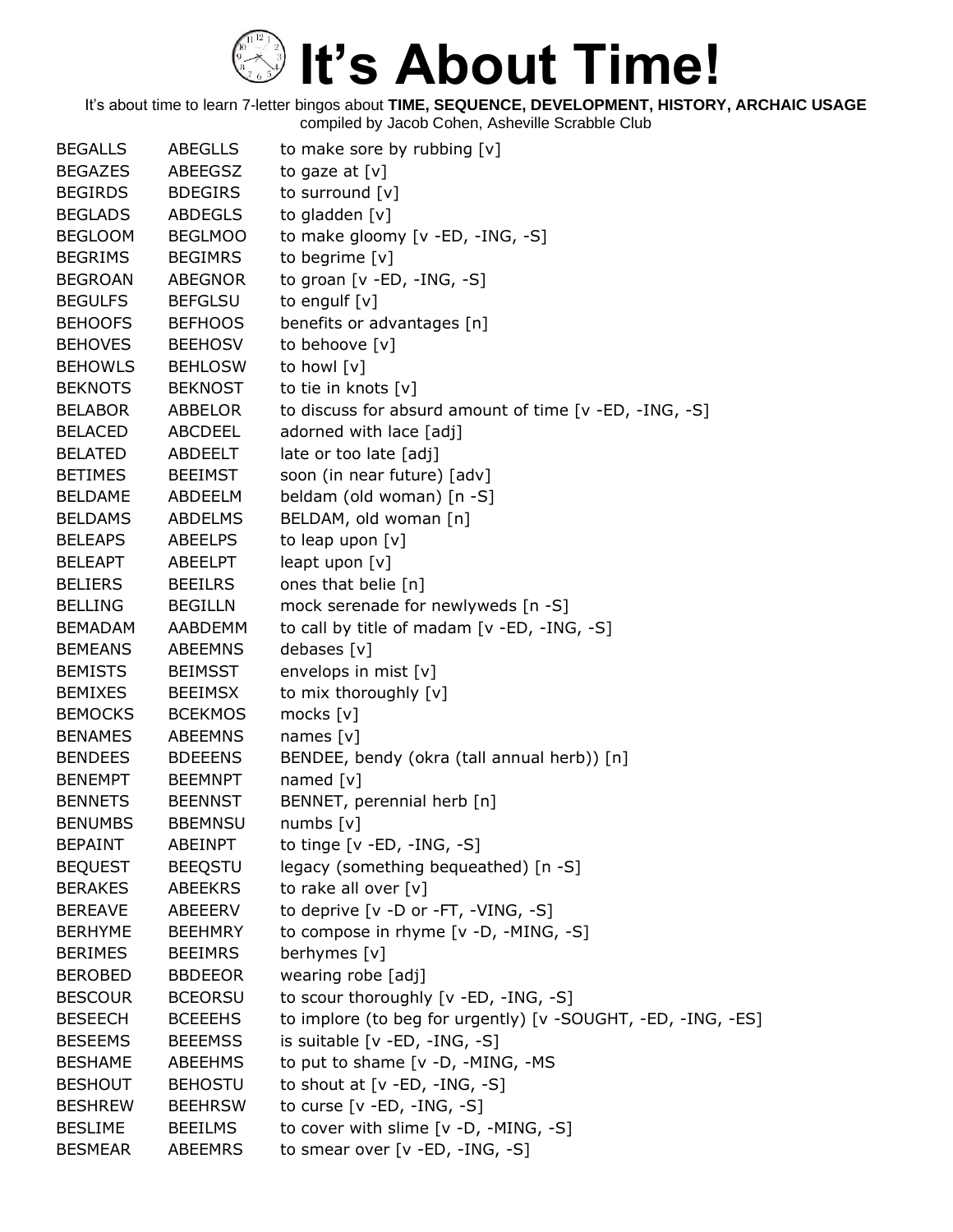| <b>BESMILE</b> | <b>BEEILMS</b> | to smile on $[v -D, -LING, -S]$                             |
|----------------|----------------|-------------------------------------------------------------|
| <b>BESMOKE</b> | <b>BEEKMOS</b> | to soil with smoke [v -D, -KING, -S]                        |
| <b>BESMUTS</b> | <b>BEMSSTU</b> | to blacken with smut $[v]$                                  |
| <b>BESNOWS</b> | <b>BENOSSW</b> | to cover with snow [v]                                      |
| <b>BESPEAK</b> | <b>ABEEKPS</b> | to claim in advance [v -PAKE, POKE, -POKEN, -ING, -S]       |
| <b>BESTEAD</b> | ABEEDST        | to help $[v - ED, -ING, -S]$                                |
| <b>BESTIRS</b> | <b>BEIRSST</b> | rouse $[v]$                                                 |
| <b>BESTUDS</b> | <b>BDESSTU</b> | dots [v]                                                    |
| <b>BESWARM</b> | <b>ABEMRSW</b> | to swarm all over [v -ED, -ING, -S]                         |
| <b>BETAKES</b> | <b>ABEEKST</b> | to cause to go [v]                                          |
| <b>BETAXED</b> | ABDEETX        | burden with taxes [adj]                                     |
| <b>BETHANK</b> | ABEHKNT        | to thank $[v - ED, -ING, -S]$                               |
| <b>BETHINK</b> | <b>BEHIKNT</b> | to consider [v - THOUGHT, -ING, -S]                         |
| <b>BETHORN</b> | <b>BEHNORT</b> | to fill with thorns [v -ED, -ING, -S]                       |
| <b>BETHUMP</b> | <b>BEHMPTU</b> | to thump soundly [v -ED, -ING, -S]                          |
| <b>BETIDED</b> | <b>BDDEEIT</b> | BETIDE, to befall (to happen to) $[v]$                      |
| <b>BETIDES</b> | <b>BDEEIST</b> | BETIDE, to befall (to happen to) $[v]$                      |
| <b>BETIMES</b> | <b>BEEIMST</b> | soon (in near future) [adv]                                 |
| <b>BETOKEN</b> | <b>BEEKNOT</b> | to indicate $[v - ED, -ING, -S]$                            |
| <b>BETRAYS</b> | <b>ABERSTY</b> | to aid enemy of $[v]$                                       |
| <b>BETROTH</b> | <b>BEHORTT</b> | to engage to marry [v -ED, -ING, -S]                        |
| <b>BETTING</b> | <b>BEGINTT</b> | act of gambling on outcome of race [n -S]                   |
| <b>BEVOMIT</b> | <b>BEIMOTV</b> | to vomit all over [v -ED, -ING, -S]                         |
| <b>BEWAILS</b> | ABEILSW        | laments $[v]$                                               |
| <b>BEWEARY</b> | ABEERWY        | to make weary [v - RIED, - RYING, - RIES]                   |
| <b>BEWEEPS</b> | <b>BEEEPSW</b> | laments $[v]$                                               |
| <b>BEWORMS</b> | <b>BEMORSW</b> | infests with worms [v]                                      |
| <b>BEWORRY</b> | <b>BEORRWY</b> | to worry [v -RIED, -RYING, -RIES]                           |
| <b>BEWRAPS</b> | <b>ABEPRSW</b> | to wrap completely [v]                                      |
| <b>BEWRAPT</b> | <b>ABEPRTW</b> | wrapped completely [v]                                      |
| <b>BEWRAYS</b> | <b>ABERSWY</b> | to divulge [v]                                              |
| <b>BEZANTS</b> | <b>ABENSTZ</b> | BEZANT, coin of ancient Rome [n]                            |
| <b>BEZZANT</b> | <b>ABENTZZ</b> | bezant (coin of ancient Rome) [n -S]                        |
| <b>BIENNIA</b> | ABEIINN        | BIENNIUM, period of two years [n]                           |
| <b>BIOGENY</b> | <b>BEGINOY</b> | development of life from preexisting life [n -NIES]         |
| <b>BIOHERM</b> | <b>BEHIMOR</b> | mass of marine fossils [n -S]                               |
| <b>BIREMES</b> | <b>BEEIMRS</b> | BIREME, ancient galley [n]                                  |
| <b>BIRTHED</b> | <b>BDEHIRT</b> | BIRTH, to originate [v]                                     |
| <b>BISTORT</b> | <b>BIORSTT</b> | perennial herb with roots used as astringents [n -S]        |
| <b>BITRATE</b> | ABEIRTT        | data transmission speed [n -S]                              |
| <b>BLATTER</b> | ABELRTT        | to chatter (to talk rapidly and trivially) [v -ED, -ING, S] |
| <b>BLAUBOK</b> | ABBKLOU        | extinct antelope [n -S]                                     |
| <b>BLESSED</b> | <b>BDEELSS</b> | holy (having divine nature or origin) [adj -ER, -EST]       |
| <b>BLITZED</b> | <b>BDEILTZ</b> | BLITZ, to subject to sudden attack [v]                      |
| <b>BLITZER</b> | <b>BEILRTZ</b> | one that blitzes (to subject to sudden attack) [n -S]       |
| <b>BLITZES</b> | <b>BEILSTZ</b> | BLITZ, to subject to sudden attack [v]                      |
| <b>BLOOMED</b> | <b>BDELMOO</b> | BLOOM, to bear flowers [v]                                  |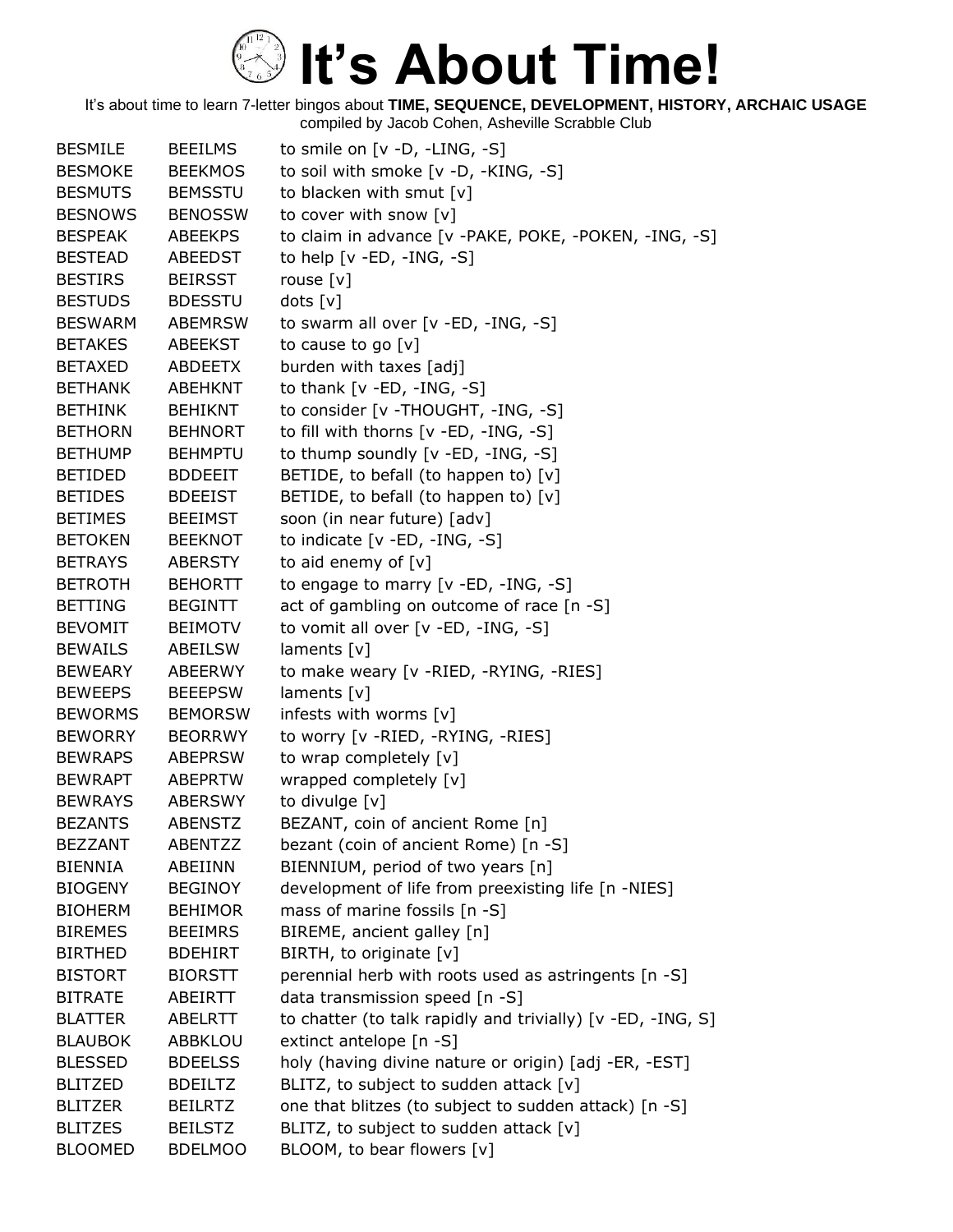| <b>BLOOMER</b> | <b>BELMOOR</b> | blooming plant $[n - S]$                                                            |
|----------------|----------------|-------------------------------------------------------------------------------------|
| <b>BLOSSOM</b> | <b>BLMOOSS</b> | to bloom (to bear flowers) [v -ED, -ING, -S]                                        |
| <b>BLOWOUT</b> | <b>BLOOTUW</b> | sudden rupture [n -S]                                                               |
| <b>BLOWSED</b> | <b>BDELOSW</b> | blowsy (slovenly (habitually untidy or unclean)) [adj]                              |
| <b>BLOWZED</b> | <b>BDELOWZ</b> | blowzy (blowsy (slovenly (habitually untidy or unclean))) [adj]                     |
| <b>BLURTED</b> | <b>BDELRTU</b> | BLURT, to speak abruptly [v]                                                        |
| <b>BLURTER</b> | <b>BELRRTU</b> | one that blurts (to speak abruptly) [n -S]                                          |
| <b>BLUSHED</b> | <b>BDEHLSU</b> | BLUSH, to become red [v]                                                            |
| <b>BLUSHER</b> | <b>BEHLRSU</b> | one that blushes (to become red) [n -S]                                             |
| <b>BLUSHES</b> | <b>BEHLSSU</b> | BLUSH, to become red [v]                                                            |
| <b>BOGGLED</b> | <b>BDEGGLO</b> | BOGGLE, to hesitate (to hold back in uncertainty) [v]                               |
| <b>BOGGLER</b> | <b>BEGGLOR</b> | one that causes another to boggle (to hesitate) [n -S]                              |
| <b>BOGGLES</b> | <b>BEGGLOS</b> | BOGGLE, to hesitate (to hold back in uncertainty) [v]                               |
| <b>BOGWOOD</b> | <b>BDGOOOW</b> | preserved tree wood [n -S]                                                          |
| <b>BONEBED</b> | <b>BBDEENO</b> | area containing dinosaur fossils [n -S]                                             |
| <b>BONESET</b> | <b>BEENOST</b> | perennial herb [n -S]                                                               |
| <b>BOOKING</b> | <b>BGIKNOO</b> | BOOK, to engage services [v] / engagement [n -S]                                    |
| <b>BOPPERS</b> | <b>BEOPPRS</b> | BOPPER, bebopper (one that likes bebop) [n]                                         |
| <b>BOPPIER</b> | <b>BEIOPPR</b> | BOPPY, suggestive of bebop [adj]                                                    |
| <b>BOPPISH</b> | <b>BHIOPPS</b> | boppy (suggestive of bebop) [adj]                                                   |
| <b>BOREDOM</b> | <b>BDEMOOR</b> | tedium (state of being tedious (causing weariness (quality of being weary))) [n -S] |
| <b>BORROWS</b> | <b>BOORRSW</b> | BORROW, to take on loan [v]                                                         |
| <b>BOTONEE</b> | <b>BEENOOT</b> | having arms ending in trefoil -- used of heraldic cross [adj]                       |
| <b>BOURREE</b> | <b>BEEORRU</b> | old French dance [n -S]                                                             |
| <b>BOUTADE</b> | ABDEOTU        | sudden outburst [n -S]                                                              |
| <b>BOYARDS</b> | <b>ABDORSY</b> | BOYARD, boyar (former Russian aristocrat) [n]                                       |
| <b>BOYCHIK</b> | <b>BCHIKOY</b> | young man [n -S]                                                                    |
| <b>BOYHOOD</b> | <b>BDHOOOY</b> | state of being boy (male child) [n -S]                                              |
| <b>BRAKING</b> | <b>ABGIKNR</b> | BRAKE, to slow down or stop [v]                                                     |
| <b>BRASHER</b> | <b>ABEHRRS</b> | BRASH, rash; hasty [adj]                                                            |
| <b>BRASHLY</b> | <b>ABHLRSY</b> | BRASH, rash; hasty [adv]                                                            |
| <b>BREEDER</b> | <b>BDEEERR</b> | one that breeds (to cause to give birth) [n -S]                                     |
| <b>BREEZED</b> | <b>BDEEERZ</b> | BREEZE, to move swiftly [v]                                                         |
| <b>BREEZES</b> | <b>BEEERSZ</b> | BREEZE, to move swiftly [v]                                                         |
| <b>BREKKIE</b> | <b>BEEIKKR</b> | breakfast [n -S]                                                                    |
| <b>BREVITY</b> | <b>BEIRTVY</b> | shortness of duration [n -TIES]                                                     |
| <b>BREWING</b> | <b>BEGINRW</b> | quantity brewed at one time [n -S]                                                  |
| <b>BRIEFED</b> | <b>BDEEFIR</b> | BRIEF, to summarize [v]                                                             |
| <b>BRIEFER</b> | <b>BEEFIRR</b> | BRIEF, short [adj] / one that briefs [n -S]                                         |
| <b>BRIEFLY</b> | <b>BEFILRY</b> | in brief manner [adv]                                                               |
| <b>BRISKED</b> | <b>BDEIKRS</b> | BRISK, to make brisk (lively) [v]                                                   |
| <b>BRISKER</b> | <b>BEIKRRS</b> | BRISK, lively [adj]                                                                 |
| <b>BRISKLY</b> | <b>BIKLRSY</b> | in brisk (lively) manner [adv]                                                      |
| <b>BRITTLE</b> | <b>BEILRTT</b> | to become brittle (likely to break) [v -D, -LING, -S]                               |
| <b>BRUITED</b> | <b>BDEIRTU</b> | BRUIT, to spread news of [v]                                                        |
| <b>BRUITER</b> | <b>BEIRRTU</b> | one that bruits (to spread news of) [n -S]                                          |
| <b>BRUSHUP</b> | <b>BHPRSUU</b> | quick review [n -S]                                                                 |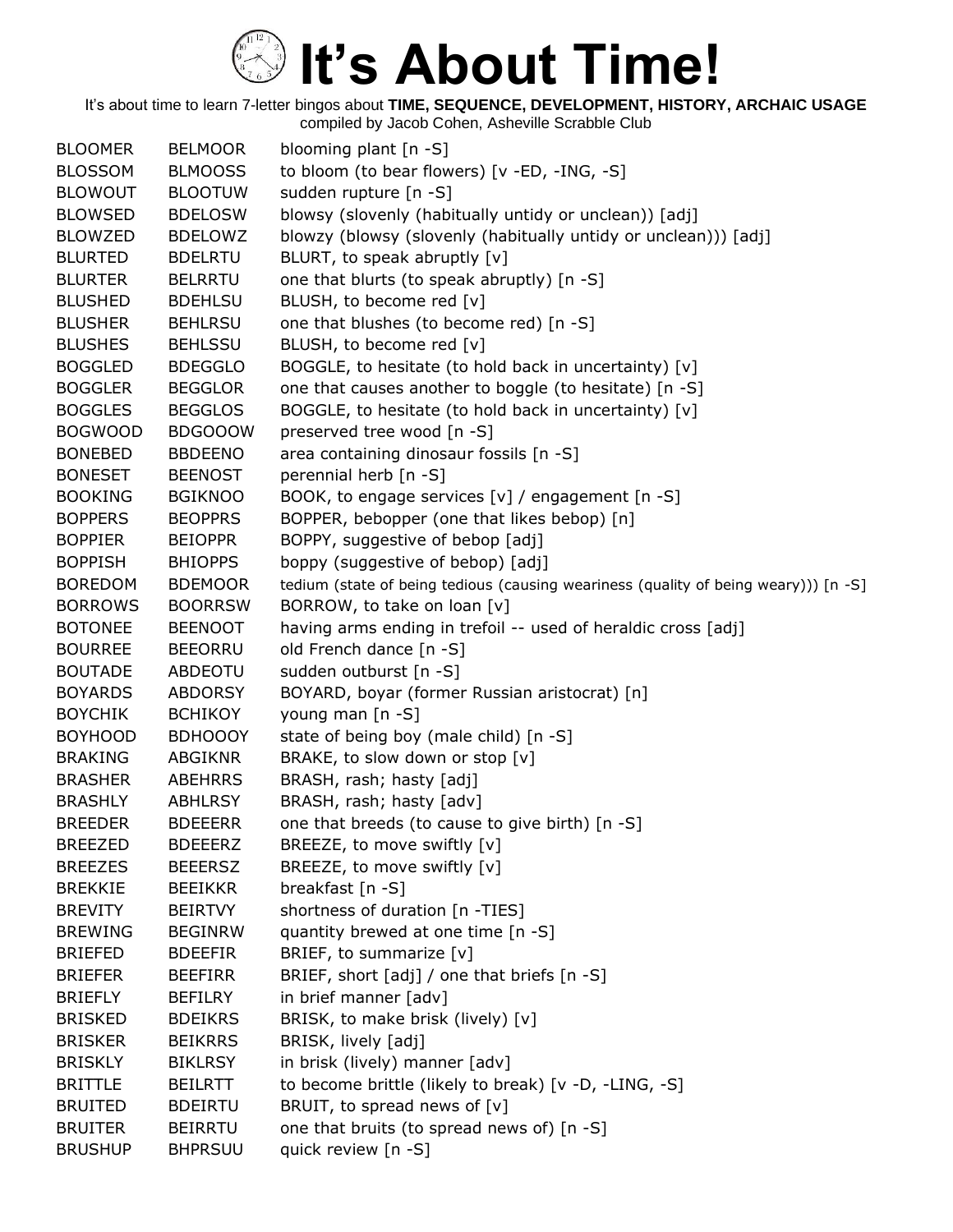| <b>BRUSKER</b> | <b>BEKRRSU</b> | BRUSK, brusque (abrupt in manner) [adj]                      |
|----------------|----------------|--------------------------------------------------------------|
| <b>BRUSQUE</b> | <b>BEQRSUU</b> | abrupt in manner [adj -R, -ST]                               |
| <b>BUCKETS</b> | <b>BCEKSTU</b> | BUCKET, to hurry (to move swiftly) [v]                       |
| <b>BUCKING</b> | <b>BCGIKNU</b> | BUCK, to leap forward and upward suddenly [v]                |
| <b>BUDDIED</b> | <b>BDDDEIU</b> | BUDDY, to become close friends [v]                           |
| <b>BUDDIES</b> | <b>BDDEISU</b> | BUDDY, to become close friends [v]                           |
| <b>BUGBANE</b> | ABBEGNU        | perennial herb [n -S]                                        |
| <b>BUGOUTS</b> | <b>BGOSTUU</b> | BUGOUT, one that leaves hurriedly [n]                        |
| <b>BUGSEED</b> | <b>BDEEGSU</b> | annual herb $[n - S]$                                        |
| <b>BULLBAT</b> | <b>ABBLLTU</b> | nocturnal bird [n -S]                                        |
| <b>BULLETS</b> | <b>BELLSTU</b> | BULLET, to move swiftly [v]                                  |
| <b>BUOYANT</b> | <b>ABNOTUY</b> | having buoyancy (tendency to float) [adj]                    |
| <b>BURBLED</b> | <b>BBDELRU</b> | BURBLE, to speak quickly and excitedly [v]                   |
| <b>BURBLER</b> | <b>BBELRRU</b> | one that burbles (to speak quickly and excitedly) [n -S]     |
| <b>BURBLES</b> | <b>BBELRSU</b> | BURBLE, to speak quickly and excitedly [v]                   |
| <b>BURDIES</b> | <b>BDEIRSU</b> | BURDIE, burd (maiden (young unmarried woman)) [n]            |
| <b>BURGEON</b> | <b>BEGNORU</b> | to develop rapidly [v -ED, -ING, -S]                         |
| <b>BURNETS</b> | <b>BENRSTU</b> | BURNET, perennial herb [n]                                   |
| <b>BURSTED</b> | <b>BDERSTU</b> | BURST, to break open suddenly or violently [v]               |
| <b>BURSTER</b> | <b>BERRSTU</b> | one that bursts (to break open suddenly or violently) [n -S] |
| <b>BUSIEST</b> | <b>BEISSTU</b> | BUSY, occupied [adj]                                         |
| <b>BUSTING</b> | <b>BGINSTU</b> | BUST, to burst (to break open suddenly or violently) [v]     |
| <b>BUSTLED</b> | <b>BDELSTU</b> | BUSTLE, to move energetically [v]                            |
| <b>BUSTLER</b> | <b>BELRSTU</b> | one that bustles (to move energetically) [n -S]              |
| <b>BUSTLES</b> | <b>BELSSTU</b> | BUSTLE, to move energetically [v]                            |
| <b>BYGONES</b> | <b>BEGNOSY</b> | BYGONE, past occurrence [n]                                  |
| <b>BYPLAYS</b> | <b>ABLPSYY</b> | BYPLAY, secondary action [n]                                 |
| <b>BYWORKS</b> | <b>BKORSWY</b> | BYWORK, work done during leisure time [n]                    |
| <b>BYZANTS</b> | <b>ABNSTYZ</b> | BYZANT, bezant (coin of ancient Rome) [n]                    |
|                |                | C <sub>7s</sub>                                              |
| <b>CADENCE</b> | <b>ACCDEEN</b> | to make rhythmic [v -D, -CING, -S]                           |
| <b>CADENCY</b> | <b>ACCDENY</b> | rhythm [n -CIES]                                             |
| <b>CADUCEI</b> | <b>ACCDEIU</b> | CADUCEUS, heraldic wand or staff [n]                         |
| <b>CAESURA</b> | <b>AACERSU</b> | pause in line of verse [n -E, -S]                            |
| CALANDO        | <b>AACDLNO</b> | gradually diminishing [adj]                                  |
| <b>CALENDS</b> | <b>ACDELNS</b> | first day of Roman month [n CALENDS]                         |
| <b>CALLANS</b> | <b>AACLLNS</b> | CALLAN, callant (lad (boy or youth)) [n]                     |
| <b>CALLANT</b> | <b>AACLLNT</b> | lad (boy or youth) $[n -S]$                                  |
| <b>CALLOUS</b> | <b>ACLLOSU</b> | to make or become hard [v -ED, -ING, -S]                     |
| CALVING        | <b>ACGILNV</b> | CALVE, to give birth to calf $[v]$                           |
| <b>CAMASES</b> | <b>AACEMSS</b> | CAMAS, camass (perennial herb) [n]                           |
| <b>CAMLETS</b> | <b>ACELMST</b> | CAMLET, durable fabric [n]                                   |
| <b>CANAPES</b> | <b>AACENPS</b> | CANAPE, food served before meal [n]                          |
| <b>CANCELS</b> | <b>ACCELNS</b> | CANCEL, to annul (to make or declare void or invalid) [v]    |
| <b>CANGUES</b> | <b>ACEGNSU</b> | CANGUE, ancient Chinese punishing device [n]                 |
| CANNING        | <b>ACGINNN</b> | business of preserving food in airtight containers [n -S]    |
| <b>CAPSULE</b> | <b>ACELPSU</b> | to condense into brief form [v -D, -LING, -S]                |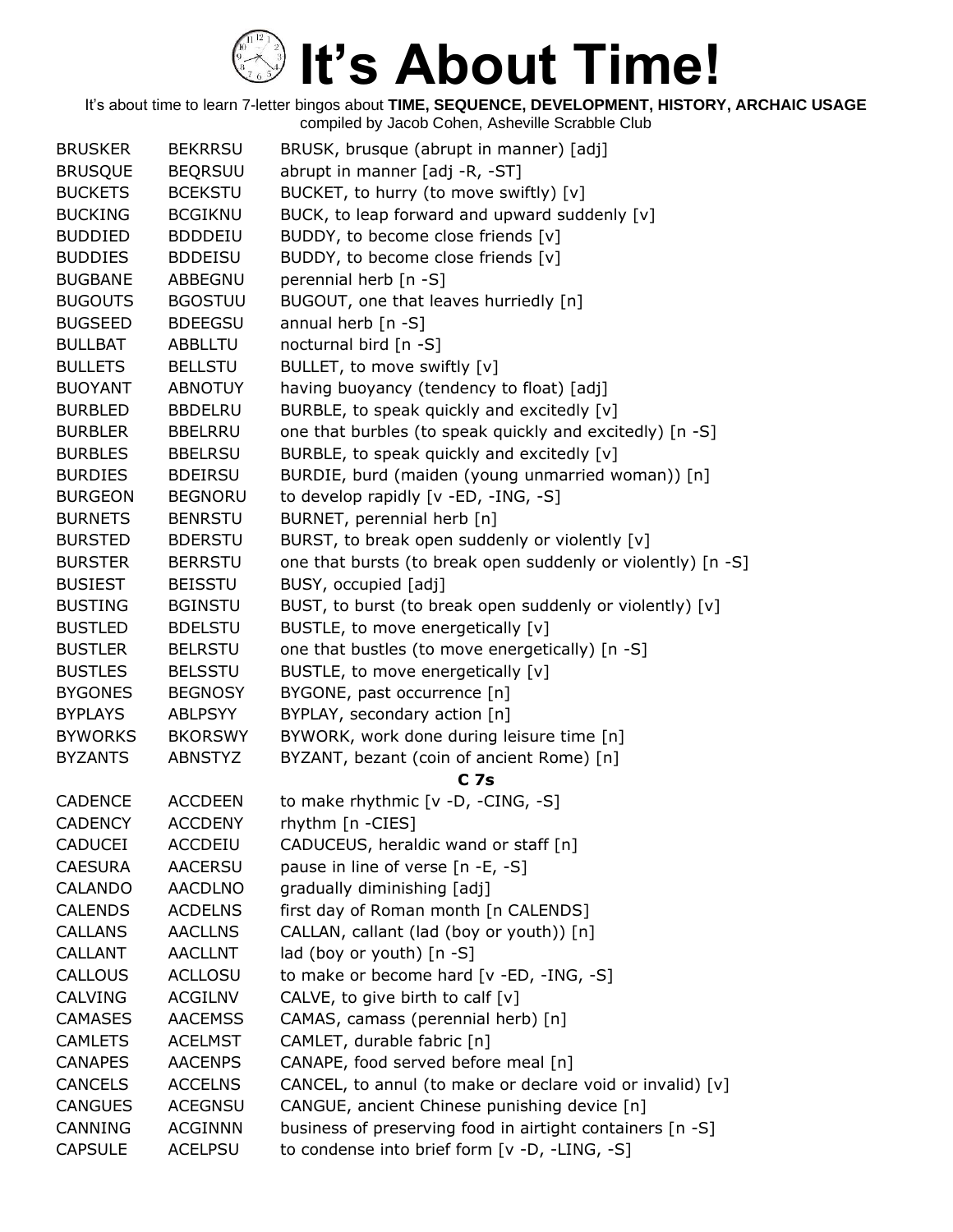| <b>CARDONS</b> | <b>ACDNORS</b> | CARDON, cardoon (perennial plant) [n]                                     |
|----------------|----------------|---------------------------------------------------------------------------|
| <b>CARDOON</b> | <b>ACDNOOR</b> | perennial plant [n -S]                                                    |
| <b>CAREENS</b> | <b>ACEENRS</b> | CAREEN, to lurch while moving [v]                                         |
| <b>CAREERS</b> | <b>ACEERRS</b> | CAREER, to go at full speed [v]                                           |
| <b>CARLINS</b> | <b>ACILNRS</b> | CARLIN, old woman [n]                                                     |
| <b>CAROLUS</b> | <b>ACLORSU</b> | old English coin [n -LI, -ES]                                             |
| <b>CASBAHS</b> | <b>AABCHSS</b> | CASBAH, old section of North African city [n]                             |
| <b>CASEATE</b> | AACEEST        | to become cheesy [v -D, -TING, -S]                                        |
| <b>CASELAW</b> | <b>AACELSW</b> | law established by previous cases [n -S]                                  |
| <b>CASUALS</b> | <b>AACLSSU</b> | CASUAL, one who works occasionally [n]                                    |
| <b>CATAGEN</b> | <b>AACEGNT</b> | hair growth period [n -S]                                                 |
| <b>CATCHER</b> | <b>ACCEHRT</b> | one that catches (to capture after pursuit) [n -S]                        |
| <b>CATCHES</b> | <b>ACCEHST</b> | CATCH, to capture after pursuit $[v]$                                     |
| <b>CAUSALS</b> | AACLSSU        | CAUSAL, word expressing cause or reason [n]                               |
| <b>CAUSERS</b> | <b>ACERSSU</b> | CAUSER, one that causes (to bring about) [n]                              |
| <b>CAUSEYS</b> | <b>ACESSUY</b> | CAUSEY, paved road [n]                                                    |
| <b>CAUSING</b> | <b>ACGINSU</b> | CAUSE, to bring about [v]                                                 |
| <b>CAUTION</b> | <b>ACINOTU</b> | to warn (to make aware of impending or possible danger) [v -ED, -ING, -S] |
| <b>CEASING</b> | <b>ACEGINS</b> | CEASE, to stop (to discontinue progress or motion of) [v]                 |
| <b>CENTURY</b> | <b>CENRTUY</b> | period of 100 years [n -RIES]                                             |
| <b>CESURAE</b> | <b>ACEERSU</b> | CESURA, (caesura (pause in line of verse)) [n]                            |
| <b>CESURAS</b> | <b>ACERSSU</b> | CESURA, (caesura (pause in line of verse)) [n]                            |
| <b>CHANCED</b> | <b>ACCDEHN</b> | CHANCE, to risk (to expose to risk (chance of injury or loss)) [v]        |
| <b>CHANCER</b> | <b>ACCEHNR</b> | opportunist [n -S]                                                        |
| <b>CHANCES</b> | <b>ACCEHNS</b> | CHANCE, to risk (to expose to risk (chance of injury or loss)) [v]        |
| <b>CHATTER</b> | <b>ACEHRTT</b> | to talk rapidly and trivially [v -ED, -ING, -S]                           |
| <b>CHEEPED</b> | <b>CDEEEHP</b> | CHEEP, to chirp (to utter short, shrill sound) [v]                        |
| <b>CHEEPER</b> | <b>CEEEHPR</b> | one that cheeps (to chirp (to utter short, shrill sound)) [n -S]          |
| <b>CHEESED</b> | <b>CDEEEHS</b> | CHEESE, to stop (to discontinue progress or motion of) [v]                |
| <b>CHEESES</b> | <b>CEEEHSS</b> | CHEESE, to stop (to discontinue progress or motion of) [v]                |
| <b>CHEETAH</b> | <b>ACEEHHT</b> | swift-running wildcat [n -S]                                              |
| <b>CHETAHS</b> | <b>ACEHHST</b> | CHETAH, cheetah (swift-running wildcat) [n]                               |
| <b>CHICORY</b> | <b>CCHIORY</b> | perennial herb [n -RIES]                                                  |
| <b>CHIELDS</b> | <b>CDEHILS</b> | CHIELD, young man [n]                                                     |
| <b>CHILDLY</b> | <b>CDHILLY</b> | resembling child (young person) [adj -LIER, -LIEST]                       |
| <b>CHIPPER</b> | <b>CEHIPPR</b> | to chirp (to utter short, shrill sound) [v -ED, -ING, -S]                 |
| <b>CHIRMED</b> | <b>CDEHIMR</b> | CHIRM, to chirp (to utter short, shrill sound) [v]                        |
| <b>CHIRPED</b> | <b>CDEHIPR</b> | CHIRP, to utter short, shrill sound [v]                                   |
| <b>CHIRPER</b> | <b>CEHIPRR</b> | one that chirps (to utter short, shrill sound) [n -S]                     |
| <b>CHIRREN</b> | <b>CEHINRR</b> | children (young person) [n CHIRREN]                                       |
| <b>CHIRRUP</b> | <b>CHIPRRU</b> | to chirp repeatedly [v -ED, -ING, -S]                                     |
| <b>CHITONS</b> | <b>CHINOST</b> | CHITON, tunic worn in ancient Greece [n]                                  |
| <b>CHITTER</b> | <b>CEHIRTT</b> | to twitter (to utter succession of chirping sounds) [v -ED, -ING, -S]     |
| <b>CHLAMYS</b> | <b>ACHLMSY</b> | garment worn in ancient Greece [n -YDES, -ES]                             |
| <b>CHOLENT</b> | <b>CEHLNOT</b> | traditional Jewish stew [n -S]                                            |
| <b>CHOLERA</b> | <b>ACEHLOR</b> | acute disease [n -S]                                                      |
| <b>CHRONIC</b> | <b>CCHINOR</b> | one that suffers from long-lasting disease [n -S]                         |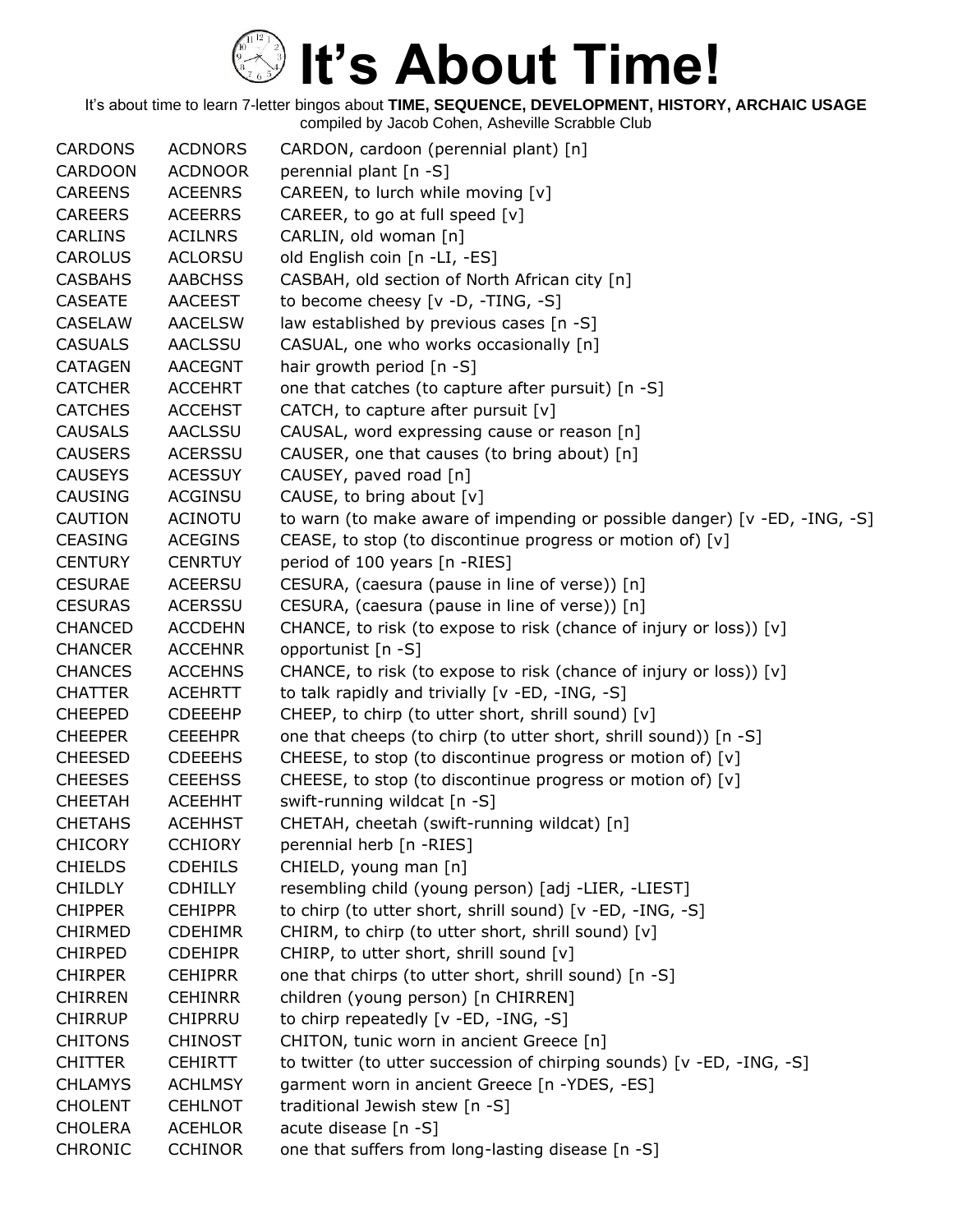| <b>CHRONON</b> | <b>CHNNOOR</b> | hypothetical unit of time [n -S]                                   |
|----------------|----------------|--------------------------------------------------------------------|
| <b>CHUKKAR</b> | <b>ACHKKRU</b> | chukker (period of play in polo) [n -S]                            |
| <b>CHUKKER</b> | <b>CEHKKRU</b> | period of play in polo [n -S]                                      |
| <b>CHURNED</b> | <b>CDEHNRU</b> | CHURN, to stir briskly in order to make butter [v]                 |
| <b>CHURNER</b> | <b>CEHNRRU</b> | one that churns (to stir briskly in order to make butter) [n -S]   |
| <b>CICOREE</b> | <b>CCEEIOR</b> | perennial herb [n -S]                                              |
| <b>CITHARA</b> | <b>AACHIRT</b> | ancient stringed instrument [n -S]                                 |
| <b>CLACKED</b> | <b>ACCDEKL</b> | CLACK, to make abrupt, dry sound [v]                               |
| <b>CLACKER</b> | <b>ACCEKLR</b> | one that clacks (to make abrupt, dry sound) [n -S]                 |
| <b>CLANGOR</b> | <b>ACGLNOR</b> | to clang repeatedly [v -ED, -ING, -S]                              |
| <b>CLARION</b> | <b>ACILNOR</b> | to proclaim by blowing medieval trumpet [v -ED, -ING, -S]          |
| <b>CLARKIA</b> | <b>AACIKLR</b> | annual herb $[n -S]$                                               |
| <b>CLASSIC</b> | <b>ACCILSS</b> | work of enduring excellence [n -S]                                 |
| <b>CLEANLY</b> | <b>ACELLNY</b> | habitually clean [adj -LIER, -LIEST]                               |
| <b>CLICKED</b> | <b>CCDEIKL</b> | CLICK, to make short, sharp sound [v]                              |
| <b>CLICKER</b> | <b>CCEIKLR</b> | one that clicks (to make short, sharp sound) [n -S]                |
| <b>CLIVERS</b> | <b>CEILRSV</b> | annual herb [n -S]                                                 |
| <b>CLOCKED</b> | <b>CCDEKLO</b> | CLOCK, to time with stopwatch [v]                                  |
| <b>CLOCKER</b> | <b>CCEKLOR</b> | one that clocks (to time with stopwatch) [n -S]                    |
| <b>CLOSING</b> | <b>CGILNOS</b> | concluding part [n -S]                                             |
| <b>CLOTURE</b> | <b>CELORTU</b> | to end debate by calling for vote [v -D, -RING, -S]                |
| <b>COAEVAL</b> | AACELOV        | coeval (of same period or era of another) [n -S]                   |
| <b>CODEXES</b> | <b>CDEEOSX</b> | CODEX, ancient manuscript [n]                                      |
| <b>CODGERS</b> | <b>CDEGORS</b> | CODGER, old man [n]                                                |
| <b>CODICES</b> | <b>CCDEIOS</b> | CODES, ancient manuscript [n]                                      |
| <b>CODLING</b> | CDGILNO        | unripe apple $[n - S]$                                             |
| <b>CODLINS</b> | CDILNOS        | codling (unripe apple) [n]                                         |
| <b>COENACT</b> | <b>ACCENOT</b> | to enact jointly or at same time [v -ED, -ING, -S]                 |
| <b>COENURE</b> | <b>CEENORU</b> | coenurus (tapeworm larva) [n -S]                                   |
| <b>COEVALS</b> | <b>ACELOSV</b> | COEVAL, one of same era or period as [n]                           |
| <b>COEXIST</b> | <b>CEIOSTX</b> | to exist together [v -ED, -ING, -S]                                |
| <b>COFOUND</b> | <b>CDFNOOU</b> | to found jointly [v -ED, -ING, -S]                                 |
| <b>COGNATE</b> | <b>ACEGNOT</b> | one that is related to another [n -S]                              |
| <b>COGNISE</b> | <b>CEGINOS</b> | to cognize (to become aware of in one's mind) [v -D, -SING, -S]    |
| COGNIZE        | <b>CEGINOZ</b> | to become aware of in one's mind [v -D, -ZING, -S]                 |
| <b>COHABIT</b> | ABCHIOT        | to live together as man and wife while unmarried [v -ED, -ING, -S] |
| <b>COHORTS</b> | <b>CHOORST</b> | COHORT, companion or associate [n]                                 |
| <b>COHOSTS</b> | <b>CHOOSST</b> | COHOST, to host jointly [v]                                        |
| <b>COINTER</b> | <b>CEINORT</b> | to bury together [v -RRED, -RRING, -S]                             |
| <b>COLICKY</b> | <b>CCIKLOY</b> | pertaining to or associated with colic [adj -KIER, -KIEST]         |
| <b>COLTISH</b> | <b>CHILOST</b> | COLT, young male horse [adj]                                       |
| COMATIC        | <b>ACCIMOT</b> | having blurred vision as result of coma [adj]                      |
| <b>COMINGS</b> | <b>CGIMNOS</b> | COMING, arrival [n]                                                |
| <b>COMITIA</b> | ACIIMOT        | public assembly in ancient Rome [n COMITIA]                        |
| <b>COMMATA</b> | AACMMOT        | COMMA, fragment of few words or feet in ancient prosody [n]        |
| <b>COMMENT</b> | <b>CEMMNOT</b> | to remark (to say or write briefly or casually) [v -ED, -ING, -S]  |
| <b>COMPEND</b> | <b>CDEMNOP</b> | brief summary [n -S]                                               |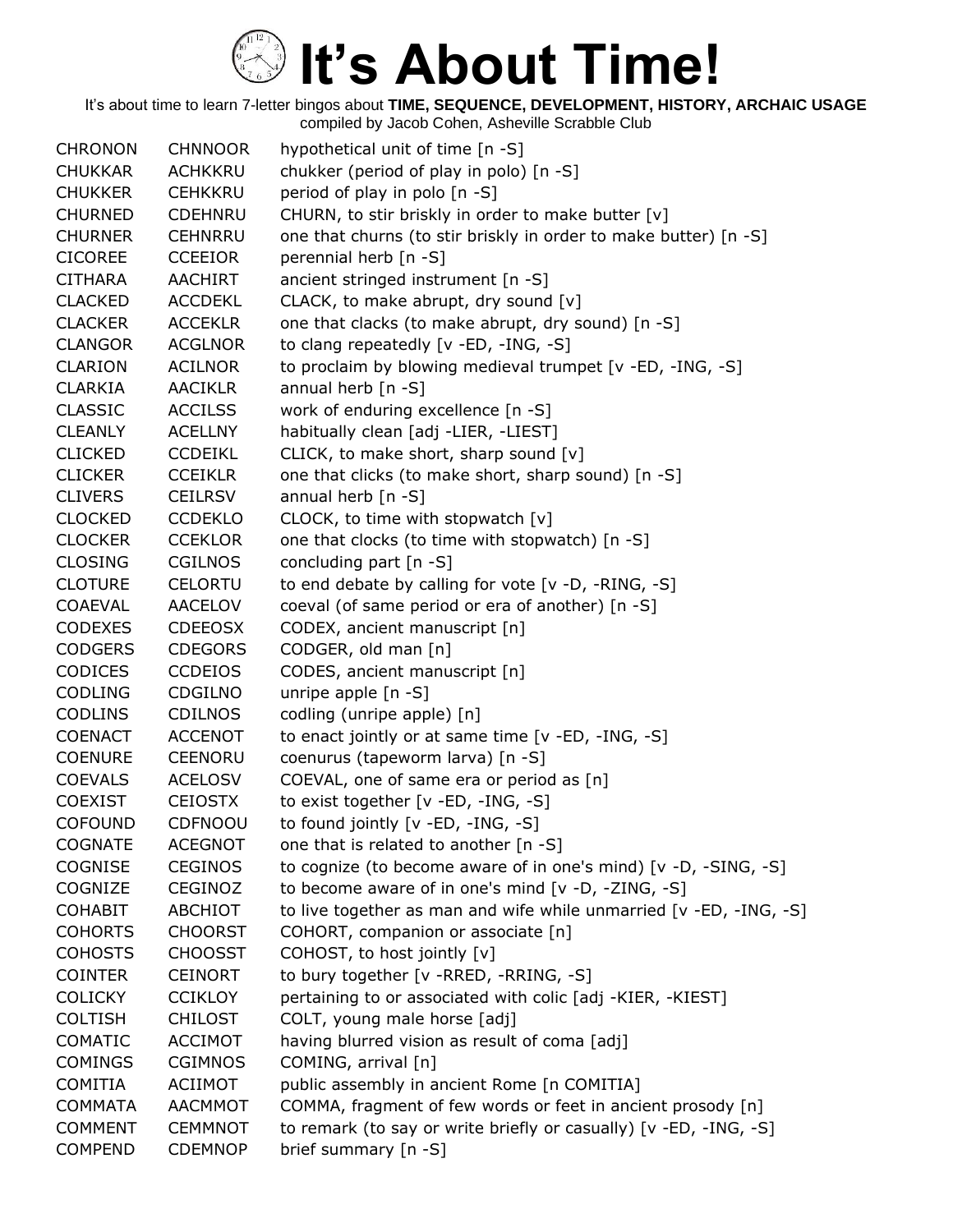| <b>COMPLIN</b> | <b>CILMNOP</b> | compline (last liturgical prayer of day) [n -S]                                           |
|----------------|----------------|-------------------------------------------------------------------------------------------|
| CONCISE        | <b>CCEINOS</b> | succinct (clearly expressed in few words) [adj -R, -ST]                                   |
| <b>CONDUCE</b> | <b>CCDENOU</b> | to contribute to result [v -D, -CING, -S]                                                 |
| <b>CONFITS</b> | <b>CFINOST</b> | CONFIT, meat cooked and preserved in its own fat [n]                                      |
| <b>CONFORM</b> | <b>CFMNOOR</b> | to become same or similar [v -ED, -ING, -S]                                               |
| <b>CONGIUS</b> | CGINOSU        | ancient unit of measure [n -II]                                                           |
| <b>CONNATE</b> | <b>ACENNOT</b> | innate (inborn (existing in one from birth)) [adj]                                        |
| <b>CONTENT</b> | <b>CENNOTT</b> | to satisfy (to provide fully with what is desired, expected, or needed) [v -ED, -ING, -S] |
| <b>COOLTHS</b> | <b>CHLOOST</b> | coolnesses [n]                                                                            |
| <b>COPILOT</b> | <b>CILOOPT</b> | to act as assistant pilot [v -ED, -ING, -S]                                               |
| <b>COPYBOY</b> | <b>BCOOPYY</b> | boy who runs errands in newspaper office [n -S]                                           |
| <b>CORANTO</b> | <b>ACNOORT</b> | courante (old, lively dance) [n -ES, -S]                                                  |
| <b>COREIGN</b> | <b>CEGINOR</b> | joint reign [n -S]                                                                        |
| <b>CORNING</b> | <b>CGINNOR</b> | CORN, to preserve with salt $[v]$                                                         |
| <b>CORRADE</b> | <b>ACDEORR</b> | to erode $[v -D, -DING, -S]$                                                              |
| <b>CORRODE</b> | <b>CDEOORR</b> | to eat away gradually [v -D, -DING, -S]                                                   |
| <b>CORULER</b> | CELORRU        | one that rules jointly [n -S]                                                             |
| <b>CORVETS</b> | <b>CEORSTV</b> | CORVET, corvette (small, swift warship) [n]                                               |
| <b>COSIGNS</b> | <b>CGINOSS</b> | COSIGN, to sign jointly [v]                                                               |
| <b>COSTARS</b> | <b>ACORSST</b> | COSTAR, to star with another actor [v]                                                    |
| <b>COTHURN</b> | <b>CHNORTU</b> | buskin worn by ancient Roman actors [n -S]                                                |
| COTIDAL        | <b>ACDILOT</b> | indicating coincidence of tides [adj]                                                     |
| <b>COULDST</b> | CDLOSTU        | can $[v]$                                                                                 |
| <b>COUPLED</b> | <b>CDELOPU</b> | COUPLE, to unite in pairs $[v]$                                                           |
| <b>COUPLER</b> | <b>CELOPRU</b> | one that couples (to unite in pairs) [n -S]                                               |
| <b>COUPLES</b> | <b>CELOPSU</b> | COUPLE, to unite in pairs [v]                                                             |
| <b>COURANT</b> | <b>ACNORTU</b> | courante (old, lively dance) [n -S]                                                       |
| <b>COUTEAU</b> | <b>ACEOTUU</b> | knife $[n - X]$                                                                           |
| <b>COWHERB</b> | <b>BCEHORW</b> | annual herb [n -S]                                                                        |
| <b>CRACKLE</b> | <b>ACCEKLR</b> | to make succession of snapping sounds [v -D, -LING, -S]                                   |
| <b>CRADLED</b> | <b>ACDDELR</b> | CRADLE, to nurture during infancy [v]                                                     |
| <b>CRADLER</b> | <b>ACDELRR</b> | one that cradles (to nurture during infancy) [n -S]                                       |
| <b>CRADLES</b> | <b>ACDELRS</b> | CRADLE, to nurture during infancy $[v]$                                                   |
| <b>CRAMBES</b> | <b>ABCEMRS</b> | CRAMBE, annual herb [n]                                                                   |
| <b>CRECHES</b> | <b>CCEEHRS</b> | CRECHE, day nursery [n]                                                                   |
| <b>CRETICS</b> | <b>CCEIRST</b> | CRETIC, type of metrical foot [n]                                                         |
| <b>CRINITE</b> | <b>CEIINRT</b> | fossil crinoid [n -S]                                                                     |
| CRIOLLO        | <b>CILLOOR</b> | person of Spanish ancestry [n -S]                                                         |
| <b>CRONISH</b> | <b>CHINORS</b> | CRONE, withered old woman [adj]                                                           |
| <b>CRUISEY</b> | <b>CEIRSUY</b> | cruisy (frequented by homosexuals seeking partners) [adj]                                 |
| <b>CRUSADO</b> | <b>ACDORSU</b> | old Portuguese coin [n -ES, -S]                                                           |
| <b>CRUZADO</b> | <b>ACDORUZ</b> | crusado (old Portuguese coin) [n -ES, -S]                                                 |
| <b>CRYONIC</b> | <b>CCINORY</b> | practice of freezing dead bodies for future revival [adj]                                 |
| <b>CUBBING</b> | <b>BBCGINU</b> | CUB, to give birth to young of certain animals [v]                                        |
| <b>CUBITAL</b> | ABCILTU        | CUBIT, ancient measure of length [adj]                                                    |
| <b>CUCKOOS</b> | <b>CCKOOSU</b> | CUCKOO, to repeat monotonously [v]                                                        |
| <b>CUDWEED</b> | <b>CDDEEUW</b> | perennial herb [n -S]                                                                     |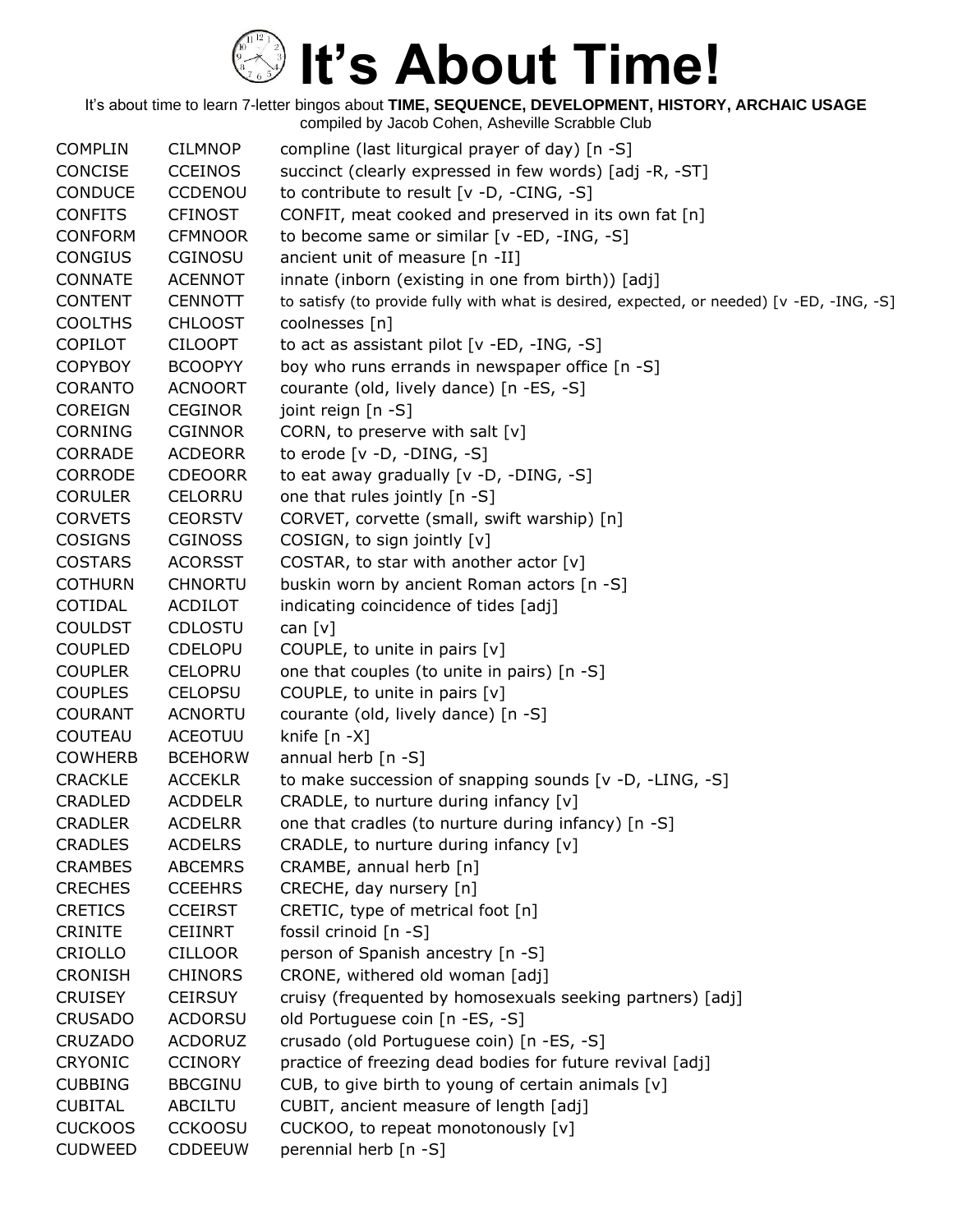| <b>CUPPERS</b> | <b>CEPPRSU</b> | CUPPER, one that performs cupping (archaic medical process) [n]                |
|----------------|----------------|--------------------------------------------------------------------------------|
| <b>CUPPING</b> | <b>CGINPPU</b> | archaic medical process [n -S]                                                 |
| <b>CURFEWS</b> | <b>CEFRSUW</b> | CURFEW, regulation concerning hours which one may keep [n]                     |
| <b>CURRENT</b> | <b>CENRRTU</b> | continuous flow [n -S]                                                         |
| <b>CURSORY</b> | <b>CORRSUY</b> | hasty and superficial [adj]                                                    |
| <b>CURTAIL</b> | <b>ACILRTU</b> | to cut short $[v - ED, -ING, -S]$                                              |
| <b>CURTEST</b> | <b>CERSTTU</b> | CURT, abrupt (rudely brief) [adj]                                              |
| <b>CUSTOMS</b> | <b>CMOSSTU</b> | CUSTOM, habitual practice [n]                                                  |
| <b>CUTOFFS</b> | <b>CFFOSTU</b> | CUTOFF, point at which something terminates [n]                                |
| <b>CYGNETS</b> | <b>CEGNSTY</b> | CYGNET, young swan [n]                                                         |
|                |                | <b>D</b> 7s                                                                    |
| <b>DABBLED</b> | ABBDDEL        | DABBLE, to involve oneself in superficial interest                             |
| <b>DABBLER</b> | ABBDDEL        | one that dabbles (to involve oneself in superficial interest) [n -S]           |
| <b>DABBLES</b> | <b>ABBDELS</b> | DABBLE, to involve oneself in superficial interest                             |
| <b>DABSTER</b> | <b>ABDERST</b> | dabbler (one that dabbles (to involve oneself in superficial interest)) [n -S] |
| <b>DACTYLS</b> | <b>ACDLSTY</b> | DACTYL, type of metrical foot [n]                                              |
| <b>DAILIES</b> | <b>ADEIILS</b> | DAILY, newspaper published every weekday [n]                                   |
| <b>DAIMIOS</b> | ADIIMOS        | DAIMIO, former Japanese nobleman [n]                                           |
| <b>DAIMYOS</b> | ADIMOSY        | DAIMYO, daimio (former Japanese nobleman) [n]                                  |
| <b>DALLIED</b> | <b>ADDEILL</b> | DALLY, to waste time [v]                                                       |
| <b>DALLIER</b> | <b>ADEILLR</b> | one that dallies (to waste time) [n -S]                                        |
| <b>DALLIES</b> | <b>ADEILLS</b> | DALLY, to waste time [v]                                                       |
| <b>DAMOSEL</b> | <b>ADELMOS</b> | damsel (maiden (young unmarried woman)) [n -S]                                 |
| <b>DAMOZEL</b> | ADELMOZ        | damsel (maiden (young unmarried woman)) [n -S]                                 |
| <b>DAMPENS</b> | <b>ADEMNPS</b> | DAMPEN, to moisten (to make or become moist) [v]                               |
| <b>DAMSELS</b> | <b>ADELMSS</b> | DAMSEL, maiden (young unmarried woman) [n]                                     |
| <b>DANCERS</b> | <b>ACDENRS</b> | DANCER, one that dances (to move rhythmically to music) [n]                    |
| <b>DANCING</b> | <b>ACDGINN</b> | DANCE, to move rhythmically to music [v]                                       |
| <b>DANDERS</b> | <b>ADDENRS</b> | DANDER, to stroll (to walk in leisurely manner) [v]                            |
| <b>DAPPING</b> | <b>ADGINPP</b> | DAP, to dip lightly or quickly into water [v]                                  |
| <b>DARESAY</b> | <b>AADERSY</b> | to venture to say [v; only form; does not conjugate]                           |
| <b>DARKLED</b> | <b>ADDEKLR</b> | DARKLE, to become dark [v]                                                     |
| <b>DARKLES</b> | <b>ADEKLRS</b> | DARKLE, to become dark [v]                                                     |
| <b>DARNELS</b> | <b>ADELNRS</b> | DARNEL, annual grass [n]                                                       |
| <b>DARTERS</b> | <b>ADERRST</b> | DARTER, one that darts (to move suddenly or swiftly) [n]                       |
| <b>DARTING</b> | <b>ADGINRT</b> | DART, to move suddenly or swiftly [v]                                          |
| <b>DARTLED</b> | <b>ADDELRT</b> | DARTLE, to dart (to move suddenly or swiftly) repeatedly                       |
| <b>DARTLES</b> | <b>ADELRST</b> | DARTLE, to dart (to move suddenly or swiftly) repeatedly                       |
| <b>DATABLE</b> | AABDELT        | capable of being dated [adj]                                                   |
| <b>DATEDLY</b> | <b>ADDELTY</b> | in old-fashioned manner [adv]                                                  |
| <b>DATINGS</b> | <b>ADGINST</b> | DATING, act of one that dates [n]                                              |
| <b>DAUNDER</b> | ADDENRU        | to dander (to stroll (to walk in leisurely manner)) [v -ED, -ING, S]           |
| <b>DAUPHIN</b> | ADHINPU        | eldest son of French king [n -S]                                               |
| <b>DAWDLED</b> | <b>ADDDELW</b> | DAWDLE, to waste time [v]                                                      |
| <b>DAWDLER</b> | <b>ADDELRW</b> | one that dawdles (to waste time) [n -S]                                        |
| <b>DAWDLES</b> | <b>ADDELSW</b> | DAWDLE, to waste time [v]                                                      |
| <b>DAWNING</b> | ADGINNW        | daybreak (first appearance of light in morning) [n -S]                         |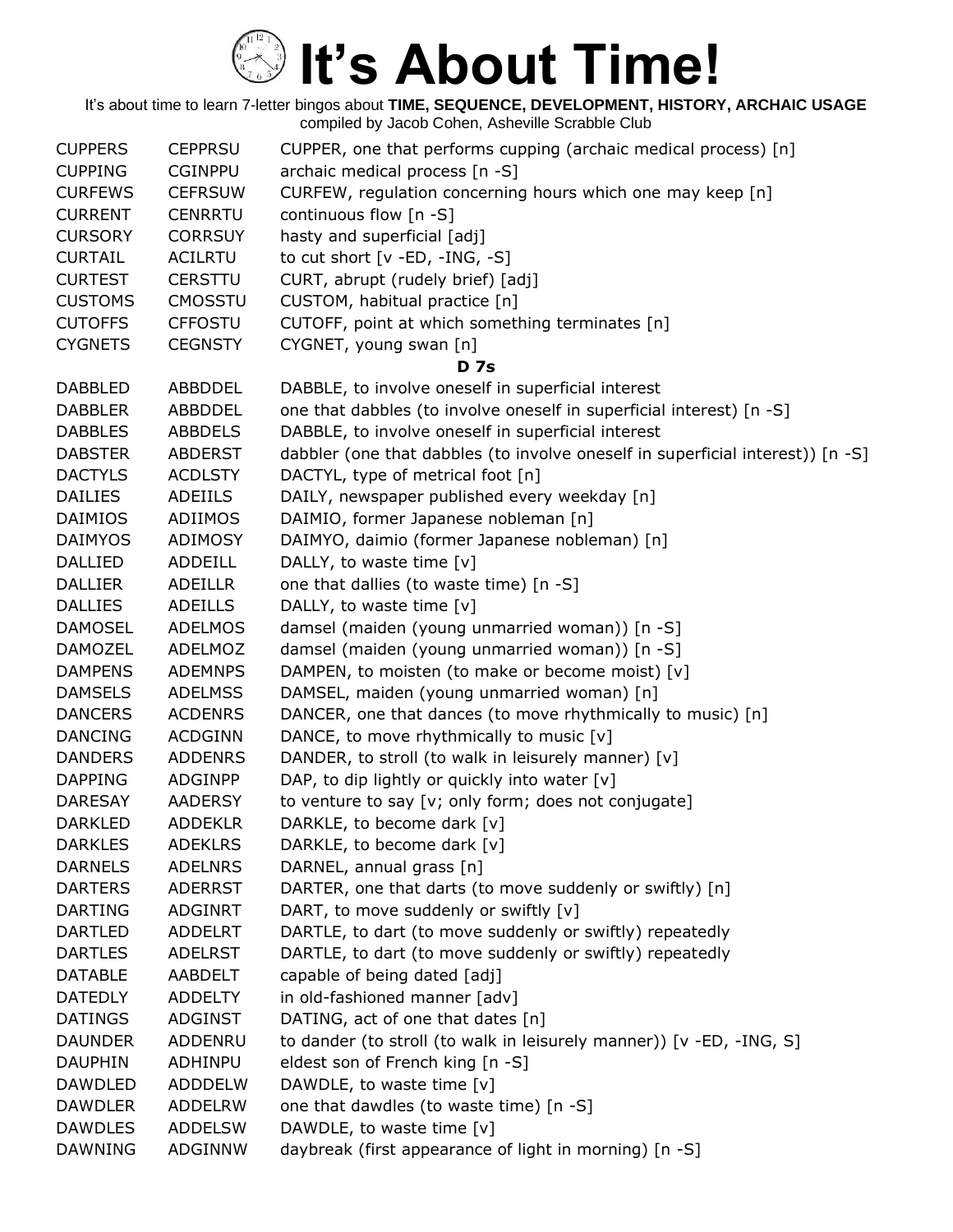| <b>DAYBEDS</b> |                | <b>ABDDESY</b> | DAYBED, couch that can be converted into bed [n]                              |
|----------------|----------------|----------------|-------------------------------------------------------------------------------|
|                | <b>DAYBOOK</b> | <b>ABDKOOY</b> | diary (personal journal) [n -S]                                               |
| <b>DAYCARE</b> |                | <b>AACDERY</b> | care for children and disabled adults during day [n -S]                       |
|                | <b>DAYGLOW</b> | <b>ADGLOWY</b> | airglow seen during day [n -S]                                                |
|                | <b>DAYGLOW</b> | ADGLOWY        | airglow seen during day [n -S]                                                |
| DAYLILY        |                | ADILLYY        | flowering plant [n -LIES]                                                     |
| <b>DAYLONG</b> |                | <b>ADGLNOY</b> | lasting all day [adj]                                                         |
| <b>DAYMARE</b> |                | AADEMRY        | nightmarish fantasy experienced while awake [n -S]                            |
| <b>DAYPACK</b> |                | <b>AACDKPY</b> | bag carrying things that is strapped on one's back [n -S]                     |
|                | <b>DAYROOM</b> | <b>ADMOORY</b> | room for reading and recreation [n -S]                                        |
| <b>DAYSAIL</b> |                | AADILSY        | to sail yacht for day [v -ED, -ING, -S]                                       |
| <b>DAYSIDE</b> |                | ADDEISY        | sun side of planet or moon [n -S]                                             |
|                | <b>DAYSMAN</b> | <b>AADMNSY</b> | arbiter (one chosen or appointed to judge disputed issue) [n -MEN]            |
| <b>DAYSTAR</b> |                | <b>AADRSTY</b> | planet visible in east just before sunrise [n -S]                             |
| <b>DAYTIME</b> |                | <b>ADEIMTY</b> | day (time between sunrise and sunset) [n -S]                                  |
|                | <b>DAYWEAR</b> | <b>AADERWY</b> | clothing suitable for informal occasions [n DAYWEAR]                          |
|                | <b>DAYWORK</b> | <b>ADKORWY</b> | work done on daily basis [n -S]                                               |
| <b>DEARTHS</b> |                | <b>ADEHRST</b> | DEARTH, scarcity (quality of being scarce (infrequently seen or found)) [n]   |
| <b>DEBACLE</b> |                | <b>ABCDEEL</b> | sudden collapse [n -S]                                                        |
| <b>DEBRIEF</b> |                | <b>BDEEFIR</b> | to question after mission [v -ED, -ING, -S]                                   |
| <b>DECADAL</b> |                | AACDDEL        | DECADE, period of ten years [adj]                                             |
| <b>DECADES</b> |                | <b>ACDDEES</b> | DECADE, period of ten years [n]                                               |
| <b>DELAYED</b> |                | <b>ADDEELY</b> | DELAY, to put off to later time [v]                                           |
| <b>DELAYER</b> |                | ADEELRY        | one that delays (to put off to later time) [n -S]                             |
|                | <b>DEMODED</b> | <b>DDDEEMO</b> | out-of-date [adj]                                                             |
|                | <b>DEMOSES</b> | <b>DEEMOSS</b> | DEMOS, people of ancient Greek state [n]                                      |
| <b>DEMOTIC</b> |                | <b>CDEIMOT</b> | pertaining to simplified form of ancient Egyptian writing [adj]               |
| <b>DENIMED</b> |                | <b>DDEEIMN</b> | DENIM, durable fabric [adj]                                                   |
|                | <b>DEODAND</b> | <b>ADDDENO</b> | property forfeited to crown under former English law [n -S]                   |
| <b>DEPARTS</b> |                | <b>ADEPRST</b> | DEPART, to go away [v]                                                        |
| <b>DERNIER</b> |                | <b>DEEINRR</b> | last [adj]                                                                    |
| <b>DERRIES</b> |                | <b>DEEIRRS</b> | DERRY, meaningless word used in chorus of old songs [n]                       |
| <b>DESISTS</b> |                | <b>DEISSST</b> | DESIST, to cease doing something [v]                                          |
| <b>DESSERT</b> |                | <b>DEERSST</b> | something served as last course of meal [n -S]                                |
| <b>DESTINE</b> |                | <b>DEEINST</b> | to determine beforehand [v -D, -NING, -S]                                     |
| <b>DESTINY</b> |                | <b>DEINSTY</b> | fate or fortune to which one is destined (to determine beforehand) [n -NIES]  |
| <b>DESTROY</b> |                | <b>DEORSTY</b> | to damage beyond repair or renewal [v -ED, -ING, -S]                          |
| <b>DETAINS</b> |                | <b>ADEINST</b> | DETAIN, to hold in custody [v]                                                |
|                | <b>DEWCLAW</b> | <b>ACDELWW</b> | vestigial claw [n -S]                                                         |
| <b>DIALING</b> |                | ADGIILN        | measurement of time by sundials [n -S]                                        |
| <b>DIARIES</b> |                | ADEIIRS        | DIARY, personal journal [n]                                                   |
| <b>DIARIST</b> |                | ADIIRST        | one who keeps diary (personal journal) [n -S]                                 |
| <b>DIASTEM</b> |                | <b>ADEIMST</b> | interruption in deposit of sedimentation [n -S]                               |
| <b>DICASTS</b> |                | <b>ACDISST</b> | DICAST, judge of ancient Athens [n]                                           |
| <b>DICYCLY</b> |                | <b>CCDILYY</b> | state of being dicyclic (having two maxima of population each year) [n -LIES] |
| <b>DIEBACK</b> |                | <b>ABCDEIK</b> | gradual dying of plant shoots [n -S]                                          |
| <b>DIEOFFS</b> |                | <b>DEFFIOS</b> | DIEOFF, sudden decline in population [n]                                      |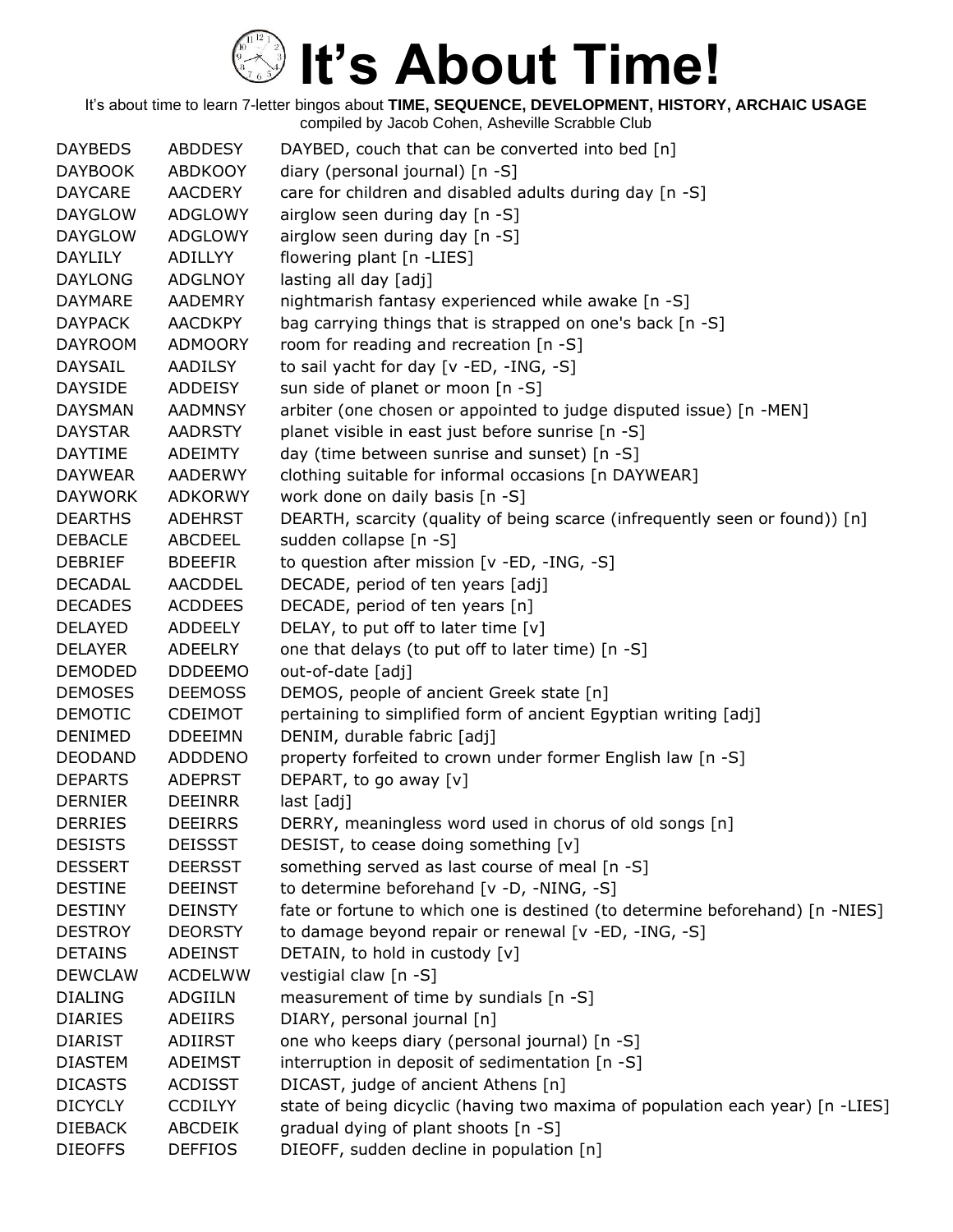| <b>DIESELS</b> | <b>DEEILSS</b> | DIESEL, to continue running after ignition is turned off [v]                     |
|----------------|----------------|----------------------------------------------------------------------------------|
| <b>DIMETER</b> | <b>DEEIMRT</b> | verse of two metrical feet [n -S]                                                |
| <b>DINEROS</b> | <b>DEINORS</b> | DINERO, former silver coin of Peru [n]                                           |
| <b>DINNERS</b> | <b>DEINNRS</b> | DINNER, main meal of day [n]                                                     |
| <b>DIOBOLS</b> | <b>BDILOOS</b> | DIOBOL, coin of ancient Greece [n]                                               |
| <b>DIPODIC</b> | <b>CDDIIOP</b> | DIPODY, dimeter (verse of two metrical feet) [adj]                               |
| <b>DIPPERS</b> | <b>DEIPPRS</b> | DIPPER, one that dips (to immerse briefly) [n]                                   |
| <b>DIPPING</b> | <b>DGIINPP</b> | DIP, to immerse briefly [v]                                                      |
| <b>DIPTYCA</b> | <b>ACDIPTY</b> | diptych (ancient writing tablet) [n -S]                                          |
| <b>DIPTYCH</b> | <b>CDHIPTY</b> | ancient writing tablet [n -S]                                                    |
| <b>DISCERN</b> | <b>CDEINRS</b> | to perceive (to become aware of through senses) [v -ED, -ING, -S]                |
| <b>DISOWNS</b> | <b>DINOSSW</b> | DISOWN, to deny ownership of [v]                                                 |
| <b>DISUSES</b> | <b>DEISSSU</b> | DISUSE, to stop using [v]                                                        |
| <b>DITTANY</b> | <b>ADINTTY</b> | perennial herb [n -NIES]                                                         |
| <b>DITTIES</b> | <b>DEIISTT</b> | DITTY, short, simple song [n]                                                    |
| <b>DITTOED</b> | <b>DDEIOTT</b> | DITTO, to repeat (to say or do again) [v]                                        |
| <b>DIURNAL</b> | ADILNRU        | diary (personal journal) [n -S]                                                  |
| <b>DOBLONS</b> | <b>BDLNOOS</b> | DOBLON, former gold coin of Spain and Spanish America [n]                        |
| <b>DOBSONS</b> | <b>BDNOOSS</b> | DOBSON, aquatic insect larva [n]                                                 |
| <b>DODDERY</b> | <b>DDDEORY</b> | feeble (weak (lacking strength (capacity for exertion or endurance))) [adj]      |
| <b>DOGBANE</b> | <b>ABDEGNO</b> | perennial herb [n -S]                                                            |
| <b>DOGGREL</b> | <b>DEGGLOR</b> | doggerel (awkwardly written verse) [n -S]                                        |
| <b>DOLMENS</b> | <b>DELMNOS</b> | DOLMEN, prehistoric monument [n]                                                 |
| <b>DONZELS</b> | <b>DELNOSZ</b> | DONZEL, young squire [n]                                                         |
| <b>DOOMFUL</b> | <b>DFLMOOU</b> | ominous (portending evil (something that is evil)) [adj]                         |
| <b>DOOMIER</b> | <b>DEIMOOR</b> | DOOMY, doomful (ominous (portending evil)) [adj]                                 |
| <b>DOOMILY</b> | <b>DILMOOY</b> | DOOMY, doomful (ominous (portending evil (something that is evil))) [adv]        |
| <b>DOOMING</b> | <b>DGIMNOO</b> | DOOM, to destine to unhappy fate [v]                                             |
| <b>DORHAWK</b> | <b>ADHKORW</b> | nocturnal bird [n -S]                                                            |
| <b>DORMANT</b> | <b>ADMNORT</b> | lying asleep [adj]                                                               |
| <b>DOTAGES</b> | <b>ADEGOST</b> | DOTAGE, state of senility [n]                                                    |
| <b>DOTARDS</b> | <b>ADDORST</b> | DOTARD, senile person [n]                                                        |
| <b>DOVEKEY</b> | <b>DEEKOVY</b> | dovekie (seabird (bird frequenting ocean or seacoast)) [n -S]                    |
| <b>DOVEKIE</b> | <b>DEEIKOV</b> | seabird (bird frequenting ocean or seacoast) [n -S]                              |
| <b>DOWABLE</b> | ABDELOW        | entitled to endowment [adj]                                                      |
| <b>DOWAGER</b> | ADEGORW        | dignified elderly woman [n -S]                                                   |
| <b>DRACHMA</b> | <b>AACDHMR</b> | former monetary unit of Greece [n -E, -I, -S]                                    |
| <b>DRAWLED</b> | <b>ADDELRW</b> | DRAWL, to speak slowly with vowels greatly prolonged [v]                         |
| <b>DRAWLER</b> | <b>ADELRRW</b> | one that drawls (to speak slowly with vowels greatly prolonged) [n -S]           |
| <b>DREAMED</b> | <b>ADDEEMR</b> | DREAM, to have dream (series of images occurring during sleep) [v]               |
| <b>DREAMER</b> | <b>ADEEMRR</b> | one that dreams (to have dream (series of images occurring during sleep)) [n -S] |
| <b>DROMOND</b> | <b>DDMNOOR</b> | large fast-sailing medieval galley [n -S]                                        |
| <b>DROMONS</b> | <b>DMNOORS</b> | DROMON, dromond (large fast-sailing medieval galley) [n]                         |
| <b>DRONERS</b> | <b>DENORRS</b> | DRONER, one that drones (to make continuous low sound) [n]                       |
| <b>DRONING</b> | <b>DGINNOR</b> | DRONE, to make continuous low sound [v]                                          |
| <b>DRONISH</b> | <b>DHINORS</b> | habitually lazy [adj]                                                            |
| <b>DROPOUT</b> | <b>DOOPRTU</b> | one who quits school prematurely [n -S]                                          |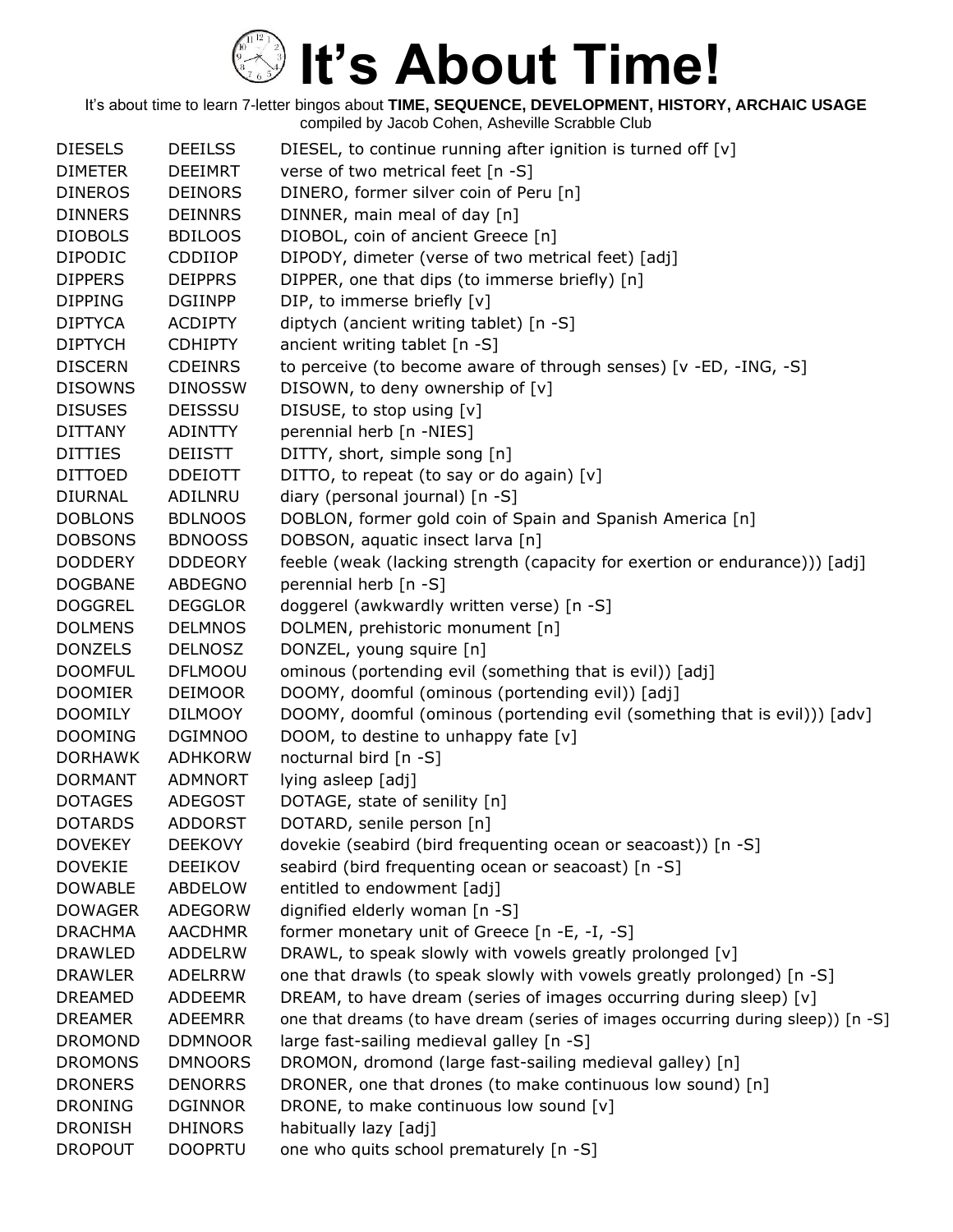| <b>DROUGHT</b> | <b>DGHORTU</b> | dry period [n -S]                                                               |
|----------------|----------------|---------------------------------------------------------------------------------|
| <b>DROUTHS</b> | <b>DHORSTU</b> | DROUTH, drought (dry period) [n]                                                |
| <b>DRUGGIE</b> | <b>DEGGIRU</b> | drug addict [n -S]                                                              |
| <b>DRUIDIC</b> | CDDIIRU        | DRUID, one of ancient Celtic order of priests [adj]                             |
| <b>DRUMBLE</b> | <b>BDELMRU</b> | to move slowly [v -D, -LING, -S]                                                |
| <b>DRUMMED</b> | <b>DDEMMRU</b> | DRUM, to beat drum (percussion instrument) [v]                                  |
| <b>DUCKERS</b> | <b>CDEKRSU</b> | DUCKER, one that ducks (to lower quickly) [n]                                   |
| <b>DUCKING</b> | <b>CDGIKNU</b> | DUCK, to lower quickly [v]                                                      |
| <b>DUCKISH</b> | <b>CDHIKSU</b> | dusk [adj]                                                                      |
| <b>DUENESS</b> | <b>DEENSSU</b> | state of being owed [n -ES]                                                     |
| <b>DULCIAN</b> | <b>ACDILNU</b> | early type of bassoon [n -S]                                                    |
| <b>DUPPING</b> | <b>DGINPPU</b> | DUP, to open (to cause to become open) [v]                                      |
| <b>DURABLE</b> | ABDELRU        | able to withstand wear or decay [adj]                                           |
| <b>DURABLY</b> | <b>ABDLRUY</b> | DURABLE, able to withstand wear or decay [adv]                                  |
| <b>DUSKING</b> | <b>DGIKNSU</b> | DUSK, to become dark [v]                                                        |
| <b>DUUMVIR</b> | <b>DIMRUUV</b> | magistrate of ancient Rome [n -I, -S]                                           |
| <b>DWELLED</b> | <b>DDEELLW</b> | DWELL, to reside (to dwell permanently or continuously) [v]                     |
| <b>DWELLER</b> | <b>DEELLRW</b> | one that dwells (to reside (to dwell permanently or continuously)) [n -S]       |
| <b>DWINDLE</b> | <b>DDEILNW</b> | to decrease steadily [v -D, -LING, -S]                                          |
| <b>DWINING</b> | <b>DGIINNW</b> | DWINE, to pine or waste away [v]                                                |
| <b>DYNASTY</b> | <b>ADNSTYY</b> | succession of rulers from same line of descent [n -TIES]                        |
|                |                | <b>E</b> 7s                                                                     |
| <b>EAGLETS</b> | <b>AEEGLST</b> | EAGLET, young eagle [n]                                                         |
| <b>EANLING</b> | <b>AEGILNN</b> | yeanling (young of sheep or goat) [n -S]                                        |
| <b>EARLIER</b> | AEEILRR        | EARLY [adj] / EARLY, near beginning of period of time or series of events [adv] |
| <b>EARWORM</b> | <b>AEMORRW</b> | bollworm (larva of certain moth) [n -S]                                         |
| <b>ECLOSED</b> | <b>CDEELOS</b> | ECLOSE, to emerge as larva from egg [v]                                         |
| <b>ECLOSES</b> | <b>CEELOSS</b> | ECLOSE, to emerge as larva from egg [v]                                         |
| <b>ECTASIS</b> | <b>ACEISST</b> | lengthening of usually short syllable [n -SES]                                  |
| <b>ECTATIC</b> | <b>ACCEITT</b> | ECTASIS, lengthening of usually short syllable [adj]                            |
| <b>EFFECTS</b> | <b>CEEFFST</b> | EFFECT, to bring about [v]                                                      |
| <b>EFTSOON</b> | <b>EFNOOST</b> | soon afterward [adv]                                                            |
| <b>EKPWELE</b> | <b>EEEKLPW</b> | former monetary unit of Equatorial Guinea [n -S]                                |
| <b>ELAPSED</b> | <b>ADEELPS</b> | ELAPSE, to pass away [v]                                                        |
| <b>ELAPSES</b> | <b>AEELPSS</b> | ELAPSE, to pass away [v]                                                        |
| <b>ELDERLY</b> | <b>DEELLRY</b> | rather old person [n -LIES]                                                     |
| <b>ELDESTS</b> | <b>DEELSST</b> | ELDEST, oldest one of three or more [n]                                         |
| <b>ELDRESS</b> | <b>DEELRSS</b> | female elder (church officer) [n -ES]                                           |
| <b>EMBARKS</b> | <b>ABEKMRS</b> | EMBARK, to make start [v]                                                       |
| <b>EMBRYON</b> | <b>BEMNORY</b> | embryo (organism in its early stages of development) [n -S]                     |
| <b>EMBRYOS</b> | <b>BEMORSY</b> | EMBRYO, organism in its early stages of development [n]                         |
| <b>ENCORED</b> | <b>CDEENOR</b> | ENCORE, call for reappearance of performer [v]                                  |
| <b>ENCORES</b> | <b>CEENORS</b> | ENCORE, call for reappearance of performer $[v]$                                |
| <b>ENDGAME</b> | <b>ADEEGMN</b> | last stage of chess game [n -S]                                                 |
| <b>ENDINGS</b> | <b>DEGINNS</b> | ENDING, termination [n]                                                         |
| <b>ENDLESS</b> | <b>DEELNSS</b> | enduring forever [adj]                                                          |
| <b>ENDOWED</b> | <b>DDEENOW</b> | ENDOW, to provide with something [v]                                            |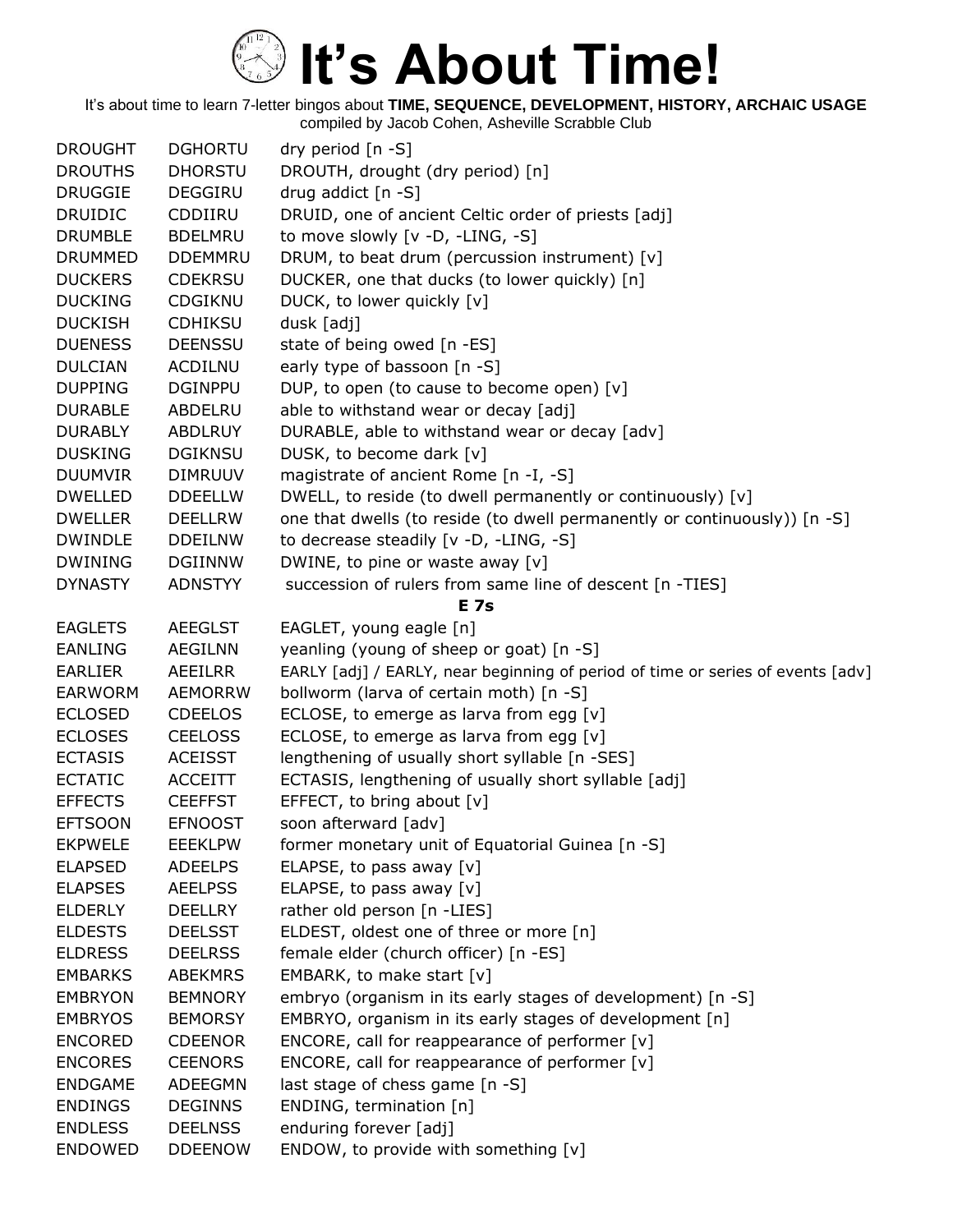| <b>ENDOWER</b> | <b>DEENORW</b> | one that endows (to provide with something) [n -S]                      |
|----------------|----------------|-------------------------------------------------------------------------|
| <b>ENDURED</b> | <b>DDEENRU</b> | ENDURE, to last (to continue in existence) [v]                          |
| <b>ENDURER</b> | DEENRRU        | one that endures (to last (to continue in existence)) [n -S]            |
| <b>ENDURES</b> | <b>DEENRSU</b> | ENDURE, to last (to continue in existence) [v]                          |
| <b>ENDUROS</b> | <b>DENORSU</b> | ENDURO, long race [n]                                                   |
| <b>ENFEOFF</b> | <b>EEFFFNO</b> | to invest with feudal estates [v -ED, -ING, -S]                         |
| <b>ENGRAMS</b> | <b>AEGMNRS</b> | ENGRAM, durable mark caused by stimulus upon protoplasm [n]             |
| <b>ENJAMBS</b> | <b>ABEJMNS</b> | ENJAMB, to continue sentence from one line of poem to next [v]          |
| <b>ENLARGE</b> | AEEGLNR        | to make or become larger [v -D, -GING, -S]                              |
| <b>ENSUING</b> | <b>EGINNSU</b> | ENSUE, to occur afterward or as result $[v]$                            |
| <b>ENTAILS</b> | AEILNST        | ENTAIL, to restrict inheritance of to specified line of heirs $[v]$     |
| <b>ENVIROS</b> | <b>EINORSV</b> | ENVIRO, advocate for preservation of natural environment [n]            |
| <b>EOLITHS</b> | <b>EHILOST</b> | EOLITH, prehistoric stone tool [n]                                      |
| <b>EPHEBES</b> | <b>BEEEHPS</b> | EPHEBE, ephebus (young man of ancient Greece) [n]                       |
| <b>EPHEBIC</b> | <b>BCEEHIP</b> | EPHEBE, ephebus (young man of ancient Greece) [adj]                     |
| <b>EPHEBOS</b> | <b>BEEHOPS</b> | ephebus (young man of ancient Greece) [n -OI]                           |
| <b>EPHEBUS</b> | <b>BEEHPSU</b> | young man of ancient Greece [n -BI]                                     |
| <b>EPHORAL</b> | <b>AEHLOPR</b> | EPHOR, magistrate of ancient Greece [adj]                               |
| EPIGRAM        | <b>AEGIMPR</b> | brief, witty remark [n -S]                                              |
| <b>EPILOGS</b> | <b>EGILOPS</b> | EPILOG, concluding section [n]                                          |
| <b>EPISODE</b> | <b>DEEIOPS</b> | incident in course of continuous experience [n -S]                      |
| <b>EPOCHAL</b> | <b>ACEHLOP</b> | EPOCH, particular period of time [adj]                                  |
| <b>EPOPEES</b> | <b>EEEOPPS</b> | EPOPEE, epic poem [n]                                                   |
| <b>EQUINOX</b> | EINOQUX        | point on celestial sphere [n -ES]                                       |
| <b>EQUITES</b> | EEIQSTU        | EQUES, member of privileged military class of ancient Rome [n]          |
| <b>ERELONG</b> | <b>EEGLNOR</b> | soon (in near future) [adv]                                             |
| <b>ERRANDS</b> | <b>ADENRRS</b> | ERRAND, short trip made for particular purpose [n]                      |
| <b>ESCROWS</b> | <b>CEORSSW</b> | ESCROW, to place in custody of third party [v]                          |
| <b>ESCUDOS</b> | <b>CDEOSSU</b> | ESCUDO, former monetary unit of Portugal [n]                            |
| <b>ESPARTO</b> | <b>AEOPRST</b> | perennial grass [n -S]                                                  |
| <b>ESTIVAL</b> | <b>AEILSTV</b> | pertaining to summer [adj]                                              |
| <b>ESTROUS</b> | <b>EORSSTU</b> | pertaining to estrus (period of heat in female mammals) [adj]           |
| <b>ESTRUAL</b> | <b>AELRSTU</b> | estrous (pertaining to estrus (period of heat in female mammals)) [adj] |
| <b>ESTRUMS</b> | <b>EMRSSTU</b> | ESTRUM, estrus (period of heat in female mammals) [n]                   |
| <b>ETERNAL</b> | <b>AEELNRT</b> | something lasting forever [n -S]                                        |
| <b>ETESIAN</b> | <b>AEEINST</b> | annually recurring wind [n -S]                                          |
| <b>ETYMONS</b> | <b>EMNOSTY</b> | ETYMON, earliest known form of word [n]                                 |
| <b>EURIPUS</b> | <b>EIPRSUU</b> | swift sea channel [n -PI]                                               |
| <b>EVENING</b> | <b>EEGINNV</b> | latter part of day and early part of night [n -S]                       |
| <b>EVENING</b> | <b>EEGINNV</b> | latter part of day and early part of night [n -S]                       |
| <b>EXCITON</b> | <b>CEINOTX</b> | phenomenon occurring in excited crystal [n -S]                          |
| <b>EXCLAIM</b> | <b>ACEILMX</b> | to cry out suddenly [v -ED, -ING, -S]                                   |
| <b>EXHORTS</b> | <b>EHORSTX</b> | EXHORT, to advise urgently [v]                                          |
| <b>EXIGENT</b> | <b>EEGINTX</b> | urgent (requiring immediate attention) [adj]                            |
| <b>EXPECTS</b> | <b>CEEPSTX</b> | EXPECT, to anticipate $[v]$                                             |
| <b>EXPIRED</b> | <b>DEEIPRX</b> | EXPIRE, to come to end $[v]$                                            |
| <b>EXPIRER</b> | EEIPRRX        | one that expires (to come to end) [n -S]                                |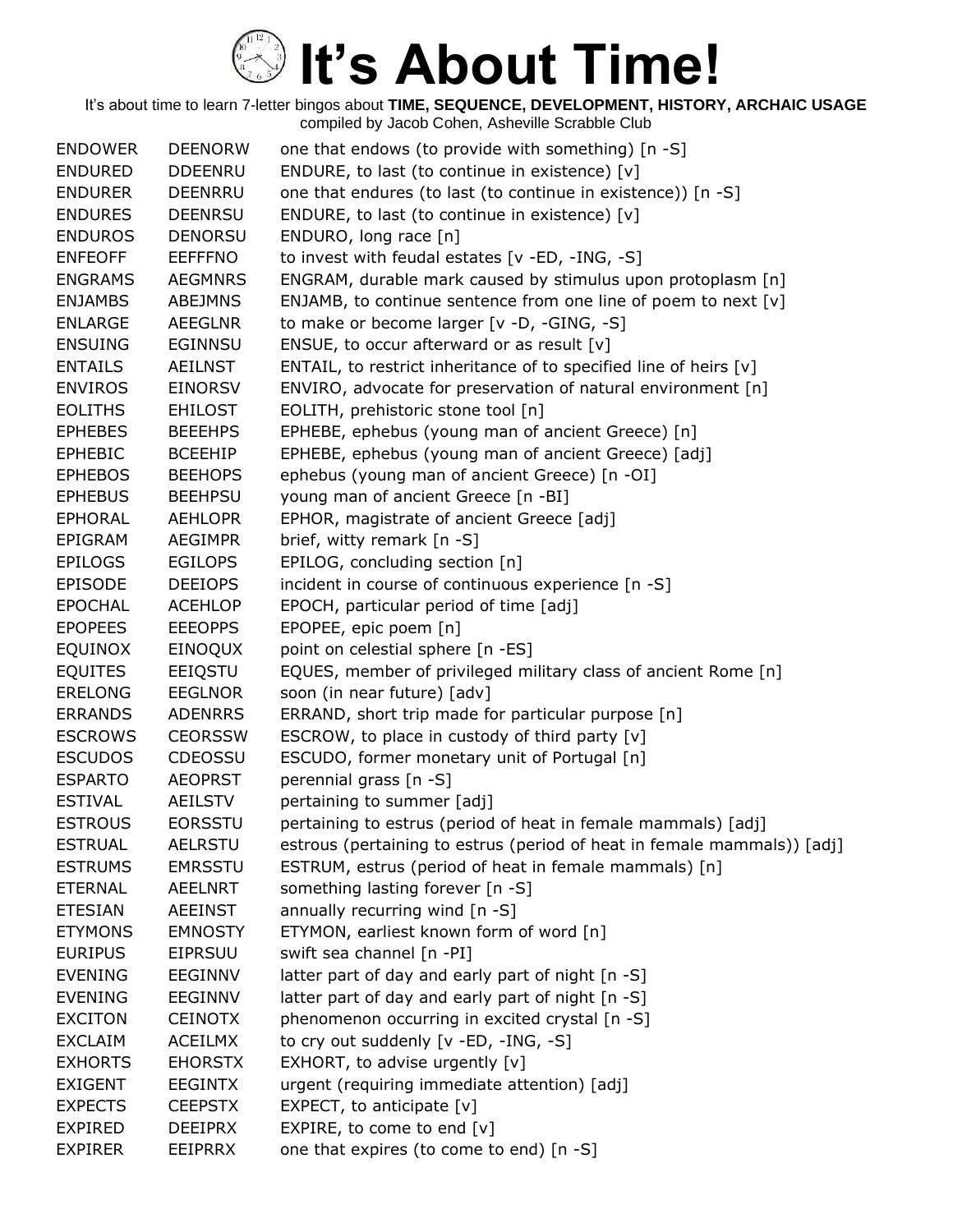| <b>EXPIRES</b> | <b>EEIPRSX</b> | EXPIRE, to come to end $[v]$                                                                        |
|----------------|----------------|-----------------------------------------------------------------------------------------------------|
| <b>EXTINCT</b> | <b>CEINTTX</b> | to extinguish [v -ED, -ING, -S]                                                                     |
| <b>EXTROPY</b> | <b>EOPRTXY</b> | prediction that human intelligence will enable life to expand throughout universe [n-PIES]          |
| <b>EYASSES</b> | <b>AEESSSY</b> | EYASS, eyas (young hawk) [n]                                                                        |
|                |                | <b>F7s</b>                                                                                          |
| <b>FABLIAU</b> | AABFILU        | short metrical tale popular in medieval France [n -X]                                               |
| <b>FABULAR</b> | AABFLRU        | legendary [adj]                                                                                     |
| <b>FACEOFF</b> | <b>ACEFFFO</b> | action that starts hockey game [n -S]                                                               |
| <b>FACTOID</b> | <b>ACDFIOT</b> | brief news item [n -S]                                                                              |
| <b>FADDIER</b> | <b>ADDEFIR</b> | FADDY, faddish (inclined to take up fads (practice or interest that enjoys brief popularity)) [adj] |
| <b>FADDISH</b> | <b>ADDFHIS</b> | inclined to take up fads (practice or interest that enjoys brief popularity) [adj]                  |
| <b>FADDISM</b> | <b>ADDFIMS</b> | inclination to take up fads (practice or interest that enjoys brief popularity) [n -S]              |
| <b>FADDIST</b> | <b>ADDFIST</b> | faddish inclined to take up fads (practice or interest that enjoys brief popularity) person [n -S]  |
| <b>FADEINS</b> | <b>ADEFINS</b> | FADEIN, gradual increase in brightness of image [n]                                                 |
| <b>FADEOUT</b> | ADEFOTU        | gradual disappearance of image [n -S]                                                               |
| <b>FADLIKE</b> | ADEFIKL        | resembling fad (practice or interest that enjoys brief popularity) [adj]                            |
| <b>FALLOUT</b> | <b>AFLLOTU</b> | radioactive debris resulting from nuclear explosion [n -s]                                          |
| <b>FALTERS</b> | <b>AEFLRST</b> | FALTER, to hesitate (to hold back in uncertainty) [v]                                               |
| <b>FANFARE</b> | <b>AAEFFNR</b> | short, lively musical flourish [n -S]                                                               |
| <b>FASTEST</b> | <b>AEFSSTT</b> | FAST, moving or able to move quickly [adj]                                                          |
| <b>FATEFUL</b> | <b>AEFFLTU</b> | decisively important [adj]                                                                          |
| <b>FATIDIC</b> | <b>ACDFIIT</b> | pertaining to prophecy (prediction) [adj]                                                           |
| <b>FATIGUE</b> | <b>AEFGITU</b> | to weary (to make or become weary) [v -D, -UING, -S]                                                |
| <b>FATLING</b> | <b>AFGILNT</b> | young animal fattened for slaughter [n -S]                                                          |
| <b>FECIALS</b> | <b>ACEFILS</b> | FECIAL, fetial (priest of ancient Rome) [n]                                                         |
| <b>FEEBLER</b> | <b>BEEEFLR</b> | FEEBLE, weak (lacking strength (capacity for exertion or endurance)) [adj]                          |
| <b>FELUCCA</b> | <b>ACCEFLU</b> | swift sailing vessel [n -S]                                                                         |
| <b>FENNELS</b> | <b>EEFLNNS</b> | FENNEL, perennial herb [n]                                                                          |
| <b>FERMATA</b> | <b>AAEFMRT</b> | sustaining of musical note, chord, or rest beyond its written time value [n -S or -TE]              |
| <b>FESCUES</b> | <b>CEEFSSU</b> | FESCUE, perennial grass [n]                                                                         |
| <b>FETCHED</b> | <b>CEEFHRT</b> | FETCH, to go back after and bring back [v]                                                          |
| <b>FETCHER</b> | <b>CDEEFHT</b> | one that fetches (to go back after and bring back) [n -S]                                           |
| <b>FETCHES</b> | <b>CEEFHST</b> | FETCH, to go back after and bring back [v]                                                          |
| <b>FETIALS</b> | <b>AEFILST</b> | FETIAL, priest of ancient Rome [n]                                                                  |
| <b>FETUSES</b> | <b>EEFSSTU</b> | FETUS, unborn organism carried within womb in later stages of its development [n]                   |
| <b>FEUDING</b> | <b>DEFGINU</b> | FEUD, to engage in feud (bitter, continuous hostility) [v]                                          |
| <b>FEUDIST</b> | <b>DEFISTU</b> | one that feuds (to engage in feud (bitter, continuous hostility)) [n -S]                            |
| <b>FIEFDOM</b> | <b>DEFFIMO</b> | fief (feudal estate) [n -S]                                                                         |
| <b>FIESTAS</b> | <b>AEFISST</b> | FIESTA, festival (day or time of celebration) [n]                                                   |
| <b>FILLIES</b> | <b>EFIILLS</b> | FILLY, young female horse [n]                                                                       |
| <b>FINALES</b> | <b>AEFILNS</b> | FINALE, close or termination of something [n]                                                       |
| <b>FINALLY</b> | <b>AFILLNY</b> | at end [adv]                                                                                        |
| <b>FINMARK</b> | <b>AFIKMNR</b> | former monetary unit of Finland [n -S]                                                              |
| <b>FIRINGS</b> | <b>FGIINRS</b> | FIRING, process of maturing ceramics [n]                                                            |
| <b>FIRSTLY</b> | <b>FILRSTY</b> | before all others [adv]                                                                             |
| <b>FITCHEE</b> | <b>CEEFHIT</b> | fitchy (having arms ending in point -- used of heraldic cross) [adj]                                |
| <b>FIXATIF</b> | <b>AFFIITX</b> | fixative (substance for preserving paintings or drawings) [n -S]                                    |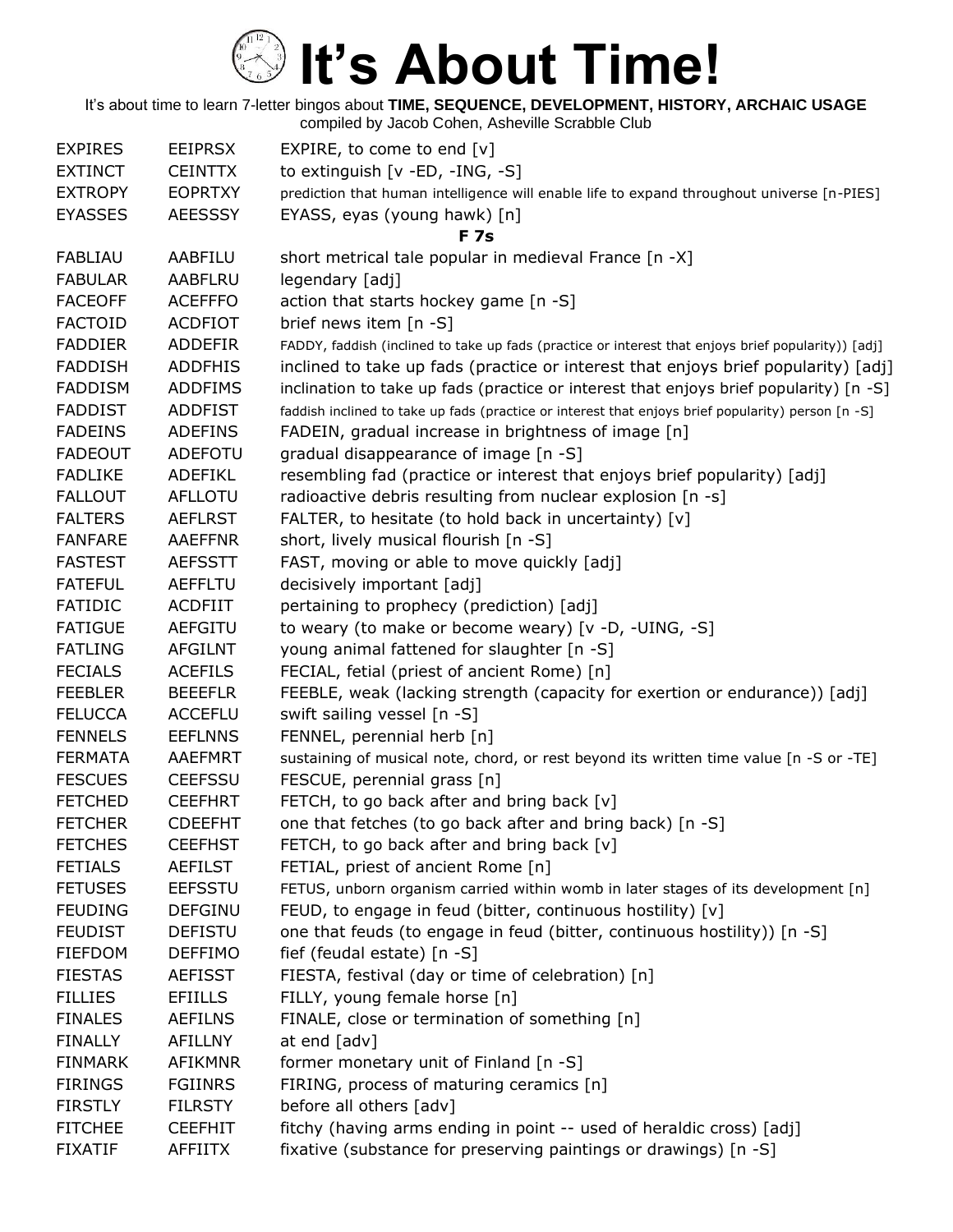| <b>FLAMENS</b> | <b>AEFLMNS</b> | FLAMEN, priest of ancient Rome [n]                                     |
|----------------|----------------|------------------------------------------------------------------------|
| <b>FLANEUR</b> | <b>AEFLNRU</b> | idler (one that idles (to pass time idly)) [n -S]                      |
| <b>FLAREUP</b> | AEFLPRU        | sudden outbreak [n -S]                                                 |
| <b>FLASHED</b> | <b>ADEFHLS</b> | FLASH, to send forth sudden burst of light [v]                         |
| <b>FLASHER</b> | <b>AEFHLRS</b> | one that flashes (to send forth sudden burst of light) [n -S]          |
| <b>FLASHES</b> | <b>AEFHLSS</b> | FLASH, to send forth sudden burst of light [v]                         |
| <b>FLATTED</b> | <b>ADEFLTT</b> | FLAT, to flatten (to make or become flat) [v]                          |
| <b>FLATTEN</b> | <b>AEFLNTT</b> | to make or become flat [v -ED, -ING, -S]                               |
| <b>FLEETED</b> | <b>DEEEFLT</b> | FLEET, to move swiftly [v]                                             |
| <b>FLEETER</b> | <b>EEEFLRT</b> | FLEET, swift (moving with great rate of motion) [adj]                  |
| <b>FLEETLY</b> | <b>EEFLLTY</b> | FLEET, swift (moving with great rate of motion) [adv]                  |
| <b>FLICKED</b> | <b>CDEFIKL</b> | FLICK, to strike with quick, light blow [v]                            |
| <b>FLIPPED</b> | <b>DEFILPP</b> | FLIP, to throw with brisk motion [v]                                   |
| <b>FLITTED</b> | <b>DEFILTT</b> | FLIT, to move lightly and swiftly $[v]$                                |
| <b>FLITTER</b> | <b>EFILRTT</b> | to flutter (to wave rapidly and irregularly) [v -ED, -ING, -S]         |
| <b>FLIVVER</b> | <b>EFILRVV</b> | old, battered car [n -S]                                               |
| <b>FLOATED</b> | <b>ADEFLOT</b> | FLOAT, to rest or remain on surface of liquid [v]                      |
| <b>FLOATER</b> | <b>AEFLORT</b> | one that floats (to rest or remain on surface of liquid) [n -S]        |
| <b>FLOREAT</b> | <b>AEFLORT</b> | may he/she/it flourish [v -ED, -ING, -S]                               |
| <b>FLORINS</b> | <b>FILNORS</b> | FLORIN, former gold coin of Europe [n]                                 |
| <b>FLORUIT</b> | <b>FILORTU</b> | to describe time period when someone is known to have lived [n -S]     |
| <b>FLOTAGE</b> | <b>AEFGLOT</b> | act of floating (to rest or remain on surface of liquid) [n -S]        |
| <b>FLUKIER</b> | EFIKLRU        | FLUKY / FLUKEY, happening or depending on chance [adj]                 |
| <b>FLUKING</b> | <b>FGIKLNU</b> | FLUKE, to obtain by chance [v]                                         |
| <b>FLUSHED</b> | <b>DEFHLSU</b> | FLUSH, to blush (to become red) [v]                                    |
| <b>FLUSHER</b> | EFHLRSU        | one that flushes (to blush (to become red)) [n -S]                     |
| <b>FLUSHES</b> | <b>EFHLSSU</b> | FLUSH, to blush (to become red) [v]                                    |
| <b>FLUTTER</b> | <b>EFLRTTU</b> | to wave rapidly and irregularly [v -ED, -ING, -S]                      |
| <b>FOGGAGE</b> | <b>AEFGGGO</b> | second growth of grass [n -S]                                          |
| <b>FOGYISH</b> | <b>FGHIOSY</b> | FOGY, old-fashioned person [adj]                                       |
| <b>FOGYISM</b> | <b>FGIMOSY</b> | old-fashioned behavior [n -S]                                          |
| <b>FOISONS</b> | <b>FINOOSS</b> | FOISON, strength (capacity for exertion or endurance) [n]              |
| <b>FOLKMOT</b> | <b>FKLMOOT</b> | folkmoot (general assembly of people in early England) [n -S]          |
| <b>FOLKWAY</b> | <b>AFKLOWY</b> | traditional custom of people [n -S]                                    |
| <b>FOLLOWS</b> | <b>FLLOOSW</b> | FOLLOW, to come or go after [v]                                        |
| <b>FOOTLED</b> | <b>DEFLOOT</b> | FOOTLE, to waste time [v]                                              |
| <b>FOOTLER</b> | <b>EFLOORT</b> | one that footles (to waste time) [n -S]                                |
| <b>FOOTLES</b> | <b>EFLOOST</b> | FOOTLE, to waste time [v]                                              |
| <b>FORAYED</b> | <b>ADEFORY</b> | FORAY, to raid (to make sudden assault on) [v]                         |
| <b>FORAYER</b> | <b>AEFORRY</b> | one that forays (to raid (to make sudden assault on)) [n -S]           |
| <b>FORBODE</b> | <b>BDEFOOR</b> | forebode (to indicate in advance) [v -D, -DING, -S                     |
| <b>FORDOES</b> | <b>DEFOORS</b> | FORDO, to destroy (to damage beyond repair or renewal) [v]             |
| <b>FORDONE</b> | <b>DEFNOOR</b> | FORDO, to destroy (to damage beyond repair or renewal) [v]             |
| <b>FOREARM</b> | <b>AEFMORR</b> | to arm in advance $[v - ED, -ING, -S]$                                 |
| <b>FOREBYE</b> | <b>BEEFORY</b> | close by [prep]                                                        |
| <b>FOREDID</b> | <b>DDEFIOR</b> | FOREDO, to fordo (to destroy (to damage beyond repair or renewal)) [v] |
| <b>FOREGUT</b> | <b>EFGORTU</b> | front part of embryonic alimentary canal [n -S]                        |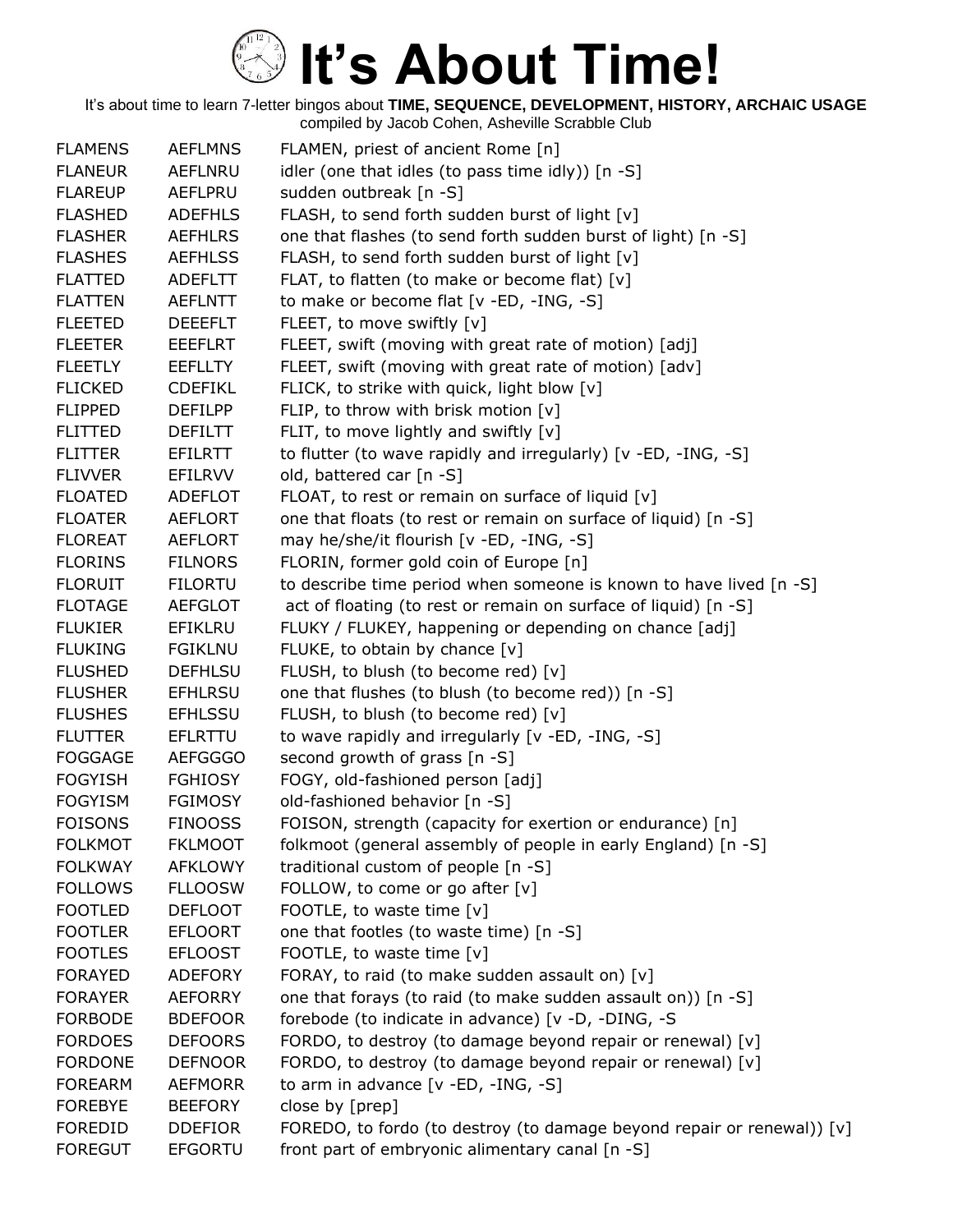| <b>FORERUN</b> | <b>EFNORRU</b> | to run in advance of [v -RAN, -NNING, -S]                                                                                 |
|----------------|----------------|---------------------------------------------------------------------------------------------------------------------------|
| <b>FORESEE</b> | <b>EEEFORS</b> | to see in advance [v -SAW, -N, -ING, -S]                                                                                  |
| <b>FOREVER</b> | <b>EEFORRV</b> | indefinite length of time [n -S]                                                                                          |
| <b>FORFEND</b> | <b>DEFFNOR</b> | to protect [v -ED, -ING, -S]                                                                                              |
| <b>FORNENT</b> | <b>EFNNORT</b> | near to [prep]                                                                                                            |
| <b>FORTIES</b> | EFIORST        | FORTY, number [n]                                                                                                         |
| <b>FORWARD</b> | <b>ADFORRW</b> | being at point in advance [adj -ER, -EST]                                                                                 |
| <b>FORWENT</b> | <b>EFNORTW</b> | refrained from $[v]$                                                                                                      |
| <b>FOSSILS</b> | <b>FILOSSS</b> | FOSSIL, remains of animal or plant preserved in earth's crust [n]                                                         |
| <b>FOUNDED</b> | <b>DDEFNOU</b> | FOUND, FIND, to come upon after search [v]                                                                                |
| <b>FOUNDED</b> | <b>DDEFNOU</b> | FOUND, to establish [v]                                                                                                   |
| <b>FOUNDER</b> | <b>DEFNORU</b> | to become disabled [v -ED, -ING, -S]                                                                                      |
| <b>FOZIEST</b> | <b>EFIOSTZ</b> | FOZY, too ripe [adj]                                                                                                      |
| <b>FREEZES</b> | <b>EEEFRSZ</b> | FREEZE, to become hardened into solid body by loss of heat [v]                                                            |
| <b>FRESHED</b> | <b>DEEFHRS</b> | FRESH, to freshen (to make or become fresh (new) [v]                                                                      |
| <b>FRESHED</b> | <b>DEEFHRS</b> | FRESH, to freshen (to make or become fresh) [v]                                                                           |
| <b>FRESHEN</b> | <b>EEFHNRS</b> | to make or become fresh [v -ED, -ING, -S]                                                                                 |
| <b>FRESHER</b> | <b>EEFHRRS</b> | FRESH, new (existing only short time) [adj] / freshman (first-year student at high school, university, or college) [n -S] |
| <b>FRESHES</b> | <b>EEFHRSS</b> | FRESH, to freshen (to make or become fresh (new) [v]                                                                      |
| <b>FRESHET</b> | <b>EEFHRST</b> | sudden overflow of stream [n -S]                                                                                          |
| <b>FRESHLY</b> | <b>EFHLRSY</b> | in fresh (new (existing only short time)) manner [adv]                                                                    |
| <b>FRESNEL</b> | <b>EEFLNRS</b> | unit of frequency [n -S]                                                                                                  |
| <b>FRITTER</b> | <b>EFIRRTT</b> | to squander little by little [v -ED, -ING, -S]                                                                            |
| <b>FROGLET</b> | <b>EFGLORT</b> | young frog [n -S]                                                                                                         |
| <b>FROGMAN</b> | <b>AFGMNOR</b> | person equipped for extended periods of underwater swimming [n -MEN]                                                      |
| <b>FROSHES</b> | <b>EFHORSS</b> | FROSH, freshman (first-year student at high school, university or college) [n]                                            |
| <b>FUMETTE</b> | <b>EEFMTTU</b> | fumet (odor of meat while cooking) [n -S]                                                                                 |
| <b>FUTHARC</b> | <b>ACFHRTU</b> | futhark (ancient alphabet) [n -S]                                                                                         |
| <b>FUTHARK</b> | AFHKRTU        | ancient alphabet [n -S]                                                                                                   |
| <b>FUTHORC</b> | <b>CFHORTU</b> | futhark (ancient alphabet) [n -S]                                                                                         |
| <b>FUTHORK</b> | <b>FHKORTU</b> | futhark (ancient alphabet) [n -S]                                                                                         |
| <b>FUTURAL</b> | AFLRTUU        | FUTURE, time yet to come [adj]                                                                                            |
| <b>FUTURES</b> | <b>EFRSTUU</b> | FUTURE, time yet to come [n]                                                                                              |
| <b>FUTZING</b> | <b>FGINUTZ</b> | FUTZ, to spend time aimlessly [v]                                                                                         |
| <b>FUZZING</b> | <b>FGINUZZ</b> | FUZZ, to become fuzzy [v]                                                                                                 |
|                |                | <b>G</b> 7s                                                                                                               |
| <b>GABBERS</b> | <b>ABBEGRS</b> | GABBER, one that gabs (to chatter (to talk rapidly and trivially)) [n]                                                    |
| <b>GABBING</b> | ABBGGIN        | GAB, to chatter (to talk rapidly and trivially) [v]                                                                       |
| <b>GABBLED</b> | ABBDEGL        | GABBLE, to jabber (to talk rapidly) [v]                                                                                   |
| <b>GABBLER</b> | <b>ABBEGLR</b> | one that gabbles (to jabber (to talk rapidly)) [n -S]                                                                     |
| <b>GABBLES</b> | <b>ABBEGLS</b> | GABBLE, to jabber (to talk rapidly) [v]                                                                                   |
| <b>GAFFERS</b> | <b>AEFFGRS</b> | GAFFER, old man [n]                                                                                                       |
| <b>GAGAKUS</b> | AAGGKSU        | GAGAKU, ancient court music of Japan [n]                                                                                  |
| <b>GALLETA</b> | AAEGLLT        | perennial grass [n -S]                                                                                                    |
| <b>GALLEYS</b> | <b>AEGLLSY</b> | GALLEY, long, low medieval ship [n]                                                                                       |
| <b>GAMMERS</b> | <b>AEGMMRS</b> | GAMMER, old woman [n]                                                                                                     |
| <b>GARCONS</b> | <b>ACGNORS</b> | GARCON, waiter [n]                                                                                                        |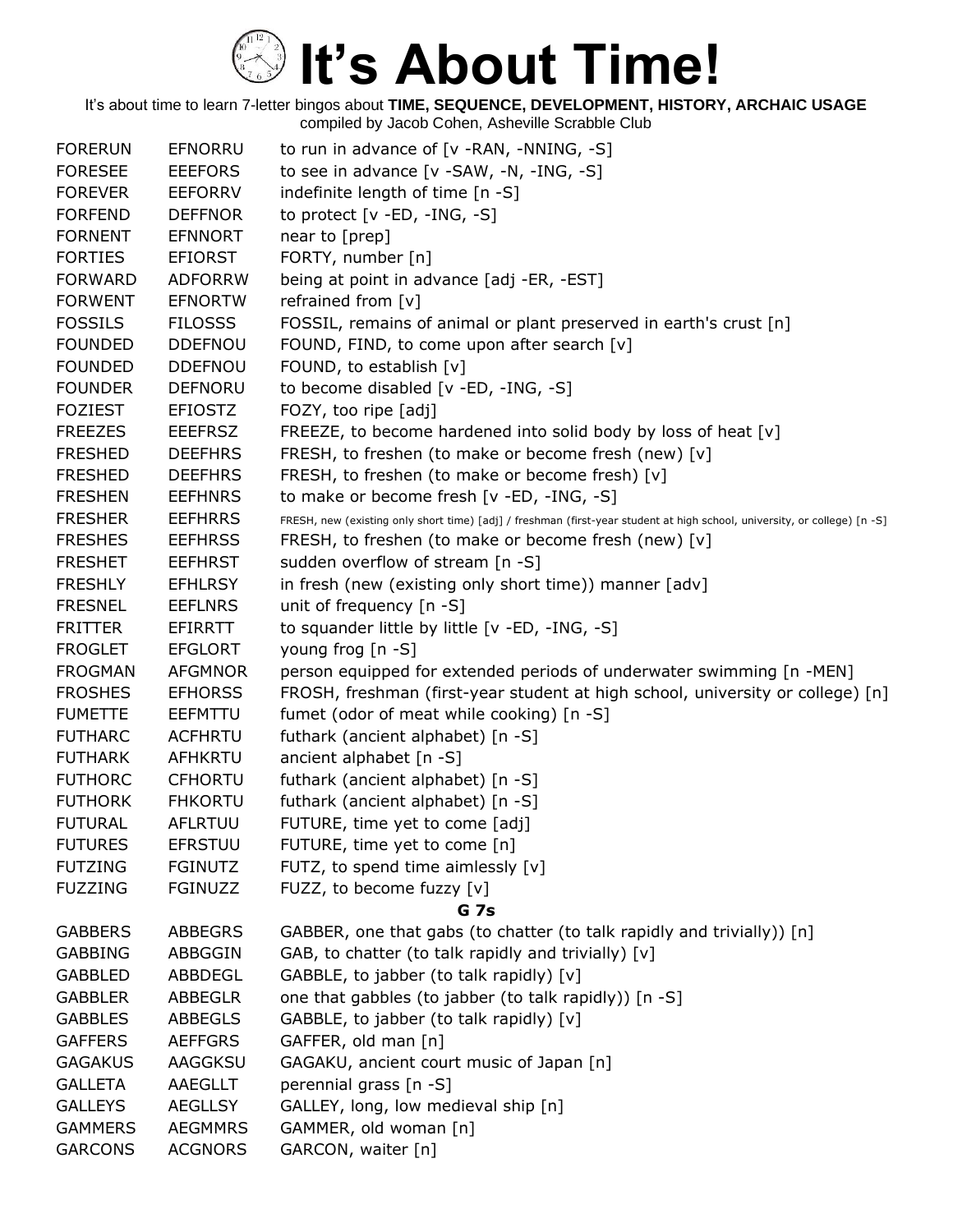| <b>AADGNRT</b> | turned directly toward observer -- used of heraldic animal [adj]                               |
|----------------|------------------------------------------------------------------------------------------------|
| ADEGISU        | GAUDY, festival (day or time of celebration) [n]                                               |
| <b>AGMPSUZ</b> | GAZUMP, to cheat by raising price originally agreed upon [v]                                   |
| ABEEGLL        | GEL, to become like jelly [adj]                                                                |
| <b>ADEEGLT</b> | GELATE, to gel (to become like jelly) [v]                                                      |
| AEEGLST        | GELATE, to gel (to become like jelly) [v]                                                      |
| <b>EGGILLN</b> | GEL, to become like jelly [v]                                                                  |
| <b>EEGMOST</b> | GEMOTE, public meeting in Anglo-Saxon England [n]                                              |
| <b>EEGINSS</b> | origin [n -SES]                                                                                |
| <b>EEGGNNS</b> | ginseng (perennial herb) [n -S]                                                                |
| <b>EGGLOOY</b> | science that deals with origin and structure of earth [n -GIES]                                |
| <b>EEGMNRS</b> | GERMEN, something that serves as origin [n]                                                    |
| AEGIMNR        | GERMEN, something that serves as origin [n]                                                    |
| <b>AEEGSTT</b> | to carry in uterus during pregnancy [v -D, -TING, -S]                                          |
| <b>DEGHOST</b> | GHOST, to haunt (to visit frequently) [v]                                                      |
| <b>BBEGIRS</b> | GIBBER, to jabber (to talk rapidly) [v]                                                        |
| <b>ADDGIPY</b> | giddap (used as command to horse to go faster [interj]                                         |
| <b>DDGIPUY</b> | giddap (used as command to horse to go faster [interj]                                         |
| <b>GGIINNN</b> | GIN, to begin (to start (to set out)) $[v]$                                                    |
| <b>EGGINNS</b> | perennial herb [n -S]                                                                          |
| AEGIMRS        | medieval weapon [n -S]                                                                         |
| <b>EGINRTT</b> | medieval guitar [n -S]                                                                         |
| <b>ACDEGLN</b> | GLANCE, to look quickly [v]                                                                    |
| <b>ACEGLNR</b> | one that glances (to look quickly) [n -S]                                                      |
| <b>ACEGLNS</b> | GLANCE, to look quickly [v]                                                                    |
| <b>AEEGLMN</b> | minstrel (medieval musician) [n -MEN]                                                          |
| GGIILMN        | GLIME, to glance shyly [v]                                                                     |
| <b>EGILMMR</b> | to shine faintly or unsteadily [v -ED, -ING, -S]                                               |
| <b>EGILMPS</b> | to see for instant $[v -D, -SING, -S]$                                                         |
| <b>DEGLMOO</b> | GLOOM, to become dark [v]                                                                      |
| <b>AEGNRSW</b> | GNAWER, one that gnaws (to wear away by persistent biting) [n]                                 |
| <b>AGGINNW</b> | persistent dull pain $[n - S]$ / GNAW, to wear away by persistent biting $[v]$                 |
| <b>GMNNOOS</b> | GNOMON, part of sundial [n]                                                                    |
| <b>BBDEGLO</b> | GOBBLE, to eat hastily [v]                                                                     |
| <b>BBEGLOS</b> | GOBBLE, to eat hastily [v]                                                                     |
| ADEGIOT        | showy annual herb [n -S]                                                                       |
| <b>DDEGNOS</b> | unexpected boon [n -S]                                                                         |
| <b>BEGOORS</b> | GOOBER, peanut (nutlike seed or pod of annual vine) [n]                                        |
| <b>BDEGOOY</b> | concluding remark or gesture at parting [n -S]                                                 |
| <b>BDGOOSY</b> | GOODBY, goodbye (concluding remark or gesture at parting) [n]                                  |
| <b>ABGHMOO</b> | older man who is friend [n -S]                                                                 |
| <b>GGILNOS</b> | young goose [n -S]                                                                             |
| <b>ABBDEGR</b> | GRAB, to grasp suddenly [v]                                                                    |
| ABBEGRR        | one that grabs (to grasp suddenly) [n -S]                                                      |
| AADGLRU        | hymn sung in alternate parts [n -S]                                                            |
| AFGIRTY        | to satisfy (to provide fully with what is desired, expected, or needed) [v -FIED, -ING, -FIES] |
| <b>AGORTUY</b> | temporary blurring of vision [n -S]                                                            |
|                |                                                                                                |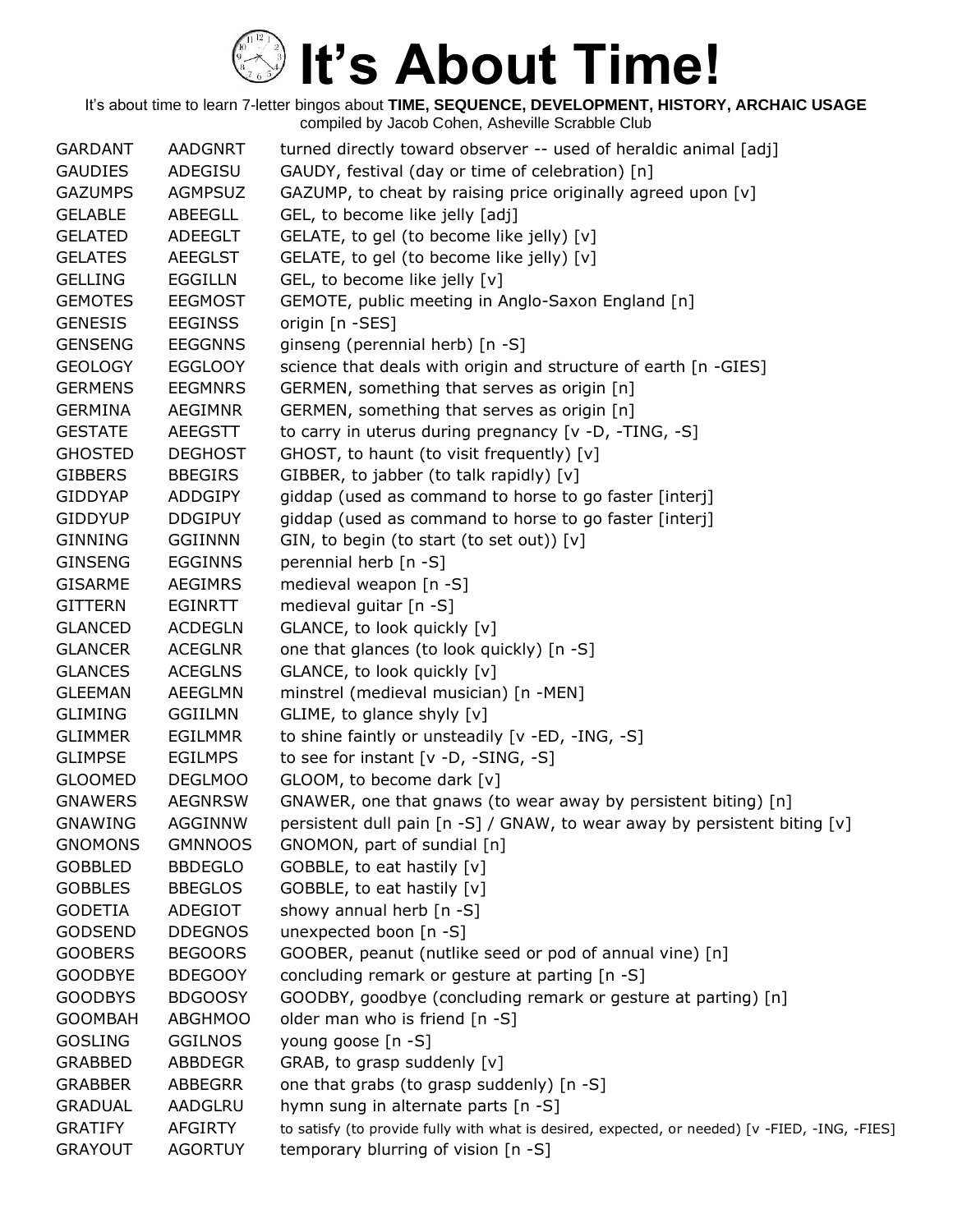| <b>GREENED</b> | <b>DEEEGNR</b> | GREEN, to become green [v]                                                              |
|----------------|----------------|-----------------------------------------------------------------------------------------|
| <b>GREMIAL</b> | <b>AEGILMR</b> | lap cloth used by bishop during service [n -S]                                          |
| <b>GREMMIE</b> | <b>EEGIMMR</b> | inexperienced surfer [n -S]                                                             |
| <b>GRIFFES</b> | <b>EFFGIRS</b> | GRIFFE, person of mixed ancestry [n]                                                    |
| <b>GRILSES</b> | <b>EGILRSS</b> | GRILSE, young salmon [n]                                                                |
| <b>GROWNUP</b> | <b>GNOPRUW</b> | mature person [n -S]                                                                    |
| <b>GRUTTEN</b> | <b>EGNRTTU</b> | GREET, to weep [v]                                                                      |
| <b>GUILDER</b> | <b>DEGILRU</b> | former monetary unit of Netherlands [n -S]                                              |
| <b>GUINEAS</b> | AEGINSU        | GUINEA, formerly used British coin [n]                                                  |
| <b>GULDENS</b> | <b>DEGLNSU</b> | GULDEN, guilder (former monetary unit of Netherlands) [n]                               |
| <b>GULPERS</b> | <b>EGLPRSU</b> | GULPER, one that gulps (to swallow rapidly) [n]                                         |
| <b>GULPING</b> | <b>GGILNPU</b> | GULP, to swallow rapidly [v]                                                            |
| <b>GUSTING</b> | <b>GGINSTU</b> | GUST, to blow in gusts (sudden blasts of wind) [v]                                      |
| <b>GUTTLED</b> | <b>DEGLTTU</b> | GUTTLE, to eat rapidly [v]                                                              |
| <b>GUTTLER</b> | <b>EGLRTTU</b> | one that guttles (to eat rapidly) [n -S]                                                |
| <b>GUTTLES</b> | <b>EGLSTTU</b> | GUTTLE, to eat rapidly [v]                                                              |
| <b>GUZZLED</b> | <b>DEGLUZZ</b> | GUZZLE, to drink rapidly [v]                                                            |
| <b>GUZZLER</b> | <b>EGLRUZZ</b> | one that guzzles (to drink rapidly) [n -S]                                              |
| <b>GUZZLES</b> | <b>EGLSUZZ</b> | GUZZLE, to drink rapidly [v]                                                            |
|                |                | <b>H</b> 7s                                                                             |
| <b>HABITUE</b> | ABEHITU        | frequent customer [n -S]                                                                |
| <b>HACKERY</b> | <b>ACEHKRY</b> | dull, unoriginal writing [n -RIES]                                                      |
| <b>HADDEST</b> | <b>ADDEHST</b> | $2^{nd}$ person singular of have (to hold as possession, privilege, or entitlement) [v] |
| <b>HAGDONS</b> | <b>ADGHNOS</b> | HAGDON, seabird (bird frequenting ocean or seacoast) [n]                                |
| <b>HAGRIDE</b> | ADEGHIR        | to harass (to bother persistently) [v RODE, -DDEN, DING, -S]]                           |
| <b>HALIERS</b> | <b>AEHILRS</b> | HALIER, former monetary unit of Slovakia [n]                                            |
| <b>HALTING</b> | <b>AGHILNT</b> | HALT, to stop (to discontinue progress or motion of) [v]                                |
| <b>HAMMERS</b> | <b>AEHMMRS</b> | HAMMER, to strike repeatedly [v]                                                        |
| <b>HANGOUT</b> | <b>AGHNOTU</b> | place often visited [n -S]                                                              |
| <b>HANKERS</b> | <b>AEHKNRS</b> | HANKER, to long for [v]                                                                 |
| <b>HANTING</b> | <b>AGHINNT</b> | HANT, to haunt (to visit frequently) [v]                                                |
| <b>HAPAXES</b> | <b>AAEHPSX</b> | HAPAX, word that occurs only once [n]                                                   |
| <b>HAPPENS</b> | <b>AEHNPPS</b> | HAPPEN, to occur (to take place) [v]                                                    |
| <b>HAPPING</b> | <b>AGHINPP</b> | HAP, to happen (to occur (to take place)) $[v]$                                         |
| <b>HASHTAG</b> | <b>AAGHHST</b> | word or phrase preceded by symbol # that categorizes accompanying text [n -S]           |
| <b>HASTENS</b> | <b>AEHNSST</b> | HASTEN, to hurry (to move swiftly) [v]                                                  |
| <b>HASTIER</b> | <b>AEHIRST</b> | HASTY, speedy (swift (moving with great rate of motion)) [adj]                          |
| <b>HASTILY</b> | <b>AHILSTY</b> | HASTY, speedy (swift (moving with great rate of motion)) [adv]                          |
| <b>HASTING</b> | <b>AGHINST</b> | HASTE, to hasten (to hurry (to move swiftly)) [v]                                       |
| <b>HATCHED</b> | <b>ACDEHHT</b> | HATCH, to bring forth young from egg [v]                                                |
| <b>HATCHER</b> | <b>ACEHHRT</b> | one that hatches (to bring forth young from egg) [n -S]                                 |
| <b>HATCHES</b> | <b>ACEHHST</b> | HATCH, to bring forth young from egg [v]                                                |
| <b>HAUNTED</b> | <b>ADEHNTU</b> | HAUNT, to visit frequently [v]                                                          |
| <b>HAUNTER</b> | AEHNRTU        | one that haunts (to visit frequently) [n -S]                                            |
| <b>HAYINGS</b> | <b>AGHINSY</b> | HAYING, season for harvesting hay [n]                                                   |
| <b>HEALING</b> | <b>AEGHILN</b> | process of becoming healthy again [n -S] / HEAL, to make sound or whole [v]             |
| <b>HEARING</b> | <b>AEGHINR</b> | preliminary examination [n -S]                                                          |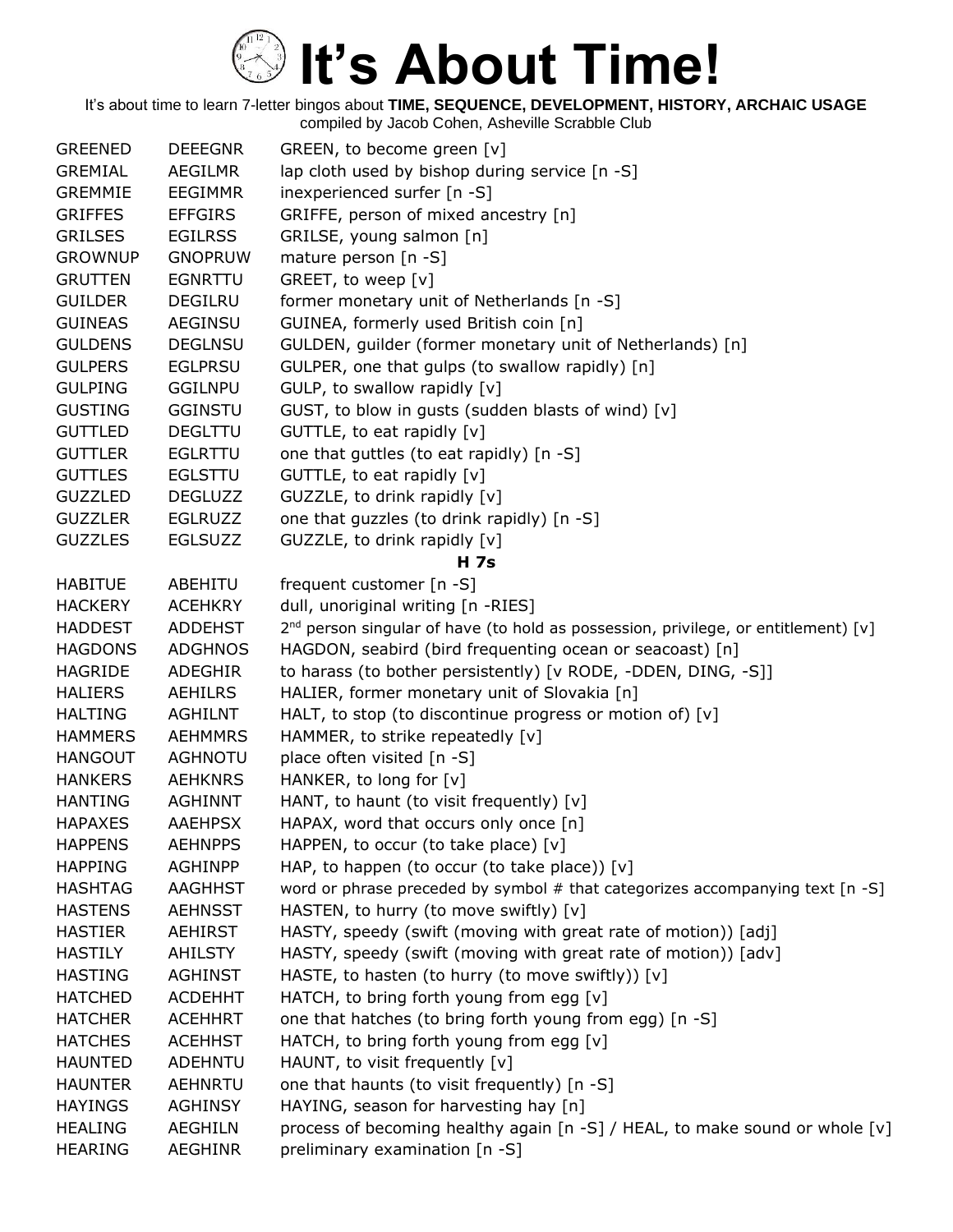| <b>HEAUMES</b> | AEEHMSU        | HEAUME, medieval helmet [n]                                                   |
|----------------|----------------|-------------------------------------------------------------------------------|
| <b>HEBETIC</b> | <b>BCEEHIT</b> | pertaining to puberty (period of sexual maturation) [adj]                     |
| <b>HEIFERS</b> | <b>EEFHIRS</b> | HEIFER, young cow [n]                                                         |
| <b>HEIRDOM</b> | <b>DEHIMOR</b> | heirship (right to inheritance) [n -S]                                        |
| <b>HEIRESS</b> | <b>EEHIRSS</b> | female inheritor [n -ES]                                                      |
| <b>HEIRING</b> | EGHIINR        | HEIR, to inherit (to receive by legal succession) [v]                         |
| <b>HEMIOLA</b> | AEHILMO        | rhythmic alteration in music [n -S]                                           |
| <b>HENBITS</b> | <b>BEHINST</b> | HENBIT, perennial herb [n]                                                    |
| <b>HERIOTS</b> | <b>EHIORST</b> | HERIOT, feudal tribute or payment [n]                                         |
| <b>HERITOR</b> | <b>EHIORRT</b> | one that inherits (to receive by legal succession) [n -S]                     |
| <b>HEROICS</b> | <b>CEHIORS</b> | HEROIC, epic verse [n]                                                        |
| <b>HEROINS</b> | <b>EHINORS</b> | HEROIN, addictive narcotic [n]                                                |
| <b>HERTZES</b> | <b>EEHRSTZ</b> | HERTZ, unit of frequency [n]                                                  |
| <b>HEYDAYS</b> | <b>ADEHSYY</b> | HEYDAY, period of one's greatest success [n]                                  |
| <b>HEYDEYS</b> | <b>DEEHSYY</b> | HEYDEY, heyday (period of one's greatest success) [n]                         |
| <b>HICCUPS</b> | <b>CCHIPSU</b> | HICCUP, to make peculiar-sounding spasmodic inhalation [v]                    |
| <b>HICCUPY</b> | <b>CCHIPUY</b> | having hiccups (spasmodic inhalations) [adj]                                  |
| <b>HIJACKS</b> | <b>ACHIJKS</b> | HIJACK, to seize vehicle while in transit [v]                                 |
| <b>HIPPEST</b> | <b>EHIPPST</b> | HIP, aware of most current styles and trends [adj]                            |
| <b>HISTORY</b> | <b>HIORSTY</b> | chronological record of past events [n -RIES]                                 |
| <b>HOARIER</b> | AEHIORR        | HOARY, white with age [adj]                                                   |
| <b>HOARILY</b> | AHILORY        | in hoary (white with age) manner [adv]                                        |
| <b>HOBBIES</b> | <b>BBEHIOS</b> | HOBBY, recreational pastime [n]                                               |
| <b>HOGGETS</b> | <b>EGGHOST</b> | HOGGET, young unshorn sheep [n]                                               |
| <b>HOICKED</b> | <b>CDEHIKO</b> | HOICK, to change directions abruptly [v]                                      |
| <b>HOLDOUT</b> | <b>DHLOOTU</b> | one who delays signing contract [n -S]                                        |
| <b>HOLDUPS</b> | <b>DHLOPSU</b> | HOLDUP, delay [n]                                                             |
| <b>HOLIDAY</b> | ADHILOY        | to take vacation [v -ED, -ING, -S]                                            |
| <b>HOLIEST</b> | <b>EHILOST</b> | HOLY, having divine nature or origin [adj]                                    |
| <b>HOLYDAY</b> | <b>ADHLOYY</b> | religious holiday [n -S]                                                      |
| <b>HOMININ</b> | <b>HIIMNNO</b> | hominid of tribe that includes recent humans and extinct related forms [n -S] |
| <b>HOMONYM</b> | <b>HMMNOOY</b> | namesake (one who is named after another) [n -S]                              |
| <b>HOOCHIE</b> | <b>CEHHIOO</b> | promiscuous young woman [n -S]                                                |
| <b>HOOFING</b> | <b>FGHINOO</b> | HOOF, to dance (to move rhythmically to music) $[v]$                          |
| <b>HOPHEAD</b> | <b>ADEHHOP</b> | drug addict $[n - S]$                                                         |
| <b>HOPLITE</b> | <b>EHILOPT</b> | foot soldier of ancient Greece [n -S]                                         |
| <b>HORNING</b> | <b>GHINNOR</b> | mock serenade for newlyweds [n -S]                                            |
| <b>HOSTELS</b> | <b>EHLOSST</b> | HOSTEL, to stay at inns overnight while traveling [v]                         |
| <b>HOTCHED</b> | <b>CDEHHOT</b> | HOTCH, to wiggle (to move with short, quick movements from side to side) [v]  |
| <b>HOTCHES</b> | <b>CEHHOST</b> | HOTCH, to wiggle (to move with short, quick movements from side to side) [v]  |
| <b>HOTFOOT</b> | <b>FHOOOTT</b> | to hurry (to move swiftly) [v -ED, -ING, -S]                                  |
| <b>HOTHEAD</b> | <b>ADEHHOT</b> | quick-tempered person [n -S]                                                  |
| <b>HOTLINE</b> | <b>EHILNOT</b> | direct communications system for immediate contact [n -S]                     |
| <b>HOTRODS</b> | <b>DHOORST</b> | HOTROD, car modified for high speeds [n]                                      |
| <b>HOTSPUR</b> | <b>HOPRSTU</b> | hothead (quick-tempered person) [n -S]                                        |
| <b>HOUNDED</b> | <b>DDEHNOU</b> | HOUND, to pursue relentlessly [v]                                             |
| <b>HOUNDER</b> | <b>DEHNORU</b> | one that hounds (to pursue relentlessly) [n -ES]                              |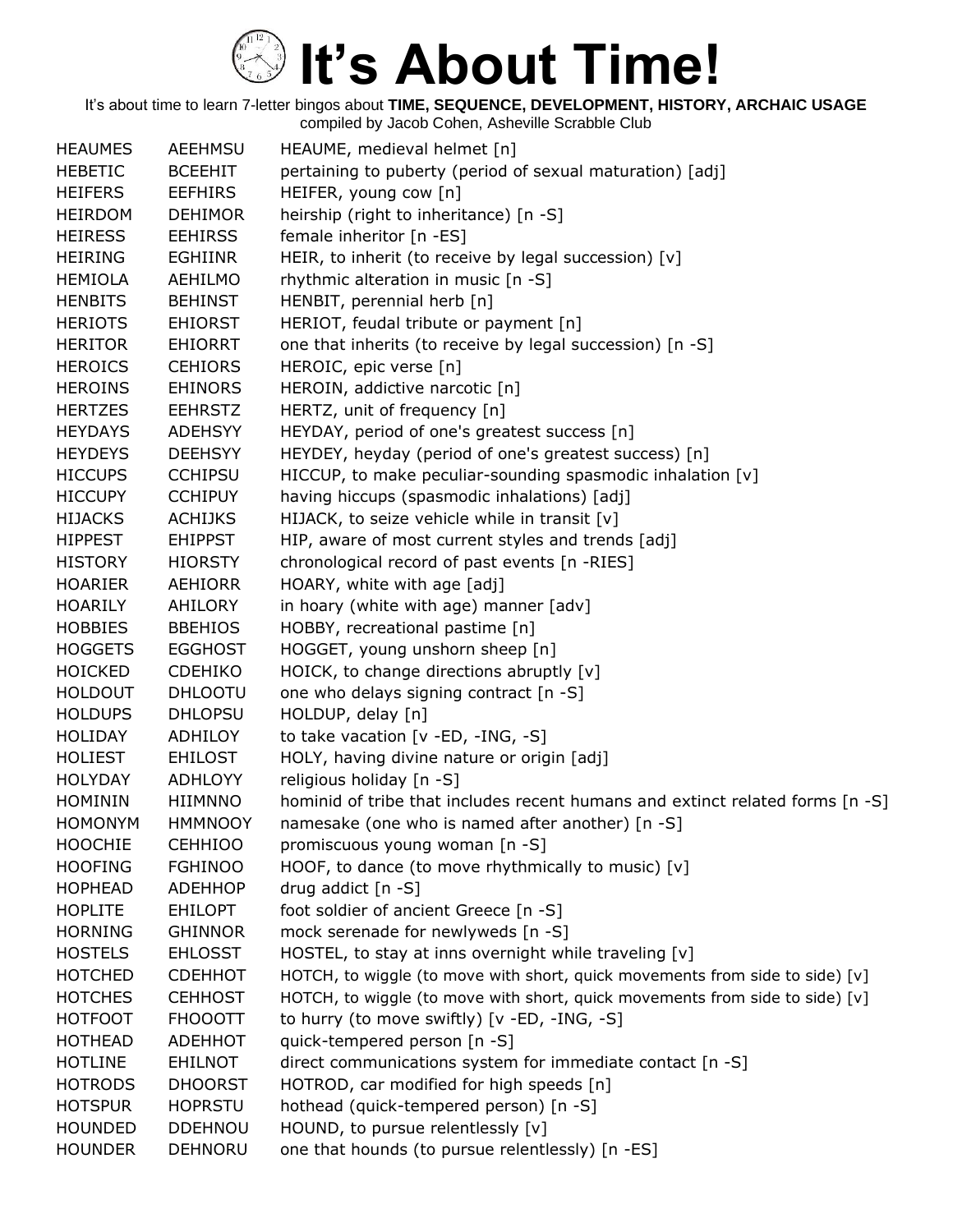| <b>HOWBEIT</b> | <b>BEHIOTW</b> | nevertheless [adv]                                                  |
|----------------|----------------|---------------------------------------------------------------------|
| <b>HOWLETS</b> | <b>EHLOSTW</b> | HOWLET, owl (nocturnal bird) [n]                                    |
| <b>HURRIED</b> | <b>DEHIRRU</b> | HURRY, to move swiftly [v]                                          |
| <b>HURRIER</b> | EHIRRRU        | one that hurries (to move swiftly) [n -S]                           |
| <b>HURRIES</b> | <b>EHIRRSU</b> | HURRY, to move swiftly [v]                                          |
| <b>HURTLED</b> | <b>DEHLRTU</b> | HURTLE, to rush violently [v]                                       |
| <b>HURTLES</b> | <b>EHLRSTU</b> | HURTLE, to rush violently [v]                                       |
| <b>HUSTLED</b> | <b>DEHLSTU</b> | HUSTLE, to hurry (to move swiftly) [v]                              |
| <b>HUSTLED</b> | <b>DEHLSTU</b> | HUSTLE, to hurry (to move swiftly) [v]                              |
| <b>HUSTLER</b> | <b>EHLRSTU</b> | one that hustles (to hurry (to move swiftly)) [n -S]                |
| <b>HUSTLES</b> | <b>EHLSSTU</b> | HUSTLE, to hurry (to move swiftly) [v]                              |
|                |                | I <sub>7s</sub>                                                     |
| <b>IAMBICS</b> | <b>ABCIIMS</b> | IAMBIC, iamb (type of metrical foot) [n]                            |
| <b>ICHNITE</b> | <b>CEHIINT</b> | fossil footprint [n -S]                                             |
| <b>ICTUSES</b> | <b>CEISSTU</b> | ICTUS, recurring stress or beat in poetical form [n]                |
| <b>IMBARKS</b> | <b>ABIKMRS</b> | IMBARK, to embark (to make start) [v]                               |
| <b>IMPLORE</b> | <b>EILMOPR</b> | to beg for urgently $[v -D, -RING, -S]$                             |
| <b>IMPREST</b> | <b>EIMPRST</b> | loan or advance of money [n -S]                                     |
| <b>INCHING</b> | <b>CGHIINN</b> | INCH, to move very slowly [v]                                       |
| <b>INDABAS</b> | <b>AABDINS</b> | INDABA, meeting of South African tribes [n]                         |
| <b>INDIGEN</b> | <b>DEGIINN</b> | indigene (native (original inhabitant of area)) [n -S]              |
| <b>INERTIA</b> | AEIINRT        | tendency of body to resist acceleration [n -E, -S]                  |
| <b>INFANCY</b> | <b>ACFINNY</b> | state of being infant (child in earliest stages of life) [n -CIES]  |
| <b>INFANTE</b> | <b>AEFINNT</b> | younger son of Spanish or Portuguese monarch [n -S]                 |
| <b>INFANTS</b> | <b>AFINNST</b> | INFANT, child in earliest stages of life [n]                        |
| <b>INFARES</b> | <b>AEFINRS</b> | INFARE, reception for newlyweds [n]                                 |
| <b>INFLICT</b> | <b>CFIILNT</b> | to cause to be endured; impose [v -ED, -ING, -S]                    |
| <b>INGENUE</b> | EEGINNU        | naive young woman [n -S]                                            |
| <b>INHERIT</b> | EHIINRT        | to receive by legal succession [v, -ED, -ING, -S]                   |
| <b>INNAGES</b> | <b>AEGINNS</b> | INNAGE, quantity of goods remaining in container after shipment [n] |
| <b>INSTANT</b> | <b>AINNSTT</b> | very short time [n -S]                                              |
| <b>INSTILL</b> | <b>IILLNST</b> | to infuse slowly [v -ED, -ING, -S]                                  |
| <b>INSTILS</b> | <b>IILNSST</b> | INSTIL, to instill (to infuse slowly) [v]                           |
| <b>INTERIM</b> | <b>EIIMNRT</b> | interval (space of time between periods or events) [n -S]           |
| <b>INTERNE</b> | <b>EEINNRT</b> | recent medical school graduate on hospital staff [n -S]             |
| <b>INTERNS</b> | <b>EINNRST</b> | INTERN, to confine during war [v]                                   |
| <b>INTROIT</b> | <b>IINORTT</b> | music sung at beginning of worship service [n -S]                   |
| <b>INVENTS</b> | <b>EINNSTV</b> | INVENT, to devise originally [v]                                    |
| <b>INVESTS</b> | <b>EINSSTV</b> | INVEST, to commit something of value for future profit [v]          |
| <b>ISAGOGE</b> | <b>AEGGIOS</b> | type of introduction to branch of study [n -S]                      |
| <b>ISOGENY</b> | <b>EGINOSY</b> | state of being of similar origin [n -NIES]                          |
| <b>ITERANT</b> | AEINRTT        | repeating [adj]                                                     |
| <b>ITERATE</b> | <b>AEEIRTT</b> | to repeat (to say or do again) [v -D, -TING, -S]                    |
|                |                | J 7s                                                                |
| <b>JABBERS</b> | <b>ABBEJRS</b> | JABBER, to talk rapidly [v]                                         |
| <b>JACOBUS</b> | <b>ABCJOSU</b> | old English coin [n -ES]                                            |
| <b>JADEDLY</b> | ADDEJLY        | JADE, to weary (to make or become weary) [adv]                      |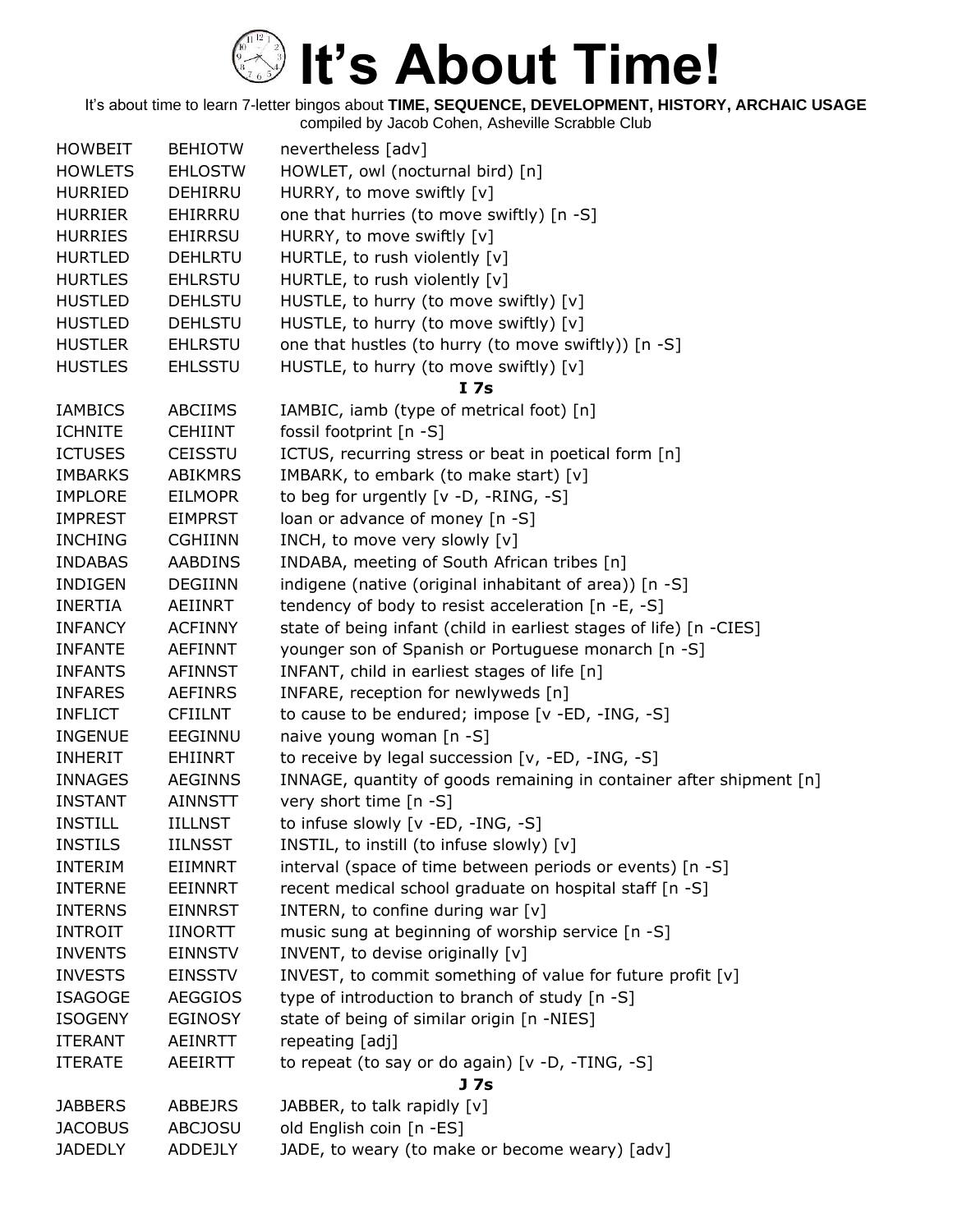| <b>JAUKING</b> | AGIJKNU        | JAUK, to dawdle (to waste time) [v]                                            |
|----------------|----------------|--------------------------------------------------------------------------------|
| <b>JERKERS</b> | <b>EEJKRRS</b> | JERKER, one that jerks (to move with sharp, sudden motion) [n]                 |
| <b>JERKING</b> | <b>EGIJKNR</b> | JERK, to move with sharp, sudden motion [v]                                    |
| <b>JETLAGS</b> | <b>AEGJLST</b> | JETLAG, disruption of body rhythms after flight through several time zones [n] |
| <b>JIBBING</b> | <b>BBGIIJN</b> | JIBB, to shift from side to side while sailing [v]                             |
| <b>JIFFIES</b> | <b>EFFIIJS</b> | JIFFY, short time [n]                                                          |
| <b>JINKERS</b> | <b>EIJKNRS</b> | JINKER, one that jinks (to move quickly out of way) [n]                        |
| <b>JINKING</b> | <b>GIIJKNN</b> | JINK, to move quickly out of way [v]                                           |
| <b>JOGGERS</b> | <b>EGGJORS</b> | JOGGER, one that jogs (to run at slow, steady pace) [n]                        |
| <b>JOGGING</b> | <b>GGGIJNO</b> | practice of running at slow, steady pace [n -S] / JOG[v]                       |
| <b>JOGTROT</b> | <b>GJOORTT</b> | to move at slow, regular pace [v -TTED, -TTING, -S]                            |
| <b>JONQUIL</b> | <b>IJLNOQU</b> | perennial herb [n -S]                                                          |
| <b>JOTTERS</b> | <b>EJORSTT</b> | JOTTER, one that jots (to write down quickly) [n]                              |
| <b>JOTTING</b> | <b>GIJNOTT</b> | brief note [n -S] / JOT, to write down quickly [v]                             |
| <b>JOURNAL</b> | <b>AJLNORU</b> | to enter in daily record [v -ED, -ING, -S]                                     |
| <b>JOURNOS</b> | <b>JNOORSU</b> | JOURNO, writer for news medium [n]                                             |
| <b>JOYPOPS</b> | <b>JOOPPSY</b> | JOYPOP, to use habit-forming drugs occasionally [v]                            |
| <b>JUDDERS</b> | <b>DDEJRSU</b> | JUDDER, to vibrate (to move back and forth rapidly) [v]                        |
| <b>JUDDERY</b> | <b>DDEJRUY</b> | vibrating (to move back and forth rapidly) [adj -RIER, -RIEST]                 |
| <b>JUMPOFF</b> | <b>FFJMOPU</b> | starting point $[n - S]$                                                       |
| <b>JUNKIES</b> | <b>EIJKNSU</b> | JUNKIE, drug addict [n]                                                        |
| <b>JUVENAL</b> | <b>AEJLNUV</b> | young bird's plumage [n -S]                                                    |
|                |                | <b>K7s</b>                                                                     |
| <b>KACHINA</b> | <b>AACHIKN</b> | ancestral spirit [n -S]                                                        |
| <b>KAIZENS</b> | <b>AEIKNSZ</b> | KAIZEN, Japanese business practice of continuous improvement [n]               |
| <b>KALENDS</b> | <b>ADEKLNS</b> | calends (first day of Roman month) [n KALENDS]                                 |
| <b>KASBAHS</b> | <b>AABHKSS</b> | KASBAH, casbah (old section of North African city) [n]                         |
| <b>KATCINA</b> | <b>AACIKNT</b> | kachina (ancestral spirit) [n -S]                                              |
| <b>KATSINA</b> | <b>AAIKNST</b> | kachina (ancestral spirit) [n -M, -S]                                          |
| <b>KEBLAHS</b> | <b>ABEHKLS</b> | KEBLAH, kiblah (direction toward which Muslims face while praying) [n]         |
| <b>KEEKING</b> | <b>EEGIKKN</b> | KEEK, to peep (to utter short, shrill cry) $[v]$                               |
| <b>KEEPERS</b> | <b>EEEKPRS</b> | KEEPER, one that keeps (to continue to possess) [n]                            |
| <b>KEEPING</b> | <b>EEGIKNP</b> | KEEP, to continue to possess $[v]$                                             |
| <b>KENOSIS</b> | <b>EIKNOSS</b> | incarnation of Christ [n -ES]                                                  |
| <b>KENOTIC</b> | <b>CEIKNOT</b> | KENOSIS (incarnation of Christ) [adj]                                          |
| <b>KERMESS</b> | <b>EEKMRSS</b> | kermis (festival (day or time of celebration)) [n -ES]                         |
| <b>KIBLAHS</b> | ABHIKLS        | KIBLAH, direction toward which Muslims face while praying [n]                  |
| <b>KICKOFF</b> | <b>CFFIKKO</b> | kick that begins play in football [n -S]                                       |
| <b>KIDDISH</b> | <b>DDHIIKS</b> | childish (resembling child (young person)) [adj]                               |
| KIDLIKE        | DEIIKKL        | resembling child (young person) [adj]                                          |
| <b>KILLING</b> | <b>GIIKLLN</b> | sudden notable success [n -S]                                                  |
| <b>KIPPING</b> | <b>GIIKNPP</b> | KIP, to sleep (to be in natural, periodic state of rest) [v]                   |
| <b>KIRMESS</b> | <b>EIKMRSS</b> | kermis (festival (day or time of celebration)) [n -ES]                         |
| <b>KISMATS</b> | <b>AIKMSST</b> | KISMAT, kismet (destiny (fate or fortune to which one is destined)) [n]        |
| <b>KISMETS</b> | <b>EIKMSST</b> | KISMET, destiny (fate or fortune to which one is destined) [n]                 |
| <b>KITHARA</b> | AAHIKRT        | cithara (ancient stringed instrument) [n -S]                                   |
| <b>KITLING</b> | <b>GIIKLNT</b> | young animal [n -S]                                                            |
|                |                |                                                                                |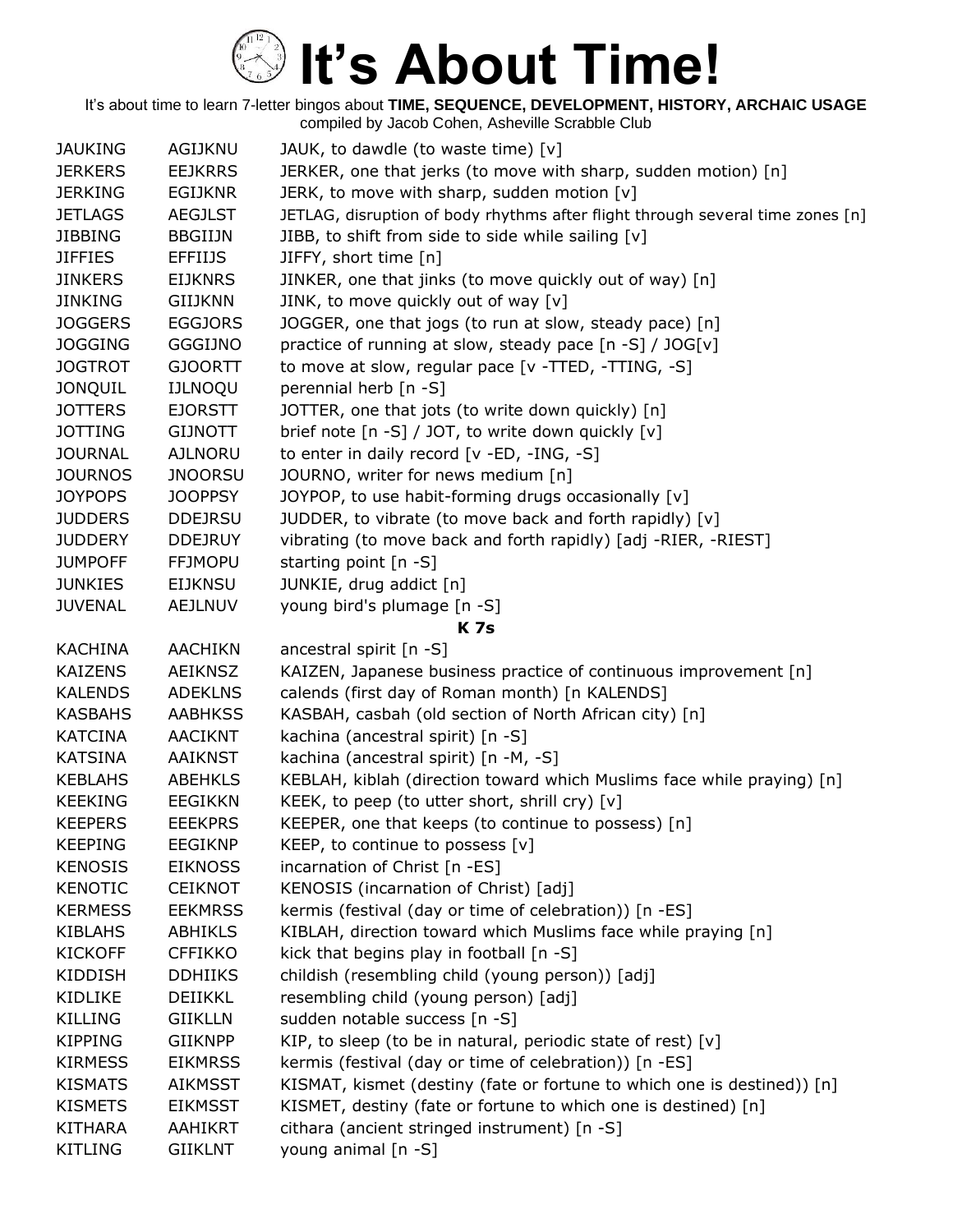| <b>KITTENS</b> | <b>EIKNSTT</b> | KITTEN, to bear kittens (young cats) $[v]$                                   |
|----------------|----------------|------------------------------------------------------------------------------|
| <b>KNIGHTS</b> | <b>GHIKNST</b> | KNIGHT, to make knight (medieval gentleman-soldier) of [v]                   |
| <b>KREUZER</b> | <b>EEKRRUZ</b> | kreutzer (former monetary unit of Austria) [n -S]                            |
| <b>KVETCHY</b> | <b>CEHKTVY</b> | habitually complaining [adj -HIER, -HIEST]                                   |
| <b>KYANISE</b> | <b>AEIKNSY</b> | to kyanize (to treat wood with type of preservative) [v -D, -SING, -S]       |
| KYANIZE        | AEIKNYZ        | to treat wood with type of preservative [v -D, -ZING, -S]                    |
|                |                | <b>L</b> 7s                                                                  |
| LAGGARD        | <b>AADGGLR</b> | one that lags (to stay or fall behind) [n -S]                                |
| <b>LAGGERS</b> | <b>AEGGLRS</b> | LAGGER, laggard (one that lags (to stay or fall behind)) [n]                 |
| LAGGING        | <b>AGGGILN</b> | LAG, to stay or fall behind $[v]$                                            |
| <b>LAMBING</b> | ABGILMN        | LAMB, to give birth to lamb (young sheep) [v]                                |
| LAMMING        | <b>AGILMMN</b> | LAM, to flee hastily $[v]$                                                   |
| LANDLER        | <b>ADELLNR</b> | slow Austrian dance [n -S]                                                   |
| LANGREL        | AEGLLNR        | langrage (shot formerly used in naval warfare) [n -S]                        |
| <b>LAPSERS</b> | <b>AELPRSS</b> | LAPSER, one that lapses (to fall from previous standard) [n]                 |
| LAPSING        | <b>AGILNPS</b> | LAPSE, to fall from previous standard $[v]$                                  |
| <b>LASSIES</b> | <b>AEILSSS</b> | LASSIE, lass (young woman) [n]                                               |
| <b>LASTERS</b> | <b>AELRSST</b> | LASTER, one that lasts (to continue in existence) [n]                        |
| LASTING        | <b>AGILNST</b> | durable fabric [n -S] / LAST, to continue in existence [v]                   |
| <b>LATENCY</b> | <b>ACELNTY</b> | state of being present but not manifest [n -CIES]                            |
| LATENED        | <b>ADEELNT</b> | LATEN, to become late $[v]$                                                  |
| <b>LATESTS</b> | <b>AELSSTT</b> | LATEST, most recent development [n]                                          |
| <b>LATTERS</b> | <b>AELRSTT</b> | LATTER, second mentioned person or thing of two [n]                          |
| LAYAWAY        | <b>AAALWYY</b> | item that has been reserved with down payment [n -S]                         |
| LAYETTE        | <b>AEELTTY</b> | outfit of clothing and equipment for newborn child [n -S]                    |
| <b>LAYOFFS</b> | <b>AFFLOSY</b> | LAYOFF, suspension or dismissal of employees [n]                             |
| LAYOVER        | <b>AELORVY</b> | stopover (brief stop in course of journey) [n -S]                            |
| LAZIEST        | <b>AEILSTZ</b> | LAZY, disinclined toward work or exertion [adj]                              |
| <b>LAZYING</b> | AGILNYZ        | LAZY, to move or lie lazily [v]                                              |
| LAZYISH        | <b>AHILSYZ</b> | somewhat lazy [adj]                                                          |
| <b>LEADOFF</b> | <b>ADEFFLO</b> | opening play or move [n -S]                                                  |
| <b>LEAFING</b> | <b>AEFGILN</b> | LEAF, to turn pages rapidly $[v]$                                            |
| <b>LEANING</b> | <b>AEGILNN</b> | tendency (inclination to act or think in particular way) [n -S]              |
| <b>LEASERS</b> | <b>AEELRSS</b> | LEASER, one that leases (to grant temporary use of in exchange for rent) [n] |
| <b>LEASING</b> | <b>AEGILNS</b> | LEASE, to grant temporary use of in exchange for rent [v]                    |
| <b>LECYTHI</b> | <b>CEHILTY</b> | LECYTHUS, lekythos (oil jar used in ancient Greece) [n]                      |
| <b>LEGATED</b> | <b>ADEEGLT</b> | LEGATE, to bequeath (to grant by testament) [v]                              |
| <b>LEGATEE</b> | <b>AEEEGLT</b> | inheritor of legacy [n -S]                                                   |
| <b>LEGATES</b> | <b>AEEGLST</b> | LEGATE, to bequeath (to grant by testament) $[v]$                            |
| <b>LEGATOR</b> | <b>AEGLORT</b> | one that legates (to bequeath (to grant by testament)) [n -S]                |
| <b>LEGENDS</b> | <b>DEEGLNS</b> | LEGEND, unverified story from earlier times [n]                              |
| LEHAYIM        | <b>AEHILMY</b> | traditional Jewish toast [n -S]                                              |
| <b>LEKKING</b> | <b>EGIKKLN</b> | LEK, to assemble for competitive displays during mating season [v]           |
| <b>LEKYTHI</b> | <b>EHIKLTY</b> | LEKYTHUS, lekythos (oil jar used in ancient Greece) [n -HI]                  |
| <b>LEMURES</b> | <b>EELMRSU</b> | ghosts of dead in ancient Roman religion [n -S]                              |
| <b>LENDERS</b> | <b>DEELNRS</b> | LENDER, one that lends (to give temporary use of) [n]                        |
| LENDING        | <b>DEGILNN</b> | act of giving something temporarily [n -S] / LEND [v]                        |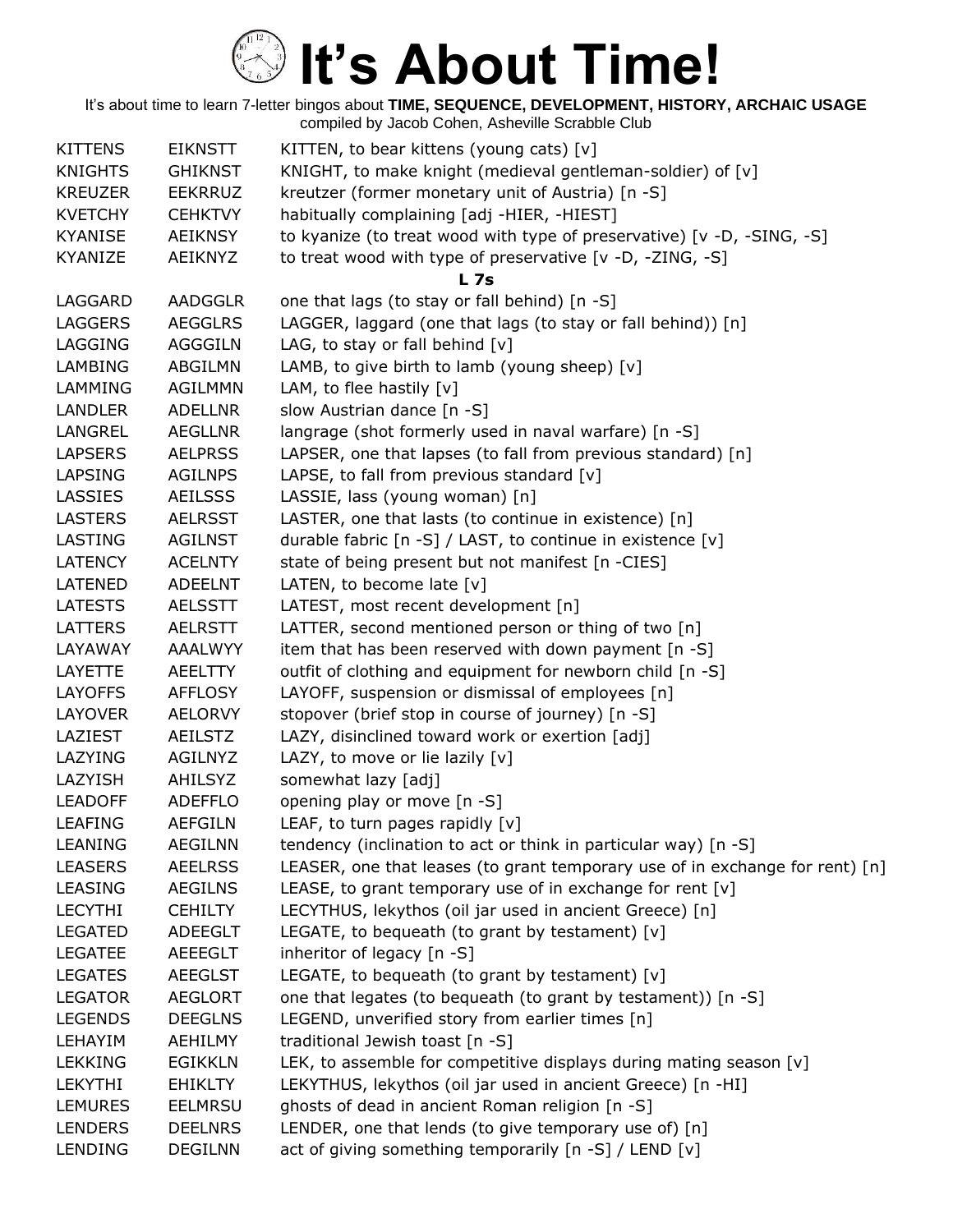| <b>LENTILS</b> | <b>EILLNST</b> | LENTIL, Eurasian annual plant [n]                                                   |
|----------------|----------------|-------------------------------------------------------------------------------------|
| <b>LEPTONS</b> | <b>ELNOPST</b> | LEPTON, former monetary unit of Greece [n]                                          |
| <b>LESSENS</b> | <b>EELNSSS</b> | LESSEN, to make or become less [v]                                                  |
| <b>LEVERET</b> | <b>EEELRTV</b> | young hare $[n -S]$                                                                 |
| <b>LIASSIC</b> | <b>ACIILSS</b> | of or pertaining to certain geologic time period [adj]                              |
| <b>LICTORS</b> | <b>CILORST</b> | LICTOR, magistrate's attendant in ancient Rome [n]                                  |
| <b>LILTING</b> | <b>GIILLNT</b> | LILT, to sing or speak rhythmically [v]                                             |
| <b>LIMBECK</b> | <b>BCEIKLM</b> | alembic (apparatus formerly used in distilling) [n -S]                              |
| LINEAGE        | <b>AEEGILN</b> | direct descent from ancestor [n -S]                                                 |
| <b>LINGERS</b> | <b>EGILNRS</b> | LINGER, to delay leaving [v]                                                        |
| <b>LIQUEFY</b> | <b>EFILQUY</b> | to make or become liquid [v -FIED, -ING, -FIES]                                     |
| <b>LIQUIFY</b> | <b>FIILQUY</b> | to liquefy (to make or become liquid) [v -FIED, -ING, -FIES]                        |
| <b>LIVEYER</b> | EEILRVY        | livyer (permanent resident of Newfoundland) [n -S]                                  |
| <b>LIVIERS</b> | EIILRSV        | LIVIER, livyer (permanent resident of Newfoundland) [n]                             |
| <b>LIVYERS</b> | <b>EILRSVY</b> | LIVYER, permanent resident of Newfoundland [n]                                      |
| <b>LOAFERS</b> | <b>AEFLORS</b> | LOAFER, one that loafs (to pass time idly) [n]                                      |
| <b>LOAFING</b> | <b>AFGILNO</b> | LOAF, to pass time idly [v]                                                         |
| <b>LOANERS</b> | <b>AELNORS</b> | LOANER, one that loans (to lend (to give temporary use of)) [n]                     |
| LOANING        | <b>AGILNNO</b> | LOAN, to lend (to give temporary use of) $[v]$                                      |
| LOCHIAL        | <b>ACHILLO</b> | LOCHIA, vaginal discharge following childbirth [adj]                                |
| <b>LOCHIAS</b> | <b>ACHILOS</b> | LOCHIA, vaginal discharge following childbirth [n]                                  |
| <b>LODGING</b> | <b>DGGILNO</b> | temporary place to live [n -S] / LODGE, to furnish with temporary quarters [v]      |
| <b>LOGGATS</b> | <b>AGGLOST</b> | loggets (old English throwing game) [n LOGGATS]                                     |
| <b>LOGGETS</b> | <b>EGGLOST</b> | old English throwing game [n LOGGETS]                                               |
| <b>LOGIEST</b> | <b>EGILOST</b> | LOGY, sluggish (displaying little movement or activity) [adj]                       |
| <b>LOGJAMS</b> | <b>AGJLMOS</b> | LOGJAM, to cause to become tangled in mass $[v]$                                    |
| <b>LOITERS</b> | <b>EILORST</b> | LOITER, to stand idly about $[v]$                                                   |
| <b>LOLLERS</b> | <b>ELLLORS</b> | LOLLER, one that lolls (to lounge (to recline or lean in relaxed, lazy manner)) [n] |
| <b>LOLLOPS</b> | <b>LLLOOPS</b> | LOLLOP, to loll (to lounge (to recline or lean in relaxed, lazy manner)) [v]        |
| <b>LONGERS</b> | <b>EGLNORS</b> | LONGER, one that longs (to desire strongly) [n]                                     |
| <b>LOPPETS</b> | <b>ELOPPST</b> | LOPPET, long-distance cross-country ski race [n]                                    |
| <b>LORDING</b> | <b>DGILNOR</b> | lordling (young or unimportant lord) [n -S]                                         |
| <b>LOUDENS</b> | <b>DELNOSU</b> | LOUDEN, to make or become louder $[v]$                                              |
| <b>LOUNGED</b> | DEGLNOU        | LOUNGE, to recline or lean in relaxed, lazy manner [v]                              |
| <b>LOUNGER</b> | <b>EGLNORU</b> | one that lounges (to recline or lean in relaxed, lazy manner) [n -S]                |
| <b>LOUNGES</b> | <b>EGLNOSU</b> | LOUNGE, to recline or lean in relaxed, lazy manner [v]                              |
| <b>LOUNGEY</b> | <b>EGLNOUY</b> | loungy (suitable for lounging) [adj]                                                |
| <b>LOVAGES</b> | <b>AEGLOSV</b> | LOVAGE, perennial herb [n]                                                          |
| <b>LUCKIES</b> | <b>CEIKLSU</b> | LUCKIE, old woman [n]                                                               |
| <b>LUGEING</b> | EGGILNU        | LUGE, to race on luge (small sled) [v]                                              |
| <b>LUNCHED</b> | <b>CDEHLNU</b> | LUNCH, to eat noonday meal [v]                                                      |
| <b>LUNCHER</b> | <b>CEHLNRU</b> | one that lunches (to eat noonday meal) [n -S]                                       |
| <b>LUNCHES</b> | <b>CEHLNSU</b> | LUNCH, to eat noonday meal $[v]$                                                    |
| <b>LURCHED</b> | <b>CDEHLRU</b> | LURCH, to sway abruptly $[v]$                                                       |
| <b>LURCHES</b> | <b>CEHLRSU</b> | LURCH, to sway abruptly $[v]$                                                       |
| <b>LURKERS</b> | <b>EKLRRSU</b> | LURKER, one that lurks (to wait in concealment) [n]                                 |
| LURKING        | <b>GIKLNRU</b> | LURK, to wait in concealment [v]                                                    |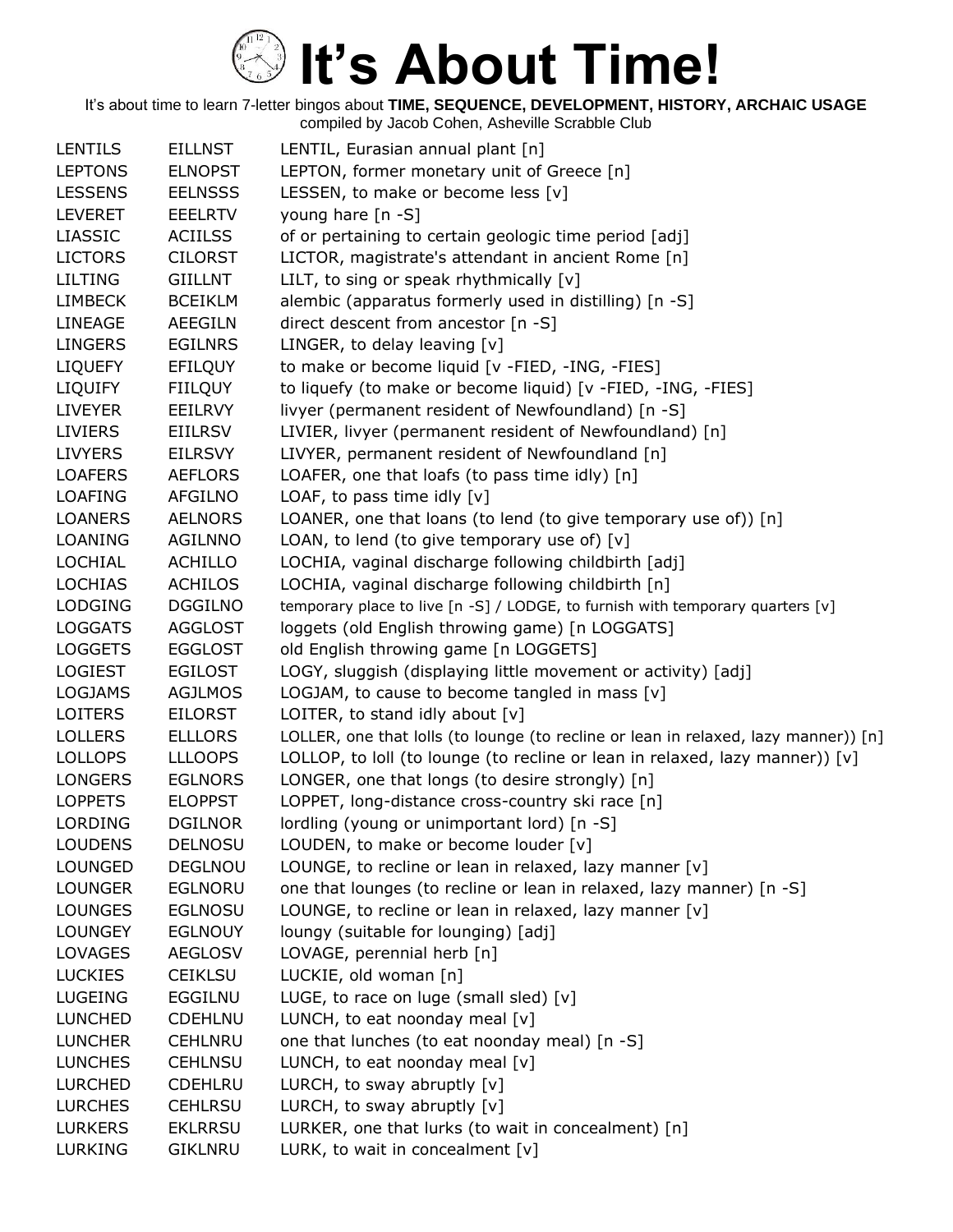| <b>LUSTERS</b> | <b>ELRSSTU</b> | LUSTER, to make or become lustrous $[v]$                                            |
|----------------|----------------|-------------------------------------------------------------------------------------|
| <b>LUSTRAL</b> | <b>ALLRSTU</b> | pertaining to lustrum (ceremonial purification of population in ancient Rome) [adj] |
| <b>LUSTRED</b> | <b>DELRSTU</b> | LUSTRE, to luster (to make or become lustrous) [v]                                  |
| <b>LUSTRES</b> | <b>ELRSSTU</b> | LUSTRE, to luster (to make or become lustrous) [v]                                  |
| <b>LUSTRUM</b> | <b>LMRSTUU</b> | ceremonial purification of population in ancient Rome [n -RA, -S]                   |
|                |                | <b>M</b> 7s                                                                         |
| <b>MADDENS</b> | <b>ADDEMNS</b> | MADDEN, to make or become mad [v]                                                   |
| <b>MADDERS</b> | <b>ADDEMRS</b> | MADDER, perennial herb [n]                                                          |
| <b>MADDING</b> | ADDGIMN        | MAD, to madden (to make or become mad) [v]                                          |
| <b>MADONNA</b> | <b>AADMNNO</b> | former Italian title of respect for woman [n -S]                                    |
| <b>MAENADS</b> | <b>AADEMNS</b> | MAENAD, female participant in ancient Greek orgies [n]                              |
| <b>MAGGOTS</b> | <b>AGGMOST</b> | MAGGOT, legless larva of certain insects [n]                                        |
| <b>MAGGOTY</b> | <b>AGGMOTY</b> | MAGGOT, legless larva of certain insects [adj]                                      |
| <b>MAHJONG</b> | <b>AGHJMNO</b> | game of Chinese origin [n -S]                                                       |
| <b>MAIDENS</b> | <b>ADEIMNS</b> | MAIDEN, young unmarried woman [n]                                                   |
| MAIDISH        | ADHIIMS        | MAID, maiden (young unmarried woman) [adj]                                          |
| <b>MAIMERS</b> | <b>AEIMMRS</b> | MAIMER, one that maims (to injure so as to cause lasting damage) [n]                |
| MAIMING        | <b>AGIIMMN</b> | MAIM, to injure so as to cause lasting damage [v]                                   |
| <b>MAMMERS</b> | <b>AEMMMRS</b> | MAMMER, to hesitate (to hold back in uncertainty) [v]                               |
| MAMMOTH        | <b>AHMMMOT</b> | extinct elephant [n -S]                                                             |
| <b>MANANAS</b> | <b>AAAMNNS</b> | MANANA, tomorrow (day following today) [n]                                          |
| <b>MANCHES</b> | <b>ACEHMNS</b> | MANCHE, heraldic design [n]                                                         |
| <b>MANDOLA</b> | <b>AADLMNO</b> | ancient lute $[n - S]$                                                              |
| <b>MARCHEN</b> | <b>ACEHMNR</b> | folktale (tale forming part of oral tradition of people) [n MARCHEN]                |
| <b>MARKKAA</b> | <b>AAAKKMR</b> | MARKKA, former monetary unit of Finland [n]                                         |
| <b>MARKKAS</b> | <b>AAKKMRS</b> | MARKKA, former monetary unit of Finland [n]                                         |
| MASTABA        | AAABMST        | ancient Egyptian tomb [n -S]                                                        |
| <b>MASTERS</b> | <b>AEMRSST</b> | MASTER, to become skilled in [v]                                                    |
| <b>MATINAL</b> | AAILMNT        | pertaining to morning [adj]                                                         |
| <b>MATINEE</b> | AEEIMNT        | daytime performance [n -S]                                                          |
| <b>MATINGS</b> | <b>AGIMNST</b> | MATING, period during which seasonal-breeding animal can mate [n]                   |
| <b>MATTINS</b> | <b>AIMNSTT</b> | MATTIN, matin (morning song, as of birds) [n]                                       |
| <b>MATURED</b> | ADEMRTU        | MATURE, to make or become mature [v]                                                |
| <b>MATURER</b> | <b>AEMRRTU</b> | MATURE, fully developed [adj] / one that brings something to maturity [n -S]        |
| <b>MATURES</b> | <b>AEMRSTU</b> | MATURE, to make or become mature [v]                                                |
| <b>MAYDAYS</b> | AADMSYY        | MAYDAY, radio distress call [n]                                                     |
| MEASLED        | <b>ADEELMS</b> | MEASLE, tapeworm larva [adj]                                                        |
| <b>MEASLES</b> | <b>AEELMSS</b> | MEASLE, tapeworm larva [n]                                                          |
| <b>MEGARON</b> | <b>AEGMNOR</b> | great central hall of ancient Greek house [n -RA]                                   |
| <b>MELDERS</b> | <b>DEELMRS</b> | MELDER, amount of grain ground at one time [n]                                      |
| <b>MELLOWS</b> | <b>ELLMOSW</b> | MELLOW, to make or become mellow [v]                                                |
| MELODIC        | CDEILMO        | pertaining to melody (agreeable succession of musical sounds) [adj]                 |
| <b>MEMENTO</b> | <b>EEMMNOT</b> | something that serves as reminder of past [n -S or -ES]                             |
| <b>MENHIRS</b> | <b>EHIMNRS</b> | MENHIR, prehistoric monument [n]                                                    |
| <b>MESARCH</b> | <b>ACEHMRS</b> | originating in mesic habitat [adj]                                                  |
| <b>MESCLUN</b> | <b>CELMNSU</b> | mixture of young tender green herbs [n -S]                                          |
| <b>MESEEMS</b> | <b>EEEMMSS</b> | it seems to me [v]                                                                  |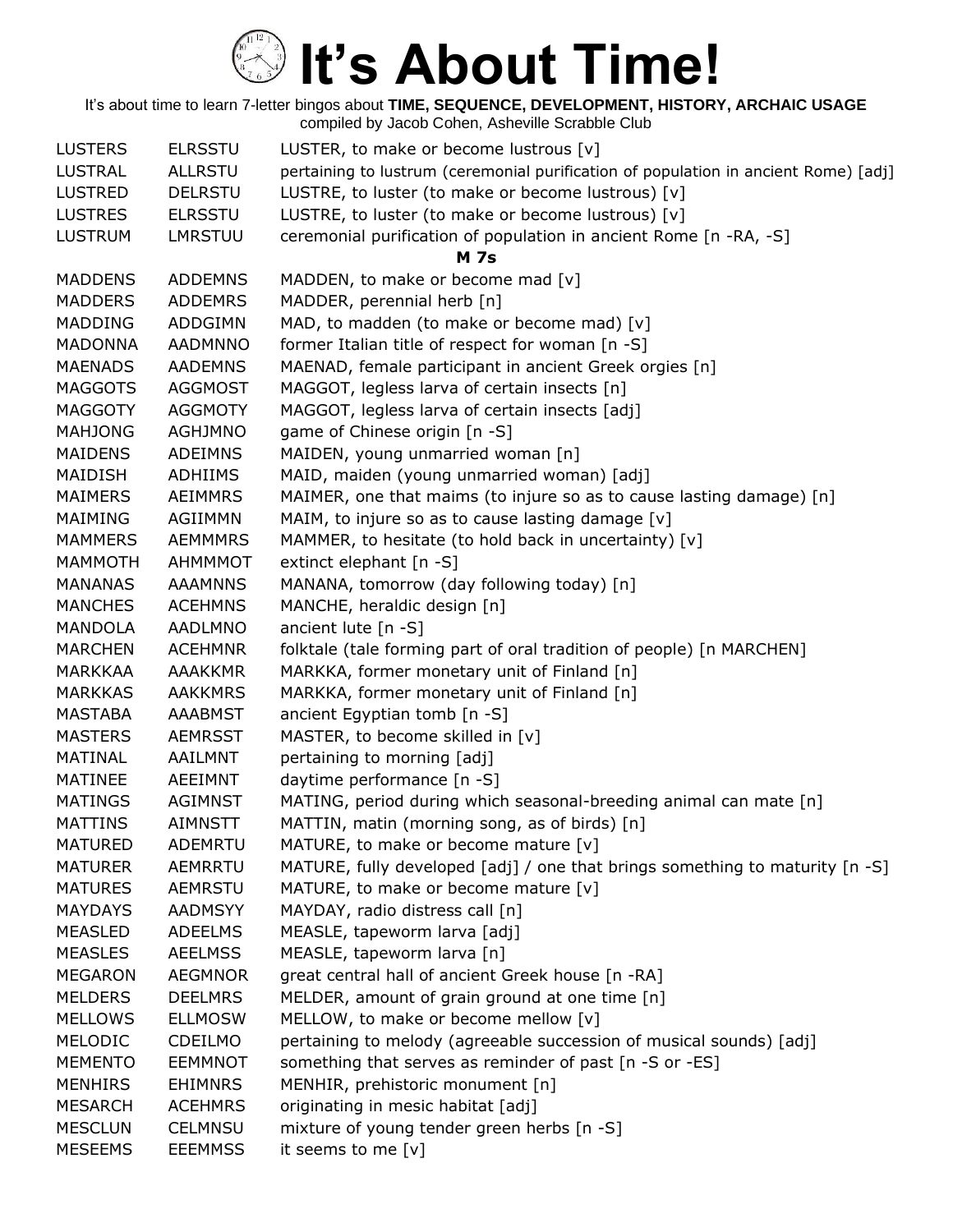| <b>MESSIAH</b> | <b>AEHIMSS</b> | expected liberator [n -S]                                                 |
|----------------|----------------|---------------------------------------------------------------------------|
| <b>MESTEES</b> | <b>EEEMSST</b> | MESTEE, mustee (octoroon (person of one-eighth black ancestry)) [n]       |
| <b>MESTESO</b> | <b>EEMOSST</b> | mestizo (person of mixed ancestry) [n -ES, -S]                            |
| <b>MESTINO</b> | <b>EIMNOST</b> | mestizo (person of mixed ancestry) [n -ES, -S]                            |
| <b>MESTIZO</b> | <b>EIMOSTZ</b> | person of mixed ancestry [n -ES, -S]                                      |
| <b>MIDDAYS</b> | <b>ADDIMSY</b> | MIDDAY, middle of day [n]                                                 |
| MIDLIFE        | <b>DEFIILM</b> | middle age [n -IVES]                                                      |
| <b>MIDNOON</b> | <b>DIMNNOO</b> | midday (middle of day) [n -S]                                             |
| MIDRASH        | <b>ADHIMRS</b> | early Jewish interpretation of biblical text [n -IM, -OT, -OTH]           |
| <b>MIDTERM</b> | <b>DEIMMRT</b> | examination given in middle of academic semester [n -S]                   |
| <b>MIDWEEK</b> | <b>DEEIKMW</b> | middle of week [n -S]                                                     |
| <b>MIDYEAR</b> | ADEIMRY        | middle of year $[n - S]$                                                  |
| <b>MILDENS</b> | <b>DEILMNS</b> | MILDEN, to make or become mild [v]                                        |
| <b>MILDING</b> | <b>DGIILMN</b> | MILD, to diminish (to lessen (to make or become less)) [v]                |
| MILFOIL        | <b>FIILLMO</b> | perennial herb [n -S]                                                     |
| <b>MILINGS</b> | <b>GIILMNS</b> | MILING, activity of running in one-mile race [n]                          |
| <b>MILREIS</b> | <b>EIILMRS</b> | former monetary unit of Portugal [n MILREIS]                              |
| <b>MILTERS</b> | <b>EILMRST</b> | MILTER, male fish at breeding time [n]                                    |
| MINILAB        | ABIILMN        | retail outlet offering rapid on-site film development [n -S]              |
| MINIMAL        | <b>AIILMMN</b> | element of mathematical set that precedes all others [n -S]               |
| <b>MINUETS</b> | <b>EIMNSTU</b> | MINUET, to dance minuet (slow, stately dance) [v]                         |
| <b>MINUTED</b> | DEIMNTU        | MINUTE, to make brief note of [v]                                         |
| <b>MINUTES</b> | <b>EIMNSTU</b> | MINUTE, to make brief note of [v]                                         |
| <b>MIOCENE</b> | <b>CEEIMNO</b> | of or pertaining to certain geologic time period [adj]                    |
| <b>MIRACLE</b> | <b>ACEILMR</b> | event ascribed to supernatural or divine origin [n -S]                    |
| <b>MISCITE</b> | <b>CEIIMST</b> | to misquote (to quote (to repeat words of) incorrectly) [v -D, -TING, -S] |
| <b>MISDATE</b> | ADEIMST        | to date incorrectly [v -D, -TING, -S]                                     |
| MISGAGE        | <b>AEGGIMS</b> | to misgauge (to gauge wrongly or inaccurately) [v -D, -GING, -S]          |
| <b>MISHAPS</b> | <b>AHIMPSS</b> | MISHAP, unfortunate accident [n]                                          |
| <b>MISMEET</b> | <b>EEIMMST</b> | to meet under unfortunate circumstances [v -MET, -ING, -S]                |
| <b>MISPLAN</b> | <b>AILMNPS</b> | to plan badly [v -NNED, -NNING, -S]                                       |
| <b>MISSIES</b> | <b>EIIMSSS</b> | MISSY, young girl [n]                                                     |
| <b>MISSTOP</b> | <b>IMOPSST</b> | to stop wrongly [v -PPED, -PPING, -S]                                     |
| <b>MISTIME</b> | <b>EIIMMST</b> | to time wrongly [v -D, -MING, -S]                                         |
| <b>MISTING</b> | <b>GIIMNST</b> | MIST, to become blurry [v]                                                |
| MODELED        | <b>DDEELMO</b> | MODEL, to plan or form after pattern [v]                                  |
| <b>MODELER</b> | <b>DEELMOR</b> | one that models (to plan or form after pattern) [n -S]                    |
| <b>MODERNS</b> | <b>DEMNORS</b> | MODERN, person of modern times or views [n]                               |
| MOIDORE        | <b>DEIMOOR</b> | former gold coin of Portugal [n -S]                                       |
| <b>MOISTEN</b> | <b>EIMNOST</b> | to make or become moist [v -ED, -ING, -S]                                 |
| <b>MOMENTO</b> | <b>EMMNOOT</b> | memento (something that serves as reminder of past) [n -S or -ES]         |
| <b>MOMENTS</b> | <b>EMMNOST</b> | MOMENT, brief period of time [n]                                          |
| <b>MONSOON</b> | <b>MNNOOOS</b> | seasonal wind [n -S]                                                      |
| <b>MONTHLY</b> | <b>HLMNOTY</b> | publication issued once month [n -LIES]                                   |
| <b>MONTIES</b> | <b>EIMNOST</b> | MONTY, full amount expected or possible [n]                               |
| <b>MOONERS</b> | <b>EMNOORS</b> | MOONER, one that moons (to spend time idly) [n]                           |
| <b>MOONING</b> | <b>GIMNNOO</b> | MOON, to spend time idly [v]                                              |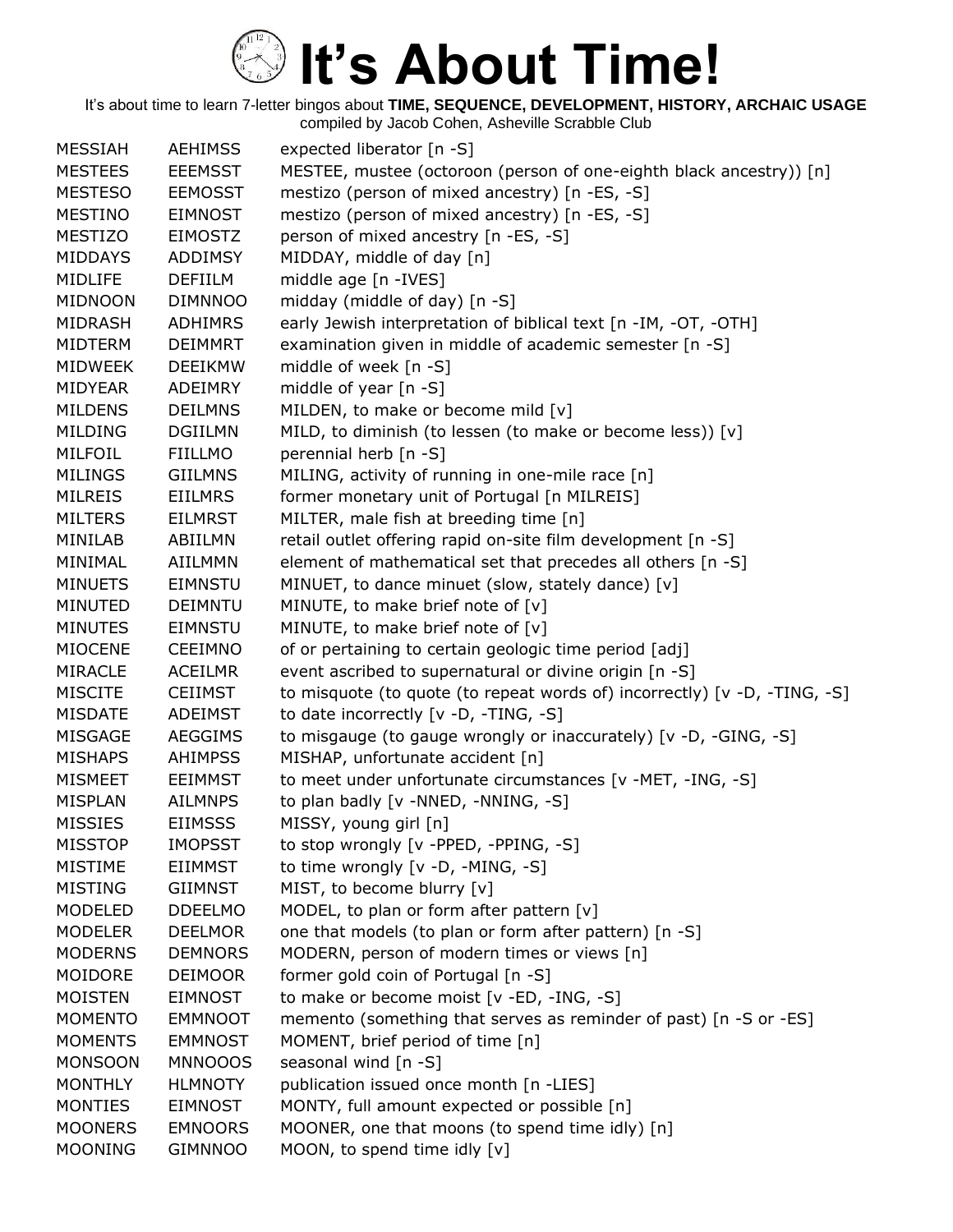| <b>MOONSET</b> | <b>EMNOOST</b> | setting of moon below horizon [n -S]                                                     |
|----------------|----------------|------------------------------------------------------------------------------------------|
| <b>MOPPETS</b> | <b>EMOPPST</b> | MOPPET, child (young person) [n]                                                         |
| <b>MORCEAU</b> | <b>ACEMORU</b> | short literary or musical composition [n -X]                                             |
| <b>MORNING</b> | <b>GIMNNOR</b> | early part of day [n -S]                                                                 |
| <b>MORROWS</b> | <b>MOORRSW</b> | MORROW, next day [n]                                                                     |
| <b>MOSEYED</b> | <b>DEEMOSY</b> | MOSEY, to saunter (to walk in leisurely manner) [v]                                      |
| MOTIFIC        | <b>CFIIMOT</b> | MOTIF, recurring thematic element in artistic work [adj]                                 |
| <b>MOTTOES</b> | <b>EMOOSTT</b> | MOTTO, short expression of guiding principle [n]                                         |
| <b>MUDDERS</b> | <b>DDEMRSU</b> | MUDDER, racehorse that runs well on muddy track [n]                                      |
| <b>MUDDIED</b> | <b>DDDEIMU</b> | MUDDY, to make or become muddy [v]                                                       |
| <b>MUDDIES</b> | <b>DDEIMSU</b> | MUDDY, to make or become muddy [v]                                                       |
| <b>MUESLIS</b> | <b>EILMSSU</b> | MUESLI, breakfast cereal [n]                                                             |
| <b>MUHLIES</b> | <b>EHILMSU</b> | MUHLY, perennial grass [n]                                                               |
| <b>MUMMIED</b> | DEIMMMU        | MUMMY, to mummify (to preserve by embalming) [v]                                         |
| <b>MUMMIES</b> | <b>EIMMMSU</b> | MUMMY, to mummify (to preserve by embalming) [v]                                         |
| <b>MUMMIFY</b> | <b>FIMMMUY</b> | to preserve by embalming [v -FIED, -ING, -FIES]                                          |
| <b>MUNDANE</b> | ADEMNNU        | ordinary (of kind to be expected in normal order of events) [adj]                        |
| <b>MURRHAS</b> | <b>AHMRRSU</b> | MURRHA, murra (substance used to make fine vases and cups in ancient Rome) [n]           |
| <b>MURRINE</b> | EIMNRRU        | pertaining to murra (substance used to make fine vases and cups in ancient Rome) [adj]   |
| <b>MUSEUMS</b> | <b>EMMSSUU</b> | MUSEUM, place where objects of lasting interest or value are cared for and exhibited [n] |
| <b>MUSTEES</b> | <b>EEMSSTU</b> | MUSTEE, octoroon (person of one-eighth black ancestry) [n]                               |
| <b>MUSTING</b> | <b>GIMNSTU</b> | MUST, to become musty [v]                                                                |
| <b>MUTUALS</b> | <b>ALMSTUU</b> | MUTUAL, mutual fund [n]                                                                  |
| <b>MUTUELS</b> | <b>ELMSTUU</b> | MUTUEL, system of betting on races [n]                                                   |
| <b>MYLODON</b> | <b>DLMNOOY</b> | extinct giant sloth [n -S]                                                               |
| <b>MYTHIER</b> | <b>EHIMRTY</b> | MYTHY, resembling myth (type of traditional story) [adj]                                 |
|                |                | <b>N</b> 7s                                                                              |
| <b>NAGWARE</b> | <b>AAEGNRW</b> | software that is at first free but often reminds user to pay for it [n -S]               |
| <b>NAIVELY</b> | <b>AEILNVY</b> | NAIVE, lacking sophistication [adv]                                                      |
| <b>NAIVEST</b> | <b>AEINSTV</b> | NAIVE, lacking sophistication [adj]                                                      |
| <b>NAIVETE</b> | <b>AEEINTV</b> | quality of being naive (lacking sophistication) [n -S]                                   |
| <b>NAIVETY</b> | <b>AEINTVY</b> | naivete (quality of being naive (lacking sophistication)) [n -TIES]                      |
| <b>NAPPERS</b> | <b>AENPPRS</b> | NAPPER, one that naps (to sleep briefly) [n]                                             |
| <b>NAPPING</b> | <b>AGINNPP</b> | NAP, to sleep briefly [v]                                                                |
| <b>NASCENT</b> | <b>ACENNST</b> | coming into existence [adj]                                                              |
| <b>NATIONS</b> | AINNOST        | NATION, politically organized people who share territory, customs, and history [n]       |
| <b>NATIVES</b> | <b>AEINSTV</b> | NATIVE, original inhabitant of area [n]                                                  |
| <b>NATTERS</b> | <b>AENRSTT</b> | NATTER, to chatter (to talk rapidly and trivially) [v]                                   |
| <b>NEEDERS</b> | <b>DEEENRS</b> | NEEDER, one that needs (to have urgent or essential use for) [n]                         |
| <b>NEEDING</b> | <b>DEEGINN</b> | NEED, to have urgent or essential use for [v]                                            |
| <b>NEOCONS</b> | <b>CENNOOS</b> | NEOCON, neoconservative [n]                                                              |
| <b>NEOGENE</b> | <b>EEEGNNO</b> | of or pertaining to certain geologic time period [adj]                                   |
| <b>NEOLITH</b> | <b>EHILNOT</b> | ancient stone implement [n -S]                                                           |
| <b>NEOLOGY</b> | <b>EGLNOOY</b> | new word or phrase [n -GIES]                                                             |
| <b>NEONATE</b> | <b>AEENNOT</b> | newborn child [n -S]                                                                     |
| <b>NEOTENY</b> | <b>EENNOTY</b> | attainment of sexual maturity in larval stage [n -NIES]                                  |
| <b>NEOTYPE</b> | <b>EENOPTY</b> | specimen of species [n -S]                                                               |
|                |                |                                                                                          |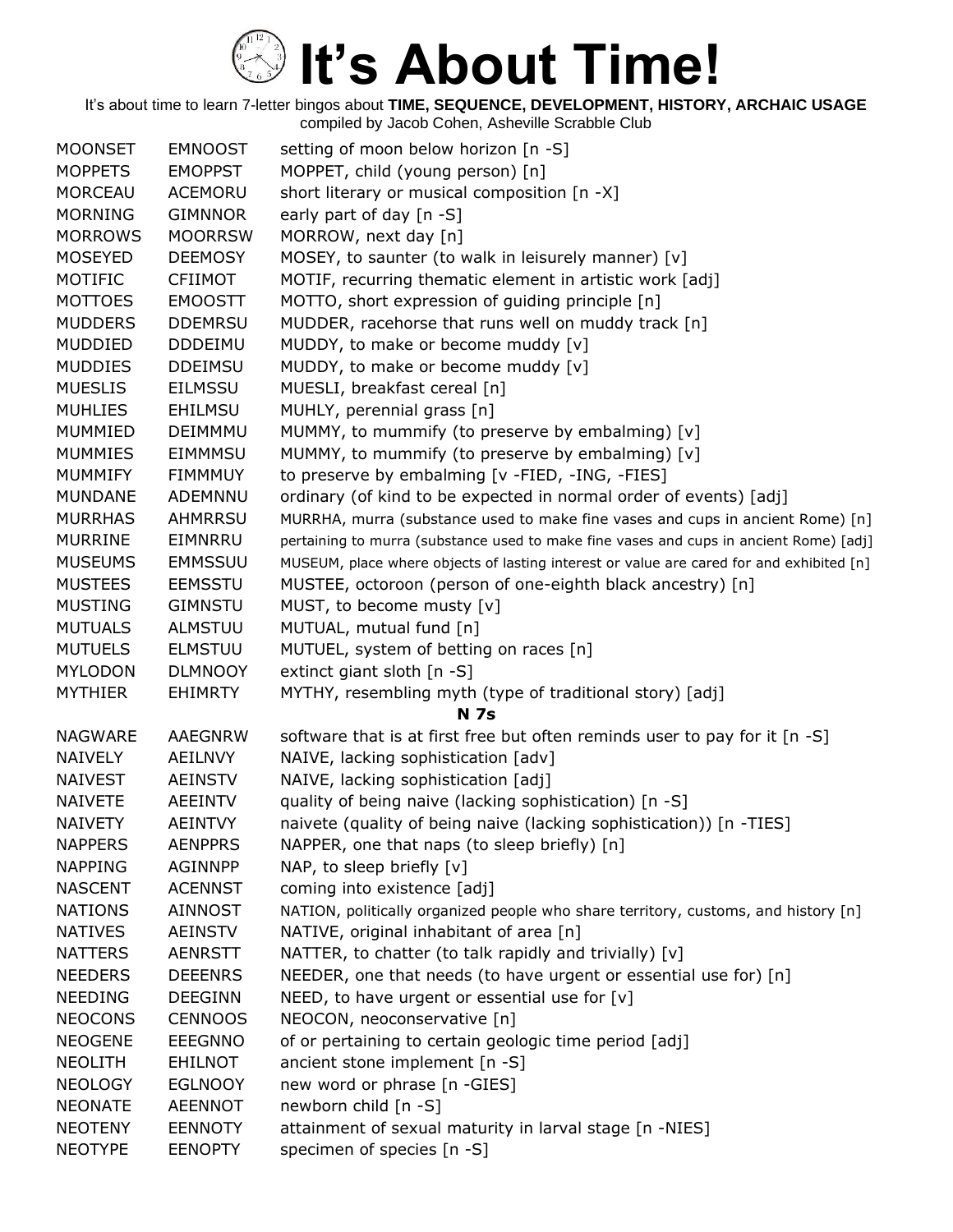| <b>NESTORS</b> | <b>ENORSST</b> | NESTOR, wise old man [n]                                                                             |
|----------------|----------------|------------------------------------------------------------------------------------------------------|
| <b>NETIZEN</b> | <b>EEINNTZ</b> | frequent user of Internet [n -S]                                                                     |
| <b>NEWBIES</b> | <b>BEEINSW</b> | NEWBIE, newcomer (one that has recently arrived) [n]                                                 |
| <b>NEWBORN</b> | <b>BENNORW</b> | recently born infant [n -S]                                                                          |
| <b>NEWMOWN</b> | <b>EMNNOWW</b> | recently mown [adj]                                                                                  |
| <b>NEWNESS</b> | <b>EENNSSW</b> | state of being new (existing only short time) [n -ES]                                                |
| <b>NEWSBOY</b> | <b>BENOSWY</b> | boy who delivers or sells newspapers [n -S]                                                          |
| <b>NEWSIER</b> | <b>EEINRSW</b> | NEWSY, full of news [adj]                                                                            |
| <b>NEWSIES</b> | <b>EEINSSW</b> | NEWSIE, newsy (newsboy (boy who delivers or sells newspapers)) [n] / NEWSY, newsboy [n]              |
| <b>NEWSMAN</b> | <b>AEMNNSW</b> | news reporter [n -MEN]                                                                               |
| <b>NICTATE</b> | <b>ACEINTT</b> | to wink (to close and open one eye quickly) [v -D, -TING, -S]                                        |
| <b>NIDATED</b> | ADDEINT        | NIDATE, to become implanted in uterus [v]                                                            |
| <b>NIDATES</b> | <b>ADEINST</b> | NIDATE, to become implanted in uterus [v]                                                            |
| NIGELLA        | AEGILLN        | annual herb [n -S]                                                                                   |
| <b>NIGHTIE</b> | <b>EGHIINT</b> | nightgown [n -S]                                                                                     |
| <b>NIGHTLY</b> | <b>GHILNTY</b> | every night; at night [adv]                                                                          |
| <b>NIMBLER</b> | <b>BEILMNR</b> | NIMBLE, agile (able to move quickly and easily) [adj]                                                |
| <b>NITERIE</b> | EEIINRT        | nitery (nightclub) [n -S]                                                                            |
| <b>NOBBLED</b> | <b>BBDELNO</b> | NOBBLE, to disable racehorse [v]                                                                     |
| <b>NOBBLER</b> | <b>BBELNOR</b> | one that nobbles (to disable racehorse) [n -S]                                                       |
| <b>NOBBLES</b> | <b>BBELNOS</b> | NOBBLE, to disable racehorse [v]                                                                     |
| <b>NOCEBOS</b> | <b>BCENOOS</b> | NOCEBO, harmless substance that induces harmful effects in patients having negative expectations [n] |
| <b>NOCTUID</b> | CDINOTU        | night-flying moth $[n - S]$                                                                          |
| <b>NODDERS</b> | <b>DDENORS</b> | NODDER, one that nods (to briefly lower head forward) [n]                                            |
| <b>NODDING</b> | <b>DDGINNO</b> | NOD, to briefly lower head forward [v]                                                               |
| <b>NODDLED</b> | <b>DDDELNO</b> | NODDLE, to nod frequently [v]                                                                        |
| <b>NODDLES</b> | <b>DDELNOS</b> | NODDLE, to nod frequently [v]                                                                        |
| <b>NOMBRIL</b> | <b>BILMNOR</b> | point on heraldic shield [n -S]                                                                      |
| <b>NONAGES</b> | <b>AEGNNOS</b> | NONAGE, period of immaturity [n]                                                                     |
| <b>NONNEWS</b> | <b>ENNNOSW</b> | not being news [adj]                                                                                 |
| <b>NONPAST</b> | <b>ANNOPST</b> | verb form that lacks inflection for past tense [n -S]                                                |
| <b>NONPEAK</b> | <b>AEKNNOP</b> | being time when something is not at its highest level [adj]                                          |
| <b>NONSKED</b> | <b>DEKNNOS</b> | airline without scheduled flying times [n -S]                                                        |
| <b>NOONDAY</b> | <b>ADNNOOY</b> | noon (midday (middle of day)) [n -S]                                                                 |
| <b>NOONERS</b> | <b>ENNOORS</b> | NOONER, event that occurs during middle of day [n]                                                   |
| <b>NOONING</b> | <b>GINNNOO</b> | meal eaten at noon [n -S]                                                                            |
| <b>NORMALS</b> | <b>ALMNORS</b> | NORMAL, usual or expected state or form [n]                                                          |
| <b>NOSHERS</b> | <b>EHNORSS</b> | NOSHER, one that noshes (to eat snacks between meals) [n]                                            |
| <b>NOSHING</b> | <b>GHINNOS</b> | NOSH, to eat snacks between meals [v]                                                                |
| <b>NOTICED</b> | <b>CDEINOT</b> | NOTICE, to become aware of $[v]$                                                                     |
| <b>NOTICER</b> | <b>CEINORT</b> | one that notices (to become aware of) [n -S]                                                         |
| <b>NOTICES</b> | <b>CEINOST</b> | NOTICE, to become aware of $[v]$                                                                     |
| <b>NOUVEAU</b> | <b>AENOUUV</b> | newly arrived or developed [adj]                                                                     |
| <b>NOVATED</b> | <b>ADENOTV</b> | NOVATE, to replace old contract with new one $[v]$                                                   |
| <b>NOVATES</b> | <b>AENOSTV</b> | NOVATE, to replace old contract with new one [v]                                                     |
| <b>NOVELLY</b> | <b>ELLNOVY</b> | in new or unusual manner [adv]                                                                       |
| <b>NOVELTY</b> | <b>ELNOTVY</b> | something new or unusual [n -TIES]                                                                   |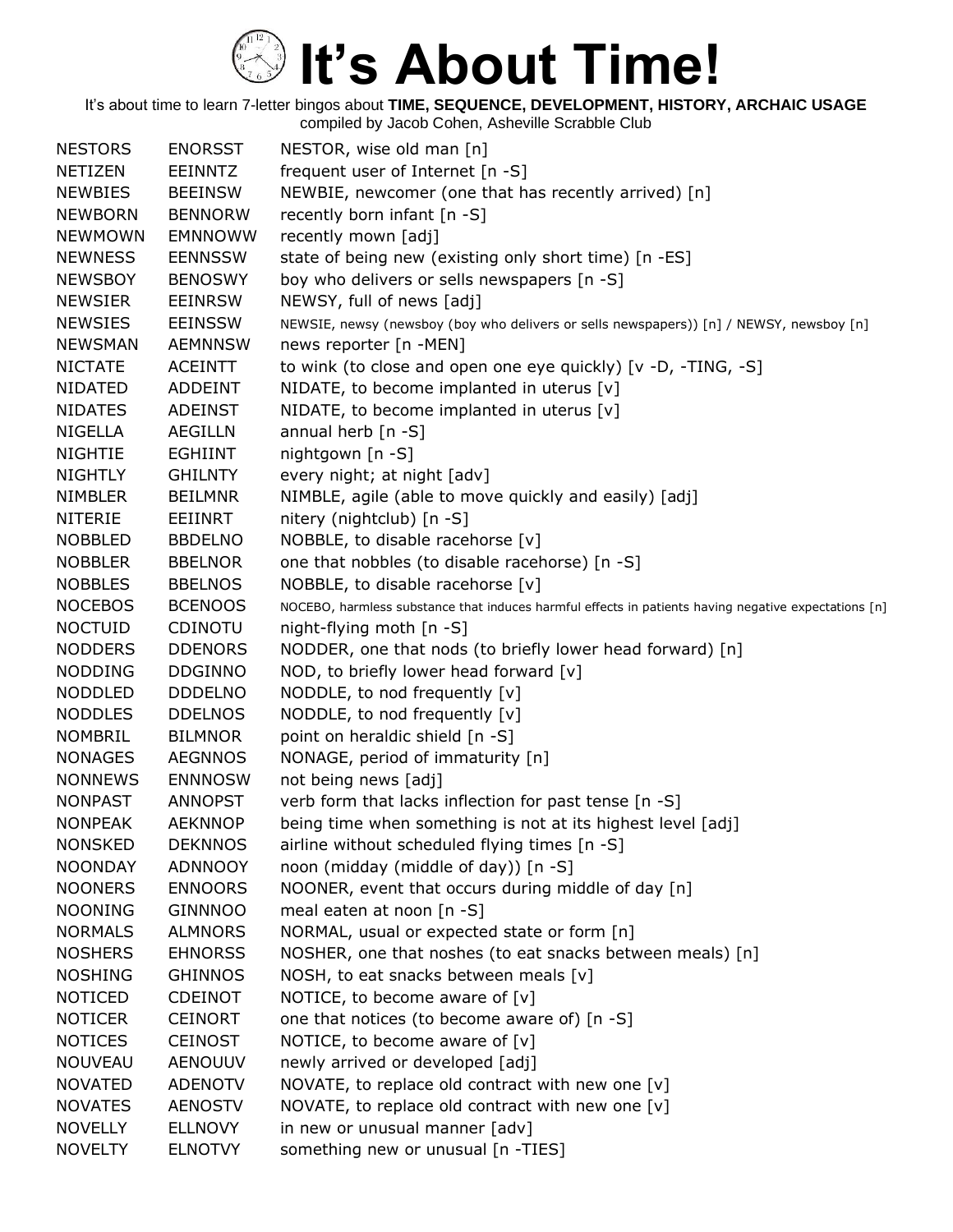| <b>NOVENAE</b> | <b>AEENNOV</b> | NOVENA, religious devotion lasting nine days [n]                                |
|----------------|----------------|---------------------------------------------------------------------------------|
| <b>NOVENAS</b> | <b>AENNOSV</b> | NOVENA, religious devotion lasting nine days [n]                                |
| <b>NOVICES</b> | <b>CEINOSV</b> | NOVICE, person new to any field or activity [n]                                 |
| <b>NOWNESS</b> | <b>ENNOSSW</b> | state of existing at present time [n -ES]                                       |
| <b>NUBBINS</b> | <b>BBINNSU</b> | NUBBIN, undeveloped fruit [n]                                                   |
| <b>NURSERY</b> | <b>ENRRSUY</b> | room for young children [n -RIES]                                               |
| <b>NYMPHED</b> | <b>DEHMNPY</b> | NYMPH, to fish using fly (hook with silk or feathers) that looks like larva [v] |
| <b>NYMPHET</b> | <b>EHMNPTY</b> | young nymph [n -S]                                                              |
|                |                | 0 7s                                                                            |
| <b>OBSEQUY</b> | <b>BEOQSUY</b> | funeral rite [n -UIES]                                                          |
| <b>OBTESTS</b> | <b>BEOSSTT</b> | OBTEST, to beseech (to implore (to beg for urgently)) [v]                       |
| <b>OCTOPUS</b> | <b>COOPSTU</b> | nocturnal octopod [n -ES or -PI or -PODES]                                      |
| <b>ODDMENT</b> | <b>DDEMNOT</b> | remnant (something remaining) [n -S]                                            |
| <b>ODDNESS</b> | <b>DDENOSS</b> | state of being odd (unusual (not usual)) [n -ES]                                |
| <b>OENOMEL</b> | <b>EELMNOO</b> | ancient Greek beverage of wine and honey [n -S]                                 |
| <b>OESTRUM</b> | <b>EMORSTU</b> | estrum (estrus (period of heat in female mammals)) [n -S]                       |
| <b>OESTRUS</b> | <b>EORSSTU</b> | estrus (period of heat in female mammals) [n -ES]                               |
| <b>OFFBEAT</b> | <b>ABEFFOT</b> | unaccented beat in musical measure [n -S]                                       |
| <b>OFFHAND</b> | <b>ADFFHNO</b> | without preparation [adv]                                                       |
| <b>OFFINGS</b> | <b>FFGINOS</b> | OFFING, near future [n]                                                         |
| <b>OFTENER</b> | <b>EEFNORT</b> | OFTEN, frequently (in frequent (occurring again and again) manner) [adv]        |
| <b>OGHAMIC</b> | <b>ACGHIMO</b> | OGHAM, Old Irish alphabet [adj]                                                 |
| <b>OINOMEL</b> | <b>EILMNOO</b> | oenomel (ancient Greek beverage of wine and honey) [n -S]                       |
| <b>OLDNESS</b> | <b>DELNOSS</b> | state of being old (living or existing for relatively long time) [n -ES]        |
| <b>OLDSTER</b> | <b>DELORST</b> | old person [n -S]                                                               |
| OLDWIFE        | <b>DEFILOW</b> | marine fish [n -IVES]                                                           |
| ONBOARD        | <b>ABDNOOR</b> | to train new worker [v -ED, -ING, -S]                                           |
| <b>ONETIME</b> | <b>EEIMNOT</b> | former [adj]                                                                    |
| ONGOING        | <b>GGINNOO</b> | continuing without interruption [adj]                                           |
| <b>OOMPAHS</b> | <b>AHMOOPS</b> | OOMPAH, to play repeated rhythmic bass accompaniment [v]                        |
| <b>OPENERS</b> | <b>EENOPRS</b> | OPENER, one that opens (to cause to become open) [n]                            |
| <b>OPENING</b> | <b>EGINNOP</b> | OPEN, to cause to become open [v]                                               |
| OPTIMUM        | IMMOPTU        | most favorable condition for obtaining given result [n -MA, -S]                 |
| <b>ORATURE</b> | <b>AEORRTU</b> | oral forms of literature, such as folklore [n -S]                               |
| <b>ORDEALS</b> | <b>ADELORS</b> | ORDEAL, severely difficult or painful experience [n]                            |
| ORDINES        | <b>DEINORS</b> | ORDO, calendar of religious directions [n]                                      |
| ORGANIC        | <b>ACGINOR</b> | substance of animal or vegetable origin [n -S]                                  |
| ORIGINS        | <b>GIINORS</b> | ORIGIN, coming into being [n]                                                   |
| <b>ORPINES</b> | <b>EINOPRS</b> | ORPINE, perennial herb [n]                                                      |
| <b>OSTMARK</b> | AKMORST        | former East German monetary unit [n -S]                                         |
| <b>OUTBURN</b> | <b>BNORTUU</b> | to burn longer than $[v - ED, -T, -ING, -S]$                                    |
| <b>OUTCOME</b> | <b>CEMOOTU</b> | result $[n - S]$                                                                |
| <b>OUTDATE</b> | ADEOTTU        | to make out-of-date $[v -D, -TING, -S]$                                         |
| <b>OUTFAST</b> | <b>AFOSTTU</b> | to surpass in fasting [v -ED, -ING, -S]                                         |
| <b>OUTFOOT</b> | <b>FOOOTTU</b> | to surpass in speed [v -ED, -ING, -S]                                           |
| <b>OUTGOES</b> | <b>EGOOSTU</b> | OUTGO, to go beyond [v]                                                         |
| <b>OUTGONE</b> | <b>EGNOOTU</b> | OUTGO, to go beyond [v]                                                         |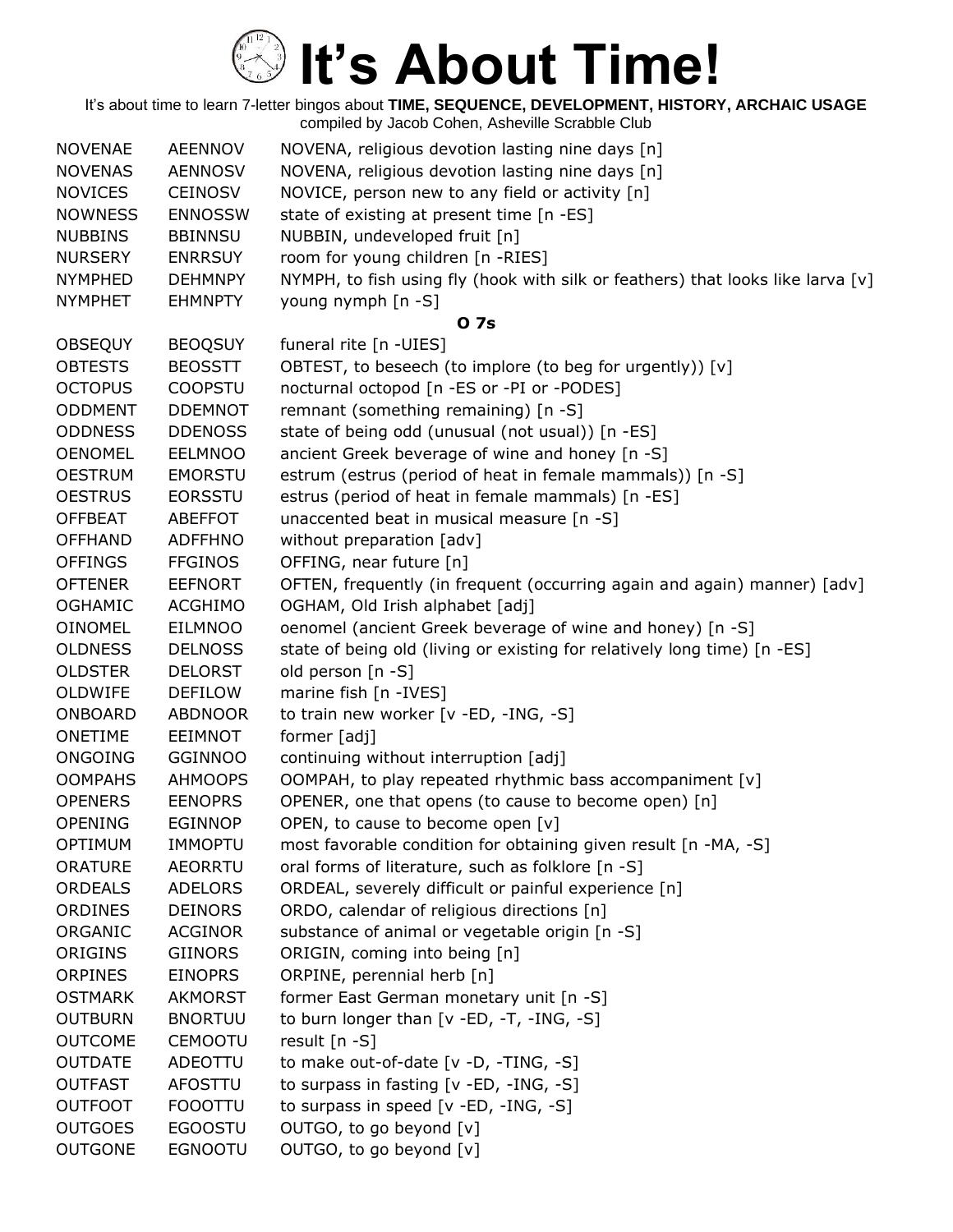| <b>OUTGROW</b>                   | <b>GOORTUW</b>                   | to grow too large for [v -REW, -N, -ING, -S]                                                                                                  |
|----------------------------------|----------------------------------|-----------------------------------------------------------------------------------------------------------------------------------------------|
| <b>OUTINGS</b>                   | <b>GINOSTU</b>                   | OUTING, short pleasure trip [n]                                                                                                               |
| <b>OUTKEEP</b>                   | <b>EEKOPTU</b>                   | to surpass in keeping [v -KEPT, -ING, -S]                                                                                                     |
| <b>OUTLAST</b>                   | <b>ALOSTTU</b>                   | to last longer than $[v - ED, -ING, -S]$                                                                                                      |
| <b>OUTLIVE</b>                   | <b>EILOTUV</b>                   | to live longer than $[v -D, -VING, -S]$                                                                                                       |
| <b>OUTMODE</b>                   | <b>DEMOOTU</b>                   | to outdate (to make out-of-date) [v -D, -DING, -S]                                                                                            |
| <b>OUTPACE</b>                   | <b>ACEOPTU</b>                   | to surpass in speed [v -D, -CING, -S]                                                                                                         |
| <b>OUTRACE</b>                   | <b>ACEORTU</b>                   | to run faster or farther than [v -D, -CING, -S]                                                                                               |
| <b>OUTRUSH</b>                   | <b>HORSTUU</b>                   | to surpass in rushing [v -ED, -ING, -ES]                                                                                                      |
| <b>OUTSETS</b>                   | <b>EOSSTTU</b>                   | OUTSET, beginning (to start (to set out)) [n]                                                                                                 |
| <b>OUTSETS</b>                   | <b>EOSSTTU</b>                   | OUTSET, beginning [n]                                                                                                                         |
| <b>OUTSITS</b>                   | <b>IOSSTTU</b>                   | OUTSIT, to remain sitting or in session longer than [v]                                                                                       |
| <b>OUTSTAY</b>                   | <b>AOSTTUY</b>                   | to surpass in staying power [v -ED, -ING, -S]                                                                                                 |
| <b>OUTTASK</b>                   | AKOSTTU                          | to surpass in tasking [v -ED, -ING, -S]                                                                                                       |
| <b>OUTWAIT</b>                   | <b>AIOTTUW</b>                   | to exceed in patience [v -ED, -ING, -S]                                                                                                       |
| <b>OUTWEAR</b>                   | <b>AEORTUW</b>                   | to last longer than [v -WORE, -WORN, -ING, -S]]                                                                                               |
| <b>OUTWENT</b>                   | <b>ENOTTUW</b>                   | OUTGO, to go beyond [v]                                                                                                                       |
| <b>OUTWORK</b>                   | <b>KOORTUW</b>                   | to work faster or better than [v -ED, -WROUGHT, -ING, -S]                                                                                     |
| <b>OVERDUE</b>                   | <b>DEEORUV</b>                   | not paid when due [adj]                                                                                                                       |
| <b>OVERNEW</b>                   | <b>EENORVW</b>                   | too new [adj]                                                                                                                                 |
| <b>OWLIEST</b>                   | <b>EILOSTW</b>                   | OWLY, owlish (resembling owl (nocturnal bird)) [adj]                                                                                          |
| <b>OWLLIKE</b>                   | <b>EIKLLOW</b>                   | owlish (resembling owl (nocturnal bird)) [adj]                                                                                                |
| <b>OYESSES</b>                   | <b>EEOSSSY</b>                   | OYES, oyez (cry used to introduce opening of court of law) [n]                                                                                |
|                                  |                                  | <b>P</b> 7s                                                                                                                                   |
| <b>PACHUCO</b>                   | <b>ACCHOPU</b>                   | flashy Mexican-American youth [n -S]                                                                                                          |
| <b>PACIEST</b>                   | <b>ACEIPST</b>                   | PACEY, keeping fast pace (rate of speed) [adj] / PACY [adj]                                                                                   |
| PAEONIC                          | <b>ACEINOP</b>                   | PAEON, metrical foot of four syllables [adj]                                                                                                  |
| PAHLAVI                          | AAHILPV                          | former coin of Iran $[n - S]$                                                                                                                 |
| <b>PALAVER</b>                   | AAELPRV                          | to chatter (to talk rapidly and trivially) [v -ED, -ING, -S]                                                                                  |
| PALLING                          | AGILLNP                          | PALL, to become insipid [v]                                                                                                                   |
| <b>PALLIUM</b>                   | AILLMPU                          | cloak worn in ancient Rome [n -IA, -S]                                                                                                        |
| <b>PANDORA</b>                   | <b>AADNOPR</b>                   | bandore (ancient lute) [n -S]                                                                                                                 |
| <b>PANDORE</b>                   | <b>ADENOPR</b>                   | bandore (ancient lute) [n -S]                                                                                                                 |
| <b>PANDURA</b>                   | <b>AADNPRU</b>                   | bandore (ancient lute) [n -S]                                                                                                                 |
| <b>PANTING</b>                   | <b>AGINNPT</b>                   | PANT, to breathe quickly and with difficulty [v]                                                                                              |
| PARBOIL                          | <b>ABILOPR</b><br><b>AALPRSY</b> | to cook partially by boiling for short time [v -ED, -ING, -S]                                                                                 |
| <b>PARLAYS</b><br><b>PARODOS</b> | <b>ADOOPRS</b>                   | PARLAY, to bet original wager and its winnings on subsequent event [v]<br>ode sung in ancient Greek drama [n -DOI]                            |
| <b>PAROLED</b>                   | <b>ADELOPR</b>                   | PAROLE, to release from prison before completion of imposed sentence [v]                                                                      |
| <b>PAROLEE</b>                   | <b>AEELOPR</b>                   | one who is paroled [n -S]                                                                                                                     |
| <b>PAROLES</b>                   | <b>AELOPRS</b>                   |                                                                                                                                               |
| <b>PARROTS</b>                   | <b>AOPRRST</b>                   | PAROLE, to release from prison before completion of imposed sentence [v]<br>PARROT, to repeat or imitate without thought or understanding [v] |
| PARVENU                          | <b>AENPRUV</b>                   | one who has suddenly risen above his class [n -S]                                                                                             |
| PASSANT                          | <b>AANPSST</b>                   | walking with farther forepaw raised -- used of heraldic animal [adj]                                                                          |
| <b>PASTEUP</b>                   | <b>AEPPSTU</b>                   | finished copy to be photographed for making printing plate [n -S]                                                                             |
| <b>PASTIME</b>                   | <b>AEIMPST</b>                   | recreational activity [n -S]                                                                                                                  |
| <b>PATIENT</b>                   | <b>AEINPTT</b>                   | able to endure disagreeable circumstances without complaint [adj -ER, -EST]                                                                   |
|                                  |                                  |                                                                                                                                               |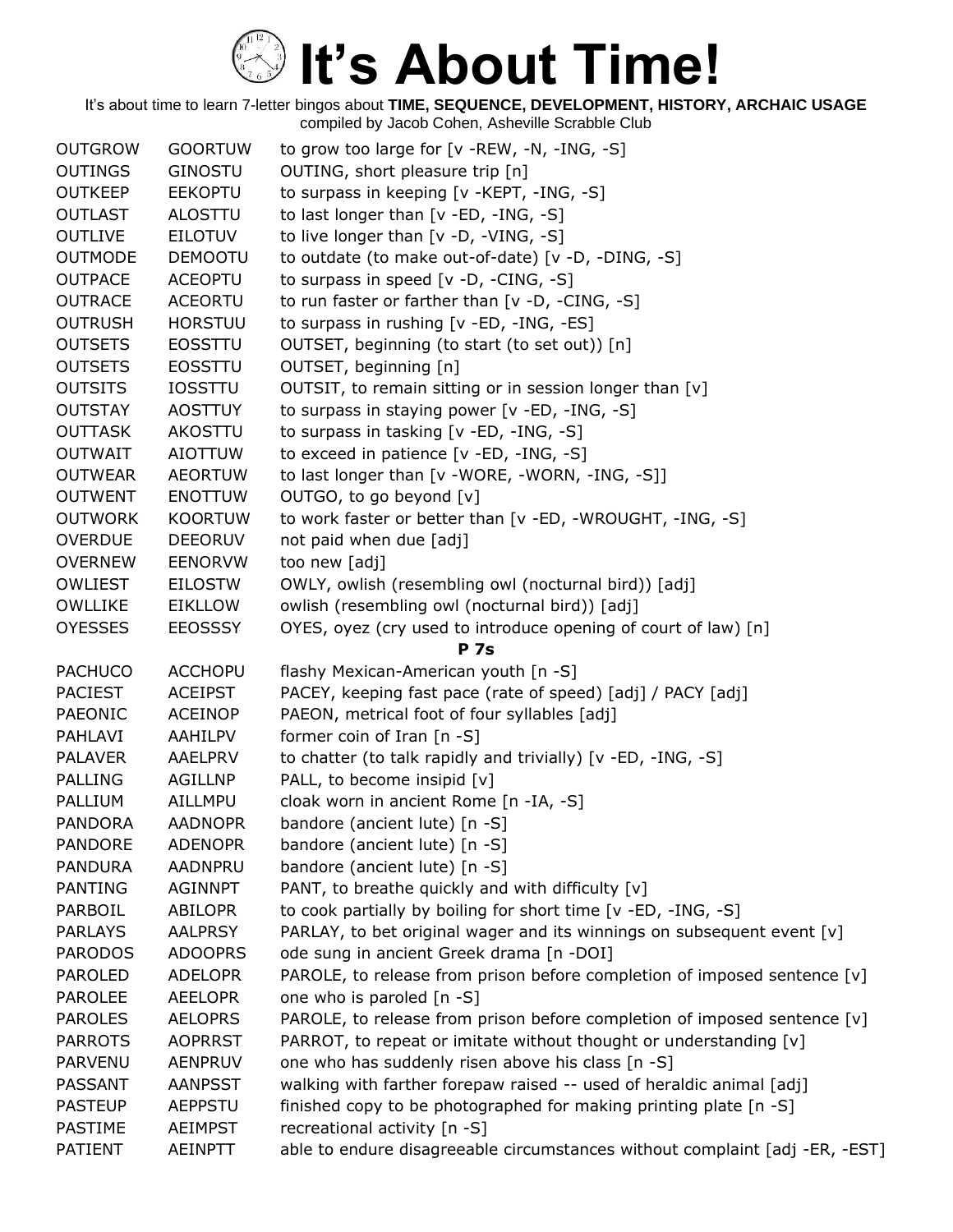| <b>PATINAE</b> | AAEINPT        | PATINA, green film that forms on bronze [n]                                                    |
|----------------|----------------|------------------------------------------------------------------------------------------------|
| <b>PATINAS</b> | <b>AAINPST</b> | PATINA, green film that forms on bronze [n]                                                    |
| <b>PATINED</b> | <b>ADEINPT</b> | PATINE, to cover with patina [v]                                                               |
| <b>PATINES</b> | AEINPST        | PATINE, to cover with patina [v]                                                               |
| <b>PATONCE</b> | <b>ACENOPT</b> | having arms broaden from center and end in three-pointed lobes -- used of heraldic cross [adj] |
| <b>PATRONS</b> | <b>ANOPRST</b> | PATRON, regular customer [n]                                                                   |
| <b>PATROON</b> | <b>ANOOPRT</b> | landowner granted manorial rights under old Dutch law [n -S]                                   |
| <b>PATTERS</b> | <b>AEPRSTT</b> | PATTER, to talk glibly or rapidly [v]                                                          |
| <b>PAUSERS</b> | <b>AEPRSSU</b> | PAUSER, one that pauses (to stop temporarily) [n]                                              |
| <b>PAUSING</b> | <b>AGINPSU</b> | PAUSE, to stop temporarily [v]                                                                 |
| <b>PAVANES</b> | <b>AAENPSV</b> | PAVANE, pavan (slow, stately dance) [n]                                                        |
| <b>PAVISES</b> | <b>AEIPSSV</b> | PAVIS, large medieval shield [n] / PAVISE, pavis [n]                                           |
| <b>PAVISSE</b> | <b>AEIPSSV</b> | pavis (large medieval shield) [n -S]                                                           |
| <b>PAYBACK</b> | <b>AABCKPY</b> | return on investment equal to original capital outlay [n -S]                                   |
| <b>PAYDAYS</b> | <b>AADPSYY</b> | PAYDAY, day on which wages are paid [n]                                                        |
| <b>PAYSLIP</b> | <b>AILPPSY</b> | brief record of employee's wages indicating deductions [n -S]                                  |
| <b>PEACING</b> | <b>ACEGINP</b> | PEACE, to be or become silent [v]                                                              |
| <b>PEALIKE</b> | <b>AEEIKLP</b> | resembling pea (edible seed of annual herb) [adj]                                              |
| <b>PEANUTS</b> | <b>AENPSTU</b> | PEANUT, nutlike seed or pod of annual vine [n]                                                 |
| <b>PECHING</b> | <b>CEGHINP</b> | PECH, to pant (to breathe quickly and with difficulty) [v]                                     |
| <b>PEEKING</b> | <b>EEGIKNP</b> | PEEK, to look furtively or quickly [v]                                                         |
| <b>PEEPERS</b> | <b>EEEPPRS</b> | PEEPER, one that peeps (to utter short, shrill cry) [n]                                        |
| <b>PEEPING</b> | <b>EEGINPP</b> | PEEP, to utter short, shrill cry [v]                                                           |
| <b>PELOTAS</b> | <b>AELOPST</b> | PELOTA, court game of Spanish origin [n]                                                       |
| <b>PELOTON</b> | <b>ELNOOPT</b> | main body of riders in bicycle race [n -S]                                                     |
| <b>PELTAST</b> | <b>AELPSTT</b> | soldier of ancient Greece [n -S]                                                               |
| <b>PELTERS</b> | <b>EELPRST</b> | PELTER, to pelt (to strike repeatedly with blows or missiles) [v]                              |
| <b>PELTING</b> | <b>EGILNPT</b> | PELT, to strike repeatedly with blows or missiles [v]                                          |
| <b>PENDING</b> | <b>DEGINNP</b> | PEND, to remain undecided or unsettled [v]                                                     |
| <b>PENSION</b> | <b>EINNOPS</b> | to grant retirement allowance to [v -ED, -ING, -S]                                             |
| <b>PEPINOS</b> | <b>EINOPPS</b> | PEPINO, bushy perennial plant with edible fruit [n]                                            |
| <b>PERDURE</b> | DEEPRRU        | to continue to exist [v -D, -RING, -S]                                                         |
| <b>PERFORM</b> | <b>EFMOPRR</b> | to begin and carry through to completion [v -ED, -ING, -S]                                     |
| <b>PERHAPS</b> | <b>AEHPPRS</b> | something open to doubt or conjecture [n -ES]                                                  |
| <b>PERIODS</b> | <b>DEIOPRS</b> | PERIOD, portion of time [n]                                                                    |
| PERMIAN        | <b>AEIMNPR</b> | of or pertaining to certain geologic time period [adj]                                         |
| PERSIST        | <b>EIPRSST</b> | to continue resolutely in some activity [v -ED, -ING, -S]                                      |
| <b>PESETAS</b> | <b>AEEPSST</b> | PESETA, former monetary unit of Spain [n]                                                      |
| <b>PETASOS</b> | <b>AEOPSST</b> | petasus (broad-brimmed hat worn in ancient Greece) [n -ES]                                     |
| <b>PETASUS</b> | <b>AEPSSTU</b> | broad-brimmed hat worn in ancient Greece [n -ES]                                               |
| <b>PETERED</b> | <b>DEEEPRT</b> | PETER, to diminish gradually [v]                                                               |
| PFENNIG        | <b>EFGINNP</b> | formerly used bronze coin of Germany [n -E, -S]                                                |
| <b>PHALANX</b> | <b>AAHLNPX</b> | formation of infantry in ancient Greece [n -ES]                                                |
| PHARAOH        | <b>AAHHOPR</b> | ruler of ancient Egypt [n -S]                                                                  |
| PHASING        | <b>AGHINPS</b> | PHASE, to plan or carry out by phases (distinct stages of development) $[v]$                   |
| <b>PICKEER</b> | <b>CEEIKPR</b> | to skirmish in advance of army [v -ED, -ING, -S]                                               |
| <b>PICKLED</b> | <b>CDEIKLP</b> | PICKLE, to preserve or flavor in solution of brine or vinegar [v]                              |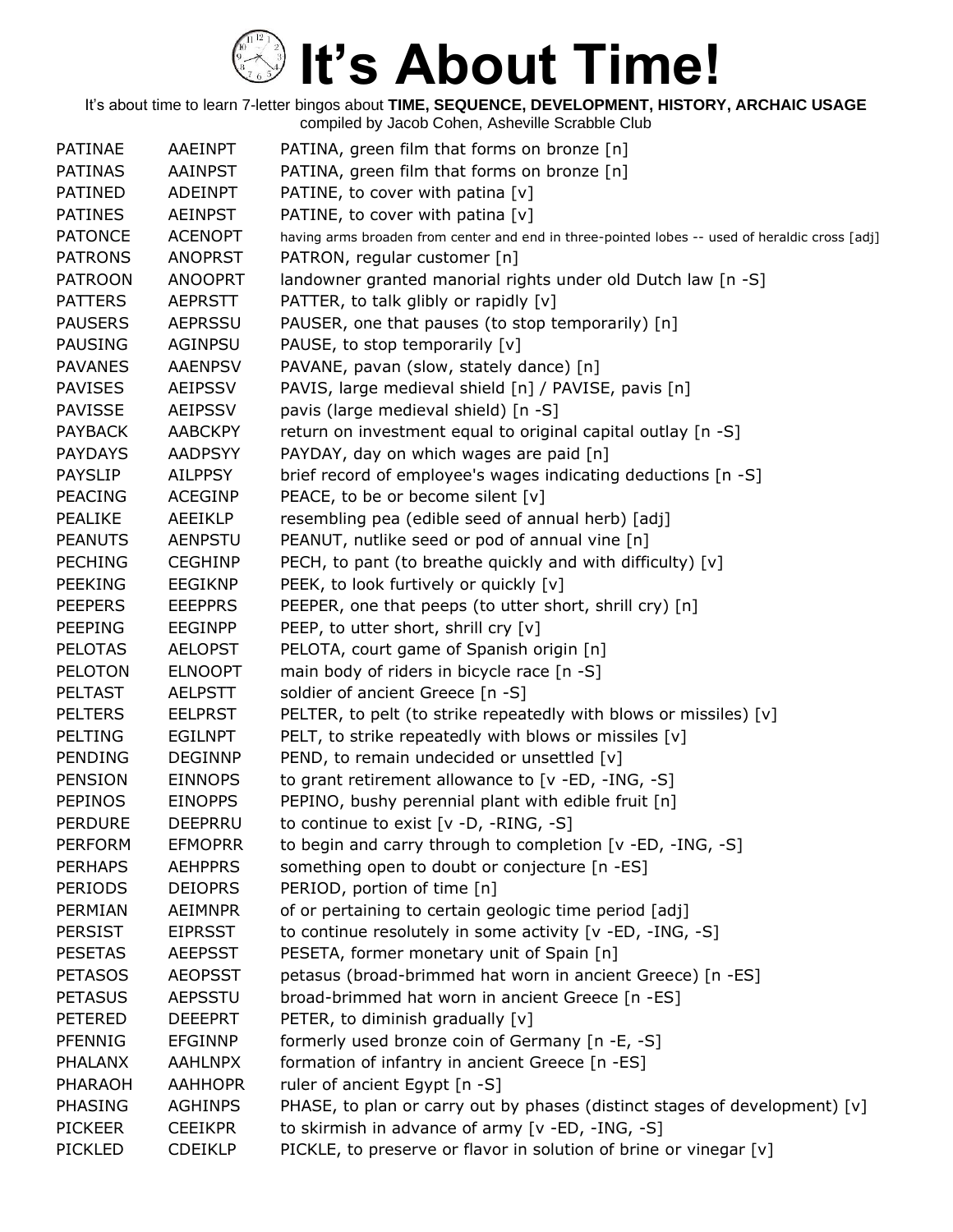| <b>PICKLES</b> | <b>CEIKLPS</b>  | PICKLE, to preserve or flavor in solution of brine or vinegar [v]                |
|----------------|-----------------|----------------------------------------------------------------------------------|
| PIDDLED        | <b>DDDEILP</b>  | PIDDLE, to waste time [v]                                                        |
| <b>PIDDLER</b> | <b>DDEILPR</b>  | one that piddles (to waste time) [n -S]                                          |
| <b>PIDDLES</b> | <b>DDEILPS</b>  | PIDDLE, to waste time [v]                                                        |
| PINBALL        | <b>ABILLNP</b>  | to move abruptly from one place to another [v -ED, -ING, -S]                     |
| <b>PINDERS</b> | <b>DEINPRS</b>  | PINDER, official who formerly impounded stray animals [n]                        |
| <b>PINGING</b> | <b>GGIINNP</b>  | PING, to produce brief, high-pitched sound [v]                                   |
| <b>PINKENS</b> | <b>EIKNNPS</b>  | PINKEN, to become pink [v]                                                       |
| PINWEED        | <b>DEEINPW</b>  | perennial herb [n -S]                                                            |
| <b>PIONEER</b> | <b>EEINOPR</b>  | to take part in beginnings of [v -ED, -ING, -S]                                  |
| <b>PISHERS</b> | <b>EHIPRSS</b>  | PISHER, young or inexperienced person [n]                                        |
| <b>PISTOLE</b> | <b>EILOPST</b>  | formerly used European gold coin [n -S]                                          |
| PITAPAT        | AAIPPTT         | to make repeated tapping sound [v -TTED, -TTING, -S]                             |
| <b>PLACING</b> | <b>ACGILNP</b>  | state of being ranked in race [n -S]                                             |
| <b>PLANULA</b> | <b>AALLNPU</b>  | free-swimming larva of certain organisms [n -E]                                  |
| <b>PLASMON</b> | <b>ALMNOPS</b>  | determinant of inheritance believed to exist in cells [n -S]                     |
| <b>PLATEAU</b> | AAELPTU         | to reach period or condition of stability [v -D, -ING, -S]                       |
| PLAYDAY        | <b>AADLPYY</b>  | holiday [n -S]                                                                   |
| <b>PLAYLET</b> | <b>AELLPTY</b>  | short theatrical performance [n -S]                                              |
| <b>PLAYPEN</b> | <b>AELNPPY</b>  | enclosure in which young child may play [n -S]                                   |
| PLAYTIME       | <b>AEILMPTY</b> | time for play or amusement [n -S]                                                |
| <b>PLENARY</b> | <b>AELNPRY</b>  | session attended by all members [n -RIES]                                        |
| <b>PLIGHTS</b> | <b>GHILPST</b>  | PLIGHT, to promise or bind by solemn pledge [v]                                  |
| <b>PLOSION</b> | <b>ILNOOPS</b>  | release of breath after articulation of certain consonants [n -S]                |
| <b>PLUNGED</b> | <b>DEGLNPU</b>  | PLUNGE, to throw or thrust suddenly or forcibly into something [v]               |
| <b>PLUNGER</b> | <b>EGLNPRU</b>  | one that plunges (to throw or thrust suddenly or forcibly into something) [n -S] |
| <b>PLUNGES</b> | <b>EGLNPSU</b>  | PLUNGE, to throw or thrust suddenly or forcibly into something [v]               |
| <b>PLUTEUS</b> | <b>ELPSTUU</b>  | larva of sea urchin [n -EI]                                                      |
| PLUVIAL        | AILLPUV         | prolonged period of wet climate [n -S]                                           |
| <b>POKIEST</b> | <b>EIKOPST</b>  | POKY, slow (moving with little speed) [adj]                                      |
| <b>POPLINS</b> | <b>ILNOPPS</b>  | POPLIN, durable fabric [n]                                                       |
| <b>PORTEND</b> | <b>DENOPRT</b>  | to serve as omen of [v -ED, -ING, -S]                                            |
| <b>PORTENT</b> | <b>ENOPRTT</b>  | omen $[n - S]$                                                                   |
| <b>POSTDOC</b> | <b>CDOOPST</b>  | one engaged in postdoctoral study [n -S]                                         |
| <b>POSTOPS</b> | <b>OOPPSST</b>  | POSTOP, patient after undergoing surgical operation [n]                          |
| <b>POSTTAX</b> | <b>AOPSTTX</b>  | remaining after taxes [adj]                                                      |
| <b>POSTWAR</b> | <b>AOPRSTW</b>  | occurring or existing after war [adj]                                            |
| <b>POTLUCK</b> | <b>CKLOPTU</b>  | food which is incidentally available [n -S]                                      |
| <b>POUNCED</b> | <b>CDENOPU</b>  | POUNCE, to make sudden assault or approach [v]                                   |
| <b>POUNCER</b> | <b>CENOPRU</b>  | one that pounces (to make sudden assault or approach) [n -S]                     |
| <b>POUNCES</b> | <b>CENOPSU</b>  | POUNCE, to make sudden assault or approach [v]                                   |
| <b>POUNDED</b> | <b>DDENOPU</b>  | POUND, to strike heavily and repeatedly [v]                                      |
| <b>POUNDER</b> | <b>DENOPRU</b>  | one that pounds (to strike heavily and repeatedly) [n -S]                        |
| <b>PRAETOR</b> | <b>AEOPRRT</b>  | ancient Roman magistrate [n -S]                                                  |
| <b>PRATERS</b> | <b>AEPRRST</b>  | PRATER, one that prates (to chatter (to talk rapidly and trivially)) [n]         |
| <b>PRATING</b> | <b>AGINPRT</b>  | PRATE, to chatter (to talk rapidly and trivially) [v]                            |
| <b>PREACTS</b> | <b>ACEPRST</b>  | PREACT, to act beforehand [v]                                                    |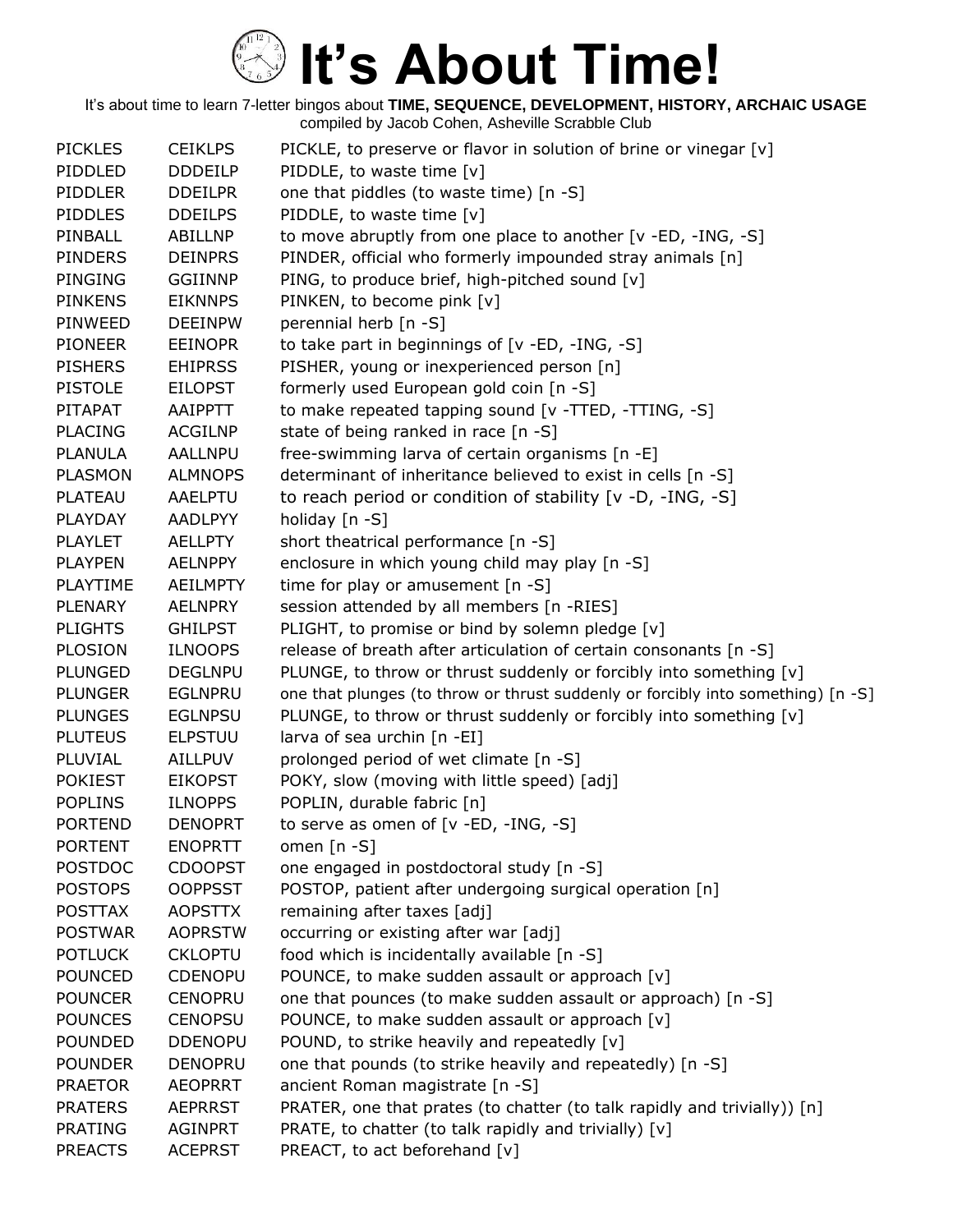It's about time to learn 7-letter bingos about **TIME, SEQUENCE, DEVELOPMENT, HISTORY, ARCHAIC USAGE**

compiled by Jacob Cohen, Asheville Scrabble Club

| <b>PREAGED</b> | <b>ADEEGPR</b>  | previously aged [adj]                                       |
|----------------|-----------------|-------------------------------------------------------------|
| <b>PREARMS</b> | <b>AEMPRRS</b>  | PREARM, to arm beforehand [v]                               |
| <b>PREAVER</b> | AEEPRRV         | to aver or assert beforehand [v -RRED, -RRING, -S]          |
| <b>PREBADE</b> | <b>ABDEEPR</b>  | PREBID, to bid beforehand [v]                               |
| PREBAKE        | <b>ABEEKPR</b>  | to bake beforehand [v -D, -KING, -S]                        |
| <b>PREBIDS</b> | <b>BDEIPRS</b>  | PREBID, to bid beforehand [v]                               |
| PREBILL        | <b>BEILLPR</b>  | to bill beforehand [v -ED, -ING, -S]                        |
| <b>PREBIND</b> | <b>BDEINPR</b>  | to bind beforehand [v -BOUND, -ING, -S]                     |
| PREBOIL        | <b>BEILOPR</b>  | to boil beforehand [v -ED, -ING, -S]                        |
| <b>PREBOOK</b> | <b>BEKOOPR</b>  | to book beforehand [v -ED, -ING, -S]                        |
| <b>PREBOOM</b> | <b>BEMOOPR</b>  | preceding sudden expansion of business [adj]                |
| <b>PREBUYS</b> | <b>BEPRSUY</b>  | PREBUY, to buy beforehand [v]                               |
| <b>PRECAST</b> | <b>ACEPRST</b>  | to cast before placing into position [v -CAST, -ING, -S]    |
| <b>PRECEDE</b> | <b>CDEEEPR</b>  | to go before [v -D, -DING, -S]                              |
| <b>PRECODE</b> | <b>CDEEOPR</b>  | to code beforehand [v -D, -DING, -S]                        |
| <b>PRECOOK</b> | <b>CEKOOPR</b>  | to cook beforehand [v -ED, -ING, -S]                        |
| <b>PRECOOL</b> | <b>CELLOOPR</b> | to cool beforehand [v -ED, -ING, -S]                        |
| <b>PRECOUP</b> | <b>CEOPPRU</b>  | preceding coup [adj]                                        |
| <b>PRECURE</b> | <b>CEEPRRU</b>  | to cure beforehand [v -D, -RING, -S]                        |
| <b>PRECUTS</b> | <b>CEPRSTU</b>  | PRECUT, to cut beforehand [v]                               |
| PREDATE        | <b>ADEEPRT</b>  | to date before actual or specified time [v -D, -TING, -S]   |
| PREDAWN        | <b>ADENPRW</b>  | time just before dawn [n -S]                                |
| <b>PREDICT</b> | <b>CDEIPRT</b>  | to tell of or about in advance [v -ED, ING, -S]             |
| PREDIVE        | DEEIPRV         | preceding dive [adj]                                        |
| <b>PREDUSK</b> | <b>DEKPRSU</b>  | time just before dusk [n -S]                                |
| <b>PREEDIT</b> | <b>DEEIPRT</b>  | to edit beforehand [v -ED, -ING, -S]                        |
| PREEMIE        | <b>EEEIMPR</b>  | infant born prematurely [n -S]                              |
| <b>PREEMPT</b> | <b>EEMPPRT</b>  | to acquire by prior right [v -ED, -ING, -S]                 |
| <b>PREFABS</b> | <b>ABEFPRS</b>  | PREFAB, to construct beforehand [v]                         |
| <b>PREFACE</b> | <b>ACEEFPR</b>  | to provide with introductory statement [v -D, -CING, -S]    |
| <b>PREFADE</b> | <b>ADEEFPR</b>  | to fade beforehand [v -D, -DING, -S]                        |
| <b>PREFECT</b> | <b>CEEFPRT</b>  | ancient Roman official [n -S]                               |
| <b>PREFILE</b> | <b>EEFILPR</b>  | to file beforehand [v -D, -LING, -S]                        |
| <b>PREFIRE</b> | <b>EEFIPRR</b>  | to fire beforehand [v -D, -RING, -S]                        |
| <b>PREFORM</b> | <b>EFMOPRR</b>  | to form beforehand [v -ED, -ING, -S]                        |
| <b>PREFUND</b> | <b>DEFNPRU</b>  | to fund beforehand [v -ED, -ING, -S]                        |
| PREGAME        | <b>AEEGMPR</b>  | to consume alcohol before game [v -D, -MING, -S]            |
| PREHEAT        | <b>AEEHPRT</b>  | to heat beforehand [v -ED, -ING, -S]                        |
| <b>PRELIFE</b> | <b>EEFILPR</b>  | life conceived as lived before one's earthly life [n -IVES] |
| <b>PRELIMS</b> | <b>EILMPRS</b>  | PRELIM, preliminary match [n]                               |
| PRELOAD        | <b>ADELOPR</b>  | to load beforehand [v -ED, -ING, -S]                        |
| <b>PRELUDE</b> | <b>DEELPRU</b>  | to play musical introduction [v -D, -DING, -S]              |
| <b>PREMAKE</b> | <b>AEEKMPR</b>  | to make in advance [v -MADE, -KING, -S]                     |
| PREMEAL        | <b>AEELMPR</b>  | preceding meal (food served and eaten in one sitting) [adj] |
| <b>PREMEET</b> | <b>EEEMPRT</b>  | preceding meet [adj]                                        |
| <b>PREMIES</b> | <b>EEIMPRS</b>  | PREMIE, preemie (infant born prematurely) [n]               |
| PREMISE        | <b>EEIMPRS</b>  | to state in advance [v -D, -SING, -S]                       |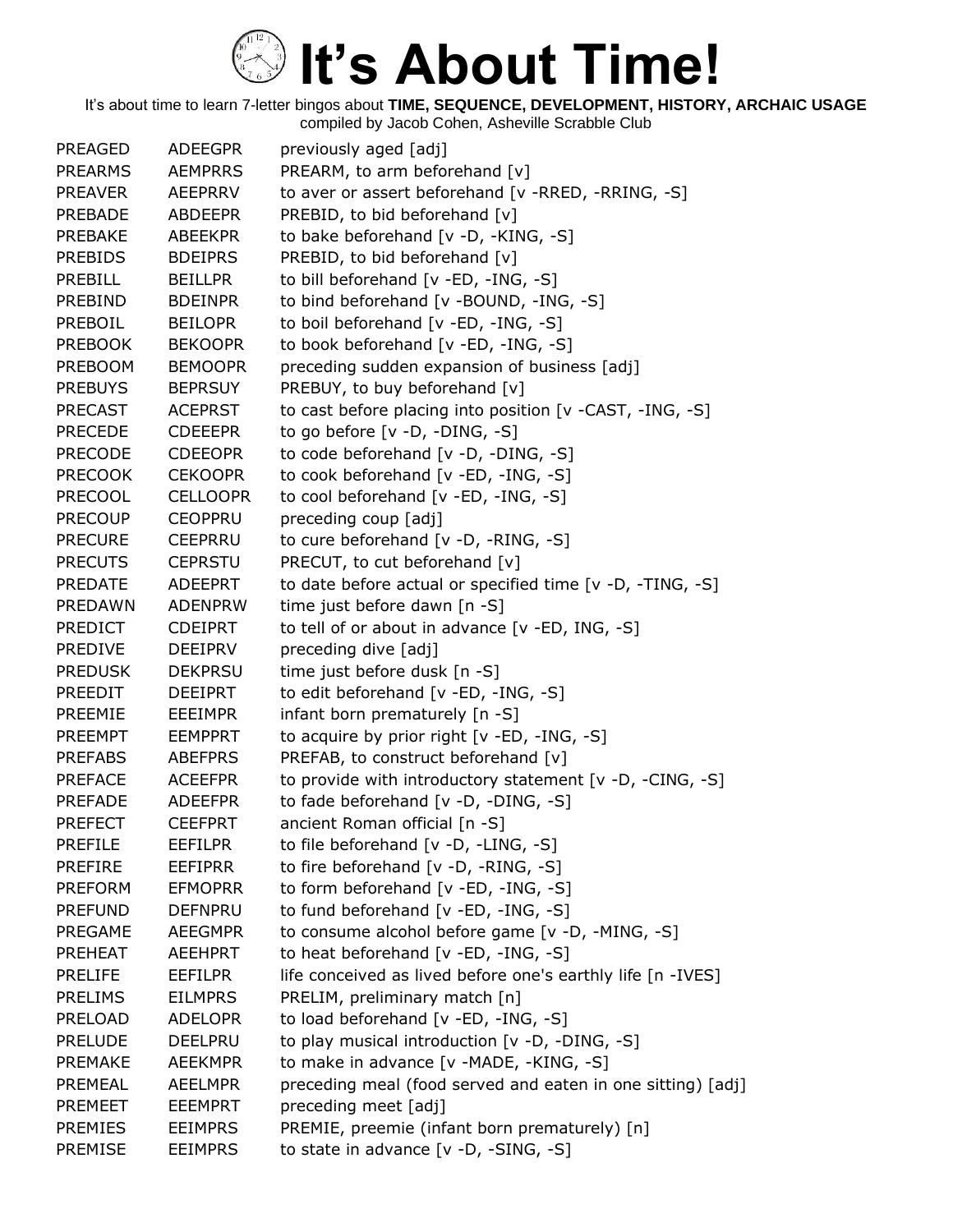| PREMIXT        | <b>EIMPRTX</b> | PREMIX, to mix before use [v]                                             |
|----------------|----------------|---------------------------------------------------------------------------|
| PREMOLD        | <b>DELMOPR</b> | to mold beforehand [v -ED, -ING, -S]                                      |
| <b>PREMOLT</b> | <b>ELMOPRT</b> | preceding molt [adj]                                                      |
| <b>PRENOON</b> | <b>ENNOOPR</b> | preceding noon [adj]                                                      |
| <b>PRENUPS</b> | <b>ENPPRSU</b> | PRENUP, agreement made by couple before they marry [n]                    |
| <b>PREPACK</b> | <b>ACEKPPR</b> | to package before retail distribution [v -ED, -ING, -S]                   |
| PREPAID        | <b>ADEIPPR</b> | PREPAY, to pay in advance [v]                                             |
| <b>PREPAVE</b> | <b>AEEPPRV</b> | to pave beforehand [v -D, -VING, -S]                                      |
| <b>PREPAYS</b> | <b>AEPPRSY</b> | PREPAY, to pay in advance [v]                                             |
| <b>PREPILL</b> | <b>EILLPPR</b> | preceding development of contraceptive pill [adj]                         |
| <b>PREPLAN</b> | <b>AELNPPR</b> | to plan in advance [v -NNED, -NNING, -S]                                  |
| <b>PREPUPA</b> | AEPPPRU        | stage preceding pupa [n -E, -S]                                           |
| <b>PREQUEL</b> | EELPQRU        | book whose story precedes that of earlier work [n -S]                     |
| <b>PRERACE</b> | <b>ACEEPRR</b> | preceding race [adj]                                                      |
| <b>PRERIOT</b> | <b>EIOPRRT</b> | preceding riot [adj]                                                      |
| <b>PREROCK</b> | <b>CEKOPRR</b> | preceding development of rock music [adj]                                 |
| <b>PRESAGE</b> | <b>AEEGPRS</b> | to foretell (to tell of or about in advance) [v -D, -GING, -S]            |
| <b>PRESALE</b> | <b>AEELPRS</b> | sale in advance [n -S]                                                    |
| <b>PRESETS</b> | <b>EEPRSST</b> | PRESET, to set beforehand [v]                                             |
| PRESHIP        | <b>EHIPPRS</b> | to ship beforehand [v -PPED, -PPING, -S]                                  |
| <b>PRESHOW</b> | <b>EHOPRSW</b> | to show beforehand [v -ED, -N, -ING, -S]                                  |
| <b>PRESIFT</b> | <b>EFIPRST</b> | to sift beforehand [v -ED, -ING, -S]                                      |
| <b>PRESOAK</b> | <b>AEKOPRS</b> | to soak beforehand [v -ED, -ING, -S]                                      |
| <b>PRESONG</b> | <b>EGNOPRS</b> | preceding song (musical composition written or adapted for singing) [adj] |
| <b>PRESORT</b> | <b>EOPRRST</b> | to sort beforehand [v -ED, -ING, -S]                                      |
| <b>PRESTOS</b> | <b>EOPRSST</b> | PRESTO, musical passage played in rapid tempo [n]                         |
| <b>PRETAPE</b> | <b>AEEPPRT</b> | to tape beforehand [v -D, -PING, -S]                                      |
| <b>PRETEEN</b> | <b>EEENPRT</b> | child under age of thirteen [n -S]                                        |
| <b>PRETELL</b> | <b>EELLPRT</b> | to tell beforehand [v -TOLD, -ING, -S]                                    |
| <b>PRETERM</b> | <b>EEMPRRT</b> | child born prematurely [n -S]                                             |
| <b>PRETEST</b> | <b>EEPRSTT</b> | to give preliminary test to [v -ED, -ING, -S]                             |
| <b>PRETORS</b> | <b>EOPRRST</b> | PRETOR, praetor (ancient Roman magistrate) [n]                            |
| PRETRIM        | EIMPRRT        | to trim beforehand [v -MMED, -MMING, -S]                                  |
| <b>PRETYPE</b> | <b>EEPPRTY</b> | to type beforehand [v -D, -ING, -S]                                       |
| <b>PREVENT</b> | <b>EENPRTV</b> | to keep from happening [v -ED, -ING, -S]                                  |
| <b>PREVERB</b> | <b>BEEPRRV</b> | prefix or particle preceding root of verb [n -S]                          |
| <b>PREVIEW</b> | EEIPRVW        | to view or exhibit in advance [v -ED, -ING, -S]                           |
| <b>PREVISE</b> | <b>EEIPRSV</b> | to foresee (to see in advance) [v -D, -SING, -S]                          |
| <b>PREVUED</b> | <b>DEEPRUV</b> | PREVUE, to preview (to view or exhibit in advance) [v]                    |
| <b>PREVUES</b> | <b>EEPRSUV</b> | PREVUE, to preview (to view or exhibit in advance) [v]                    |
| <b>PREWARM</b> | <b>AEMPRRW</b> | to warm beforehand [v -ED, -ING, -S]                                      |
| <b>PREWARN</b> | <b>AENPRRW</b> | to warn in advance [v -ED, -ING, -S]                                      |
| <b>PREWASH</b> | <b>AEHPRSW</b> | to wash beforehand [v -ED, -ING, -ES]                                     |
| <b>PREWIRE</b> | EEIPRRW        | to wire beforehand [v -D, -RING, -S]                                      |
| <b>PREWORK</b> | <b>EKOPRRW</b> | to work beforehand [v -ED, -ING, -S]                                      |
| <b>PREWORN</b> | <b>ENOPRRW</b> | previously worn by someone [adj]                                          |
| <b>PREWRAP</b> | <b>AEPPRRW</b> | to wrap beforehand [v -PPED, -PPING, -S]                                  |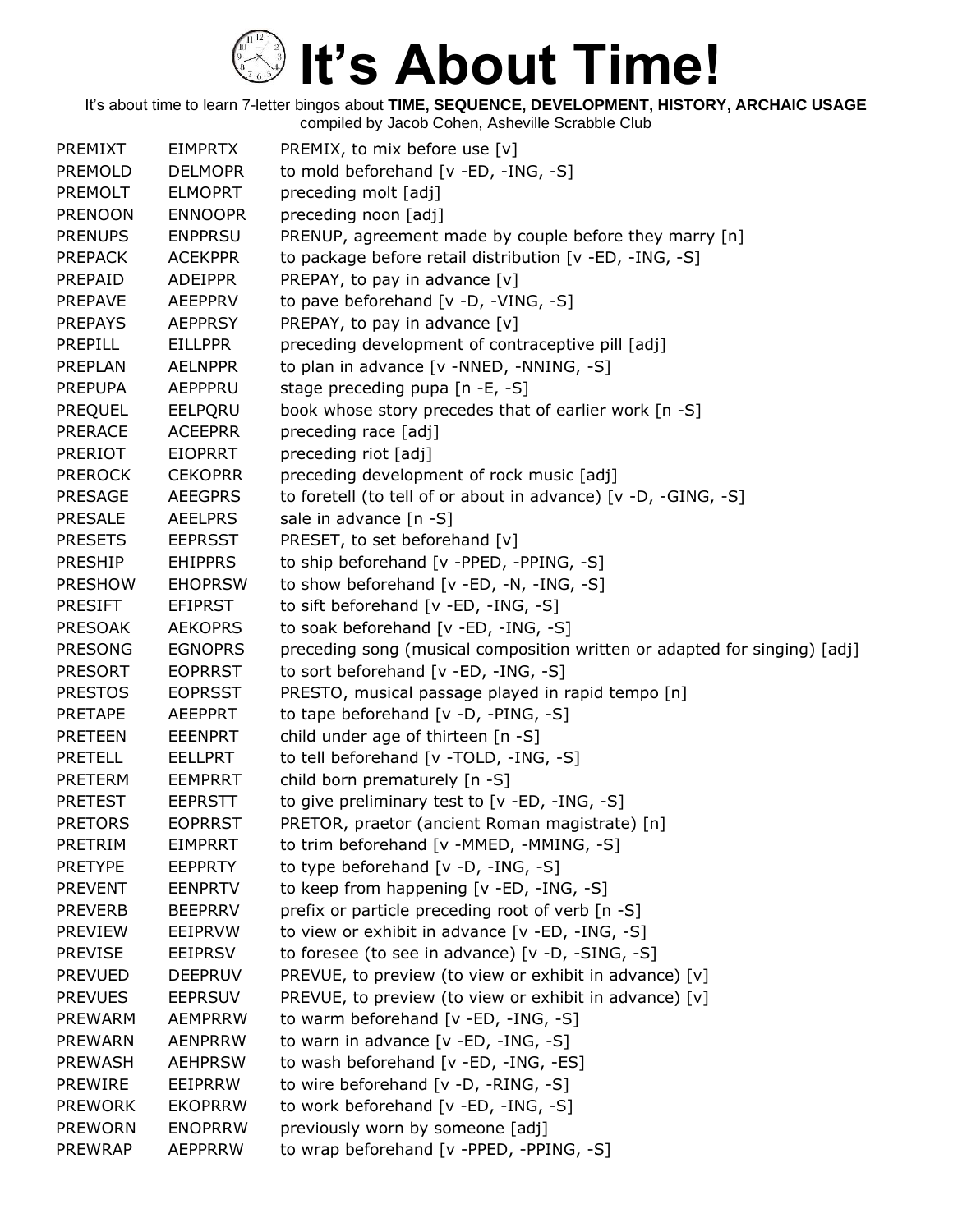| PRIMARY        | <b>AIMPRRY</b> | preliminary election [n -RIES]                                                     |
|----------------|----------------|------------------------------------------------------------------------------------|
| <b>PRIMERS</b> | <b>EIMPRRS</b> | PRIMER, book that covers basics of subject [n]                                     |
| <b>PRIMING</b> | <b>GIIMNPR</b> | act of one that primes [n -S] / PRIME, to make ready [v]                           |
| PRIMULA        | <b>AILMPRU</b> | primrose (perennial herb) [n -S]                                                   |
| <b>PRIORLY</b> | <b>ILOPRRY</b> | previously (coming or occurring before in time or order) [adv]                     |
| <b>PRISERE</b> | <b>EEIPRRS</b> | succession of vegetational stages [n -S]                                           |
| <b>PRITHEE</b> | <b>EEHIPRT</b> | used to express wish or request [interj]                                           |
| <b>PROBITS</b> | <b>BIOPRST</b> | PROBIT, unit of statistical probability [n]                                        |
| <b>PROBLEM</b> | <b>BELMOPR</b> | perplexing question or situation [n -S]                                            |
| <b>PROCEED</b> | <b>CDEEOPR</b> | to go forward or onward [v -ED, -ING, -S]                                          |
| <b>PRODIGY</b> | <b>DGIOPRY</b> | child having exceptional talent or ability [n -GIES]                               |
| <b>PRODRUG</b> | <b>DGOPRRU</b> | inactive chemical substance that becomes active drug in body [n -S]                |
| <b>PROGENY</b> | <b>EGNOPRY</b> | descendant or offspring [n -NIES]                                                  |
| <b>PROGRAM</b> | <b>AGMOPRR</b> | to arrange in plan of proceedings [v -ED, -MMED, -ING, -MMING, -S]                 |
| <b>PROJETS</b> | <b>EJOPRST</b> | PROJET, plan or outline [n]                                                        |
| <b>PROLEGS</b> | <b>EGLOPRS</b> | PROLEG, abdominal leg of certain insect larvae [n]                                 |
| <b>PROLOGS</b> | <b>GLOOPRS</b> | PROLOG, to prologue (to preface (to provide with introductory statement)) [v]      |
| <b>PROLONG</b> | <b>GLNOOPR</b> | to lengthen in duration [v -ED, -ING, -S]                                          |
| <b>PROMOTE</b> | <b>EMOOPRT</b> | to contribute to progress of [v -D, -TING, -S]                                     |
| <b>PROMPTS</b> | <b>MOPPRST</b> | PROMPT, to induce to action [v]                                                    |
| <b>PROPEND</b> | <b>DENOPPR</b> | to have tendency toward [v -ED, -ING, -S]                                          |
| <b>PROPHET</b> | <b>EHOPPRT</b> | one who predicts [n -S]                                                            |
| <b>PROVISO</b> | <b>IOOPRSV</b> | clause in document introducing condition or restriction [n -S, -ES]                |
| PROXIMO        | <b>IMOOPRX</b> | of or occurring in following month [adj]                                           |
| <b>PRUTOTH</b> | <b>HOPRTTU</b> | PRUTAH, former monetary unit of Israel [n]                                         |
| <b>PSALTRY</b> | <b>ALPRSTY</b> | psaltery (ancient stringed musical instrument) [n -RIES]                           |
| <b>PSCHENT</b> | <b>CEHNPST</b> | crown worn by ancient Egyptian kings [n -S]                                        |
| <b>PUBERAL</b> | ABELPRU        | PUBERTY, period of sexual maturation [adj]                                         |
| <b>PUBERTY</b> | <b>BEPRTUY</b> | period of sexual maturation [n -TIES]                                              |
| <b>PUCKERY</b> | <b>CEKPRUY</b> | having tendency to pucker [adj -RIER, -RIEST]                                      |
| <b>PUERILE</b> | EEILPRU        | childish (resembling child (young person)) [adj]                                   |
| <b>PUFFERS</b> | <b>EFFPRSU</b> | PUFFER, one that puffs (to blow in short gusts) [n]                                |
| <b>PUFFING</b> | <b>FFGINPU</b> | PUFF, to blow in short gusts [v]                                                   |
| <b>PULLETS</b> | <b>ELLPSTU</b> | PULLET, young hen [n]                                                              |
| <b>PULSANT</b> | <b>ALNPSTU</b> | pulsating [adj]                                                                    |
| <b>PULSARS</b> | <b>ALPRSSU</b> | PULSAR, celestial source of radio waves [n]                                        |
| <b>PULSATE</b> | <b>AELPSTU</b> | to expand and contract rhythmically [v -D, -TING, -S]                              |
| <b>PULSING</b> | <b>GILNPSU</b> | PULSE, to pulsate (to expand and contract rhythmically) [v]                        |
| <b>PUPATED</b> | ADEPPTU        | PUPATE, to pass through pupal stage [v]                                            |
| <b>PUPATES</b> | <b>AEPPSTU</b> | PUPATE, to pass through pupal stage [v]                                            |
| <b>PUPPIES</b> | <b>EIPPPSU</b> | PUPPY, young dog [n]                                                               |
| <b>PUPPING</b> | <b>GINPPPU</b> | PUP, to give birth to puppies [v]                                                  |
| <b>PURISMS</b> | <b>IMPRSSU</b> | PURISM, strict adherence to traditional correctness [n]                            |
| <b>PURISTS</b> | <b>IPRSSTU</b> | PURIST, one who practices purism (strict adherence to traditional correctness) [n] |
| <b>PURPURE</b> | EPPRRUU        | heraldic color purple [n -S]                                                       |
| <b>PUTREFY</b> | <b>EFPRTUY</b> | to make or become putrid [v -FIED, -ING, -FIES]                                    |
| <b>PUTZING</b> | <b>GINPTUZ</b> | PUTZ, to waste time [v]                                                            |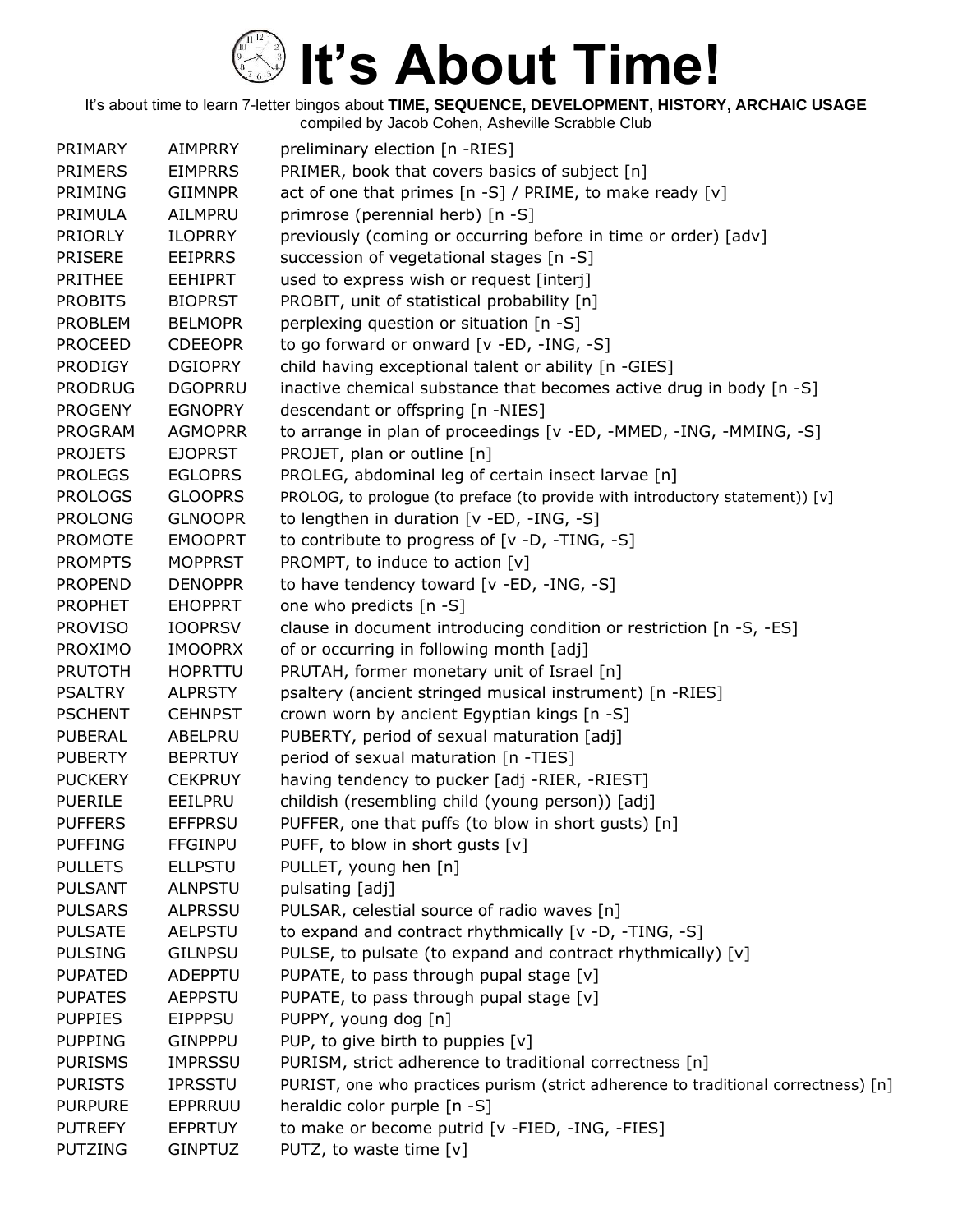| PYRAMID        | <b>ADIMPRY</b> | to raise or increase by adding amounts gradually $[v - ED, -ING, -S]$                  |
|----------------|----------------|----------------------------------------------------------------------------------------|
| <b>PYROLAS</b> | <b>ALOPRSY</b> | PYROLA, perennial herb [n]                                                             |
| <b>PYRRHIC</b> | <b>CHIPRRY</b> | type of metrical foot [n -S]                                                           |
|                |                | <b>Q</b> 7s                                                                            |
| QUAGGAS        | AAGGQSU        | QUAGGA, extinct mammal that resembled zebra [n]                                        |
| QUAMASH        | AAHMQSU        | camass (perennial herb) [n -ES]                                                        |
| QUAVERS        | <b>AEQRSUV</b> | QUAVER, to quiver (to shake with slight but rapid motion) [v]                          |
| <b>QUEERER</b> | EEEQRRU        | QUEER, deviating from expected or normal [adj]                                         |
| QUEERLY        | <b>EELQRUY</b> | in queer (deviating from expected or normal) manner [adv]                              |
| <b>QUESTOR</b> | <b>EOQRSTU</b> | quaestor (ancient Roman magistrate) [n -S]                                             |
| QUICKEN        | CEIKNQU        | to speed up [v -ED, -ING, -S]                                                          |
| QUICKER        | CEIKQRU        | QUICK, acting or capable of acting with speed [adj]                                    |
| QUICKIE        | CEIIKQU        | something done quickly [n -S]                                                          |
| QUICKLY        | <b>CIKLQUY</b> | in quick manner [adv]                                                                  |
| <b>QUIETUS</b> | <b>EIQSTUU</b> | final settlement [n -ES]                                                               |
| QUINTAN        | AINNQTU        | recurrent fever [n -S]                                                                 |
| QUIPPUS        | <b>IPPQSUU</b> | QUIPPU, quipu (ancient calculating device) [n]                                         |
| QUITTER        | EIQRTTU        | one that quits (to end one's engagement in or occupation with) [n -S]                  |
| QUIVERS        | <b>EIQRSUV</b> | QUIVER, to shake with slight but rapid motion [v]                                      |
| QUONDAM        | ADMNOQU        | that once was [adj]                                                                    |
| <b>QUOTERS</b> | <b>EOQRSTU</b> | QUOTER, one that quotes (to repeat words of) [n]                                       |
| QUOTING        | <b>GINOQTU</b> | QUOTE, to repeat words of $[v]$                                                        |
|                |                | <b>R</b> 7s                                                                            |
| <b>RACINOS</b> | <b>ACINORS</b> | RACINO, racetrack at which slot machines are available [n]                             |
| RAGTIME        | <b>AEGIMRT</b> | style of American dance music [n -S]                                                   |
| <b>RAIDERS</b> | <b>ADEIRRS</b> | RAIDER, one that raids (to make sudden assault on) [n]                                 |
| RAIDING        | ADGIINR        | RAID, to make sudden assault on [v]                                                    |
| RAINOUT        | <b>AINORTU</b> | atomic fallout occurring in precipitation [n -S]                                       |
| <b>RALLYES</b> | <b>AELLRSY</b> | RALLYE, type of automobile race [n]                                                    |
| RAPHIDE        | <b>ADEHIPR</b> | needle-shaped crystal occurring in plant cells [n -S]                                  |
| <b>RAPIDER</b> | <b>ADEIPRR</b> | RAPID, fast-moving [adj]                                                               |
| <b>RAPIDLY</b> | <b>ADILPRY</b> | RAPID, fast-moving [adv]                                                               |
| <b>RASHEST</b> | <b>AEHRSST</b> | RASH, acting without due caution or forethought [adj]                                  |
| <b>RATATAT</b> | AAARTTT        | quick, sharp rapping sound [n -S]                                                      |
| <b>RATOONS</b> | <b>ANOORST</b> | RATOON, to sprout from root planted previous year [v]                                  |
| <b>RATTENS</b> | <b>AENRSTT</b> | RATTEN, to harass (to bother persistently) [v]                                         |
| <b>RATTLED</b> | <b>ADELRTT</b> | RATTLE, to make quick succession of short, sharp sounds [v]                            |
| <b>RATTLER</b> | <b>AELRRTT</b> | one that rattles (to make quick succession of short, sharp sounds) [n -S]              |
| <b>RATTLES</b> | <b>AELRSTT</b> | RATTLE, to make quick succession of short, sharp sounds [v]                            |
| <b>RATTOON</b> | <b>ANOORTT</b> | to ratoon (to sprout from root planted previous year) [v -ED, -ING, -S]                |
| <b>RAUNCHY</b> | <b>ACHNRUY</b> | slovenly (habitually untidy or unclean) [adj -HIER, -HIEST]                            |
| <b>RAVAGED</b> | <b>AADEGRV</b> | RAVAGE, to destroy (to damage beyond repair or renewal) [v]                            |
| <b>RAVAGER</b> | AAEGRRV        | one that ravages (to destroy (to damage beyond repair or renewal)) [n -S]              |
| <b>RAVAGES</b> | <b>AAEGRSV</b> | RAVAGE, to destroy (to damage beyond repair or renewal) [v]                            |
| <b>RAVIEST</b> | <b>AEIRSTV</b> | RAVEY, characteristic of rave (all-night dance party with fast electronic music) [adj] |
| <b>READAPT</b> | <b>AADEPRT</b> | to adapt again [v -ED, -ING, -S]                                                       |
| <b>READDED</b> | <b>ADDDEER</b> | READD, to add again [v]                                                                |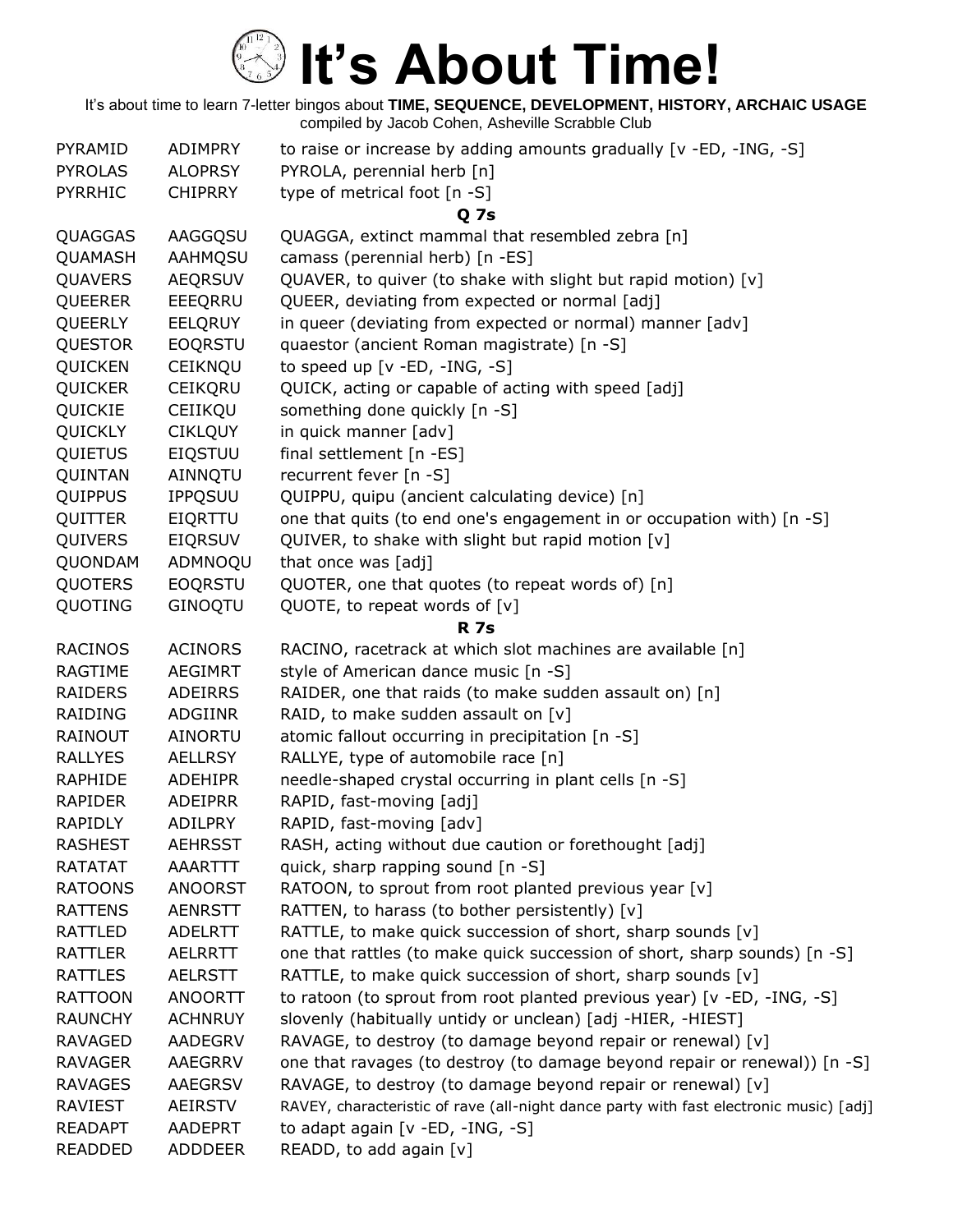| <b>READIED</b> | <b>ADDEEIR</b> | READY, to make ready [v]                                               |
|----------------|----------------|------------------------------------------------------------------------|
| <b>READIER</b> | ADEEIRR        | READY, prepared [adj]                                                  |
| <b>READIES</b> | <b>ADEEIRS</b> | READY, to make ready [v]                                               |
| READILY        | ADEILRY        | in ready (prepared) manner [adv]                                       |
| <b>READMIT</b> | <b>ADEIMRT</b> | to admit again [v -TTED, -TTING, -S]                                   |
| <b>READOPT</b> | <b>ADEOPRT</b> | to adopt again $[v - ED, -ING, -S]$                                    |
| <b>READORN</b> | <b>ADENORR</b> | to adorn again [v -ED, -ING, -S]                                       |
| <b>REAFFIX</b> | <b>AEFFIRX</b> | to affix again [v -ED, -ING, -ES]                                      |
| <b>REALEST</b> | <b>AEELRST</b> | REAL, having actual existence [adj]                                    |
| <b>REALIGN</b> | <b>AEGILNR</b> | to align again [v -ED, -ING, -S]                                       |
| <b>REALISE</b> | <b>AEEILRS</b> | to realize (to understand completely) [v -D, -SING, -S]                |
| <b>REALIZE</b> | AEEILRZ        | to understand completely [v -D, -ZING, -S]                             |
| <b>REALLOT</b> | <b>AELLORT</b> | to allot again [v -TTED, -TTING, -S]                                   |
| <b>REALTER</b> | AEELRRT        | to alter again [v -ED, -ING, -S]                                       |
| <b>REAMERS</b> | <b>AEEMRRS</b> | REAMER, tool used to enlarge holes [n]                                 |
| <b>REAMING</b> | AEGIMNR        | REAM, to enlarge with reamer $[v]$                                     |
| <b>REANNEX</b> | AEENNRX        | to annex again [v -ED, -ING, -ES]                                      |
| <b>REAPPLY</b> | AELPPRY        | to apply again [v -LIED, -ING, -LIES]                                  |
| <b>REARGUE</b> | AEEGRRU        | to argue again [v -D, -UING, -S]                                       |
| <b>REARMED</b> | <b>ADEEMRR</b> | REARM, to arm again $[v]$                                              |
| REAVAIL        | AAEILRV        | to avail again [v -ED, -ING, -S]                                       |
| <b>REAVOWS</b> | <b>AEORSVW</b> | REAVOW, to avow again [v]                                              |
| <b>REAVOWS</b> | <b>AEORSVW</b> | REAVOW, to avow again [v]                                              |
| <b>REAWAKE</b> | AAEEKRW        | to awake again [v -D, -WOKE, -WOKEN -KING, -S]                         |
| <b>REBAITS</b> | ABEIRST        | REBAIT, to bait again [v]                                              |
| <b>REBASED</b> | <b>ABDEERS</b> | REBASE, to set new foundation for something [v]                        |
| <b>REBASES</b> | <b>ABEERSS</b> | REBASE, to set new foundation for something [v]                        |
| <b>REBATED</b> | <b>ABDEERT</b> | REBATE, to deduct or return from payment or bill $[v]$                 |
| <b>REBATER</b> | ABEERRT        | one that rebates, to deduct or return from payment or bill [n -S]      |
| <b>REBATES</b> | ABEERST        | REBATE, to deduct or return from payment or bill [v]                   |
| <b>REBATOS</b> | <b>ABEORST</b> | REBATO, rabato (wide, lace-edged collar) [n]                           |
| <b>REBECKS</b> | <b>BCEEKRS</b> | REBECK, rebec (ancient stringed instrument) [n]                        |
| <b>REBILLS</b> | <b>BEILLRS</b> | REBILL, to bill again [v] / BILL, to present statement of costs to [v] |
| <b>REBINDS</b> | <b>BDEINRS</b> | REBIND, to bind again [v]                                              |
| <b>REBIRTH</b> | <b>BEHIRRT</b> | new or second birth [n -S]                                             |
| REBLEND        | <b>BDEELNR</b> | to blend again [v -ED, -NT, -ING, -S]                                  |
| <b>REBLENT</b> | <b>BEELNRT</b> | REBLEND, to blend again [v]                                            |
| <b>REBLOOM</b> | <b>BELMOOR</b> | to bloom again [v -ED, -ING, -S]                                       |
| <b>REBOANT</b> | ABENORT        | resounding loudly [adj]                                                |
| <b>REBOARD</b> | <b>ABDEORR</b> | to board again [v -ED, -ING, -S]                                       |
| <b>REBOILS</b> | <b>BEILORS</b> | REBOIL, to boil again [v]                                              |
| <b>REBOOKS</b> | <b>BEKOORS</b> | REBOOK, to book again [v]                                              |
| <b>REBOOTS</b> | <b>BEOORST</b> | REBOOT, to boot again [v]                                              |
| <b>REBORED</b> | <b>BDEEORR</b> | REBORE, to bore again [v]                                              |
| <b>REBORES</b> | <b>BEEORRS</b> | REBORE, to bore again [v]                                              |
| <b>REBOUND</b> | <b>BDENORU</b> | REBIND, to bind again [v] / to spring back [v -ED, -ING, -S]           |
| <b>REBREED</b> | <b>BDEEERR</b> | to breed again [v -ED, -ING, -S]                                       |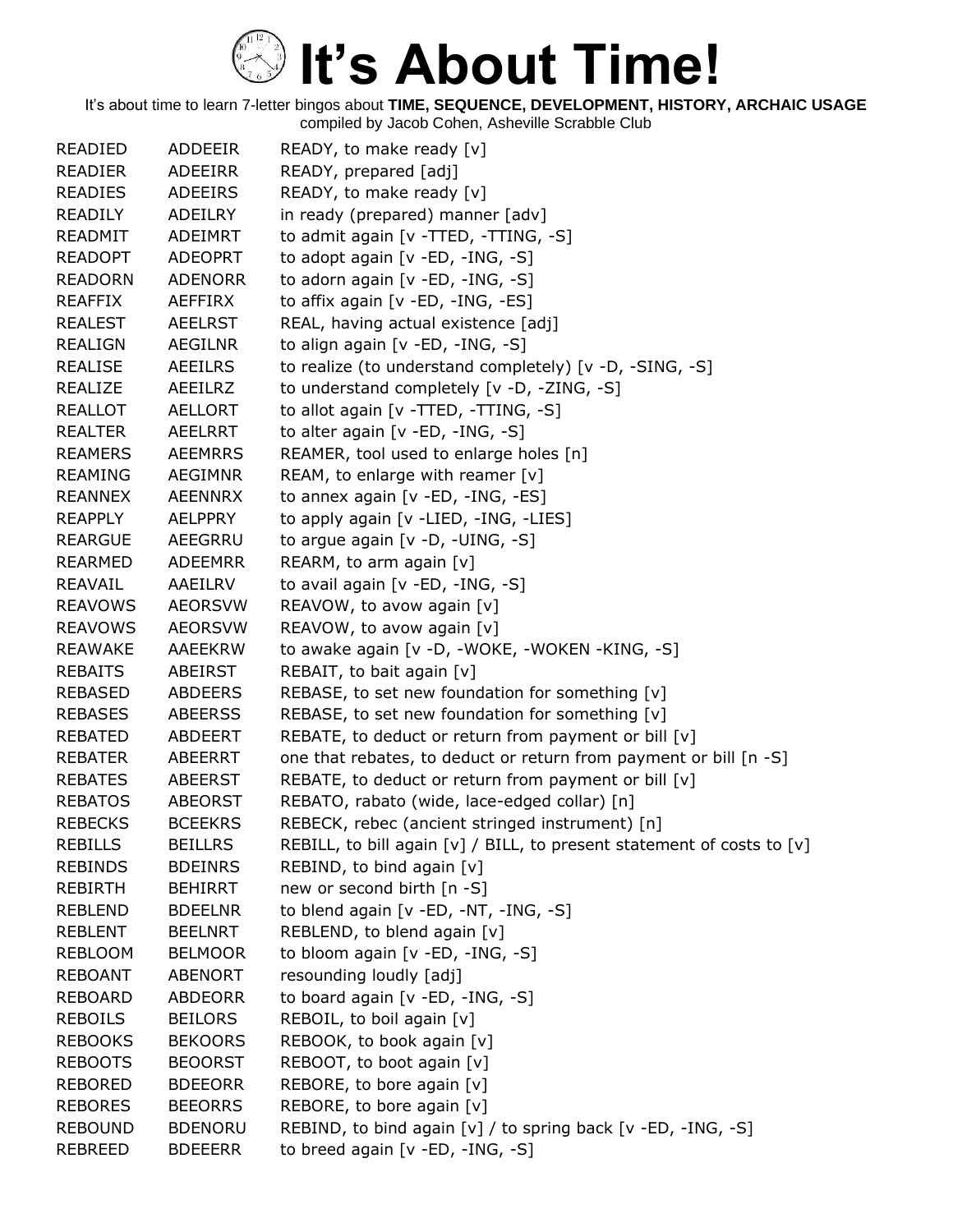| <b>REBUFFS</b> | <b>BEFFRSU</b> | REBUFF, to reject or refuse curtly $[v]$                                         |
|----------------|----------------|----------------------------------------------------------------------------------|
| <b>REBUILD</b> | <b>BDEILRU</b> | to build again [v -ED,-T, -ING, -S]                                              |
| <b>REBUILT</b> | <b>BEILRTU</b> | REBUILD, to build again [v]                                                      |
| <b>RECANED</b> | <b>ACDEENR</b> | RECANE, to cane again [v]                                                        |
| <b>RECANES</b> | <b>ACEENRS</b> | RECANE, to cane again [v]                                                        |
| <b>RECANTS</b> | <b>ACENRST</b> | RECANT, to make formal retraction or disavowal of [v]                            |
| <b>RECARRY</b> | <b>ACERRRY</b> | to carry again [v - RRIED, -ING, - RRIES]                                        |
| <b>RECASTS</b> | <b>ACERSST</b> | RECAST, to cast again [v]                                                        |
| <b>RECASTS</b> | <b>ACERSST</b> | RECAST, to cast again [v]                                                        |
| <b>RECENCY</b> | <b>CCEENRY</b> | state of being recent (of or pertaining to time not long past) [n -CIES]         |
| <b>RECHART</b> | <b>ACEHRRT</b> | to chart again [v -ED, -ING, -S]                                                 |
| <b>RECHECK</b> | <b>CCEEHKR</b> | to check again [v -ED, -ING, -S]                                                 |
| <b>RECHEWS</b> | <b>CEEHRSW</b> | RECHEW, to chew again [v]                                                        |
| <b>RECHOSE</b> | <b>CEEHORS</b> | RECHOOSE, to choose again [v]                                                    |
| <b>RECKONS</b> | <b>CEKNORS</b> | RECKON, to count or compute [v]                                                  |
| <b>RECLADS</b> | <b>ACDELRS</b> | RECLAD, RECLOTHE, to clothe again [v]                                            |
| <b>RECLASP</b> | <b>ACELPRS</b> | to clasp again [v -ED, -ING, -S]                                                 |
| <b>RECLEAN</b> | <b>ACEELNR</b> | to clean again [v -ED, -ING, -S]                                                 |
| <b>RECOALS</b> | <b>ACELORS</b> | RECOAL, to coal again [v]                                                        |
| <b>RECOATS</b> | <b>ACEORST</b> | RECOAT, to coat again [v]                                                        |
| <b>RECOCKS</b> | <b>CCEKORS</b> | RECOCK, to cock again [v]                                                        |
| <b>RECODED</b> | <b>CDDEEOR</b> | RECODE, to code again [v]                                                        |
| <b>RECODES</b> | <b>CDEEORS</b> | RECODE, to code again [v]                                                        |
| <b>RECOILS</b> | <b>CEILORS</b> | RECOIL, to draw back in fear or disgust [v]                                      |
| <b>RECOINS</b> | <b>CEINORS</b> | RECOIN, to coin again [v]                                                        |
| <b>RECOLOR</b> | <b>CELOORR</b> | to color again [v -ED, -ING, -S]                                                 |
| <b>RECOMBS</b> | <b>BCEMORS</b> | RECOMB, to comb again [v]                                                        |
| <b>RECOMBS</b> | <b>BCEMORS</b> | RECOMB, to comb again [v]                                                        |
| <b>RECOOKS</b> | <b>CEKOORS</b> | RECOOK, to cook again [v]                                                        |
| <b>RECORDS</b> | <b>CDEORRS</b> | RECORD, to set down for preservation [v]                                         |
| <b>RECORKS</b> | <b>CEKORRS</b> | RECORK, to cork again [v]                                                        |
| <b>RECOUPE</b> | <b>CEEOPRU</b> | divided twice [adj]                                                              |
| <b>RECOVER</b> | <b>CEEORRV</b> | to obtain again after losing [v -ED, -ING, -S]                                   |
| <b>RECRATE</b> | <b>ACEERRT</b> | to crate again [v -D, -TING, -S]                                                 |
| <b>RECROSS</b> | <b>CEORRSS</b> | to cross again [v - ED, - ING, - ES]                                             |
| <b>RECROWN</b> | <b>CENORRW</b> | to crown again [v -ED, -ING, -S]                                                 |
| <b>RECTIFY</b> | <b>CEFIRTY</b> | to correct (to make free from error) [v, -FIED, -ING, -FIES]                     |
| <b>RECTUMS</b> | <b>CEMRSTU</b> | RECTUM, terminal portion of large intestine [n]                                  |
| <b>RECYCLE</b> | <b>CCEELRY</b> | to process in order to extract useful materials [v -D, -LING, -S]                |
| <b>REDATED</b> | <b>ADDEERT</b> | REDATE, to date again $[v] /$ REDATE, DATE, to determine or record date of $[v]$ |
| <b>REDATES</b> | <b>ADEERST</b> | REDATE, DATE, to determine or record date of $[v]$ / DATE, to date again $[v]$   |
| <b>REDBAYS</b> | <b>ABDERSY</b> | REDBAY, small tree [n]                                                           |
| <b>REDBUDS</b> | <b>BDDERSU</b> | REDBUD, small tree [n]                                                           |
| <b>REDCOAT</b> | <b>ACDEORT</b> | British soldier during American Revolution [n -S]                                |
| <b>REDDENS</b> | <b>DDEENRS</b> | REDDEN, to make or become red [v]                                                |
| <b>REDDERS</b> | <b>DDEERRS</b> | REDDER, one that redds (to put in order) [n]                                     |
| <b>REDDEST</b> | <b>DDEERST</b> | RED, of color of blood [adj]                                                     |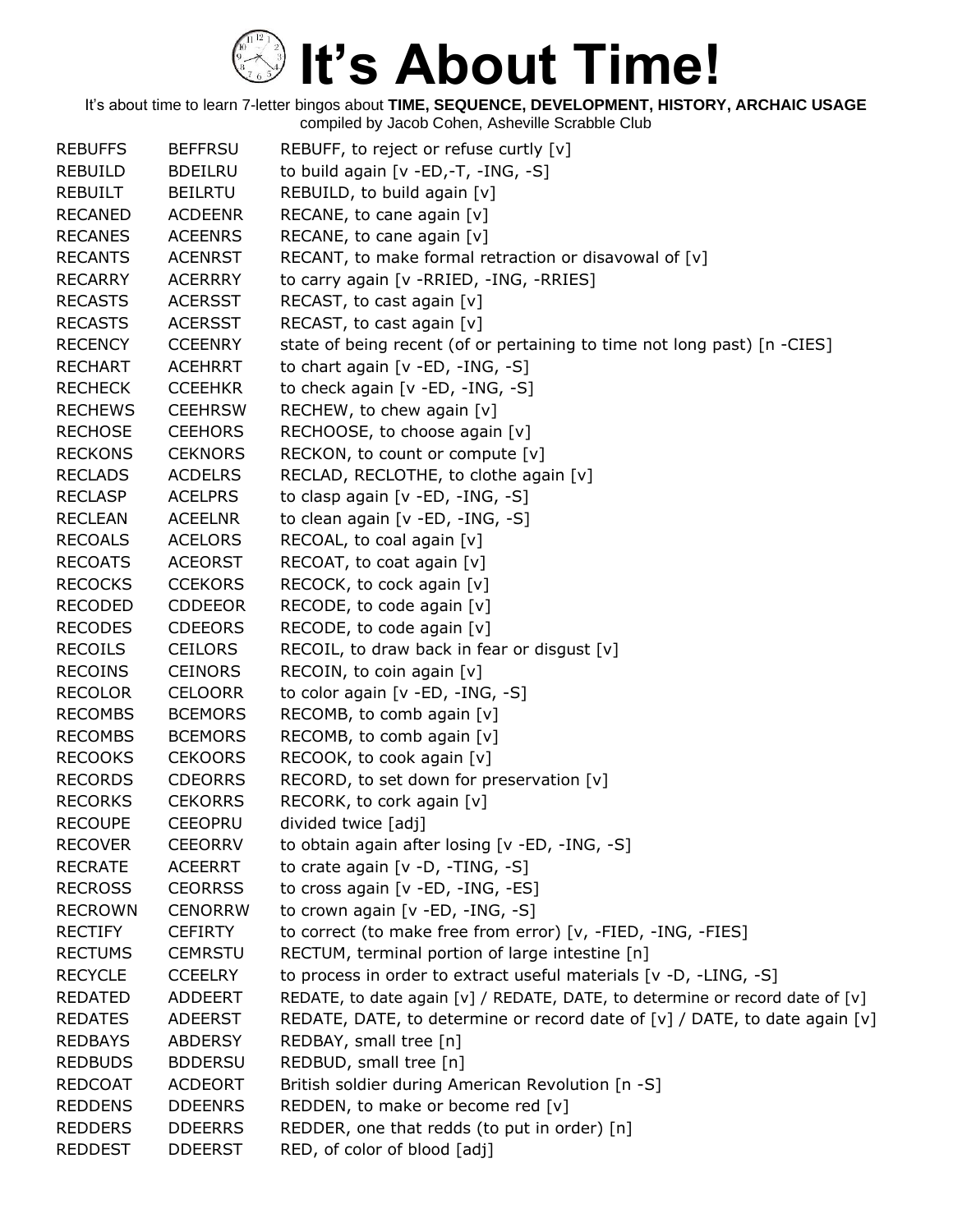| <b>REDDIER</b> | <b>DDEEIRR</b> | REDDY, reddish (somewhat red) [adj]                                            |
|----------------|----------------|--------------------------------------------------------------------------------|
| <b>REDDING</b> | <b>DDEGINR</b> | RED, to redd (to put in order) $[v]$ / REDD, to put in order $[v]$             |
| <b>REDDISH</b> | <b>DDEHIRS</b> | somewhat red [adj]                                                             |
| <b>REDEEMS</b> | <b>DEEEMRS</b> | REDEEM, to buy back [v]                                                        |
| <b>REDIALS</b> | <b>ADEILRS</b> | REDIAL, to dial again [v]                                                      |
| <b>REDLINE</b> | <b>DEEILNR</b> | to withhold loans or insurance from certain neighborhoods $[v - D, -NING, -S]$ |
| <b>REDOCKS</b> | <b>CDEKORS</b> | REDOCK, to dock again [v]                                                      |
| <b>REDOING</b> | <b>DEGINOR</b> | REDO, to do again [v]                                                          |
| <b>REDPOLL</b> | <b>DELLOPR</b> | small finch [n -S]                                                             |
| <b>REDRAWN</b> | <b>ADENRRW</b> | REDRAW, to draw again [v]                                                      |
| <b>REDRAWS</b> | <b>ADERRSW</b> | REDRAW, to draw again [v]                                                      |
| <b>REDREAM</b> | <b>ADEEMRR</b> | to dream again $[v - ED, -T, -ING, -S]$                                        |
| REDRIED        | <b>DDEEIRR</b> | REDRY, to dry again [v]                                                        |
| <b>REDRIES</b> | <b>DEEIRRS</b> | REDRY, to dry again [v]                                                        |
| REDRILL        | <b>DEILLRR</b> | to drill again [v -ED, -ING, -S]                                               |
| <b>REDRIVE</b> | <b>DEEIRRV</b> | to drive again [v -n, -ROVE, -VING, -S]                                        |
| <b>REDROOT</b> | <b>DEOORRT</b> | perennial herb [n -S]                                                          |
| <b>REDUCED</b> | <b>CDDEERU</b> | REDUCE, to diminish (to lessen (to make or become less)) [v]                   |
| <b>REDUCER</b> | <b>CDEERRU</b> | one that reduces (to diminish (to lessen)) [n -S]                              |
| <b>REDUCES</b> | <b>CDEERSU</b> | REDUCE, to diminish (to lessen (to make or become less)) [v]                   |
| <b>REDWOOD</b> | <b>DDEOORW</b> | very tall evergreen tree [n -S]                                                |
| <b>REEARNS</b> | <b>AEENRRS</b> | REEARN, to earn again [v]                                                      |
| <b>REEBOKS</b> | <b>BEEKORS</b> | REEBOK, rhebok (large antelope) [n]                                            |
| <b>REEDIER</b> | <b>DEEEIRR</b> | REEDY, abounding in reeds [adj]                                                |
| <b>REEDIFY</b> | <b>DEEFIRY</b> | to rebuild (to build again) [v -FIED, -ING, -FIES]                             |
| <b>REEDILY</b> | DEEILRY        | with thin, piping sound [adv]                                                  |
| <b>REEDITS</b> | <b>DEEIRST</b> | REEDIT, to edit again [v]                                                      |
| <b>REEFERS</b> | <b>EEEFRRS</b> | REEFER, one that reefs (to reduce area of sail) [n]                            |
| <b>REEFIER</b> | EEEFIRR        | REEFY, abounding in ridges of rock [adj]                                       |
| <b>REEFING</b> | <b>EEFGINR</b> | REEF, to reduce area of sail [v]                                               |
| <b>REEJECT</b> | <b>CEEEJRT</b> | to eject again [v -ED, -ING, -S]                                               |
| <b>REEKERS</b> | <b>EEEKRRS</b> | REEKER, one that reeks (to give off strong, unpleasant odor) [n]               |
| <b>REEKIER</b> | EEEIKRR        | REEKY, reeking [adj]                                                           |
| <b>REEKING</b> | <b>EEGIKNR</b> | REEK, to give off strong, unpleasant odor [v]                                  |
| <b>REELECT</b> | <b>CEEELRT</b> | to elect again [v -ED, -ING, -S]                                               |
| <b>REEMITS</b> | <b>EEIMRST</b> | REEMIT, to emit again [v]                                                      |
| <b>REENACT</b> | <b>ACEENRT</b> | to enact again [v -ED, -ING, -S]                                               |
| <b>REENDOW</b> | <b>DEENORW</b> | to endow again [v -ED, -ING, -S]                                               |
| <b>REENJOY</b> | <b>EEJNORY</b> | to enjoy again [v -ED, -ING, -S]                                               |
| <b>REENTER</b> | <b>EEENRRT</b> | to enter again [v -ED, -ING, -S]                                               |
| <b>REENTRY</b> | <b>EENRRTY</b> | new or second entry [n -RIES]                                                  |
| <b>REEQUIP</b> | EEIPQRU        | to equip again [v -PPED, -PPING, -S]                                           |
| <b>REERECT</b> | <b>CEEERRT</b> | to erect again [v -ED, -ING, -S]                                               |
| <b>REEVOKE</b> | <b>EEEKORV</b> | to evoke again [v -D, -KING, -S]                                               |
| <b>REEXPEL</b> | <b>EEELPRX</b> | to expel again [v -LLED, -LLING, -S]                                           |
| <b>REFALLS</b> | <b>AEFLLRS</b> | REFALL, to fall again [v]                                                      |
| <b>REFEEDS</b> | <b>DEEEFRS</b> | REFEED, to feed again [v]                                                      |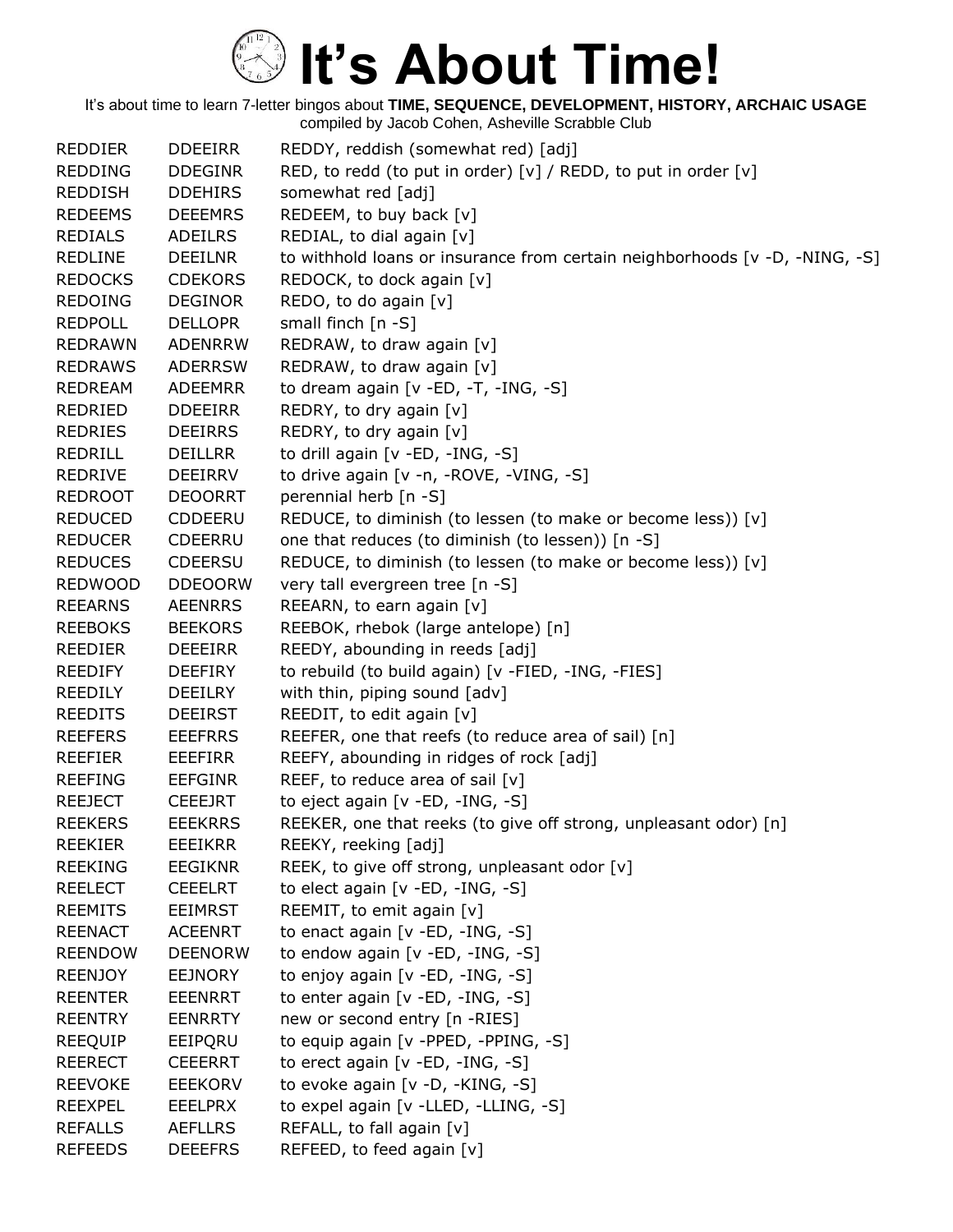| <b>REFEELS</b> | <b>EEEFLRS</b> | REFEEL, to feel again [v]                                                              |
|----------------|----------------|----------------------------------------------------------------------------------------|
| <b>REFENCE</b> | <b>CEEEFNR</b> | to fence again [v -D, -CING, -S]                                                       |
| <b>REFIGHT</b> | <b>EFGHIRT</b> | to fight again [v -FOUGHT, -ING, -S]                                                   |
| <b>REFILED</b> | <b>DEEFILR</b> | REFILE, to file again [v] / REFILE, FILE, to arrange in order for future reference [v] |
| <b>REFILES</b> | <b>EEFILRS</b> | REFILE, FILE, to arrange in order for future reference [v]                             |
| <b>REFILLS</b> | <b>EFILLRS</b> | REFILL, to fill again [v]                                                              |
| <b>REFILMS</b> | <b>EFILMRS</b> | REFILM, to film again [v]                                                              |
| <b>REFINDS</b> | <b>DEFINRS</b> | REFIND, to find again [v]                                                              |
| <b>REFINED</b> | <b>DEEFINR</b> | REFINE, to free from impurities [v]                                                    |
| <b>REFINER</b> | <b>EEFINRR</b> | one that refines (to free from impurities) [n -S]                                      |
| <b>REFINES</b> | <b>EEFINRS</b> | REFINE, to free from impurities [v]                                                    |
| REFIRED        | <b>DEEFIRR</b> | REFIRE, to fire again [v]                                                              |
| <b>REFIRES</b> | <b>EEFIRRS</b> | REFIRE, to fire again [v]                                                              |
| <b>REFIXED</b> | <b>DEEFIRX</b> | REFIX, to fix again [v]                                                                |
| <b>REFIXES</b> | <b>EEFIRSX</b> | REFIX, to fix again [v]                                                                |
| <b>REFLAGS</b> | <b>AEFGLRS</b> | REFLAG, to give new registered nationality to (ship) [v]                               |
| <b>REFLATE</b> | <b>AEEFLRT</b> | to inflate again [v -D, -TING, -S]                                                     |
| <b>REFLIES</b> | <b>EEFILRS</b> | REFLY, to fly again [v]                                                                |
| <b>REFLOAT</b> | <b>AEFLORT</b> | to float again $[v - ED, -ING, -S]$                                                    |
| <b>REFLOOD</b> | <b>DEFLOOR</b> | to flood again [v -ED, -ING, -S]                                                       |
| <b>REFLOWN</b> | <b>EFLNORW</b> | REFLY, to fly again [v]                                                                |
| <b>REFLOWS</b> | <b>EFLORSW</b> | REFLOW, to flow again [v]                                                              |
| <b>REFOCUS</b> | <b>CEFORSU</b> | to focus again [v -ED, -SSED, -ING, SSING, -ES, -SSES]                                 |
| <b>REFOLDS</b> | <b>DEFLORS</b> | REFOLD, to fold again [v]                                                              |
| <b>REFORGE</b> | <b>EEFGORR</b> | to forge again [v -D, -GING, -S]                                                       |
| <b>REFOUND</b> | <b>DEFNORU</b> | REFIND, to find again [v] / to found again [v -ED, -ING, -S]                           |
| <b>REFRAME</b> | AEEFMRR        | to frame again $[v -D, -MING, -S]$                                                     |
| <b>REFRESH</b> | <b>EEFHRRS</b> | to restore well-being and vigor of [v -ED, -ING, -ES]                                  |
| REFRIED        | <b>DEEFIRR</b> | REFRY, to fry again [v]                                                                |
| <b>REFRIES</b> | <b>EEFIRRS</b> | REFRY, to fry again [v]                                                                |
| <b>REFRONT</b> | <b>EFNORRT</b> | to front again [v -ED, -ING, -S]                                                       |
| <b>REFROZE</b> | <b>EEFORRZ</b> | REFREEZE, to freeze again [v]                                                          |
| <b>REFUELS</b> | <b>EEFLRSU</b> | REFUEL, to fuel again [v]                                                              |
| <b>REGAINS</b> | <b>AEGINRS</b> | REGAIN, to gain again [v]                                                              |
| <b>REGALED</b> | <b>ADEEGLR</b> | REGALE, to delight (to give great pleasure to) [v]                                     |
| <b>REGALER</b> | <b>AEEGLRR</b> | one that regales (to delight (to give great pleasure to)) [n -S]                       |
| <b>REGALES</b> | <b>AEEGLRS</b> | REGALE, to delight (to give great pleasure to) [v]                                     |
| <b>REGATTA</b> | <b>AAEGRTT</b> | boat race $[n -S]$                                                                     |
| <b>REGAUGE</b> | AEEGGRU        | to gauge again [v -D, -GING, -S]                                                       |
| <b>REGEARS</b> | <b>AEEGRRS</b> | REGEAR, to gear again [v]                                                              |
| <b>REGILDS</b> | <b>DEGILRS</b> | REGILD, to gild again [v]                                                              |
| <b>REGIONS</b> | <b>EGINORS</b> | REGION, administrative area or division [n]                                            |
| <b>REGIVEN</b> | <b>EEGINRV</b> | REGIVE, to give again [v]                                                              |
| <b>REGIVES</b> | <b>EEGIRSV</b> | REGIVE, to give again [v]                                                              |
| <b>REGLAZE</b> | <b>AEEGLRZ</b> | to glaze again $[v -D, -Z, -S]$                                                        |
| <b>REGLETS</b> | <b>EEGLRST</b> | REGLET, flat, narrow molding [n]                                                       |
| <b>REGLOWS</b> | <b>EGLORSW</b> | REGLOW, to glow again [v]                                                              |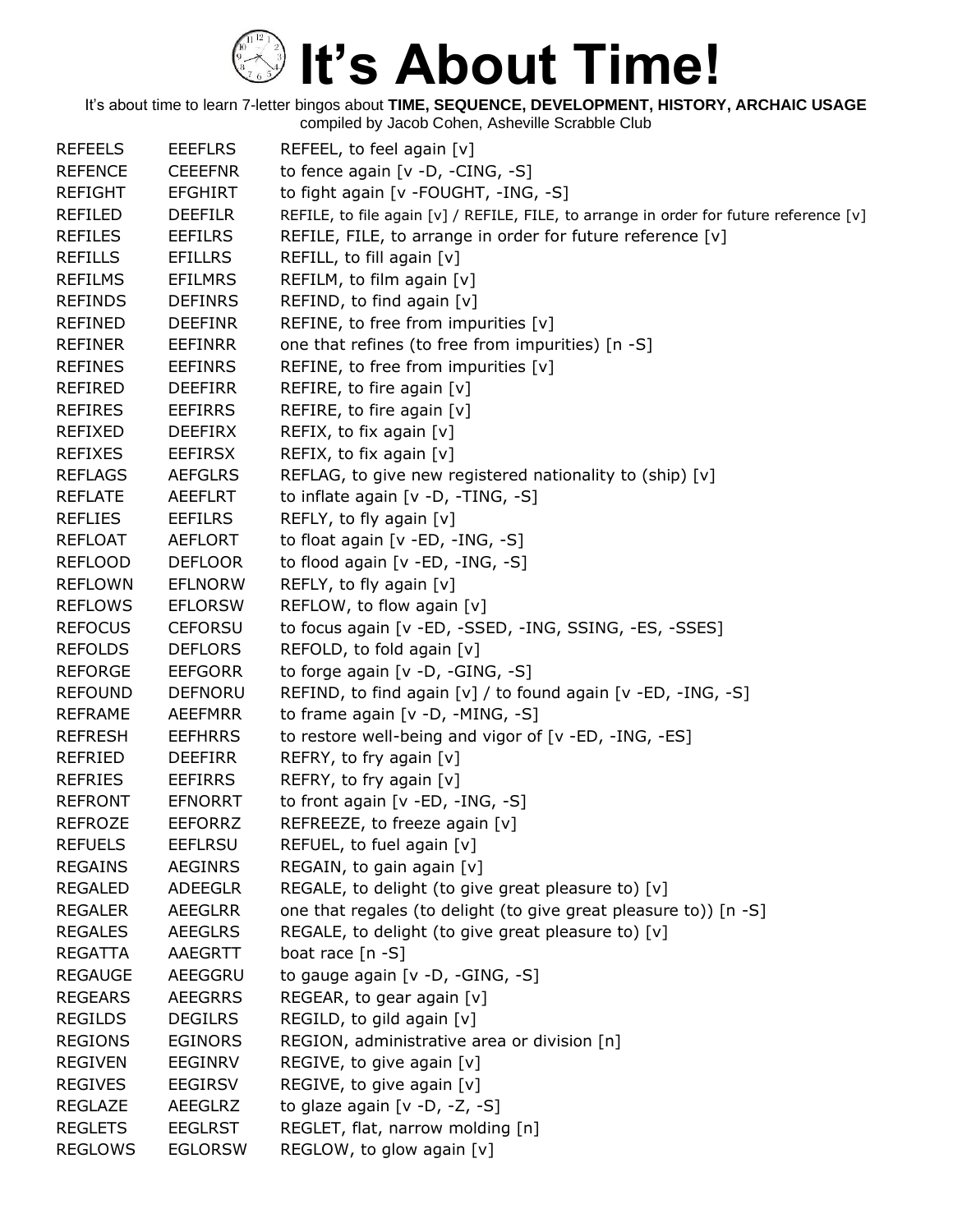| <b>REGLUED</b> | <b>DEEGLRU</b> | REGLUE, to glue again [v]                                                          |
|----------------|----------------|------------------------------------------------------------------------------------|
| <b>REGLUES</b> | <b>EEGLRSU</b> | REGLUE, to glue again [v]                                                          |
| <b>REGRADE</b> | <b>ADEEGRR</b> | to grade again [v -D, -DING, -S]                                                   |
| <b>REGRAFT</b> | <b>AEFGRRT</b> | to graft again [v -ED, -ING, -S]                                                   |
| <b>REGRANT</b> | <b>AEGNRRT</b> | to grant again $[v - ED, -ING, -S]$                                                |
| <b>REGRATE</b> | <b>AEEGRRT</b> | to buy up in order to sell for higher price in same area [ $v$ -D, -TING, -S]      |
| <b>REGREEN</b> | <b>EEEGNRR</b> | to green again [v -ED, -ING, -S]                                                   |
| <b>REGRIND</b> | <b>DEGINRR</b> | to grind again [v - GROUND, -ING, -S]                                              |
| <b>REGROOM</b> | <b>EGMOORR</b> | to groom again [v -ED, -ING, -S]                                                   |
| <b>REGROUP</b> | <b>EGOPRRU</b> | to group again [v -ED, -ING, -S]                                                   |
| <b>REGROWN</b> | <b>EGNORRW</b> | REGROW, to grow again [v]                                                          |
| <b>REGROWS</b> | <b>EGORRSW</b> | REGROW, to grow again [v]                                                          |
| <b>REGULAR</b> | AEGLRRU        | habitual customer [n -S]                                                           |
| <b>REHANGS</b> | <b>AEGHNRS</b> | REHANG, to hang again [v]                                                          |
| <b>REHEARD</b> | <b>ADEEHRR</b> | REHEAR, to hear again $[v]$                                                        |
| <b>REHEARS</b> | <b>AEEHRRS</b> | REHEAR, to hear again $[v]$                                                        |
| <b>REHEATS</b> | <b>AEEHRST</b> | REHEAT, to heat again $[v]$                                                        |
| <b>REHEELS</b> | <b>EEEHLRS</b> | REHEEL, to heel again [v]                                                          |
| <b>REHINGE</b> | <b>EEGHINR</b> | to hinge again [v -D, -GING, -S]                                                   |
| <b>REHIRED</b> | <b>DEEHIRR</b> | REHIRE, hire, to engage services of for payment [v]                                |
| <b>REHIRES</b> | <b>EEHIRRS</b> | REHIRE, hire, to engage services of for payment [v]                                |
| <b>REHOUSE</b> | <b>EEHORSU</b> | to establish in new housing unit [v -ED, -ING, -ES]                                |
| <b>REIMAGE</b> | <b>AEEGIMR</b> | to image again [v -D, -GING, -S]                                                   |
| <b>REINCUR</b> | <b>CEINRRU</b> | to incur again [v - RRED, - RRING, - S]                                            |
| <b>REINDEX</b> | <b>DEEINRX</b> | to index again [v -ED, -ING, -S]                                                   |
| <b>REINKED</b> | <b>DEEIKNR</b> | REINK, to ink again [v]                                                            |
| REINTER        | EEINRRT        | to inter again [v - RRED, - RRING, - S]                                            |
| <b>REISSUE</b> | <b>EEIRSSU</b> | to issue again [v -D, -UING, -S]                                                   |
| <b>REJOINS</b> | <b>EIJNORS</b> | REJOIN, to join again [v]                                                          |
| <b>REJUDGE</b> | <b>DEEGJRU</b> | to judge again $[v -D, -GING, -S]$                                                 |
| <b>REKEYED</b> | <b>DEEEKRY</b> | REKEY, to key again [v]                                                            |
| <b>REKNITS</b> | <b>EIKNRST</b> | REKNIT, to knit again [v]                                                          |
| <b>REKNOTS</b> | EKNORST        | REKNOT, to knot again [v]                                                          |
| <b>RELABEL</b> | ABEELLR        | to label again [v -ED, -LLED, -ING, -LLING, S]                                     |
| <b>RELACED</b> | <b>ACDEELR</b> | RELACE, LACE, to fasten by means of lace (cord for drawing together two edges) [v] |
| <b>RELACES</b> | <b>ACEELRS</b> | RELACE, LACE, to fasten by means of lace (cord for drawing together two edges) [v] |
| <b>RELANDS</b> | <b>ADELNRS</b> | RELAND, to land again [v]                                                          |
| <b>RELAPSE</b> | <b>AEELPRS</b> | to fall or slip back into former state [v -D, -SING, -S]                           |
| RELAXED        | <b>ADEELRX</b> | RELAX, to make less tense or rigid [v]                                             |
| <b>RELAXER</b> | <b>AEELRRX</b> | one that relaxes (to make less tense or rigid) [n -S]                              |
| <b>RELAXES</b> | <b>AEELRSX</b> | RELAX, to make less tense or rigid [v]                                             |
| <b>RELAYED</b> | <b>ADEELRY</b> | RELAY, to lay again [v]                                                            |
| <b>RELEARN</b> | AEELNRR        | to learn again [ $v$ -ED, -T, -ING, -S]                                            |
| <b>RELENDS</b> | <b>DEELNRS</b> | RELEND, LEND, to give temporary use of [v]                                         |
| <b>RELENDS</b> | <b>DEELNRS</b> | RELEND, to lend again [v]                                                          |
| <b>RELENTS</b> | <b>EELNRST</b> | RELENT, RELEND, to lend again [v]                                                  |
| <b>RELIANT</b> | <b>AEILNRT</b> | showing reliance (confident or trustful dependence) [adj]                          |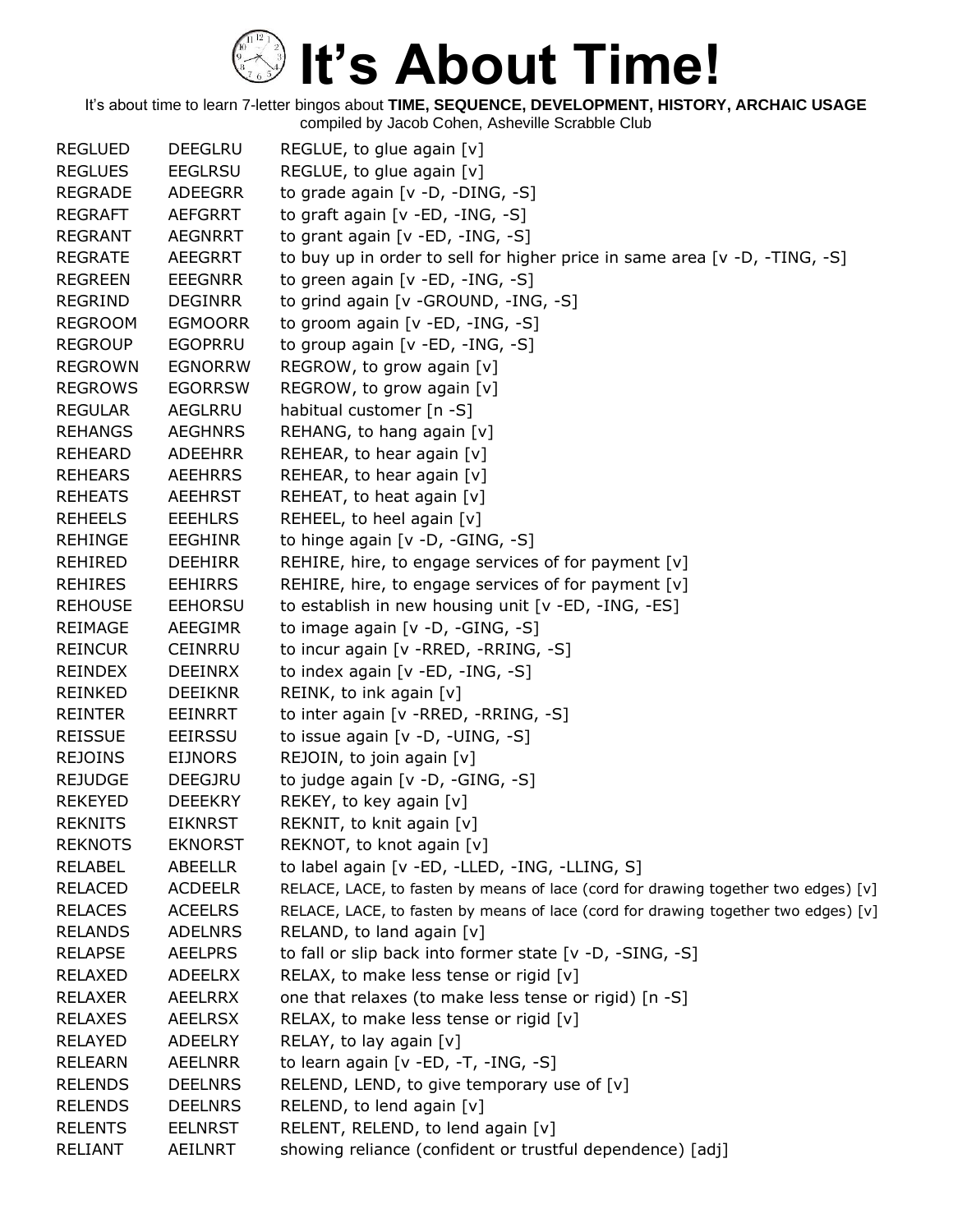| <b>RELIEFS</b> | <b>EEFILRS</b> | RELIEF, aid in form of money or necessities [n]                          |
|----------------|----------------|--------------------------------------------------------------------------|
| <b>RELIEVE</b> | <b>EEEILRV</b> | to lessen or free from pain or discomfort [v -D, -VING, -S]              |
| <b>RELIGHT</b> | <b>EGHILRT</b> | to light again [v -ED, -LIT, -ING, -S]                                   |
| <b>RELINED</b> | <b>DEEILNR</b> | RELINE, to line again [v]                                                |
| <b>RELINES</b> | <b>EEILNRS</b> | RELINE, to line again $[v]$                                              |
| <b>RELINKS</b> | <b>EIKLNRS</b> | RELINK, to link again [v]                                                |
| <b>RELIQUE</b> | EEILQRU        | relic (surviving memorial of something past) [n -S]                      |
| <b>RELISTS</b> | <b>EILRSST</b> | RELIST, to list again [v]                                                |
| <b>RELIVED</b> | <b>DEEILRV</b> | RELIVE, to experience again [v]                                          |
| <b>RELIVES</b> | <b>EEILRSV</b> | RELIVE, to experience again [v]                                          |
| <b>RELOADS</b> | <b>ADELORS</b> | RELOAD, to load again [v]                                                |
| <b>RELOANS</b> | <b>AELNORS</b> | RELOAN, LOAN, to lend (to give temporary use of) [v]                     |
| <b>RELOCKS</b> | <b>CEKLORS</b> | RELOCK, to lock again [v]                                                |
| <b>RELOOKS</b> | <b>EKLOORS</b> | RELOOK, to look again [v]                                                |
| <b>RELUMED</b> | <b>DEELMRU</b> | RELUME, to light again [v]                                               |
| <b>RELUMES</b> | <b>EELMRSU</b> | RELUME, to light again [v]                                               |
| <b>REMAILS</b> | <b>AEILMRS</b> | REMAIL, to mail again [v]                                                |
| <b>REMAINS</b> | <b>AEIMNRS</b> | REMAIN, to continue in same state [v]                                    |
| <b>REMAKER</b> | <b>AEEKMRR</b> | one that remakes (to make again) [n -S]                                  |
| <b>REMAKES</b> | <b>AEEKMRS</b> | REMAKE, to make again [v]                                                |
| <b>REMARKS</b> | <b>AEKMRRS</b> | REMARK, to say or write briefly or casually [v]                          |
| <b>REMARRY</b> | <b>AEMRRRY</b> | to marry again [v - RRIED, - ING, - RRIES]                               |
| <b>REMATCH</b> | <b>ACEHMRT</b> | to match again [v -ED, -ING, -S]                                         |
| <b>REMATED</b> | ADEEMRT        | REMATE, to mate again [v]                                                |
| <b>REMATES</b> | <b>AEEMRST</b> | REMATE, to mate again [v]                                                |
| <b>REMEETS</b> | <b>EEEMRST</b> | REMEET, to meet again [v]                                                |
| <b>REMELTS</b> | <b>EELMRST</b> | REMELT, to melt again [v]                                                |
| <b>REMENDS</b> | <b>DEEMNRS</b> | REMEND, to mend again [v]                                                |
| <b>REMERGE</b> | <b>EEEGMRR</b> | to merge again [v -D, -GING, -S]                                         |
| <b>REMINTS</b> | <b>EIMNRST</b> | REMINT, to melt down and make into new coin [v]                          |
| REMIXED        | <b>DEEIMRX</b> | REMIX, to mix again [v]                                                  |
| <b>REMIXES</b> | <b>EEIMRSX</b> | REMIX, to mix again [v]                                                  |
| <b>REMNANT</b> | <b>AEMNNRT</b> | something remaining [n -S]                                               |
| <b>REMOLDS</b> | <b>DELMORS</b> | REMOLD, to mold again [v]                                                |
| <b>REMORSE</b> | <b>EEMORRS</b> | deep anguish caused by sense of guilt [n -S]                             |
| <b>REMOTER</b> | <b>EEMORRT</b> | REMOTE, situated far away [adj]                                          |
| <b>REMOTES</b> | <b>EEMORST</b> | REMOTE, broadcast originating outside studio [n]                         |
| <b>REMOUNT</b> | <b>EMNORTU</b> | to mount again [v -ED, -ING, -S]                                         |
| <b>RENAILS</b> | <b>AEILNRS</b> | RENAIL, to nail again [v]                                                |
| <b>RENAMED</b> | <b>ADEEMNR</b> | RENAME, to name again [v]                                                |
| <b>RENAMES</b> | <b>AEEMNRS</b> | RENAME, to name again [v]                                                |
| <b>RENDERS</b> | <b>DEENRRS</b> | RENDER, to cause to be or become [v]                                     |
| <b>RENEGED</b> | <b>DEEEGNR</b> | RENEGE, to fail to carry out promise or commitment [v]                   |
| <b>RENEGER</b> | <b>EEEGNRR</b> | one that reneges (to fail to carry out promise or commitment) [n -S]     |
| <b>RENEGES</b> | <b>EEEGNRS</b> | RENEGE, to fail to carry out promise or commitment [v]                   |
| <b>RENEGUE</b> | <b>EEEGNRU</b> | to renege (to fail to carry out promise or commitment) [v -D, -UING, -S] |
| <b>RENESTS</b> | <b>EENRSST</b> | RENEST, to nest again [v]                                                |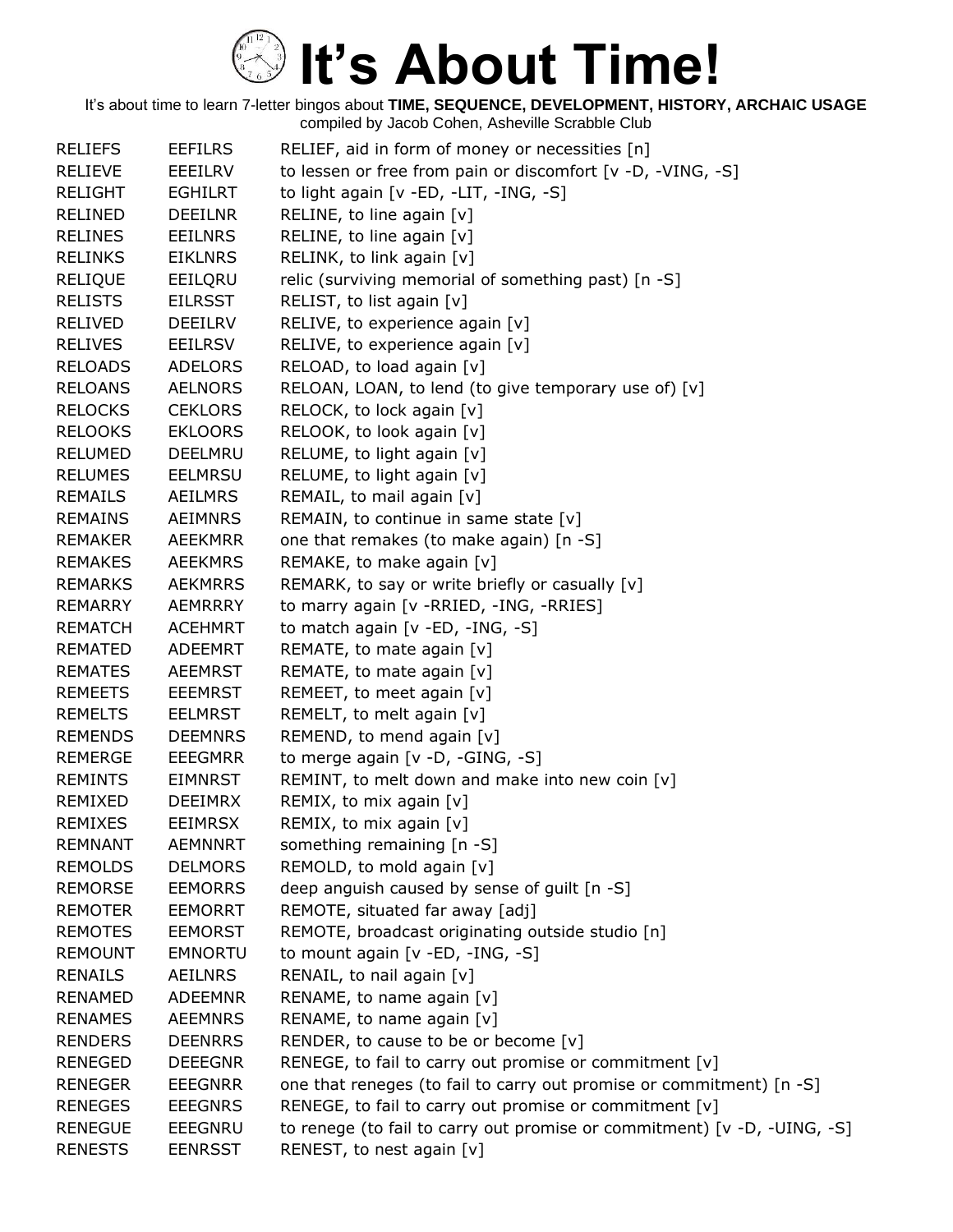| <b>RENEWAL</b> | <b>AEELNRW</b> | act of renewing (to make new or as if new again) [n -S]                            |
|----------------|----------------|------------------------------------------------------------------------------------|
| <b>RENEWED</b> | <b>DEEENRW</b> | RENEW, to make new or as if new again [v]                                          |
| <b>RENEWER</b> | <b>EEENRRW</b> | one that renews (to make new or as if new again) [n -S]                            |
| <b>RENTALS</b> | <b>AELNRST</b> | RENTAL, amount paid or collected as rent [n]                                       |
| <b>RENTERS</b> | <b>EENRRST</b> | RENTER, one that rents (to obtain temporary use of in return for compensation) [n] |
| <b>RENTIER</b> | EEINRRT        | one that receives fixed income [n -S]                                              |
| <b>RENTING</b> | <b>EGINNRT</b> | RENT, to obtain temporary use of in return for compensation [v]                    |
| <b>REOCCUR</b> | <b>CCEORRU</b> | to occur again [v - RRED, - RRING, - S]                                            |
| <b>REOFFER</b> | <b>EEFFORR</b> | to offer for public sale [v -ED, -ING, -S]                                         |
| REOILED        | <b>DEEILOR</b> | REOIL, to oil again [v]                                                            |
| <b>REOPENS</b> | <b>EENOPRS</b> | REOPEN, to open again [v]                                                          |
| <b>REORDER</b> | <b>DEEORRR</b> | to order again [v -ED, -ING, -S]                                                   |
| <b>REORGED</b> | <b>DEEGORR</b> | REORG, to reorganize (to organize again) [v]                                       |
| <b>REPACKS</b> | <b>ACEKPRS</b> | REPACK, to pack again [v]                                                          |
| <b>REPAINT</b> | AEINPRT        | to paint again [v -ED, -ING, -S]                                                   |
| <b>REPAIRS</b> | AEIPRRS        | REPAIR, to restore to good condition [v]                                           |
| <b>REPANEL</b> | <b>AEELNPR</b> | to panel again [v -ED, -LLED, -ING, -LLING, -S]                                    |
| <b>REPAPER</b> | <b>AEEPPRR</b> | to paper again [v -ED, -ING, -S]                                                   |
| <b>REPARKS</b> | <b>AEKPRRS</b> | REPARK, to park again [v]                                                          |
| <b>REPATCH</b> | <b>ACEHPRT</b> | to patch again [v -ED, -ING, -ES]                                                  |
| <b>REPAVED</b> | <b>ADEEPRV</b> | REPAVE, to pave again [v]                                                          |
| <b>REPAVES</b> | <b>AEEPRSV</b> | REPAVE, to pave again [v]                                                          |
| <b>REPEATS</b> | <b>AEEPRST</b> | REPEAT, to say or do again [v]                                                     |
| <b>REPERKS</b> | <b>EEKPRRS</b> | REPERK, to perk again [v]                                                          |
| <b>REPLANS</b> | <b>AELNPRS</b> | REPLAN, to plan again [v]                                                          |
| <b>REPLANT</b> | <b>AELNPRT</b> | to plant again [v -ED, -ING, -S]                                                   |
| <b>REPLATE</b> | AEELPRT        | to plate again [v -D, -TING, -S]                                                   |
| <b>REPLAYS</b> | <b>AELPRSY</b> | REPLAY, to play again [v]                                                          |
| <b>REPLEAD</b> | <b>ADEELPR</b> | to plead again [v -ED, -PLED, -ING, -S]                                            |
| <b>REPLEVY</b> | <b>EELPRVY</b> | to regain possession of by legal action [v -VIED, -ING, -VIES]                     |
| <b>REPLOTS</b> | <b>ELOPRST</b> | REPLOT, to plot again [v]                                                          |
| <b>REPLOWS</b> | <b>ELOPRSW</b> | REPLOW, to plow again $[v]$                                                        |
| <b>REPLUMB</b> | <b>BELMPRU</b> | PLUMB, to determine depth of [v -ED, -ING, -S]                                     |
| <b>REPOINT</b> | <b>EINOPRT</b> | to point again [v -ED, -ING, -S]                                                   |
| <b>REPOLLS</b> | <b>ELLOPRS</b> | REPOLL, to poll again [v]                                                          |
| <b>REPOURS</b> | <b>EOPRRSU</b> | REPOUR, to pour again [v]                                                          |
| <b>REPOWER</b> | <b>EEOPRRW</b> | to power again [v -ED, -ING, -S]                                                   |
| <b>REPPING</b> | <b>EGINPPR</b> | REP, to represent (to present again) [v]                                           |
| <b>REPRICE</b> | <b>CEEIPRR</b> | PRICE, to set value on [v -D, -CING, -S] / to price again [v -D, -CING, -S]        |
| <b>REPRINT</b> | <b>EINPRRT</b> | to print again [v -ED, -ING, -S]                                                   |
| <b>REPROBE</b> | <b>BEEOPRR</b> | to probe again [v -D, -BING, -S]                                                   |
| <b>REPTANT</b> | <b>AENPRTT</b> | creeping or crawling [adj]                                                         |
| <b>REPUMPS</b> | <b>EMPPRSU</b> | REPUMP, to pump again [v]                                                          |
| <b>RERACKS</b> | <b>ACEKRRS</b> | RERACK, to rack again [v]                                                          |
| <b>RERAISE</b> | <b>AEEIRRS</b> | to raise again $[v -D, -SING, -S]$                                                 |
| <b>REREADS</b> | <b>ADEERRS</b> | REREAD, to read again [v]                                                          |
| <b>RERENTS</b> | <b>EENRRST</b> | RERENT, RENT, to obtain temporary use of in return for compensation [v]            |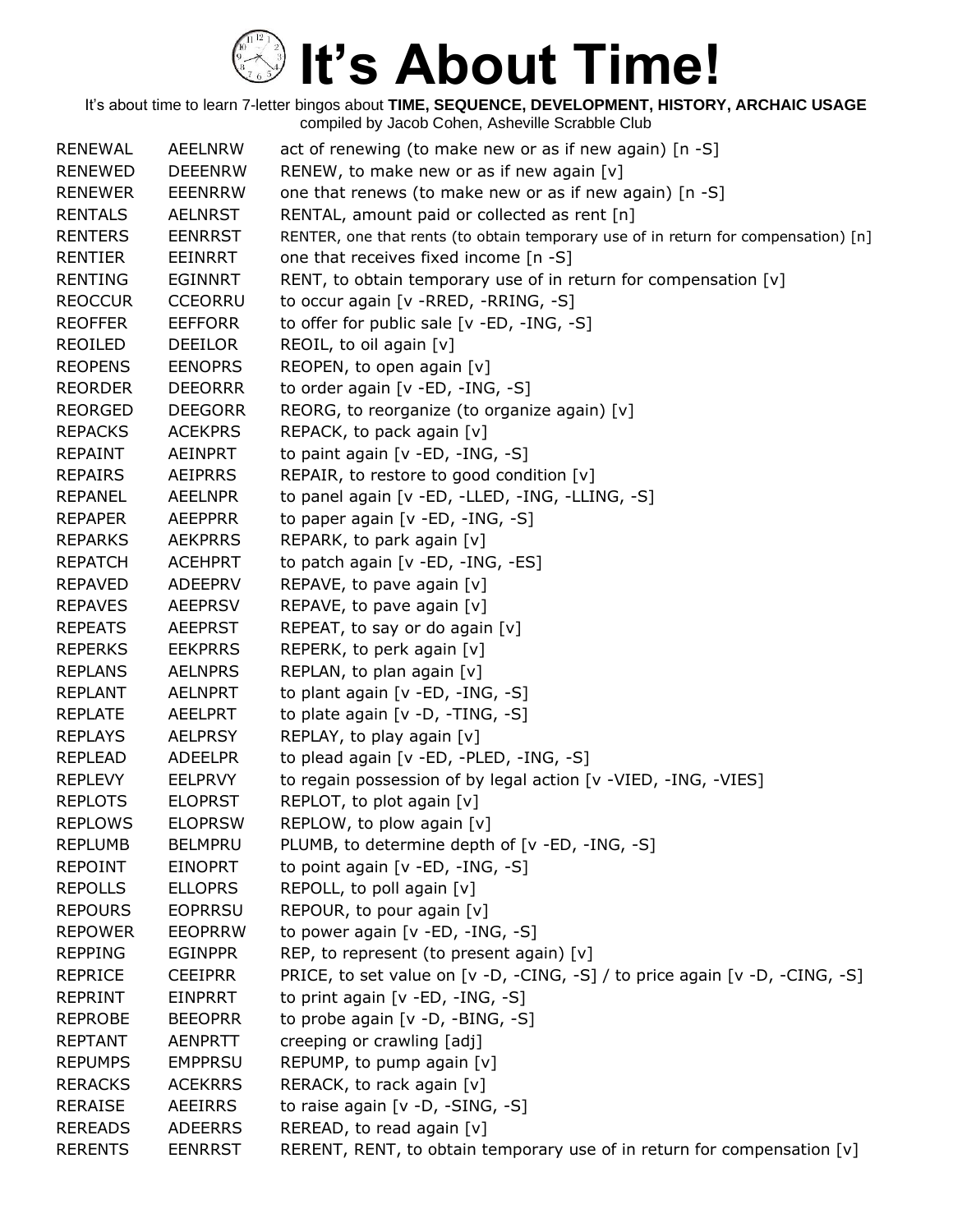| <b>RERISEN</b> | <b>EEINRRS</b> | RERISE, to rise again $[v]$                                           |
|----------------|----------------|-----------------------------------------------------------------------|
| <b>RERISES</b> | <b>EEIRRSS</b> | RERISE, to rise again [v]                                             |
| <b>REROLLS</b> | <b>ELLORRS</b> | REROLL, to roll again [v]                                             |
| <b>REROOFS</b> | <b>EFOORRS</b> | REROOF, to roof again [v]                                             |
| <b>REROUTE</b> | <b>EEORRTU</b> | to route again [v -D, -TING, -S]                                      |
| <b>RESAILS</b> | <b>AEILRSS</b> | RESAIL, to sail again [v]                                             |
| <b>RESALES</b> | <b>AEELRSS</b> | RESALE, act of selling again [n]                                      |
| <b>RESAWED</b> | <b>ADEERSW</b> | RESAW, SAW, to cut or divide with saw (type of cutting tool) [v]      |
| <b>RESCALE</b> | <b>ACEELRS</b> | to plan on new scale $[v -D, -LING, -S]$                              |
| <b>RESCORE</b> | <b>CEEORRS</b> | to score again [v -D, -RING, -S]                                      |
| <b>RESEALS</b> | <b>AEELRSS</b> | RESEAL, to seal again [v]                                             |
| <b>RESEATS</b> | <b>AEERSST</b> | RESEAT, to seat again [v]                                             |
| <b>RESEEDS</b> | <b>DEEERSS</b> | RESEED, to seed again [v]                                             |
| <b>RESEEKS</b> | <b>EEEKRSS</b> | RESEEK, to seek again [v]                                             |
| <b>RESEIZE</b> | <b>EEEIRSZ</b> | to seize again [v -D, -ZING, -S]                                      |
| <b>RESELLS</b> | <b>EELLRSS</b> | RESELL, to sell again [v]                                             |
| <b>RESENDS</b> | <b>DEENRSS</b> | RESEND, to send again [v]                                             |
| <b>RESENTS</b> | <b>EENRSST</b> | RESENT, RESEND, to send again [v]                                     |
| <b>RESERVE</b> | <b>EEERRSV</b> | to keep back for future use [v -D, -VING, -S]                         |
| <b>RESEWED</b> | <b>DEEERSW</b> | RESEW, to sew again [v]                                               |
| <b>RESHAPE</b> | <b>AEEHPRS</b> | to shape again $[v -D, -PING, -S]$                                    |
| <b>RESHAVE</b> | AEEHRSV        | to shave again [v -D, -N, -VING, -S]                                  |
| <b>RESHINE</b> | <b>EEHINRS</b> | to shine again [v -D, -NING, -S]                                      |
| <b>RESHIPS</b> | <b>EHIPRSS</b> | RESHIP, to ship again [v]                                             |
| <b>RESHOED</b> | <b>DEEHORS</b> | RESHOE, to shoe again [v]                                             |
| <b>RESHOES</b> | <b>EEHORSS</b> | RESHOE, to shoe again [v]                                             |
| <b>RESHONE</b> | <b>EEHNORS</b> | RESHINE, to shine again [v]                                           |
| <b>RESHOOT</b> | <b>EHOORST</b> | to shoot again [v -HOT, -ING, -S]                                     |
| <b>RESHOWN</b> | <b>EHNORSW</b> | RESHOW, to show again [v]                                             |
| <b>RESHOWS</b> | <b>EHORSSW</b> | RESHOW, to show again [v]                                             |
| <b>RESIDED</b> | <b>DDEEIRS</b> | RESIDE, to dwell permanently or continuously [v]                      |
| <b>RESIDES</b> | <b>DEEIRSS</b> | RESIDE, to dwell permanently or continuously [v]                      |
| <b>RESIDUE</b> | <b>DEEIRSU</b> | something remaining after removal of part [n -S]                      |
| <b>RESIFTS</b> | <b>EFIRSST</b> | RESIFT, to sift again [v]                                             |
| <b>RESIGHT</b> | <b>EGHIRST</b> | to sight again [v -ED, -ING, -S]                                      |
| <b>RESITED</b> | <b>DEEIRST</b> | RESITE, to site again [v]                                             |
| <b>RESITES</b> | <b>EEIRSST</b> | RESITE, to site again [v]                                             |
| <b>RESIZED</b> | <b>DEEIRSZ</b> | RESIZE, SIZE, to arrange according to size (physical proportions) [v] |
| <b>RESIZES</b> | <b>EEIRSSZ</b> | RESIZE, SIZE, to arrange according to size (physical proportions) [v] |
| <b>RESLATE</b> | <b>AEELRST</b> | to slate again $[v - D, -TING, -S]$                                   |
| <b>RESMELT</b> | <b>EELMRST</b> | to smelt again [v -ED, -ING, -S]                                      |
| <b>RESOAKS</b> | <b>AEKORSS</b> | RESOAK, to soak again [v]                                             |
| <b>RESOLED</b> | <b>DEELORS</b> | RESOLE, to sole again [v]                                             |
| <b>RESOLES</b> | <b>EELORSS</b> | RESOLE, to sole again [v]                                             |
| <b>RESORBS</b> | <b>BEORRSS</b> | RESORB, to absorb again [v]                                           |
| <b>RESORTS</b> | <b>EORRSST</b> | RESORT, to go frequently or habitually [v]                            |
| <b>RESOWED</b> | <b>DEEORSW</b> | RESOW, to sow again [v]                                               |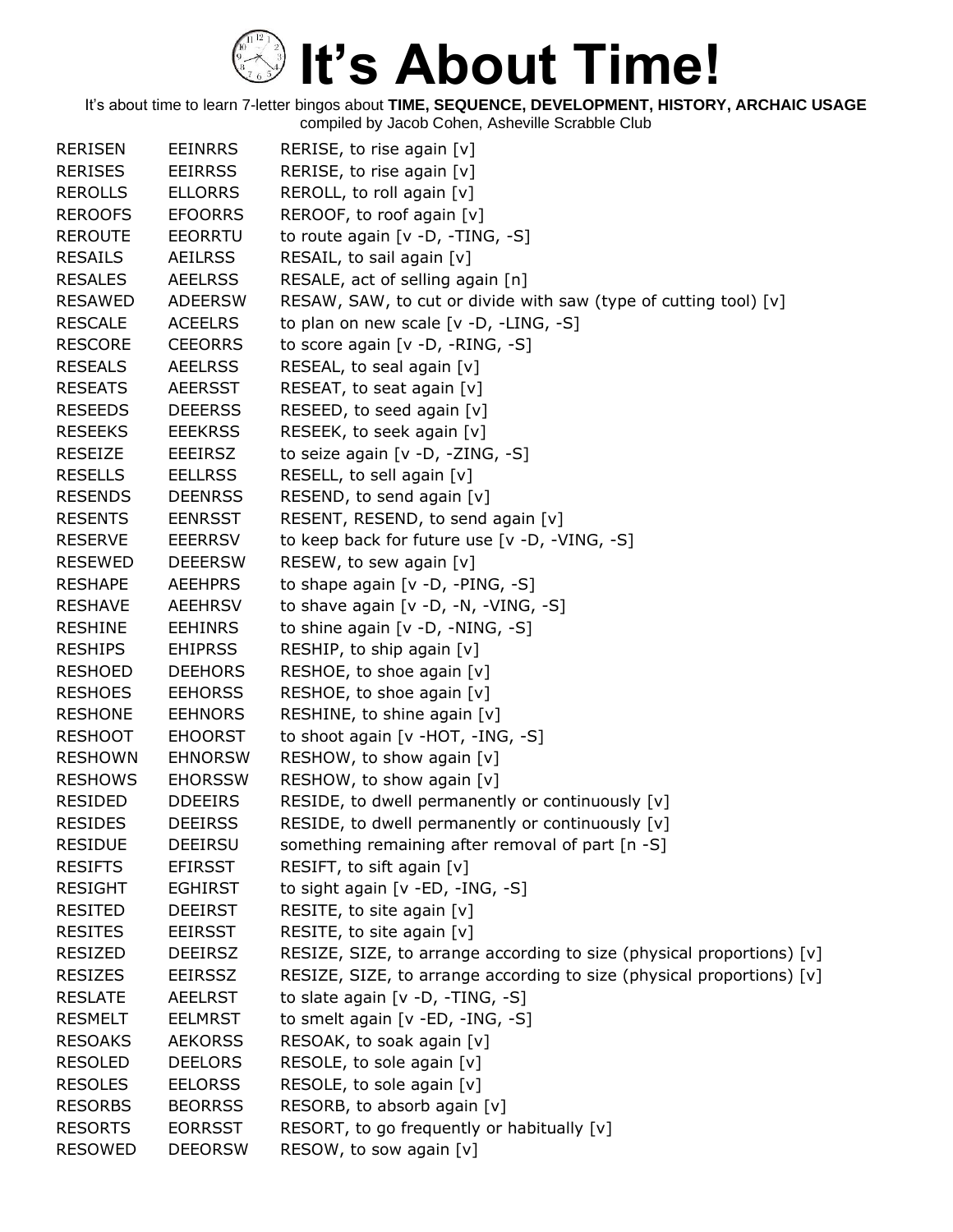| <b>RESPACE</b> | <b>ACEEPRS</b> | SPACE, to set some distance apart [v -D, -CING, -S]                                                |
|----------------|----------------|----------------------------------------------------------------------------------------------------|
| <b>RESPADE</b> | <b>ADEEPRS</b> | to spade again $[v -D, -DING, -S]$                                                                 |
| <b>RESPEAK</b> | <b>AEEKPRS</b> | to speak again [v -POKE, -POKEN, -ING, -S]                                                         |
| <b>RESPELL</b> | <b>EELLPRS</b> | to spell again [ $v$ -ED, -T, -ING, -S]                                                            |
| <b>RESPITE</b> | <b>EEIPRST</b> | to relieve temporarily [v -D, -TING, -S]                                                           |
| <b>RESPLIT</b> | <b>EILPRST</b> | to split again [v RESPLIT, -TTING, -S]                                                             |
| <b>RESPOKE</b> | <b>EEKOPRS</b> | RESPEAK, to speak again [v]                                                                        |
| <b>RESPOOL</b> | <b>ELOOPRS</b> | to spool again [v -ED, -ING, -S]                                                                   |
| <b>RESPOTS</b> | <b>EOPRSST</b> | RESPOT, to spot again [v]                                                                          |
| <b>RESPRAY</b> | <b>AEPRRSY</b> | to spray again [v -ED, -ING, -S]                                                                   |
| <b>RESTACK</b> | <b>ACEKRST</b> | to stack again [v -ED, -ING, -S]                                                                   |
| <b>RESTAFF</b> | <b>AEFFRST</b> | to staff again $[v - ED, -ING, -S]$                                                                |
| <b>RESTAGE</b> | <b>AEEGRST</b> | to stage again [v -D, -GING, -S]                                                                   |
| <b>RESTAMP</b> | <b>AEMPRST</b> | to stamp again [v -ED, -ING, -S]                                                                   |
| <b>RESTART</b> | <b>AERRSTT</b> | START, to set out [v -ED, -ING, -S]                                                                |
| <b>RESTART</b> | <b>AERRSTT</b> | to start again $[v - ED, -ING, -S]$                                                                |
| <b>RESTATE</b> | <b>AEERSTT</b> | to state again [v -D, -TING, -S]                                                                   |
| <b>RESTFUL</b> | <b>EFLRSTU</b> | tranquil (free from disturbance) [adj -LLER, -LLEST]                                               |
| <b>RESTIVE</b> | <b>EEIRSTV</b> | difficult to control [adj]                                                                         |
| <b>RESTOCK</b> | <b>CEKORST</b> | STOCK, to keep for future sale or use [v -ED, -ING, -S]                                            |
| <b>RESTOKE</b> | <b>EEKORST</b> | to stoke again [v -D, -KING, -S]                                                                   |
| <b>RESTORE</b> | <b>EEORRST</b> | to bring back to former or original condition [v -D, -RING, -S]                                    |
| <b>RESTUDY</b> | <b>DERSTUY</b> | to study again [v -DIED, -ING, -DIES]                                                              |
| <b>RESTUFF</b> | <b>EFFRSTU</b> | to stuff again [v -ED, -ING, -S]                                                                   |
| <b>RESTYLE</b> | <b>EELRSTY</b> | to style again [v -D, -LING, -S]                                                                   |
| <b>RESULTS</b> | <b>ELRSSTU</b> | RESULT, to occur as consequence $[v]$                                                              |
| <b>RESUMED</b> | <b>DEEMRSU</b> | RESUME, to take up again after interruption [v]                                                    |
| <b>RESUMER</b> | <b>EEMRRSU</b> | one that resumes (to take up again after interruption) [n -S]                                      |
| <b>RESUMES</b> | <b>EEMRSSU</b> | RESUME, to take up again after interruption [v]                                                    |
| <b>RESURGE</b> | <b>EEGRRSU</b> | to rise again $[v -D, -GING, -S]$                                                                  |
| <b>RETACKS</b> | <b>ACEKRST</b> | RETACK, to tack again [v]                                                                          |
| <b>RETAILS</b> | <b>AEILRST</b> | RETAIL, to sell in small quantities [v]                                                            |
| <b>RETALLY</b> | <b>AELLRTY</b> | TALLY, to count (to list or mention units of one by one to ascertain total) [v -LIED, -ING, -LIES] |
| <b>RETAPED</b> | <b>ADEEPRT</b> | RETAPE, to tape again $[v]$                                                                        |
| <b>RETAPES</b> | <b>AEEPRST</b> | RETAPE, to tape again $[v]$                                                                        |
| <b>RETARDS</b> | <b>ADERRST</b> | RETARD, to slow progress of [v]                                                                    |
| <b>RETASTE</b> | AEERSTT        | to taste again [v -D, -TING, -S]                                                                   |
| <b>RETAXED</b> | <b>ADEERTX</b> | RETAX, tax, to place tax, charge imposed by authority for public purposes on $[v]$                 |
| <b>RETAXES</b> | <b>AEERSTX</b> | RETAX, tax, to place tax, charge imposed by authority for public purposes on [v]                   |
| <b>RETEACH</b> | <b>ACEEHRT</b> | to teach again [v -TAUGHT, -ING, -S]                                                               |
| <b>RETEAMS</b> | <b>AEEMRST</b> | RETEAM, to team again [v]                                                                          |
| <b>RETEARS</b> | <b>AEERRST</b> | RETEAR, to tear again $[v]$                                                                        |
| <b>RETELLS</b> | EELLRST        | RETELL, to tell again [v]                                                                          |
| <b>RETESTS</b> | <b>EERSSTT</b> | RETEST, to test again [v]                                                                          |
| <b>RETHINK</b> | <b>EHIKNRT</b> | to think again [v -HOUGHT, -ING, -S]                                                               |
| <b>RETIARY</b> | AEIRRTY        | resembling net [adj]                                                                               |
| RETILED        | <b>DEEILRT</b> | RETILE, to tile again [v]                                                                          |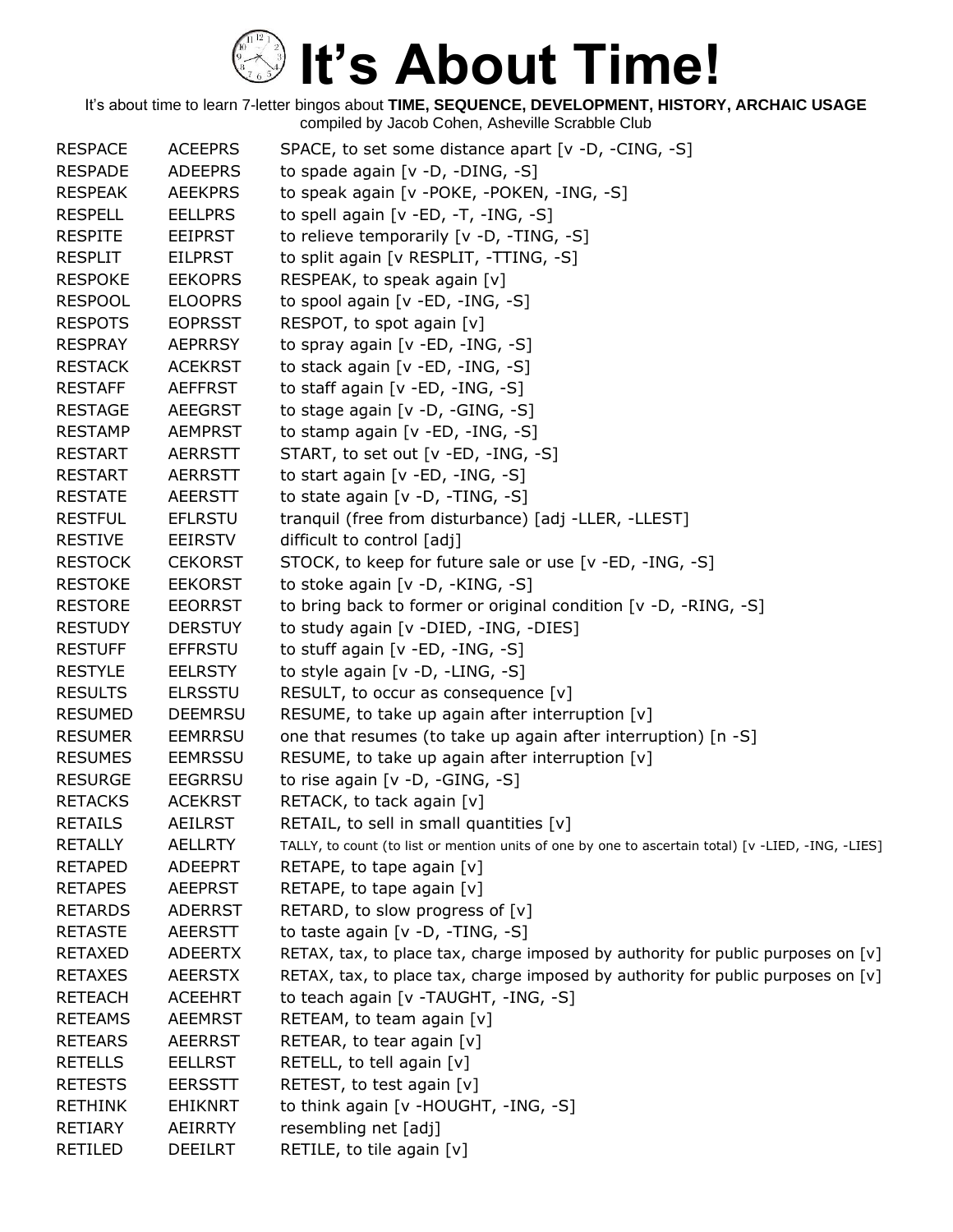| <b>RETILES</b> | <b>EEILRST</b> | RETILE, to tile again $[v]$                                                                    |
|----------------|----------------|------------------------------------------------------------------------------------------------|
| <b>RETIMED</b> | <b>DEEIMRT</b> | RETIME, TIME, to determine speed or duration of [v]                                            |
| <b>RETIMES</b> | EEIMRST        | RETIME, TIME, to determine speed or duration of $[v]$                                          |
| <b>RETINTS</b> | <b>EINRSTT</b> | RETINT, to tint again $[v]$                                                                    |
| <b>RETITLE</b> | <b>EEILRTT</b> | to title again $[v -D, -LING, -S]$                                                             |
| <b>RETOTAL</b> | <b>AELORTT</b> | to total again [v -ED, -LLED, -ING, -LLING, -S]                                                |
| <b>RETOUCH</b> | <b>CEHORTU</b> | to add new details or touches to [v -ED, -ING, -ES]                                            |
| <b>RETRACK</b> | <b>ACEKRRT</b> | to track again [v -ED, -ING, -S]                                                               |
| <b>RETRAIN</b> | AEINRRT        | to train again [v -ED, -ING, -S]                                                               |
| <b>RETREAD</b> | <b>ADEERRT</b> | to furnish with new tread [v -ED, -ROD, -RODDEN, -ING, -S]                                     |
| <b>RETRIAL</b> | AEILRRT        | second trial [n -S]                                                                            |
| <b>RETRIED</b> | <b>DEEIRRT</b> | RETRY, to try again [v]                                                                        |
| <b>RETRIES</b> | <b>EEIRRST</b> | RETRY, to try again [v]                                                                        |
| <b>RETRIMS</b> | <b>EIMRRST</b> | RETRIM, to trim again [v]                                                                      |
| <b>RETUNED</b> | <b>DEENRTU</b> | RETUNE, to tune again [v]                                                                      |
| <b>RETUNES</b> | <b>EENRSTU</b> | RETUNE, to tune again [v]                                                                      |
| <b>RETURNS</b> | <b>ENRRSTU</b> | RETURN, to come or go back [v]                                                                 |
| <b>RETWEET</b> | <b>EEERTTW</b> | to tweet message again [v -ED, -ING, -S]                                                       |
| <b>RETWIST</b> | <b>EIRSTTW</b> | to twist again [v -ED, -ING, -S]                                                               |
| <b>RETYING</b> | <b>EGINRTY</b> | RETIE, to tie again $[v]$                                                                      |
| <b>RETYPED</b> | <b>DEEPRTY</b> | RETYPE, to type again [v]                                                                      |
| <b>RETYPES</b> | <b>EEPRSTY</b> | RETYPE, to type again [v]                                                                      |
| <b>REUNIFY</b> | <b>EFINRUY</b> | to unify again [v -FIED, -ING, -FIES]                                                          |
| <b>REUNION</b> | <b>EINNORU</b> | reuniting of persons after separation [n -S]                                                   |
| <b>REUNITE</b> | <b>EEINRTU</b> | to unite again [v -D, -TING, -S]                                                               |
| <b>REUSING</b> | <b>EGINRSU</b> | REUSE, to use again [v]                                                                        |
| <b>REUTTER</b> | EERRTTU        | to utter again $[v - ED, -ING, -S]$                                                            |
| <b>REVALUE</b> | <b>AEELRUV</b> | VALUE, to estimate value (quality that renders thing useful or desirable) of [v -D, -UING, -S] |
| <b>REVENUE</b> | <b>EEENRUV</b> | income of government $[n - S]$                                                                 |
| <b>REVERBS</b> | <b>BEERRSV</b> | REVERB, to continue in series of echoes [v]                                                    |
| <b>REVERED</b> | <b>DEEERRV</b> | REVERE, to regard with great respect [v]                                                       |
| <b>REVERER</b> | <b>EEERRRV</b> | one that reveres (to regard with great respect) [n -S]                                         |
| <b>REVERES</b> | <b>EEERRSV</b> | REVERE, to regard with great respect $[v]$                                                     |
| <b>REVERIE</b> | EEEIRRV        | daydream [n -S]                                                                                |
| <b>REVERSE</b> | <b>EEERRSV</b> | to turn or move in opposite direction [v -D, -SING, -S]                                        |
| <b>REVERTS</b> | <b>EERRSTV</b> | REVERT, to return to former state $[v]$                                                        |
| <b>REVESTS</b> | <b>EERSSTV</b> | REVEST, to vest again [v]                                                                      |
| <b>REVIEWS</b> | <b>EEIRSVW</b> | REVIEW, to view again [v]                                                                      |
| <b>REVIEWS</b> | <b>EEIRSVW</b> | REVIEW, to view again [v]                                                                      |
| REVILED        | <b>DEEILRV</b> | REVILE, to denounce with abusive language [v]                                                  |
| <b>REVILER</b> | EEILRRV        | one that reviles (to denounce with abusive language) [n -S]                                    |
| <b>REVILES</b> | <b>EEILRSV</b> | REVILE, to denounce with abusive language [v]                                                  |
| <b>REVISED</b> | <b>DEEIRSV</b> | REVISE, to make new or improved version of $[v]$                                               |
| <b>REVISER</b> | <b>EEIRRSV</b> | one that revises (to make new or improved version of) [n -S]                                   |
| <b>REVISES</b> | <b>EEIRSSV</b> | REVISE, to make new or improved version of $[v]$                                               |
| <b>REVISIT</b> | EIIRSTV        | to visit again $[v - ED, -ING, -S]$                                                            |
| <b>REVISOR</b> | <b>EIORRSV</b> | reviser (one that revises (to make new or improved version of)) [n -S]                         |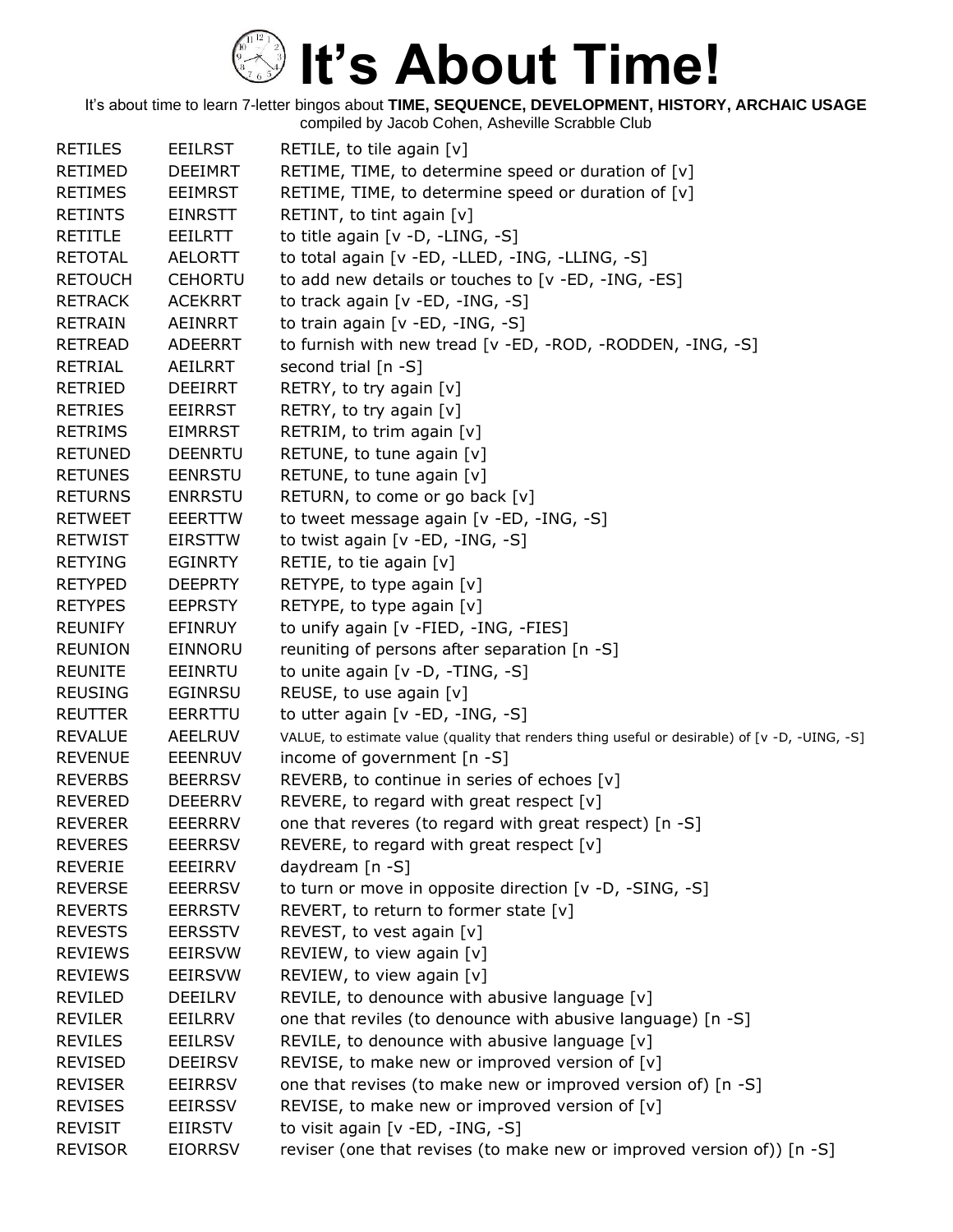| REVIVAL        | AEILRVV        | renewed attention to or interest in something [n -S]                                  |
|----------------|----------------|---------------------------------------------------------------------------------------|
| <b>REVIVED</b> | <b>DEEIRVV</b> | REVIVE, to bring back to life or consciousness [v]                                    |
| <b>REVIVER</b> | EEIRRVV        | one that revives (to bring back to life or consciousness) [n -S]                      |
| <b>REVIVES</b> | EEIRSVV        | REVIVE, to bring back to life or consciousness [v]                                    |
| <b>REVOICE</b> | <b>CEEIORV</b> | to voice again $[v -D, -CING, -S]$                                                    |
| <b>REVOTED</b> | <b>DEEORTV</b> | REVOTE, to vote again [v]                                                             |
| <b>REVOTES</b> | <b>EEORSTV</b> | REVOTE, to vote again [v]                                                             |
| <b>REVVING</b> | <b>EGINRVV</b> | REV, to increase speed of [v]                                                         |
| <b>REWAKED</b> | <b>ADEEKRW</b> | REWAKE, to wake again [v]                                                             |
| <b>REWAKEN</b> | AEEKNRW        | to waken again [v -ED, -ING, -S]                                                      |
| <b>REWAKES</b> | <b>AEEKRSW</b> | REWAKE, to wake again [v]                                                             |
| <b>REWARMS</b> | <b>AEMRRSW</b> | REWARM, to warm again [v]                                                             |
| REWAXED        | <b>ADEERWX</b> | REWAX, to wax again [v]                                                               |
| REWAXES        | <b>AEERSWX</b> | REWAX, to wax again [v]                                                               |
| <b>REWEARS</b> | <b>AEERRSW</b> | REWEAR, to wear again [v]                                                             |
| <b>REWEAVE</b> | AEEERVW        | to weave again [v -ED, -WOVE, -WOVEN, -VING, -S]                                      |
| <b>REWEIGH</b> | <b>EEGHIRW</b> | to weigh again [v -ED, -ING, -S]                                                      |
| <b>REWELDS</b> | <b>DEELRSW</b> | REWELD, to weld again [v]                                                             |
| REWIDEN        | <b>DEEINRW</b> | to widen again [v -ED, -ING, -S]                                                      |
| <b>REWINDS</b> | <b>DEINRSW</b> | REWIND, to wind again [v]                                                             |
| REWIRED        | <b>DEEIRRW</b> | REWIRE, to wire again [v]                                                             |
| REWIRES        | <b>EEIRRSW</b> | REWIRE, to wire again $[v]$                                                           |
| <b>REWOKEN</b> | <b>EEKNORW</b> | REWAKE, to wake again [v]                                                             |
| <b>REWORDS</b> | <b>DEORRSW</b> | REWORD, to state again in other words $[v]$                                           |
| <b>REWORKS</b> | <b>EKORRSW</b> | REWORK, to work again [v]                                                             |
| <b>REWOUND</b> | <b>DENORUW</b> | REWIND, to wind again [v]                                                             |
| <b>REWOVEN</b> | <b>EENORVW</b> | REWEAVE, to weave again [v]                                                           |
| <b>REWRAPS</b> | <b>AEPRRSW</b> | REWRAP, to wrap again [v]                                                             |
| <b>REWRAPT</b> | <b>AEPRRTW</b> | REWRAP, to wrap again [v]                                                             |
| <b>REWRITE</b> | EEIRRTW        | to write again [v -TTEN, -ROTE, -TING, -S]                                            |
| <b>REZEROS</b> | <b>EEORRSZ</b> | REZERO, to reset (gauge) back to zero [v]                                             |
| <b>REZONED</b> | <b>DEENORZ</b> | REZONE, to zone again [v]                                                             |
| <b>REZONES</b> | <b>EENORSZ</b> | REZONE, to zone again [v]                                                             |
| <b>RHUBARB</b> | <b>ABBHRRU</b> | perennial herb [n -S]                                                                 |
| <b>RHYTHMS</b> | <b>HHMRSTY</b> | RHYTHM, movement or procedure with uniform recurrence of strong and weak elements [n] |
| <b>RHYTONS</b> | <b>HNORSTY</b> | RHYTON, ancient Greek drinking horn [n]                                               |
| <b>RICKETS</b> | <b>CEIKRST</b> | disease resulting from vitamin D deficiency [n RICKETS]                               |
| <b>RIFFING</b> | <b>FFGIINR</b> | RIFF, to riffle (to flip through hastily) $[v]$                                       |
| RIFFLED        | <b>DEFFILR</b> | RIFFLE, to flip through hastily [v]                                                   |
| <b>RIFFLES</b> | <b>EFFILRS</b> | RIFFLE, to flip through hastily [v]                                                   |
| RIPENED        | <b>DEEINPR</b> | RIPEN, to become ripe [v]                                                             |
| <b>RIPENER</b> | <b>EEINPRR</b> | one that ripens (to become ripe) [n -S]                                               |
| <b>RITARDS</b> | ADIRRST        | RITARD, musical passage with gradual slackening in tempo [n]                          |
| <b>ROLLING</b> | <b>GILLNOR</b> | ROLL, to move along by repeatedly turning over [v]                                    |
| <b>ROMAUNT</b> | AMNORTU        | long, medieval tale [n -S]                                                            |
| <b>RONDEAU</b> | ADENORU        | short poem of fixed form [n -X]                                                       |
| <b>ROOKIES</b> | <b>EIKOORS</b> | ROOKIE, novice (person new to any field or activity) [n]                              |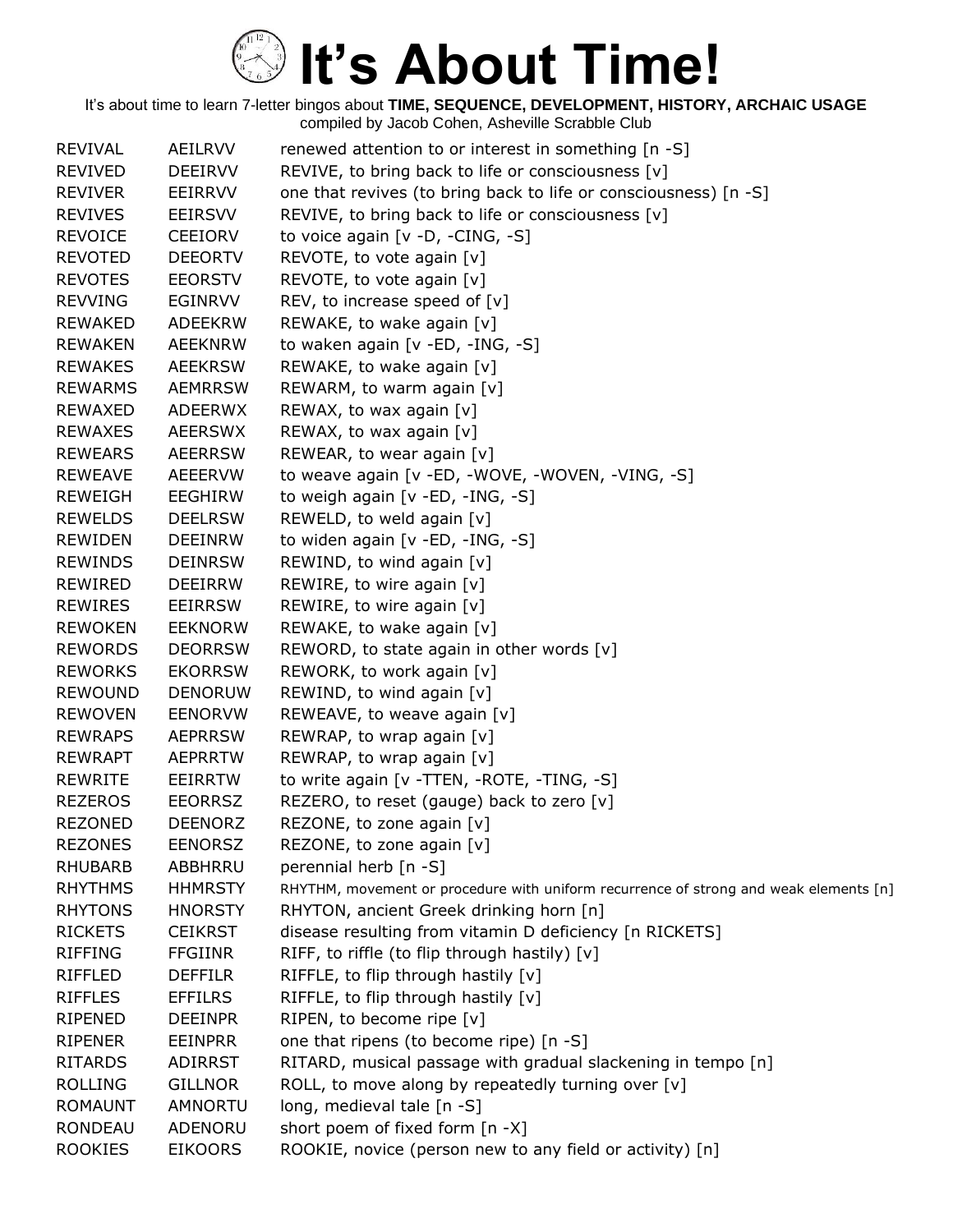| <b>ROTCHES</b> | <b>CEHORST</b> | ROTCH, rotche (seabird (bird frequenting ocean or seacoast)) [n] / ROTCHE, [n]                            |
|----------------|----------------|-----------------------------------------------------------------------------------------------------------|
| <b>ROUTINE</b> | <b>EINORTU</b> | regular course of procedure [n -S]                                                                        |
| <b>RUBATOS</b> | <b>ABORSTU</b> | RUBATO, fluctuation of speed within musical phrase [n]                                                    |
| <b>RUBDOWN</b> | <b>BDNORUW</b> | brisk rubbing of body [n -S]                                                                              |
| <b>RUCOLAS</b> | <b>ACLORSU</b> | RUCOLA, arugula (European annual herb) [n]                                                                |
| <b>RUDISTS</b> | <b>DIRSSTU</b> | RUDIST, cone-shaped extinct mollusk [n]                                                                   |
| <b>RUGOLAS</b> | <b>AGLORSU</b> | RUGOLA, arugula (European annual herb) [n]                                                                |
| <b>RUGRATS</b> | <b>AGRRSTU</b> | RUGRAT, young child [n]                                                                                   |
| <b>RUINATE</b> | AEINRTU        | to ruin (to destroy (to damage beyond repair or renewal)) [v -D, -TING, -S]                               |
| <b>RUINERS</b> | <b>EINRRSU</b> | RUINER, one that ruins (to destroy (to damage beyond repair or renewal)) [n]                              |
| <b>RUINING</b> | GIINNRU        | RUIN, to destroy (to damage beyond repair or renewal) [v]                                                 |
| <b>RUNDOWN</b> | <b>DNNORUW</b> | summary (short restatement) [n -S]                                                                        |
| <b>RUNNERS</b> | <b>ENNRRSU</b> | RUNNER, one that runs (to move by rapid steps) [n]                                                        |
| <b>RUNNING</b> | GINNNRU        | RUN, to move by rapid steps [v]                                                                           |
| <b>RUPTURE</b> | EPRRTUU        | to burst (to break open suddenly or violently) [v -D, -RING, -S]                                          |
| <b>RUSHERS</b> | <b>EHRRSSU</b> | RUSHER, one that rushes (to move swiftly) [n]                                                             |
| <b>RUSHING</b> | <b>GHINRSU</b> | RUSH, to move swiftly [v]                                                                                 |
| <b>RUSSETS</b> | <b>ERSSSTU</b> | RUSSET, to make or become reddish or yellowish brown in color [v]                                         |
| <b>RUSTLED</b> | <b>DELRSTU</b> | RUSTLE, to make succession of slight, soft sounds [v]                                                     |
| <b>RUSTLER</b> | <b>ELRRSTU</b> | one that rustles (to make succession of slight, soft sounds) [n -S]                                       |
| <b>RUSTLES</b> | <b>ELRSSTU</b> | RUSTLE, to make succession of slight, soft sounds [v]                                                     |
|                |                | <b>S7s</b>                                                                                                |
| <b>SABKHAS</b> | <b>AABHKSS</b> | SABKHA, coastal, flat, periodically flooded area in northern Africa [n]                                   |
| <b>SACATON</b> | <b>AACNOST</b> | perennial grass [n -S]                                                                                    |
| <b>SACBUTS</b> | <b>ABCSSTU</b> | SACBUT, sackbut (medieval trombone) [n]                                                                   |
| <b>SACCADE</b> | <b>AACCDES</b> | rapid, jerky movement of eye [n -S]                                                                       |
| <b>SACKBUT</b> | ABCKSTU        | medieval trombone [n -S]                                                                                  |
| SADISMS        | <b>ADIMSSS</b> | SADISM, tendency to take delight in inflicting pain [n]                                                   |
| <b>SAGBUTS</b> | <b>ABGSSTU</b> | SAGBUT, sackbut (medieval trombone) [n]                                                                   |
| <b>SALLETS</b> | <b>AELLSST</b> | SALLET, light medieval helmet [n]                                                                         |
| SALLIED        | ADEILLS        | SALLY, to rush out suddenly [v]                                                                           |
| <b>SALLIER</b> | <b>AEILLRS</b> | one that sallies (to rush out suddenly) [n -S]                                                            |
| <b>SALLIES</b> | <b>AEILLSS</b> | SALLY, to rush out suddenly [v]                                                                           |
| <b>SALTERS</b> | <b>AELRSST</b> | SALTER, one that salts (to treat with salt (crystalline compound used as seasoning and preservative)) [n] |
| <b>SALTIER</b> | <b>AEILRST</b> | saltire (heraldic design) [n -S]                                                                          |
| <b>SALTING</b> | <b>AGILNST</b> | SALT, to treat with salt (crystalline compound used as seasoning and preservative) [v]                    |
| <b>SALTIRE</b> | AEILRST        | heraldic design [n -S]                                                                                    |
| <b>SALVOED</b> | <b>ADELOSV</b> | SALVO, to discharge firearms simultaneously [v]                                                           |
| <b>SALVOES</b> | <b>AELOSSV</b> | SALVO, to discharge firearms simultaneously [v]                                                           |
| <b>SAMBOES</b> | <b>ABEMOSS</b> | SAMBO, Latin American of mixed black and Indian ancestry [n]                                              |
| <b>SAMBUCA</b> | <b>AABCMSU</b> | ancient stringed instrument [n -S]                                                                        |
| <b>SAMBUKE</b> | ABEKMSU        | sambuca (ancient stringed instrument) [n -S]                                                              |
| <b>SAMLETS</b> | <b>AELMSST</b> | SAMLET, young salmon [n]                                                                                  |
| <b>SANDBUR</b> | <b>ABDNRSU</b> | annual herb [n -S]                                                                                        |
| <b>SANGARS</b> | <b>AAGNRSS</b> | SANGAR, temporary fortification for two or three men [n]                                                  |
| <b>SANGERS</b> | <b>AEGNRSS</b> | SANGER, sangar (temporary fortification for two or three men) [n]                                         |
| SANTIMI        | AIIMNST        | SANTIM, formerly used coin of Latvia [n]                                                                  |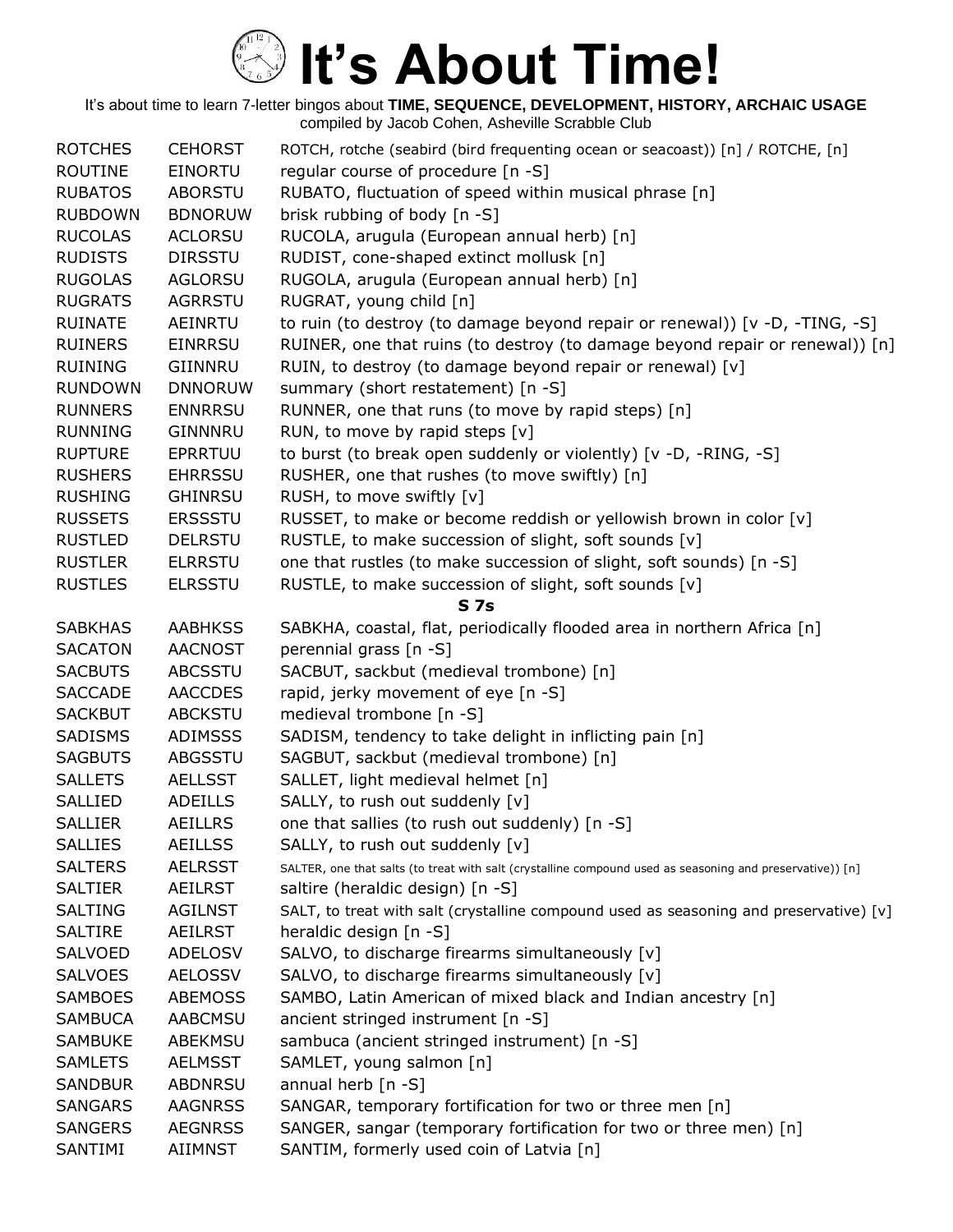| <b>SANTIMS</b> | <b>AIMNSST</b> | SANTIM, formerly used coin of Latvia [n]                                          |
|----------------|----------------|-----------------------------------------------------------------------------------|
| SANTIMU        | <b>AIMNSTU</b> | SANTIM, formerly used coin of Latvia [n]                                          |
| <b>SAPLING</b> | <b>AGILNPS</b> | young tree [n -S]                                                                 |
| <b>SAPPING</b> | <b>AGINPPS</b> | SAP, to deplete or weaken gradually [v]                                           |
| SAPWOOD        | <b>ADOOPSW</b> | newly formed outer wood of tree [n -S]                                            |
| <b>SATISFY</b> | <b>AFISSTY</b> | to provide fully with what is desired, expected, or needed [v -FIED, -ING, -FIES] |
| <b>SATRAPS</b> | <b>AAPRSST</b> | SATRAP, governor of province in ancient Persia [n]                                |
| <b>SATRAPY</b> | <b>AAPRSTY</b> | territory of satrap (governor of province in ancient Persia) [n -PIES]            |
| <b>SAUTOIR</b> | AIORSTU        | saltire (heraldic design) [n -S]                                                  |
| <b>SAVOURY</b> | <b>AORSUVY</b> | savory (savory dish served before or after meal) [n -RIES]                        |
| <b>SAYINGS</b> | <b>AGINSSY</b> | SAYING, maxim (brief statement of general truth or principle) [n]                 |
| <b>SCABBED</b> | <b>ABBCDES</b> | SCAB, to become covered with scab (crust that forms over healing wound) [v]       |
| <b>SCALDIC</b> | <b>ACCDILS</b> | skaldic (ancient Scandinavian poet) [adj]                                         |
| <b>SCAMPED</b> | <b>ACDEMPS</b> | SCAMP, to perform in hasty or careless manner [v]                                 |
| <b>SCARCER</b> | <b>ACCERRS</b> | SCARCE, infrequently seen or found [adj]                                          |
| <b>SCATTED</b> | <b>ACDESTT</b> | SCAT, to leave hastily [v]                                                        |
| <b>SCHNEID</b> | <b>CDEHINS</b> | losing streak $[n -S]$                                                            |
| <b>SCHRIKS</b> | <b>CHIKRSS</b> | SCHRIK, sudden fright [n]                                                         |
| <b>SCHRODS</b> | <b>CDHORSS</b> | SCHROD, scrod (young cod) [n]                                                     |
| <b>SCOOTED</b> | <b>CDEOOST</b> | SCOOT, to go quickly [v]                                                          |
| <b>SCRAVEL</b> | <b>ACELRSV</b> | to move quickly, scramble [v -ED, -LLED, -ING, -LLING, -S]                        |
| <b>SCRAWLS</b> | <b>ACLRSSW</b> | SCRAWL, to write hastily or illegibly [v]                                         |
| <b>SCRAWLY</b> | <b>ACLRSWY</b> | written hastily or illegibly [adj -LIER, -LIEST]                                  |
| <b>SCRIEVE</b> | <b>CEEIRSV</b> | to move along swiftly and smoothly [v -D, -VING, -S]                              |
| <b>SCRUPLE</b> | <b>CELPRSU</b> | to hesitate because of ethical considerations [v -D, -LING, -S]                   |
| <b>SCRYERS</b> | <b>CERRSSY</b> | SCRYER, one that scries (to foretell future by using crystal ball) [n]            |
| <b>SCRYING</b> | <b>CGINRSY</b> | SCRY, to foretell future by using crystal ball [v]                                |
| <b>SCUDDED</b> | <b>CDDDESU</b> | SCUD, to run or move swiftly [v]                                                  |
| <b>SCUTTER</b> | <b>CERSTTU</b> | to scurry (to move hurriedly) [v -ED, -ING, -S]                                   |
| <b>SCUTTLE</b> | <b>CELSTTU</b> | to scurry (to move hurriedly) [v -D, -LING, -S]                                   |
| <b>SEABIRD</b> | ABDEIRS        | bird frequenting ocean or seacoast [n -S]                                         |
| <b>SEAFOWL</b> | <b>AEFLOSW</b> | seabird (bird frequenting ocean or seacoast) [n -S]                               |
| <b>SEAGULL</b> | AEGLLSU        | gull frequenting sea [n -S]                                                       |
| <b>SEAWANS</b> | <b>AAENSSW</b> | SEAWAN, wampum (form of currency formerly used by Native Americans) [n]           |
| <b>SEAWANT</b> | <b>AAENSTW</b> | seawan (wampum (form of currency formerly used by Native Americans)) [n -S]       |
| <b>SECONDS</b> | <b>CDENOSS</b> | SECOND, to give support or encouragement to [v]                                   |
| <b>SEELING</b> | <b>EEGILNS</b> | SEEL, to stitch closed eyes of, as falcon during training [v]                     |
| <b>SEEPING</b> | <b>EEGINPS</b> | SEEP, to pass slowly through small openings [v]                                   |
| <b>SEISERS</b> | <b>EEIRSSS</b> | SEISER, seizer (one that seizes (to take hold of suddenly and forcibly)) [n]      |
| <b>SEISING</b> | <b>EGIINSS</b> | SEISE, to seize (to take hold of suddenly and forcibly) [v]                       |
| <b>SEISURE</b> | <b>EEIRSSU</b> | seizure (act of seizing (to take hold of suddenly and forcibly)) [n -S]           |
| <b>SEIZERS</b> | EEIRSSZ        | SEIZER, one that seizes (to take hold of suddenly and forcibly) [n]               |
| <b>SEIZING</b> | EGIINSZ        | SEIZE, to take hold of suddenly and forcibly [v]                                  |
| <b>SEIZURE</b> | <b>EEIRSUZ</b> | act of seizing (to take hold of suddenly and forcibly) [n -S]                     |
| <b>SEJEANT</b> | <b>AEEJNST</b> | sejant (represented in sitting position -- used of heraldic animal) [adj]         |
| <b>SEMIPRO</b> | <b>EIMOPRS</b> | one who is engaged in some field or sport for pay on part-time basis [n -S]       |
| <b>SENDOFF</b> | <b>DEFFNOS</b> | farewell celebration [n -S]                                                       |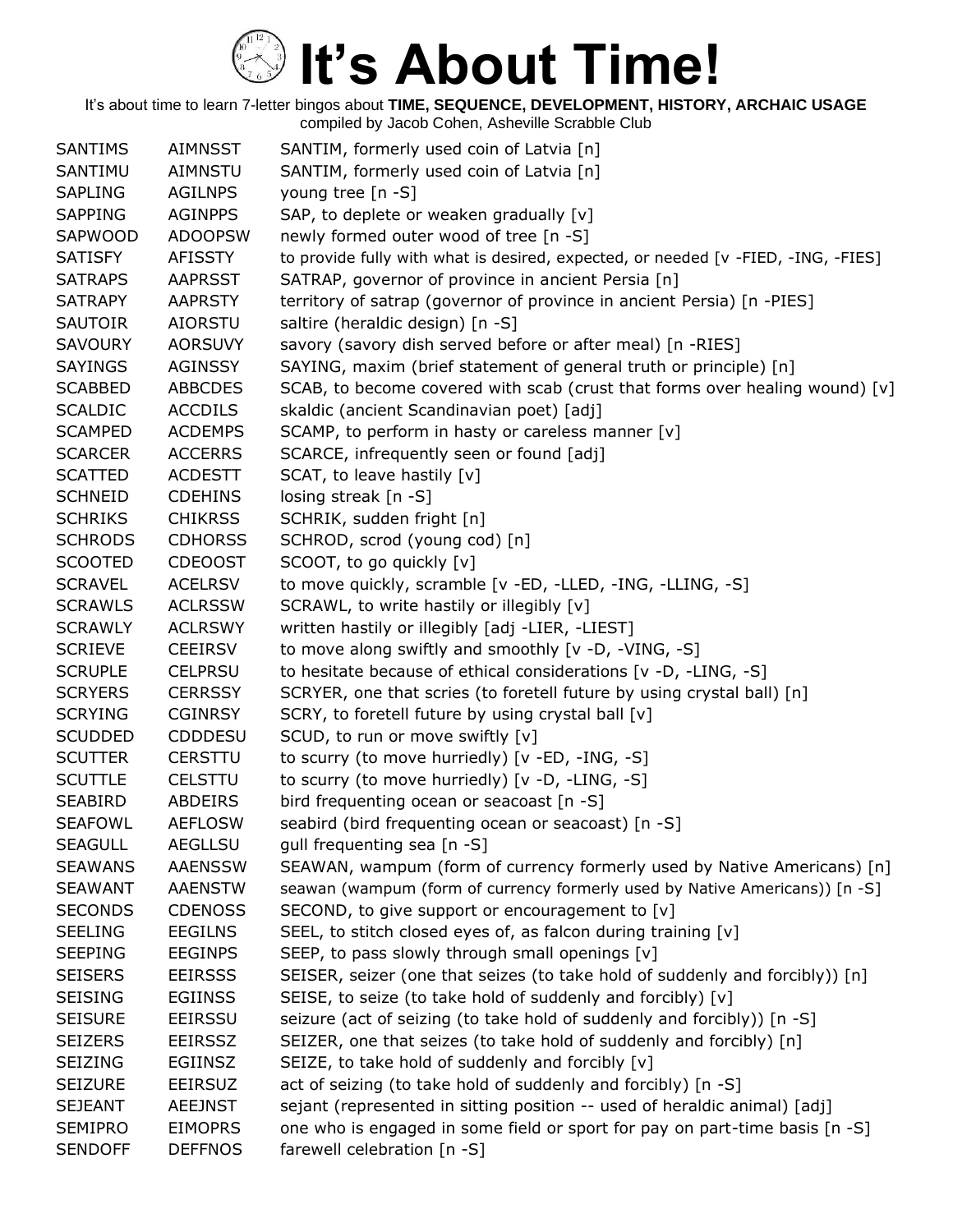| <b>SENESCE</b> | <b>CEEENSS</b> | to grow old $[v -D, -CING, -S]$                                                      |
|----------------|----------------|--------------------------------------------------------------------------------------|
| <b>SENILES</b> | <b>EEILNSS</b> | SENILE, one who exhibits senility (mental and physical infirmity due to old age) [n] |
| <b>SENIORS</b> | <b>EINORSS</b> | SENIOR, person who is older than another [n]                                         |
| <b>SEQUELA</b> | <b>AEELQSU</b> | abnormal condition resulting from preceding disease [n -E]                           |
| <b>SEQUELS</b> | EELQSSU        | SEQUEL, something that follows and serves as continuation [n]                        |
| <b>SEQUENT</b> | EENQSTU        | something that follows (to come or go after) [n -S]                                  |
| <b>SERDABS</b> | <b>ABDERSS</b> | SERDAB, chamber within ancient Egyptian tomb [n]                                     |
| <b>SERIALS</b> | <b>AEILRSS</b> | SERIAL, literary or dramatic work presented in successive installments [n]           |
| <b>SEROMAS</b> | <b>AEMORSS</b> | SEROMA, post-surgical subcutaneous accumulation of clear fluid [n]                   |
| <b>SEXTANS</b> | <b>AENSSTX</b> | SEXTAN, recurrent malarial fever [n]                                                 |
| <b>SHAKERS</b> | <b>AEHKRSS</b> | SHAKER, one that shakes (to move to and fro with short, rapid movements) [n]         |
| <b>SHAKING</b> | <b>AGHIKNS</b> | SHAKE, to move to and fro with short, rapid movements [v]                            |
| <b>SHAULED</b> | <b>ADEHLSU</b> | SHAUL, to shoal (to become shallow) [v]                                              |
| <b>SHEERED</b> | <b>DEEEHRS</b> | SHEER, to swerve (to turn aside suddenly from straight course) [v]                   |
| <b>SHEILAS</b> | <b>AEHILSS</b> | SHEILA, young woman [n]                                                              |
| <b>SHEKELS</b> | <b>EEHKLSS</b> | SHEKEL, ancient unit of weight and money [n]                                         |
| <b>SHEQELS</b> | <b>EEHLQSS</b> | SHEQEL, shekel (ancient unit of weight and money) [n]                                |
| <b>SHIBAHS</b> | <b>ABHHISS</b> | SHIBAH, shiva (period of mourning) [n]                                               |
| <b>SHICKER</b> | <b>CEHIKRS</b> | drunkard (one who is habitually drunk) [n -S]                                        |
| <b>SHIKKER</b> | <b>EHIKKRS</b> | shicker (drunkard (one who is habitually drunk)) [n -S]                              |
| <b>SHIVAHS</b> | <b>AHHISSV</b> | SHIVAH, shiva (period of mourning) [n]                                               |
| <b>SHLUMPY</b> | <b>HLMPSUY</b> | slovenly (habitually untidy or unclean) [adj]                                        |
| <b>SHOALED</b> | <b>ADEHLOS</b> | SHOAL, to become shallow [v]                                                         |
| <b>SHOGUNS</b> | <b>GHNOSSU</b> | SHOGUN, former military leader of Japan [n]                                          |
| <b>SHORTEN</b> | <b>EHNORST</b> | to make or become shorter [v -ED, -ING, -S]                                          |
| <b>SHORTIA</b> | <b>AHIORST</b> | perennial herb [n -S]                                                                |
| <b>SHORTLY</b> | <b>HLORSTY</b> | in short time [adv]                                                                  |
| <b>SHOWERY</b> | <b>EHORSWY</b> | abounding with brief periods of rain [adj]                                           |
| <b>SIDEBAR</b> | ABDEIRS        | short news story accompanying major story [n -S]                                     |
| <b>SIESTAS</b> | <b>AEISSST</b> | SIESTA, afternoon nap or rest [n]                                                    |
| <b>SILAGES</b> | <b>AEGILSS</b> | SILAGE, fodder that has been preserved in silo [n]                                   |
| <b>SINSYNE</b> | <b>EINNSSY</b> | since (from them until now) [adv]                                                    |
| <b>SISTRUM</b> | IMRSSTU        | ancient Egyptian percussion instrument [n -RA, -S]                                   |
| <b>SITCOMS</b> | <b>CIMOSST</b> | SITCOM, television comedy series with continuing characters [n]                      |
| <b>SITHENS</b> | <b>EHINSST</b> | since (from them until now) [adv]                                                    |
| <b>SIZZLER</b> | EILRSZZ        | very hot day [n -S]                                                                  |
| <b>SKALDIC</b> | <b>ACDIKLS</b> | SKALD, ancient Scandinavian poet [adj]                                               |
| <b>SKEDDED</b> | <b>DDDEEKS</b> | SKED, to schedule (to assign to certain date or time) [v]                            |
| <b>SKELTER</b> | <b>EEKLRST</b> | to scurry (to move hurriedly) [v -ED, -ING, -S]                                      |
| SKIDDED        | <b>DDDEIKS</b> | SKID, to slide sideways as result of loss of traction [v]                            |
| <b>SKIDDER</b> | <b>DDEIKRS</b> | one that skids (to slide sideways as result of loss of traction) [n -S]              |
| <b>SKIRRED</b> | <b>DEIKRRS</b> | SKIRR, to move rapidly [v]                                                           |
| <b>SKITING</b> | GIIKNST        | SKITE, to move away quickly [v]                                                      |
| <b>SKITTER</b> | <b>EIKRSTT</b> | to move lightly or rapidly along surface [v -ED, -ING, -S]                           |
| <b>SKIWEAR</b> | <b>AEIKRSW</b> | clothing suitable for wear while skiing [n SKIWEAR]                                  |
| <b>SKRYING</b> | <b>GIKNRSY</b> | SKRY, to scry (to foretell future by using crystal ball) [v]                         |
| <b>SKYGLOW</b> | <b>GKLOSWY</b> | glow in night sky resulting from urban lights [n -S]                                 |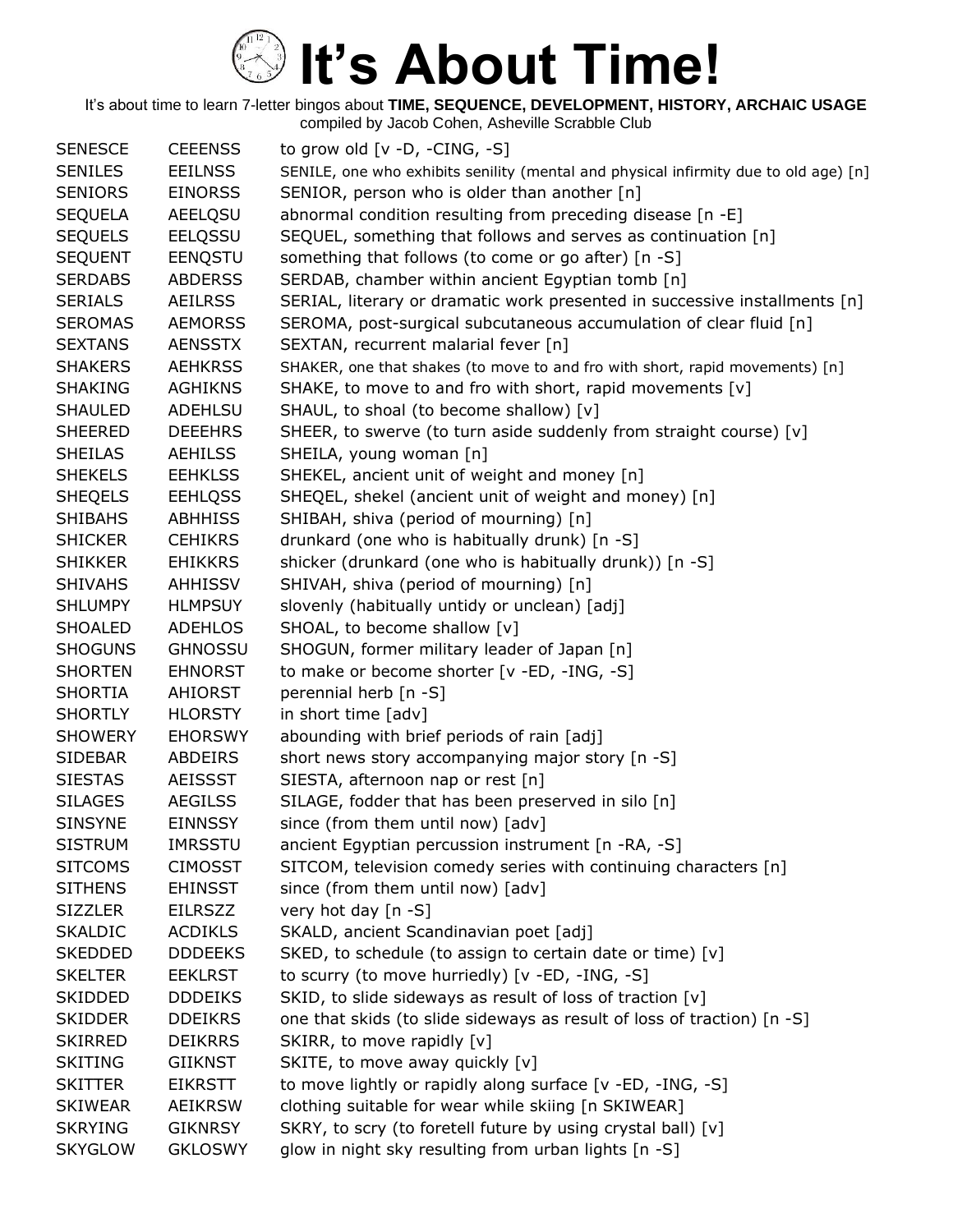| <b>SKYPHOS</b> | <b>HKOPSSY</b> | drinking vessel used in ancient Greece [n -S]                                                |
|----------------|----------------|----------------------------------------------------------------------------------------------|
| <b>SKYSURF</b> | <b>FKRSSUY</b> | to perform maneuvers during free fall while riding on skyboard [v -ED, -ING, -S]             |
| <b>SLEEPER</b> | <b>EEELPRS</b> | one that sleeps (to be in natural, periodic state of rest) [n -S]                            |
| <b>SLINGER</b> | <b>EGILNRS</b> | one that slings (to throw with sudden motion) [n -S]                                         |
| <b>SLIPOUT</b> | <b>ILOPSTU</b> | insert in newspaper [n -S]                                                                   |
| <b>SLIPPED</b> | <b>DEILPPS</b> | SLIP, to slide suddenly and accidentally [v]                                                 |
| <b>SLOWEST</b> | <b>ELOSSTW</b> | SLOW, moving with little speed [adj]                                                         |
| <b>SLOWING</b> | <b>GILNOSW</b> | SLOW, to lessen speed of [v]                                                                 |
| <b>SLOWISH</b> | <b>HILOSSW</b> | somewhat slow [adj]                                                                          |
| <b>SLUICED</b> | <b>CDEILSU</b> | SLUICE, to wash with sudden flow of water [v]                                                |
| <b>SLUICES</b> | <b>CEILSSU</b> | SLUICE, to wash with sudden flow of water [v]                                                |
| <b>SLUMBER</b> | <b>BELMRSU</b> | to sleep (to be in natural, periodic state of rest) [v -ED, -ING, -S]                        |
| <b>SLUMGUM</b> | <b>GLMMSUU</b> | residue remaining after honey is extracted from honeycomb [n -S]                             |
| <b>SLUMPED</b> | <b>DELMPSU</b> | SLUMP, to fall or sink suddenly [v]                                                          |
| SNAILED        | <b>ADEILNS</b> | SNAIL, to move slowly [v]                                                                    |
| <b>SNATCHY</b> | <b>ACHNSTY</b> | occurring irregularly [adj -HIER, -HIEST]                                                    |
| <b>SNEEZED</b> | <b>DEEENSZ</b> | SNEEZE, to make sudden, involuntary expiration of breath [v]                                 |
| <b>SNEEZER</b> | <b>EEENRSZ</b> | one that sneezes (to make sudden, involuntary expiration of breath) [n -S]                   |
| <b>SNEEZES</b> | <b>EEENSSZ</b> | SNEEZE, to make sudden, involuntary expiration of breath [v]                                 |
| <b>SNIFFLE</b> | <b>EFFILNS</b> | to sniff repeatedly [v -D, -LING, -S]                                                        |
| <b>SNIPPED</b> | <b>DEINPPS</b> | SNIP, to cut with short, quick stroke [v]                                                    |
| <b>SNIPPER</b> | <b>EINPPRS</b> | one that snips (to cut with short, quick stroke) [n -S]                                      |
| <b>SNORERS</b> | <b>ENORRSS</b> | SNORER, one that snores (to breathe loudly while sleeping) [n]                               |
| <b>SNORING</b> | <b>GINNORS</b> | act of breathing loudly while sleeping [n -S] / SNORE [v]                                    |
| <b>SNUFFLE</b> | <b>EFFLNSU</b> | to sniffle (to sniff repeatedly) [v -D, -LING, -S]                                           |
| <b>SOIREES</b> | <b>EEIORSS</b> | SOIREE, evening party [n]                                                                    |
| <b>SOJOURN</b> | <b>JNOORSU</b> | to stay temporarily [v -ED, -ING, -S]                                                        |
| <b>SOLACED</b> | <b>ACDELOS</b> | SOLACE, to console (to comfort (to soothe in time of grief)) [v]                             |
| <b>SOLACES</b> | <b>ACELOSS</b> | SOLACE, to console (to comfort (to soothe in time of grief)) [v]                             |
| <b>SOLIDUS</b> | <b>DILOSSU</b> | coin of ancient Rome [n -DI]                                                                 |
| <b>SOLUNAR</b> | <b>ALNORSU</b> | listing rising and setting times of sun and moon [adj]                                       |
| SOMEDAY        | <b>ADEMOSY</b> | at some future time [adv]                                                                    |
| <b>SOONERS</b> | <b>ENOORSS</b> | SOONER, one who settles on government land before it is officially opened for settlement [n] |
| <b>SOONEST</b> | <b>ENOOSST</b> | SOON, in near future [adv]                                                                   |
| SOONISH        | <b>HINOOSS</b> | SOON, in near future [adj]                                                                   |
| SORTIED        | <b>DEIORST</b> | SORTIE, to attack suddenly from defensive position [v]                                       |
| <b>SORTIES</b> | <b>EIORSST</b> | SORTIE, to attack suddenly from defensive position [v]                                       |
| <b>SOTTISH</b> | <b>HIOSSTT</b> | resembling sot (habitual drunkard) [adj]                                                     |
| <b>SOURCED</b> | <b>CDEORSU</b> | SOURCE, to obtain from point of origin [v]                                                   |
| <b>SOURCES</b> | <b>CEORSSU</b> | SOURCE, to obtain from point of origin [v]                                                   |
| <b>SOURING</b> | <b>GINORSU</b> | SOUR, to make or become sour [v]                                                             |
| <b>SOUSERS</b> | <b>EORSSSU</b> | SOUSER, drunkard (one who is habitually drunk) [n]                                           |
| SOVKHOZ        | <b>HKOOSVZ</b> | state-owned farm in former Soviet Union [n -ES, -Y]                                          |
| SOYUZES        | <b>EOSSUYZ</b> | SOYUZ, manned spacecraft of former Soviet Union [n]                                          |
| <b>SPAEING</b> | <b>AEGINPS</b> | act of foretelling (to tell of or about in advance) [n -S] / SPAE [v]                        |
| <b>SPALTED</b> | <b>ADELPST</b> | denoting wood having irregular lines resulting from fungal decay [adj]                       |
| <b>SPECTED</b> | <b>CDEEPST</b> | SPECT, to expect (to anticipate) [v]                                                         |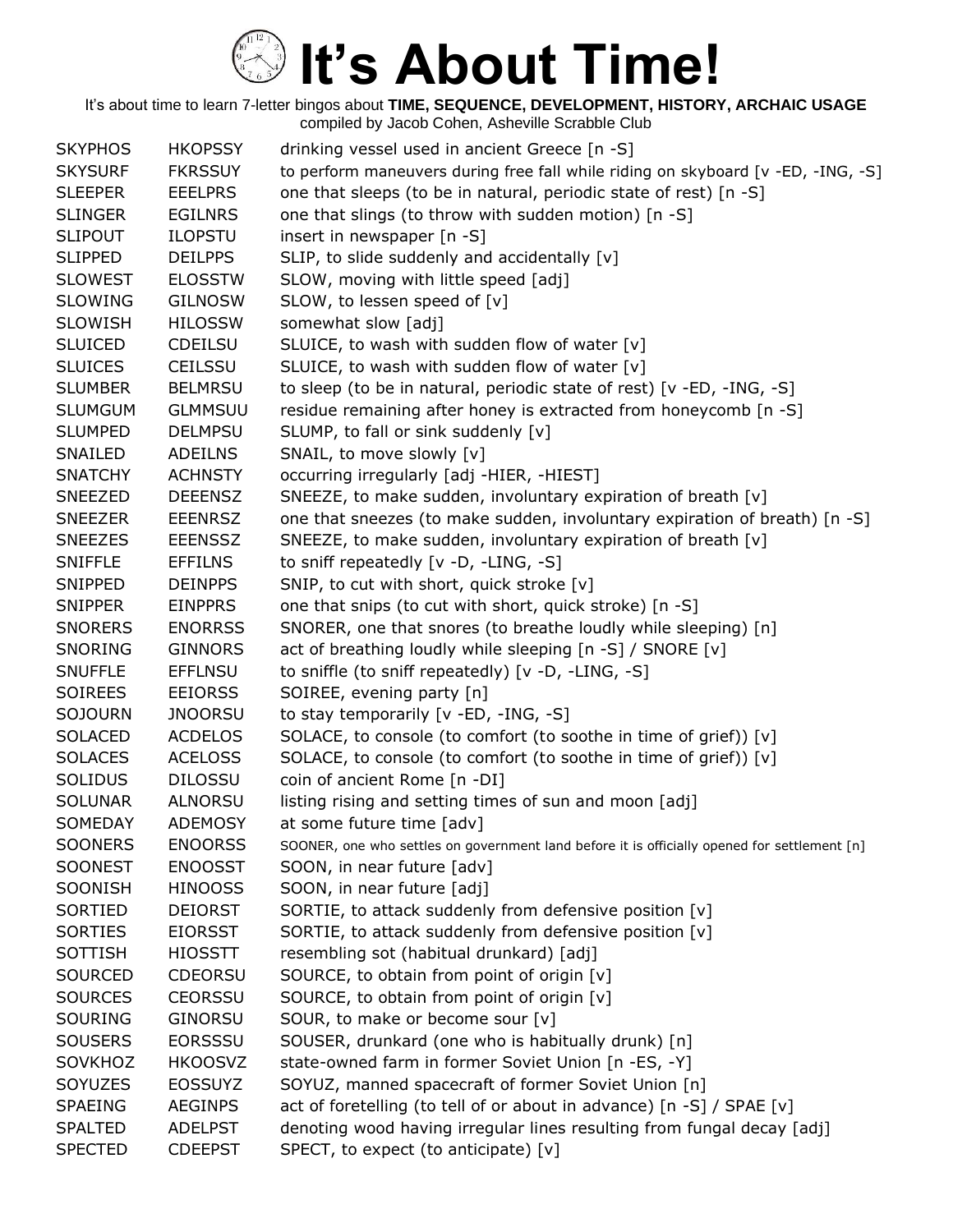| <b>SPEEDED</b> | <b>DDEEEPS</b> | SPEED, to move swiftly [v]                                                     |
|----------------|----------------|--------------------------------------------------------------------------------|
| <b>SPEEDER</b> | <b>DEEEPRS</b> | one that speeds (to move swiftly) [n -S]                                       |
| <b>SPEEDUP</b> | <b>DEEPPSU</b> | acceleration of production without increase in pay [n -S]                      |
| <b>SPINOFF</b> | <b>FFINOPS</b> | new application or incidental result [n -S]                                    |
| <b>SPIREME</b> | <b>EEIMPRS</b> | filament forming part of cell nucleus during mitosis [n -S]                    |
| <b>SPIREMS</b> | <b>EIMPRSS</b> | SPIREM, spireme (filament forming part of cell nucleus during mitosis) [n]     |
| <b>SPONDEE</b> | <b>DEENOPS</b> | type of metrical foot $[n - S]$                                                |
| <b>SPOUTED</b> | <b>DEOPSTU</b> | SPOUT, to eject in rapid stream [v]                                            |
| <b>SPOUTER</b> | <b>EOPRSTU</b> | one that spouts (to eject in rapid stream) [n -S]                              |
| <b>SPRAINS</b> | <b>AINPRSS</b> | SPRAIN, to weaken by sudden and violent twisting or wrenching [v]              |
| <b>SPRIEST</b> | <b>EIPRSST</b> | SPRY, nimble (agile (able to move quickly and easily)) [adj]                   |
| <b>SPRINGS</b> | <b>GINPRSS</b> | SPRING, to move upward suddenly and swiftly [v]                                |
| <b>SPRINTS</b> | <b>INPRSST</b> | SPRINT, to run at top speed [v]                                                |
| <b>SPROUTS</b> | OPRSSTU        | SPROUT, to begin to grow [v]                                                   |
| <b>SPRYEST</b> | <b>EPRSSTY</b> | SPRY, nimble (agile (able to move quickly and easily)) [adj]                   |
| <b>SPUNKED</b> | <b>DEKNPSU</b> | SPUNK, to begin to burn [v]                                                    |
| <b>SPUTTER</b> | <b>EPRSTTU</b> | to eject particles in short bursts [v -ED, -ING, -S]                           |
| <b>SQUIRTS</b> | <b>IQRSSTU</b> | SQUIRT, to eject in thin, swift stream [v]                                     |
| <b>STABLER</b> | <b>ABELRST</b> | STABLE, resistant to sudden change or position or condition [adj]              |
| <b>STACKUP</b> | <b>ACKPSTU</b> | arrangement of circling airplanes over airport waiting to land [n -S]          |
| <b>STACTES</b> | <b>ACESSTT</b> | STACTE, spice used by ancient Jews in making incense [n]                       |
| <b>STAGERS</b> | <b>AEGRSST</b> | STAGER, experienced person [n]                                                 |
| <b>STAGGIE</b> | <b>AEGGIST</b> | colt (young male horse) [n -S]                                                 |
| <b>STAGING</b> | <b>AGGINST</b> | temporary platform [n -S]                                                      |
| <b>STALELY</b> | <b>AELLSTY</b> | STALE, not fresh (new (existing only short time)) [adv]                        |
| <b>STALEST</b> | <b>AELSSTT</b> | STALE, not fresh (new (existing only short time)) [adj]                        |
| <b>STALING</b> | <b>AGILNST</b> | STALE, to become stale [v]                                                     |
| <b>STALLED</b> | <b>ADELLST</b> | STALL, to stop progress of [v]                                                 |
| <b>STAMINA</b> | <b>AAIMNST</b> | endurance [n -S]                                                               |
| <b>STAMMER</b> | <b>AEMMRST</b> | to speak with involuntary breaks and pauses [v -ED, -ING, -S]                  |
| <b>STARERS</b> | <b>AERRSST</b> | STARER, one that stares (to gaze fixedly) [n]                                  |
| <b>STARING</b> | <b>AGINRST</b> | STARE, to gaze fixedly [v]                                                     |
| <b>STARTED</b> | <b>ADERSTT</b> | START, to set out [v]                                                          |
| <b>STARTER</b> | <b>AERRSTT</b> | one that starts (to set out) [n -S]                                            |
| <b>STARTLE</b> | <b>AELRSTT</b> | to frighten or surprise suddenly [v -D, -LING, -S]                             |
| <b>STARTUP</b> | APRSTTU        | act of starting something [n -S]                                               |
| <b>STATANT</b> | <b>AANSTTT</b> | standing with all feet on ground -- used of heraldic animal [adj]              |
| <b>STAYERS</b> | <b>AERSSTY</b> | STAYER, one that stays (to continue in place or condition) [n]                 |
| <b>STAYING</b> | <b>AGINSTY</b> | STAY, to continue in place or condition [v]                                    |
| <b>STELLAS</b> | <b>AELLSST</b> | STELLA, formerly used coin of United States [n]                                |
| <b>STEMMAS</b> | <b>AEMMSST</b> | STEMMA, scroll recording genealogy of family in ancient Rome [n]               |
| <b>STEPSON</b> | <b>ENOPSST</b> | son of one's spouse by former marriage [n -S]                                  |
| <b>STETTED</b> | <b>DEESTTT</b> | STET, to cancel previously made printing correction [v]                        |
| <b>STEWING</b> | <b>EGINSTW</b> | STEW, to cook by boiling slowly [v]                                            |
| <b>STIPEND</b> | <b>DEINPST</b> | fixed sum of money paid periodically [n -S]                                    |
| <b>STIPPLE</b> | <b>EILPPST</b> | to draw, paint, or engrave by means of dots or short touches [v -D, -LING, -S] |
| <b>STIRPES</b> | <b>EIPRSST</b> | STIRPS, STIRP, lineage (direct descent from ancestor) [n]                      |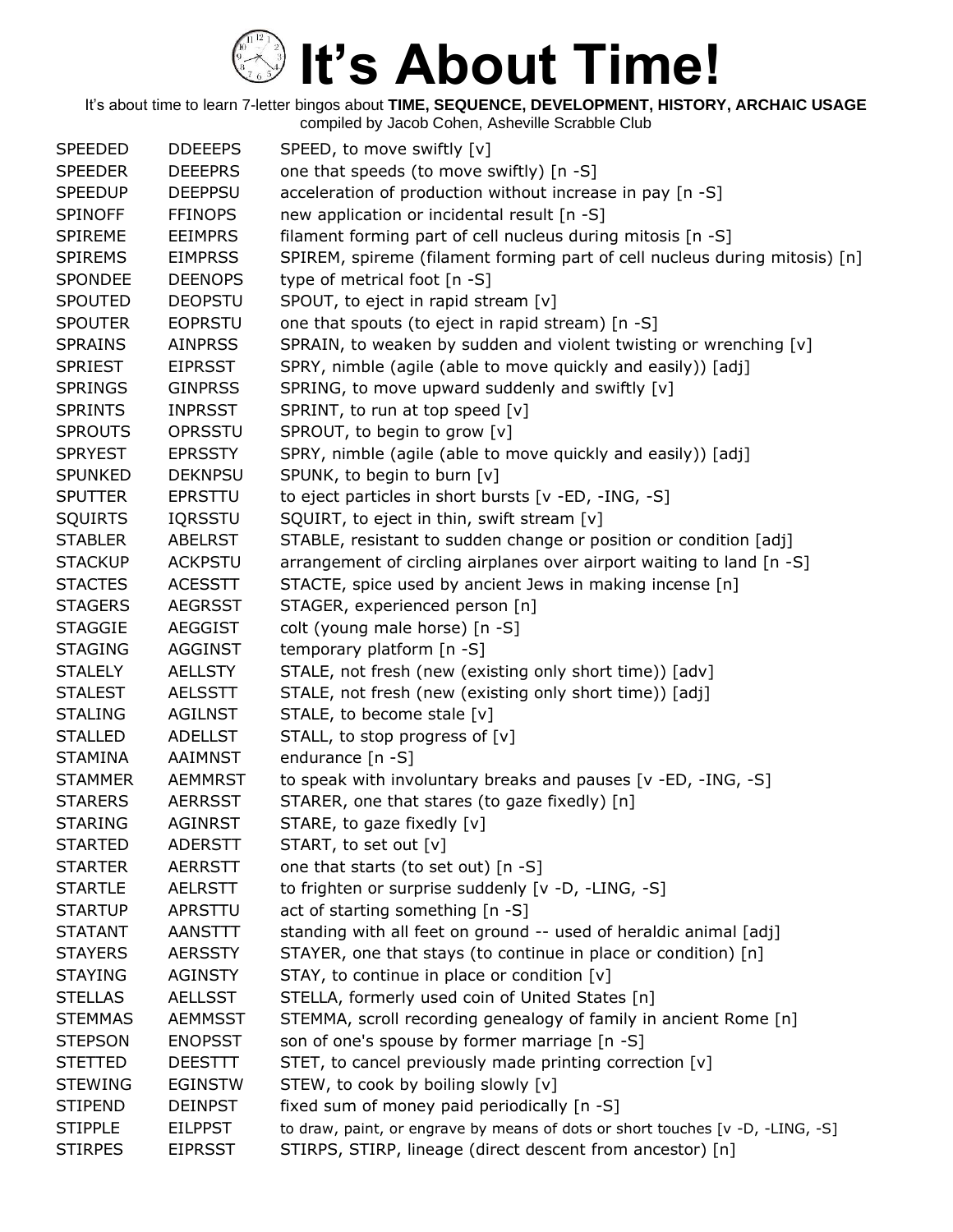| <b>STIVERS</b> | <b>EIRSSTV</b> | STIVER, formerly used Dutch coin [n]                                                   |
|----------------|----------------|----------------------------------------------------------------------------------------|
| <b>STOCKED</b> | <b>CDEKOST</b> | STOCK, to keep for future sale or use [v]                                              |
| <b>STOCKER</b> | <b>CEKORST</b> | young animal suitable for being fattened for market [n -S]                             |
| <b>STONISH</b> | <b>HINOSST</b> | to astonish (to fill with sudden wonder or surprise) [v -ED, -ING, -ES]                |
| <b>STOPGAP</b> | <b>AGOPPST</b> | temporary substitute [n -S]                                                            |
| <b>STOPOFF</b> | <b>FFOOPST</b> | stopover (brief stop in course of journey) [n -S]                                      |
| <b>STOPPED</b> | <b>DEOPPST</b> | STOP, to discontinue progress or motion of [v]                                         |
| <b>STORERS</b> | <b>EORRSST</b> | STORER, one that stores (to put away for future use) [n]                               |
| <b>STORING</b> | <b>GINORST</b> | STORE, to put away for future use [v]                                                  |
| <b>STOTINS</b> | <b>INOSSTT</b> | STOTIN, former monetary unit of Slovenia [n]                                           |
| <b>STOUNDS</b> | <b>DNOSSTU</b> | STOUND, to ache (to suffer dull, continuous pain) [v]                                  |
| <b>STRETTA</b> | <b>AERSTTT</b> | stretto (concluding musical passage played at faster tempo) [n -S or -TE]              |
| <b>STRETTO</b> | <b>EORSTTT</b> | concluding musical passage played at faster tempo [n -S or -TI]                        |
| <b>STROBED</b> | <b>BDEORST</b> | STROBE, to produce brief, high-intensity flashes of light [v]                          |
| <b>STROBES</b> | <b>BEORSST</b> | STROBE, to produce brief, high-intensity flashes of light [v]                          |
| <b>STROPHE</b> | <b>EHOPRST</b> | part of ancient Greek choral ode [n -S]                                                |
| <b>STROYED</b> | <b>DEORSTY</b> | STROY, to destroy (to damage beyond repair or renewal) [v]                             |
| <b>STROYER</b> | <b>EORRSTY</b> | one that stroys (to destroy (to damage beyond repair or renewal)) [n -S]               |
| <b>STUIVER</b> | <b>EIRSTUV</b> | stiver (formerly used Dutch coin) [n -S]                                               |
| <b>STUTTER</b> | <b>ERSTTTU</b> | to speak with spasmodic repetition [v -ED, -ING, -S]                                   |
| <b>STYLITE</b> | EILSTTY        | early Christian ascetic [n -S]                                                         |
| <b>SUBDEBS</b> | <b>BBDESSU</b> | SUBDEB, girl year before she becomes debutante [n]                                     |
| <b>SUBJECT</b> | <b>BCEJSTU</b> | to cause to experience [v -ED, -ING, -S]                                               |
| <b>SUBLETS</b> | <b>BELSSTU</b> | SUBLET, to rent leased property to another [v]                                         |
| <b>SUBMENU</b> | <b>BEMNSUU</b> | secondary list of options for computer [n -S]                                          |
| <b>SUBPLOT</b> | <b>BLOPSTU</b> | secondary literary plot [n -S]                                                         |
| <b>SUBSERE</b> | <b>BEERSSU</b> | type of ecological succession [n -S]                                                   |
| <b>SUBSIST</b> | <b>BISSSTU</b> | to continue to exist [v -ED, -ING, -S]                                                 |
| <b>SUBTEEN</b> | <b>BEENSTU</b> | person approaching teenage years [n -S]                                                |
| <b>SUBVENE</b> | <b>BEENSUV</b> | to arrive or occur as support or relief [v -D, -NING, -S]                              |
| <b>SUCCAHS</b> | <b>ACCHSSU</b> | SUCCAH, sukkah (temporary shelter in which meals are eaten during Jewish festival) [n] |
| <b>SUCCORY</b> | <b>CCORSUY</b> | chicory (perennial herb) [n -RIES]                                                     |
| <b>SUCCOTH</b> | <b>CCHOSTU</b> | SUCCAH, sukkah (temporary shelter in which meals are eaten during Jewish festival) [n] |
| <b>SUDDENS</b> | <b>DDENSSU</b> | SUDDEN, sudden occurrence [n]                                                          |
| <b>SUEDING</b> | <b>DEGINSU</b> | SUEDE, to finish leather with soft, napped surface [v]                                 |
| <b>SUKKAHS</b> | AHKKSSU        | SUKKAH, temporary shelter in which meals are eaten during Jewish festival [n]          |
| <b>SUKKOTH</b> | <b>HKKOSTU</b> | SUKKAH, temporary shelter in which meals are eaten during Jewish festival [n]          |
| <b>SUMMARY</b> | <b>AMMRSUY</b> | short restatement [n -RIES]                                                            |
| <b>SUMMERS</b> | <b>EMMRSSU</b> | SUMMER, to pass summer (warmest season of year) [v]                                    |
| <b>SUNDIAL</b> | ADILNSU        | type of time-telling device [n -S]                                                     |
| <b>SUNDOWN</b> | <b>DNNOSUW</b> | to experience nighttime confusion [v -ED, -ING, -S]                                    |
| <b>SUNNAHS</b> | AHNNSSU        | SUNNAH, sunna (body of traditional Muslim law) [n]                                     |
| <b>SUNRISE</b> | <b>EINRSSU</b> | ascent of sun above horizon in morning [n -S]                                          |
| <b>SUNSETS</b> | <b>ENSSSTU</b> | SUNSET, descent of sun below horizon in evening [n]                                    |
| <b>SUNTANS</b> | ANNSSTU        | SUNTAN, to become tan [v]                                                              |
| <b>SUPPERS</b> | <b>EPPRSSU</b> | SUPPER, evening meal [n]                                                               |
| <b>SUPPING</b> | <b>GINPPSU</b> | SUP, to eat supper [v]                                                                 |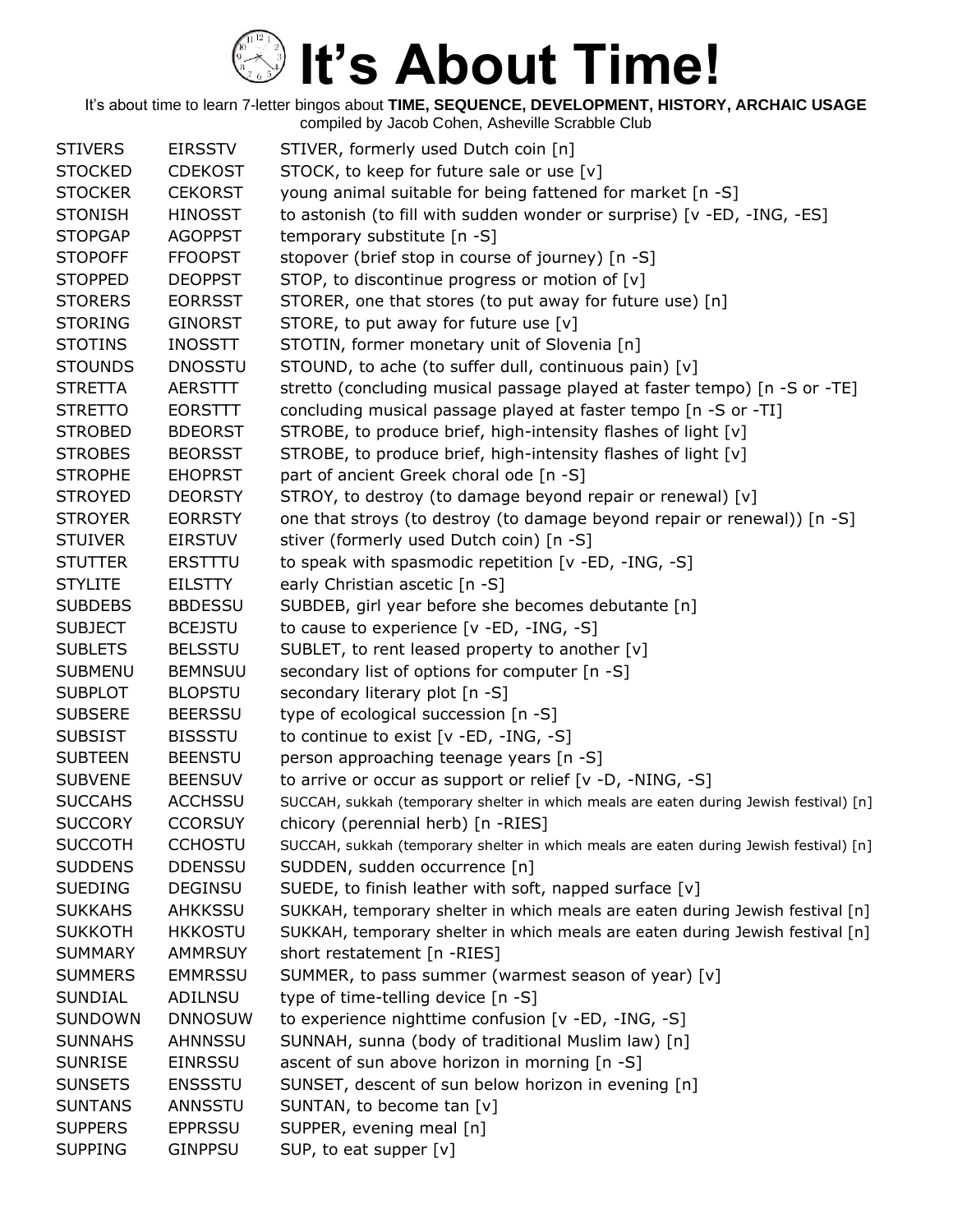| <b>SURVIVE</b> | <b>EIRSUVV</b> | to remain in existence [v -D, -VING, -S]                                         |
|----------------|----------------|----------------------------------------------------------------------------------|
| <b>SUSPEND</b> | <b>DENPSSU</b> | to cause to stop for period [v -ED, -ING, -S]                                    |
| <b>SWAGGED</b> | <b>ADEGGSW</b> | SWAG, to sway (to move slowly back and forth) [v]                                |
| <b>SWAYERS</b> | <b>AERSSWY</b> | SWAYER, one that sways (to move slowly back and forth) [n]                       |
| SWAYING        | <b>AGINSWY</b> | SWAY, to move slowly back and forth [v]                                          |
| <b>SWERVED</b> | <b>DEERSVW</b> | SWERVE, to turn aside suddenly from straight course [v]                          |
| <b>SWERVER</b> | <b>EERRSVW</b> | one that swerves (to turn aside suddenly from straight course) [n -S]            |
| <b>SWERVES</b> | <b>EERSSVW</b> | SWERVE, to turn aside suddenly from straight course [v]                          |
| <b>SWIFTER</b> | <b>EFIRSTW</b> | SWIFT, moving with great rate of motion [adj]                                    |
| SWIFTIE        | <b>EFIISTW</b> | person who acts or thinks quickly [n -S]                                         |
| <b>SWIFTIE</b> | <b>EFIISTW</b> | person who acts or thinks quickly [n -S]                                         |
| <b>SWIFTLY</b> | <b>FILSTWY</b> | in swift (moving with great rate of motion) manner [adv]                         |
| SWIGGED        | <b>DEGGISW</b> | SWIG, to drink deeply or rapidly [v]                                             |
| <b>SWIGGER</b> | <b>EGGIRSW</b> | one that swigs (to drink deeply or rapidly) [n -S]                               |
| SWILLED        | <b>DEILLSW</b> | SWILL, to swig (to drink deeply or rapidly) [v]                                  |
| <b>SWILLER</b> | <b>EILLRSW</b> | one that swills (to swig (to drink deeply or rapidly)) [n -S]                    |
| SWISHED        | <b>DEHISSW</b> | SWISH, to move with prolonged hissing sound [v]                                  |
| <b>SWISHER</b> | <b>EHIRSSW</b> | one that swishes (to move with prolonged hissing sound) [n -S]                   |
| <b>SWISHES</b> | <b>EHISSSW</b> | SWISH, to move with prolonged hissing sound [v]                                  |
| <b>SWITHLY</b> | <b>HILSTWY</b> | swith (quickly (in quick (acting or capable of acting with speed) manner)) [adv] |
| SWOOPED        | <b>DEOOPSW</b> | SWOOP, to make sudden descent [v]                                                |
| <b>SWOOPER</b> | <b>EOOPRSW</b> | one that swoops (to make sudden descent) [n -S]                                  |
| <b>SYLPHIC</b> | <b>CHILPSY</b> | SYLPH, slender, graceful girl or woman [adj]                                     |
| <b>SYLPHID</b> | <b>DHILPSY</b> | young sylph [n -S]                                                               |
| <b>SYNANON</b> | <b>ANNNOSY</b> | method of group therapy for drug addicts [n -S]                                  |
| <b>SYNCHED</b> | <b>CDEHNSY</b> | SYNCH, to sync (to cause to operate in unison) [v]                               |
| <b>SYNCHRO</b> | <b>CHNORSY</b> | selsyn (type of remote-control device) [n -S]                                    |
| <b>SYNCING</b> | <b>CGINNSY</b> | SYNC, to cause to operate in unison [v]                                          |
| <b>SYNFUEL</b> | <b>EFLNSUY</b> | fuel derived from fossil fuels [n -S]                                            |
| <b>SYNTYPE</b> | <b>ENPSTYY</b> | each of set of type specimens on which name of new species is based [n -S]       |
| <b>SYSTOLE</b> | <b>ELOSSTY</b> | normal rhythmic contraction of heart [n -S]                                      |
|                |                | <b>T7s</b>                                                                       |
| <b>TABLOID</b> | ABDILOT        | small newspaper [n -S]                                                           |
| <b>TACHISM</b> | <b>ACHIMST</b> | action painting [n -S]                                                           |
| <b>TACHIST</b> | <b>ACHISTT</b> | action painter $[n - S]$                                                         |
| <b>TACHYON</b> | <b>ACHNOTY</b> | theoretical subatomic particle [n -S]                                            |
| <b>TADPOLE</b> | ADELOPT        | aquatic larva of amphibian [n -S]                                                |
| <b>TAILLES</b> | <b>AEILLST</b> | TAILLE, former French tax [n]                                                    |
| TAKINGS        | <b>AGIKNST</b> | TAKING, seizure (act of seizing (to take hold of suddenly and forcibly)) [n]     |
| <b>TALBOTS</b> | <b>ABLOSTT</b> | TALBOT, large dog of extinct breed [n]                                           |
| <b>TAMPALA</b> | <b>AAALMPT</b> | annual herb $[n - S]$                                                            |
| TANSIES        | <b>AEINSST</b> | TANSY, perennial herb [n]                                                        |
| <b>TAPERED</b> | ADEEPRT        | TAPER, to become gradually narrower toward one end [v]                           |
| <b>TARDIER</b> | ADEIRRT        | TARDY, late (coming or occurring after expected time) [adj]                      |
| <b>TARDIES</b> | <b>ADEIRST</b> | TARDY, instance of being late [n]                                                |
| <b>TARDILY</b> | <b>ADILRTY</b> | TARDY, late (coming or occurring after expected time) [adv]                      |
| <b>TARDIVE</b> | ADEIRTV        | having symptoms that develop slowly [adj]                                        |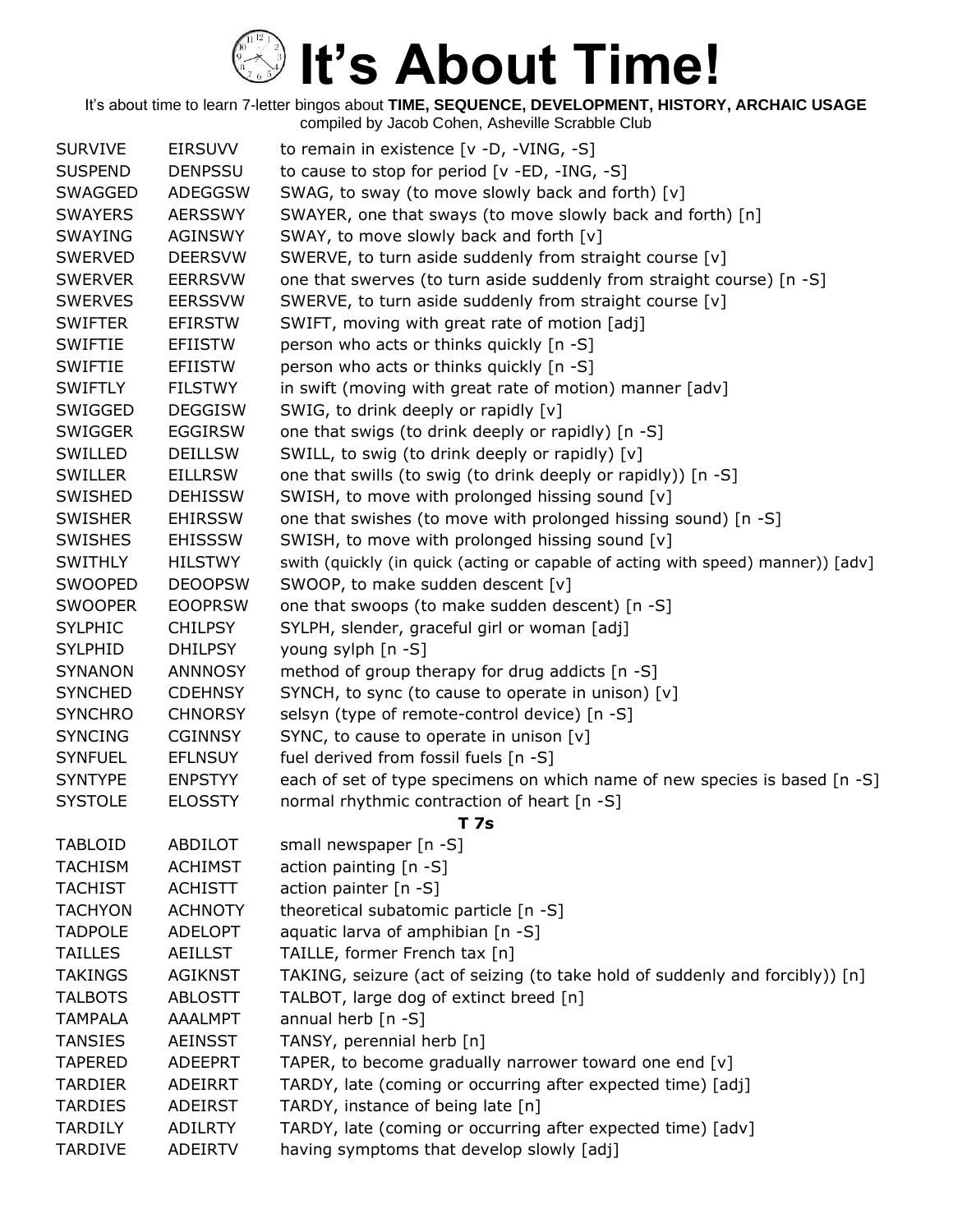| <b>TARDYON</b> | <b>ADNORTY</b> | subatomic particle that travels slower than speed of light [n -S]                       |
|----------------|----------------|-----------------------------------------------------------------------------------------|
| <b>TARRIED</b> | ADEIRRT        | TARRY, to delay or be slow in acting or doing [v]                                       |
| <b>TARRIER</b> | AEIRRRT        | one that tarries (to delay or be slow in acting or doing) [n -S                         |
| <b>TARRIES</b> | AEIRRST        | TARRY, to delay or be slow in acting or doing [v]                                       |
| <b>TARSIER</b> | <b>AEIRRST</b> | nocturnal primate [n -S]                                                                |
| <b>TATTERS</b> | <b>AERSTTT</b> | TATTER, to become torn and worn [v]                                                     |
| <b>TAWPIES</b> | <b>AEIPSTW</b> | TAWPIE, foolish young person [n]                                                        |
| <b>TEATIME</b> | AEEIMTT        | customary time for tea [n -S]                                                           |
| <b>TECTITE</b> | <b>CEEITTT</b> | tektite (glassy body believed to be of meteoritic origin) [n -S]                        |
| <b>TEDIOUS</b> | <b>DEIOSTU</b> | causing weariness (quality of being weary (tired (sapped of strength))) [adj]           |
| <b>TEDIUMS</b> | <b>DEIMSTU</b> | TEDIUM, state of being tedious (causing weariness (quality of being weary (tired))) [n] |
| <b>TEENAGE</b> | <b>AEEEGNT</b> | pertaining to teenagers (person between ages of thirteen and nineteen) [adj]            |
| <b>TEENDOM</b> | <b>DEEMNOT</b> | teenagers collectively [n -S]                                                           |
| <b>TEENERS</b> | <b>EEENRST</b> | TEENER, teenager (person between ages of thirteen and nineteen) [n]                     |
| <b>TEETHER</b> | <b>EEEHRTT</b> | object for baby to bite on during teething [n -S]                                       |
| <b>TEGULAE</b> | AEEGLTU        | TEGULA, flat roof tile used in ancient Rome [n]                                         |
| <b>TEKTITE</b> | <b>EEIKTTT</b> | glassy body believed to be of meteoritic origin [n -S]                                  |
| <b>TELESIS</b> | <b>EEILSST</b> | planned progress [n -SES]                                                               |
| <b>TELOGEN</b> | <b>EEGLNOT</b> | hair growth period $[n - S]$                                                            |
| <b>TEMPING</b> | <b>EGIMPNT</b> | TEMP, to work as temporary employee [v]                                                 |
| <b>TENANCY</b> | <b>ACENNTY</b> | temporary occupancy of something that belongs to another [n -CIES]                      |
| <b>TENDING</b> | <b>DEGINNT</b> | TEND, to be disposed or inclined [v]                                                    |
| <b>TENURED</b> | <b>DEENRTU</b> | TENURE, to grant tenure (status of holding one's position on permanent basis) to [v]    |
| <b>TENURES</b> | <b>EENRSTU</b> | TENURE, to grant tenure (status of holding one's position on permanent basis) to [v]    |
| <b>TENUTOS</b> | <b>ENOSTTU</b> | TENUTO, musical note or chord held longer than its normal duration [n]                  |
| <b>TERMORS</b> | <b>EMORRST</b> | TERMOR, one that holds land for certain number of years [n]                             |
| <b>TERTIAN</b> | AEINRTT        | recurrent fever [n -S]                                                                  |
| <b>TESTACY</b> | <b>ACESTTY</b> | state of having left will at death [n -CIES]                                            |
| <b>TESTATE</b> | <b>AEESTTT</b> | testator (one that makes will) [n -S]                                                   |
| <b>TESTONS</b> | <b>ENOSSTT</b> | TESTON, former French coin [n]                                                          |
| <b>TESTOON</b> | <b>ENOOSTT</b> | teston (former French coin) [n -S]                                                      |
| <b>TESTUDO</b> | <b>DEOSTTU</b> | portable screen used as shield by ancient Romans [n -DINES, -S]                         |
| THALERS        | <b>AEHLRST</b> | THALER, taler (formerly used German coin) [n]                                           |
| <b>THEREAT</b> | <b>AEEHRTT</b> | at that place or time [adv]                                                             |
| <b>THIMBLE</b> | <b>BEHILMT</b> | cap used to protect fingertip during sewing [n -S]                                      |
| <b>THOLING</b> | <b>GHILNOT</b> | THOLE, to endure (to last (to continue in existence)) $[v]$                             |
| <b>THOUING</b> | <b>GHINOTU</b> | to address as thou $[v]$                                                                |
| <b>THRUPUT</b> | <b>HPRTTUU</b> | amount of raw material processed within given time [n -S]                               |
| <b>THUNKED</b> | <b>DEHKNTU</b> | THUNK, to make sudden, muffled sound [v]                                                |
| <b>TICKERS</b> | <b>CEIKRST</b> | TICKER, one that ticks (to make recurrent clicking sound) [n]                           |
| <b>TICTACS</b> | <b>ACCISTT</b> | TICTAC, to ticktock (to make ticking sound of clock) [v]                                |
| <b>TICTOCS</b> | <b>CCIOSTT</b> | TICTOC, to ticktock (to make ticking sound of clock) [v]                                |
| TIDALLY        | ADILLTY        | TIDAL, pertaining to tides [adv]                                                        |
| TIDERIP        | <b>DEIIPRT</b> | riptide (tide that opposes other tides) [n -S]                                          |
| <b>TIDEWAY</b> | <b>ADEITWY</b> | tidal channel [n -S]                                                                    |
| <b>TIDINGS</b> | <b>DGIINST</b> | TIDING, piece of news [n]                                                               |
| <b>TIERCES</b> | <b>CEEIRST</b> | TIERCE, one of seven canonical daily periods for prayer and devotion [n]                |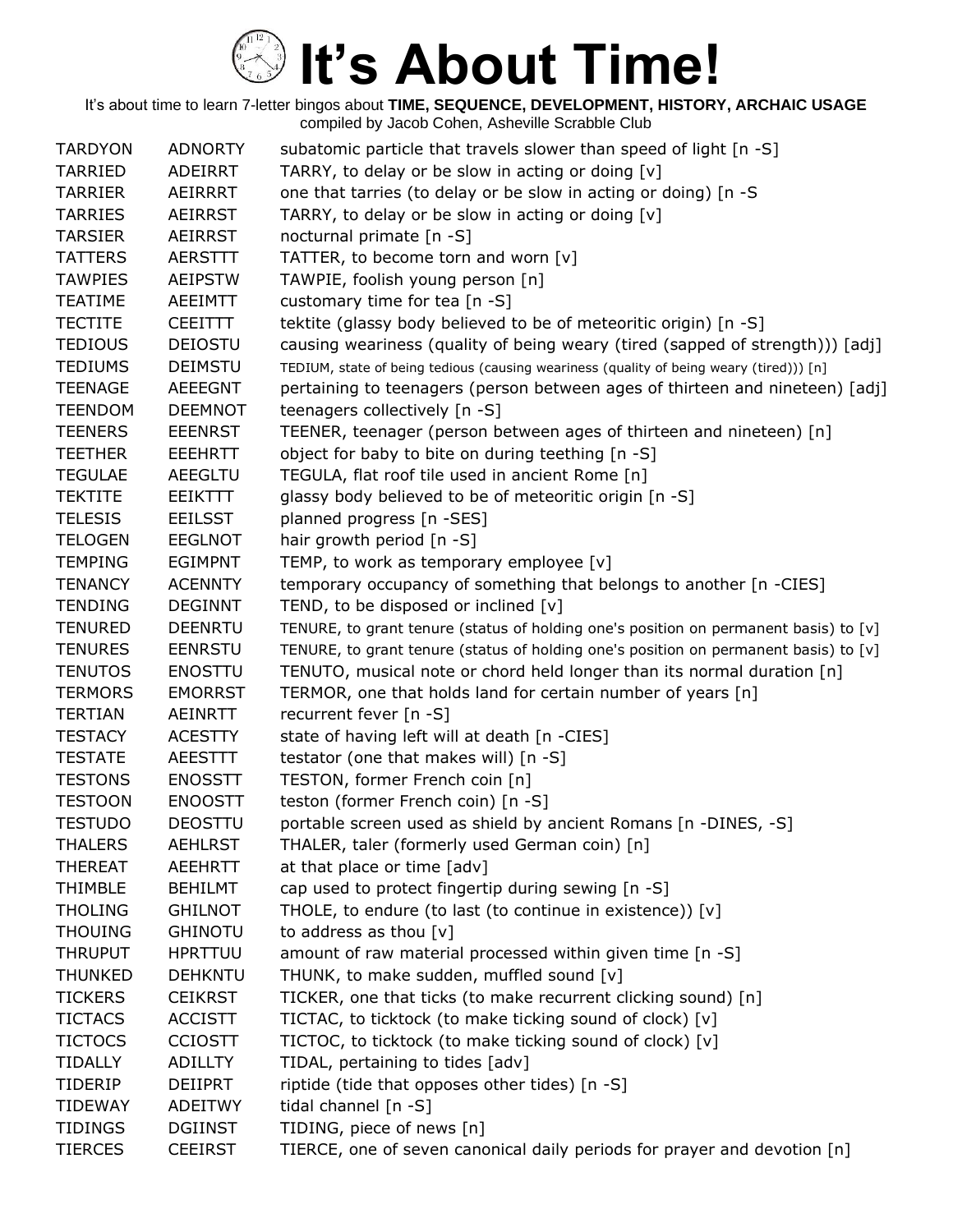| <b>TIFFINS</b> | <b>FFIINST</b> | TIFFIN, to lunch (to eat noonday meal) [v]                                                          |
|----------------|----------------|-----------------------------------------------------------------------------------------------------|
| <b>TIMEOUS</b> | EIMOSTU        | timely (occurring at right moment) [adj]                                                            |
| <b>TIMEOUT</b> | <b>EIMOTTU</b> | brief suspension of activity [n -S]                                                                 |
| <b>TIMINGS</b> | <b>GIIMNST</b> | TIMING, selection of proper moment for doing something [n]                                          |
| <b>TITRATE</b> | <b>AEIRTTT</b> | to determine strength of solution by adding reagent until desired reaction occurs [v -D, -TING, -S] |
| <b>TOBACCO</b> | <b>ABCCOOT</b> | annual herb cultivated for its leaves [n -ES, -S]                                                   |
| <b>TOGATED</b> | <b>ADEGOTT</b> | wearing toga (outer garment worn in ancient Rome) [adj]                                             |
| <b>TONIGHT</b> | <b>GHINOTT</b> | present night [n -S]                                                                                |
| <b>TOODLED</b> | <b>DDELOOT</b> | TOODLE, to tootle (to toot softly or repeatedly) [v]                                                |
| <b>TOODLES</b> | <b>DELOOST</b> | TOODLE, to tootle (to toot softly or repeatedly) [v]                                                |
| <b>TOOTERS</b> | <b>EOORSTT</b> | TOOTER, one that toots (to sound horn or whistle in short blasts) [n]                               |
| <b>TOOTING</b> | <b>GINOOTT</b> | TOOT, to sound horn or whistle in short blasts [v]                                                  |
| <b>TOOTLED</b> | <b>DELOOTT</b> | TOOTLE, to toot softly or repeatedly [v]                                                            |
| <b>TOOTLER</b> | <b>ELOORTT</b> | one that tootles (to toot softly or repeatedly) [n -S]                                              |
| <b>TOOTLES</b> | <b>ELOOSTT</b> | TOOTLE, to toot softly or repeatedly [v]                                                            |
| <b>TORRENT</b> | <b>ENORRTT</b> | rapid stream of water [n -S]                                                                        |
| <b>TOSSPOT</b> | <b>OOPSSTT</b> | drunkard (one who is habitually drunk) [n -S]                                                       |
| <b>TOUCHUP</b> | <b>CHOPTUU</b> | act of finishing by adding minor improvements [n -S]                                                |
| <b>TOUGHED</b> | <b>DEGHOTU</b> | TOUGH, to endure hardship [v]                                                                       |
| <b>TOWMOND</b> | <b>DMNOOTW</b> | year (period of time consisting of 365 or 366 days) [n -S]                                          |
| <b>TOWMONT</b> | <b>MNOOTTW</b> | towmond (year (period of time consisting of 365 or 366 days)) [n -S]                                |
| <b>TREKKED</b> | <b>DEEKKRT</b> | TREK, to make slow or arduous journey [v]                                                           |
| <b>TREKKER</b> | <b>EEKKRRT</b> | one that treks (to make slow or arduous journey) [n -S]                                             |
| <b>TRENDED</b> | <b>DDEENRT</b> | TREND, to take particular course [v]                                                                |
| <b>TRIBALS</b> | <b>ABILRST</b> | TRIBAL, member of aboriginal people of India [n]                                                    |
| <b>TRIDUUM</b> | <b>DIMRTUU</b> | period of three days of prayer [n -S]                                                               |
| TRIFLED        | DEFILRT        | TRIFLE, to waste time [v]                                                                           |
| <b>TRIFLER</b> | EFILRRT        | one that trifles (to waste time) [n -S]                                                             |
| <b>TRIFLES</b> | <b>EFILRST</b> | TRIFLE, to waste time [v]                                                                           |
| <b>TRIGONS</b> | <b>GINORST</b> | TRIGON, ancient stringed instrument [n]                                                             |
| <b>TRILITH</b> | HIILRTT        | prehistoric structure of three large stones [n -S]                                                  |
| <b>TRIOLET</b> | <b>EILORTT</b> | short poem of fixed form [n -S]                                                                     |
| <b>TRIPODY</b> | <b>DIOPRTY</b> | verse of three metrical feet [n -DIES]                                                              |
| <b>TRIREME</b> | <b>EEIMRRT</b> | ancient Greek or Roman warship [n -S]                                                               |
| <b>TRISEME</b> | <b>EEIMRST</b> | type of metrical foot [n -S]                                                                        |
| <b>TRITEST</b> | EIRSTTT        | TRITE, used so often as to be made commonplace [adj]                                                |
| <b>TRIVIUM</b> | <b>IIMRTUV</b> | group of studies in medieval schools [n -IA, -S]                                                    |
| <b>TROCHEE</b> | <b>CEEHORT</b> | type of metrical foot $[n - S]$                                                                     |
| <b>TROLLED</b> | <b>DELLORT</b> | TROLL, to fish with slowly trailing line [v]                                                        |
| <b>TROLLER</b> | <b>ELLORRT</b> | one that trolls (to fish with slowly trailing line) [n -S]                                          |
| <b>TUCKERS</b> | <b>CEKRSTU</b> | TUCKER, to weary (to make or become weary) [v]                                                      |
| <b>TUMESCE</b> | <b>CEEMSTU</b> | to become swollen [v -D, -CING, -S]                                                                 |
| <b>TURIONS</b> | <b>INORSTU</b> | TURION, thick new growth on plant [n]                                                               |
| <b>TWEETED</b> | <b>DEEETTW</b> | TWEET, to chirp (to utter short, shrill sound) [v]                                                  |
| <b>TWERKED</b> | <b>DEEKRTW</b> | TWERK, to dance in particular style originating in New Orleans [v]                                  |
| TWIRLED        | <b>DEILRTW</b> | TWIRL, to rotate rapidly [v]                                                                        |
| <b>TWIRLER</b> | <b>EILRRTW</b> | one that twirls (to rotate rapidly) [n -S]                                                          |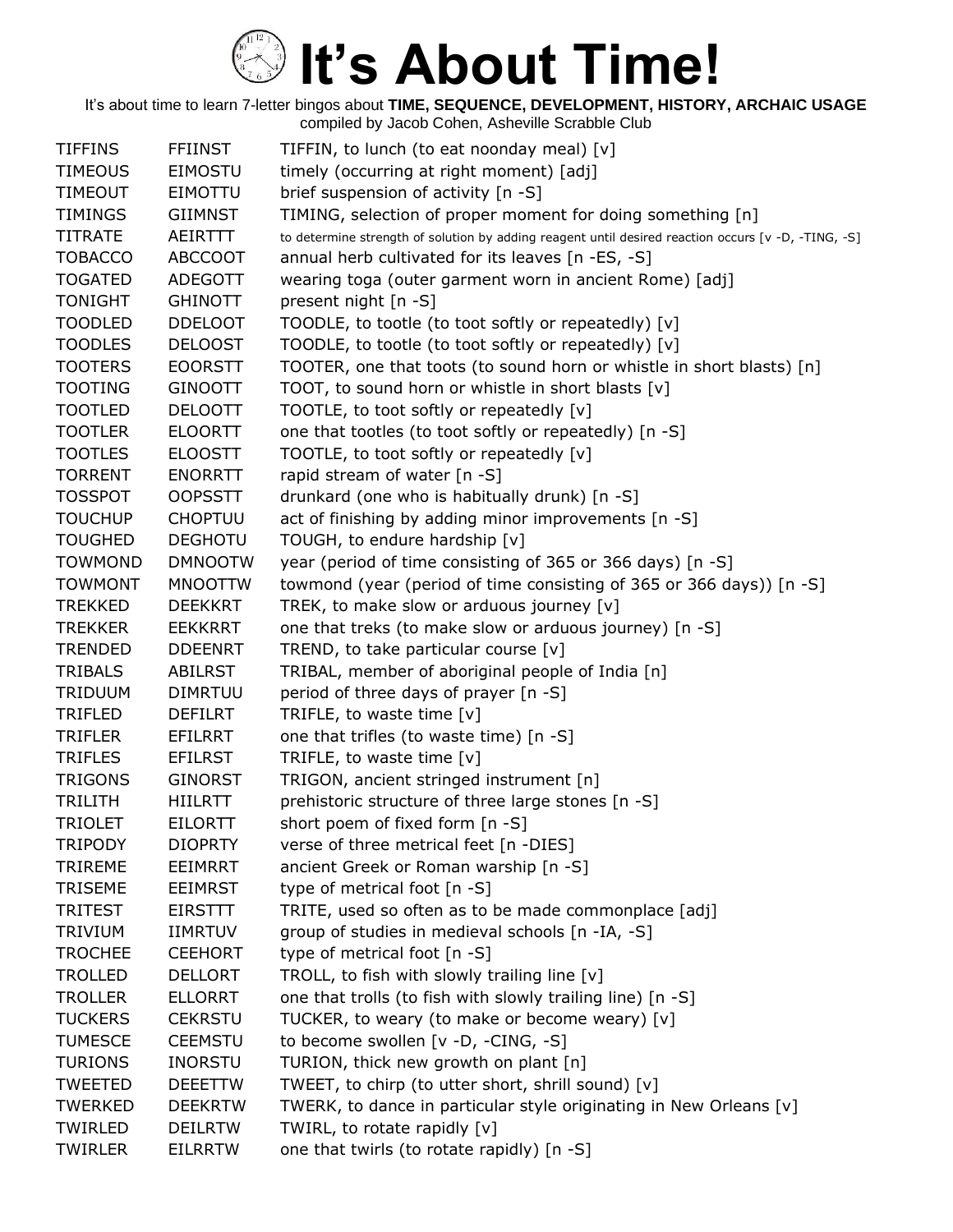| <b>TWISTOR</b> | <b>IORSTTW</b> | complex variable in descriptions of space-time [n -S]                              |
|----------------|----------------|------------------------------------------------------------------------------------|
| <b>TWITTER</b> | <b>EIRTTTW</b> | to utter succession of chirping sounds [v -ED, -ING, -S]                           |
| <b>TYRONIC</b> | <b>CINORTY</b> | TYRO, beginner (one that begins (to start)) [adj]                                  |
|                |                | <b>U</b> 7s                                                                        |
| <b>UNAGILE</b> | <b>AEGILNU</b> | not agile (able to move quickly and easily) [adj]                                  |
| <b>UNAGING</b> | AGGINNU        | not aging (to grow old) [adj]                                                      |
| <b>UNAWAKE</b> | <b>AAEKNUW</b> | not awake (to wake up) [adj]                                                       |
| <b>UNBENDS</b> | <b>BDENNSU</b> | UNBEND, to make or allow to become straight [v]                                    |
| <b>UNBOSOM</b> | <b>BMNOOSU</b> | to reveal $[v - ED, -ING, -S]$                                                     |
| <b>UNBUILD</b> | <b>BDILNUU</b> | to demolish (to destroy (to damage beyond repair or renewal)) [v -LT, -ING, -S     |
| <b>UNCLEFT</b> | <b>CEFLNTU</b> | not cleft (to split or divide) [adj]                                               |
| <b>UNCLOAK</b> | <b>ACKLNOU</b> | to remove cloak from [v -ED, -ING, -S]                                             |
| <b>UNCLOSE</b> | <b>CELNOSU</b> | to open (to cause to become open) [v -D, -SING, -S]                                |
| <b>UNCOMIC</b> | <b>CCIMNOU</b> | not comic [adj]                                                                    |
| <b>UNCTION</b> | <b>CINNOTU</b> | act of anointing (to apply oil to as sacred rite) [n -S]                           |
| <b>UNDATED</b> | <b>ADDENTU</b> | not dated (to determine or record date of) [adj]                                   |
| <b>UNEAGER</b> | <b>AEEGNRU</b> | not eager (impatiently longing) [adj]                                              |
| <b>UNFOUND</b> | <b>DFNNOUU</b> | not found (to come upon after search) [adj]                                        |
| <b>UNGLOVE</b> | <b>EGLNOUV</b> | to uncover by removing glove [v -D, -VING, -S]                                     |
| <b>UNGULED</b> | <b>DEGLNUU</b> | having hoofs of color that is different from body -- used of heraldic animal [adj] |
| <b>UNHAIRS</b> | AHINRSU        | UNHAIR, to remove hair from [v]                                                    |
| <b>UNHANDS</b> | <b>ADHNNSU</b> | UNHAND, to remove hand from [v]                                                    |
| <b>UNHASTY</b> | <b>AHNSTUY</b> | not hasty (speedy (swift (moving with great rate of motion))) [adj]                |
| <b>UNHELMS</b> | <b>EHLMNSU</b> | UNHELM, to remove helmet of [v]                                                    |
| <b>UNHOODS</b> | <b>DHNOOSU</b> | UNHOOD, to remove hood from [v]                                                    |
| <b>UNHOPED</b> | <b>DEHNOPU</b> | not hoped for or expected [adj]                                                    |
| <b>UNHORSE</b> | <b>EHNORSU</b> | to cause to fall from horse [v -D, -SING, -S]                                      |
| <b>UNJADED</b> | ADDEJNU        | not jaded (to weary (to make or become weary)) [adj]                               |
| <b>UNMAKER</b> | AEKMNRU        | one that unmakes (to destroy (to damage beyond repair or renewal)) [n -S]          |
| <b>UNMAKES</b> | <b>AEKMNSU</b> | UNMAKE, to destroy (to damage beyond repair or renewal) [v]                        |
| <b>UNMEWED</b> | <b>DEEMNUW</b> | UNMEW, to set free [v]                                                             |
| <b>UNREADY</b> | <b>ADENRUY</b> | not ready (prepared) [adj -DIER, -DIEST]                                           |
| <b>UNRIPER</b> | EINPRRU        | UNRIPE, not ripe [adj]                                                             |
| <b>UNSHIPS</b> | <b>HINPSSU</b> | UNSHIP, to unload from ship [v]                                                    |
| <b>UNSIGHT</b> | <b>GHINSTU</b> | to prevent from seeing [v -ED, -ING, -S]                                           |
| <b>UNTIMED</b> | <b>DEIMNTU</b> | TIME, to determine speed or duration of [adj]                                      |
| <b>UNTRUSS</b> | <b>NRSSTUU</b> | to remove from truss [v -ED, -ING, -S]                                             |
| <b>UNUSUAL</b> | <b>ALNSUUU</b> | not usual [adj]                                                                    |
| <b>UNWOOED</b> | <b>DENOOUW</b> | not wooed (to seek affection of) [adj]                                             |
| <b>UNYOKED</b> | <b>DEKNOUY</b> | UNYOKE, to free from yoke (wooden frame for joining together draft animals)        |
| <b>UNYOUNG</b> | <b>GNNOUUY</b> | not young (being in early period of life or growth) [adj]                          |
| <b>UNYOUNG</b> | <b>GNNOUUY</b> | YOUNG, being in early period of life or growth [adj]                               |
| <b>UPCYCLE</b> | <b>CCELPUY</b> | to recycle into something of greater value [v -D, -LING, -S]                       |
| <b>UPDATED</b> | ADDEPTU        | UPDATE, to bring up to date $[v]$                                                  |
| <b>UPDATER</b> | ADEPRTU        | one that updates (to bring up to date) [n -S]                                      |
| <b>UPDATES</b> | ADEPSTU        | UPDATE, to bring up to date $[v]$                                                  |
| <b>UPPINGS</b> | <b>GINPPSU</b> | UPPING, process of marking young swans for identification purposes [n]             |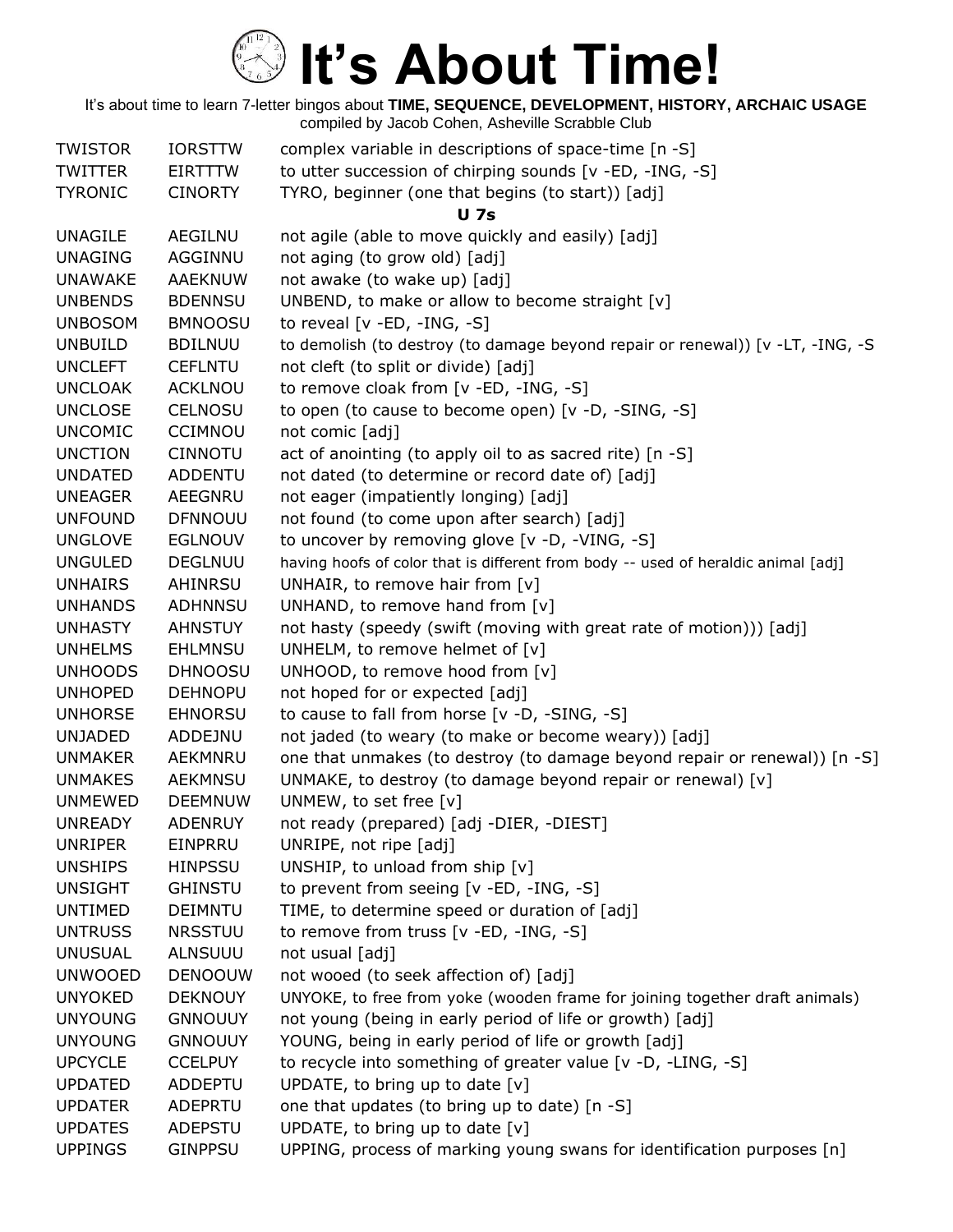| <b>UPSHOTS</b> | <b>HOPSSTU</b> | UPSHOT, final result [n]                                                                 |
|----------------|----------------|------------------------------------------------------------------------------------------|
| <b>UPSTART</b> | APRSTTU        | to spring up suddenly [v -ED, -ING, -S]                                                  |
| <b>UPTEMPO</b> | <b>EMOPPTU</b> | fast or lively tempo [n -S]                                                              |
| <b>UPTIMES</b> | <b>EIMPSTU</b> | UPTIME, time during which machinery is functioning [n]                                   |
| <b>UPTREND</b> | <b>DENPRTU</b> | tendency upward or toward growth [n -S]                                                  |
| <b>URGENCY</b> | <b>CEGNRUY</b> | quality of being urgent (requiring immediate attention) [n -CIES]                        |
| <b>URGINGS</b> | <b>GGINRSU</b> | URGING, attempt to persuade someone to do something [n]                                  |
| <b>URTEXTE</b> | <b>EERTTUX</b> | URTEXT, original text [n]                                                                |
| <b>URTEXTS</b> | <b>ERSTTUX</b> | URTEXT, original text [n]                                                                |
| <b>USUALLY</b> | <b>ALLSUUY</b> | ordinarily (in ordinary (of kind to be expected in normal order of events) manner) [adv] |
|                |                | <b>V</b> 7s                                                                              |
| <b>VALERIC</b> | <b>ACEILRV</b> | VALERIAN, perennial herb [adj]                                                           |
| VAMOOSE        | <b>AEMOOSV</b> | to leave quickly [v-D, SING, -S]                                                         |
| VAMOSED        | <b>ADEMOSV</b> | VAMOSE, to vamoose (to leave quickly) [v]                                                |
| <b>VAMOSES</b> | <b>AEMOSSV</b> | VAMOSE, to vamoose (to leave quickly) [v]                                                |
| VARIANT        | <b>AAINRTV</b> | variable (something that varies (to become or make different)) [n -S]                    |
| VARIATE        | AAEIRTV        | to vary (to become or make different) [v -D, -TING, -S]                                  |
| <b>VARIERS</b> | <b>AEIRRSV</b> | VARIER, one that varies (to become or make different) [n]                                |
| <b>VARYING</b> | <b>AGINRVY</b> | VARY, to become or make different [v]                                                    |
| VATICAL        | <b>AACILTV</b> | vatic (pertaining to prophet (one who predicts)) [adj]                                   |
| <b>VEALIER</b> | AEEILRV        | VEALY, immature [adj]                                                                    |
| <b>VEALING</b> | <b>AEGILNV</b> | VEAL, to kill and prepare calf for food [v]                                              |
| <b>VEGGING</b> | <b>EGGGINV</b> | VEG, to spend time idly [v]                                                              |
| <b>VELIGER</b> | <b>EEGILRV</b> | larval stage of certain mollusks [n -S]                                                  |
| <b>VERSETS</b> | <b>EERSSTV</b> | VERSET, versicle (short line of metrical writing) [n]                                    |
| <b>VERSING</b> | <b>EGINRSV</b> | VERSE, to versify (to change from prose into metrical form) [v]                          |
| <b>VERSION</b> | <b>EINORSV</b> | to create new account or description from particular point of view [v -ED, -ING, -S]     |
| <b>VESPERS</b> | <b>EEPRSSV</b> | VESPER, evening service, prayer, or song [n]                                             |
| <b>VESTALS</b> | <b>AELSSTV</b> | VESTAL, chaste woman [n]                                                                 |
| <b>VESTIGE</b> | <b>EEGISTV</b> | visible sign of something that is no longer in existence [n -S]                          |
| <b>VETERAN</b> | <b>AEENRTV</b> | former member of armed forces [n -S]                                                     |
| <b>VIBRATE</b> | <b>ABEIRTV</b> | to move back and forth rapidly [v -D, TING, -S]                                          |
| <b>VIDIOTS</b> | <b>DIIOSTV</b> | VIDIOT, habitual, undiscriminating viewer of television [n]                              |
| <b>VIFFING</b> | <b>FFGIINV</b> | VIFF, to change direction abruptly of vertical take-off aircraft [v]                     |
| <b>VIHUELA</b> | AEHILUV        | type of early Spanish guitar [n -S]                                                      |
| <b>VINASSE</b> | <b>AEINSSV</b> | residue left after distillation of liquor [n -S]                                         |
| <b>VINEGAR</b> | <b>AEGINRV</b> | sour liquid used as condiment or preservative [n -S]                                     |
| <b>VINTAGE</b> | <b>AGEINTV</b> | season's yield of wine from vineyard [n -S]                                              |
| <b>VIRELAI</b> | AEIILRV        | virelay (medieval French verse form) [n -S]                                              |
| <b>VIRELAY</b> | AEILRVY        | medieval French verse form [n -S]                                                        |
| <b>VIRGATE</b> | <b>AEGIRTV</b> | early English measure of land area [n -S]                                                |
| <b>VITESSE</b> | <b>EEISSTV</b> | speed $[n - S]$                                                                          |
| <b>VOLANTE</b> | <b>AELNOTV</b> | moving with light rapidity -- used as musical direction [adj]                            |
| <b>VOLTING</b> | <b>GILNOTV</b> | VOLT, to make quick movement in fencing to avoid thrust [v]                              |
|                |                | <b>W</b> 7s                                                                              |
| <b>WAENESS</b> | <b>AEENSSW</b> | woeness [n -ES]                                                                          |
| <b>WAESUCK</b> | <b>ACEKSUW</b> | WAESUCKS, used to express pity [interj]                                                  |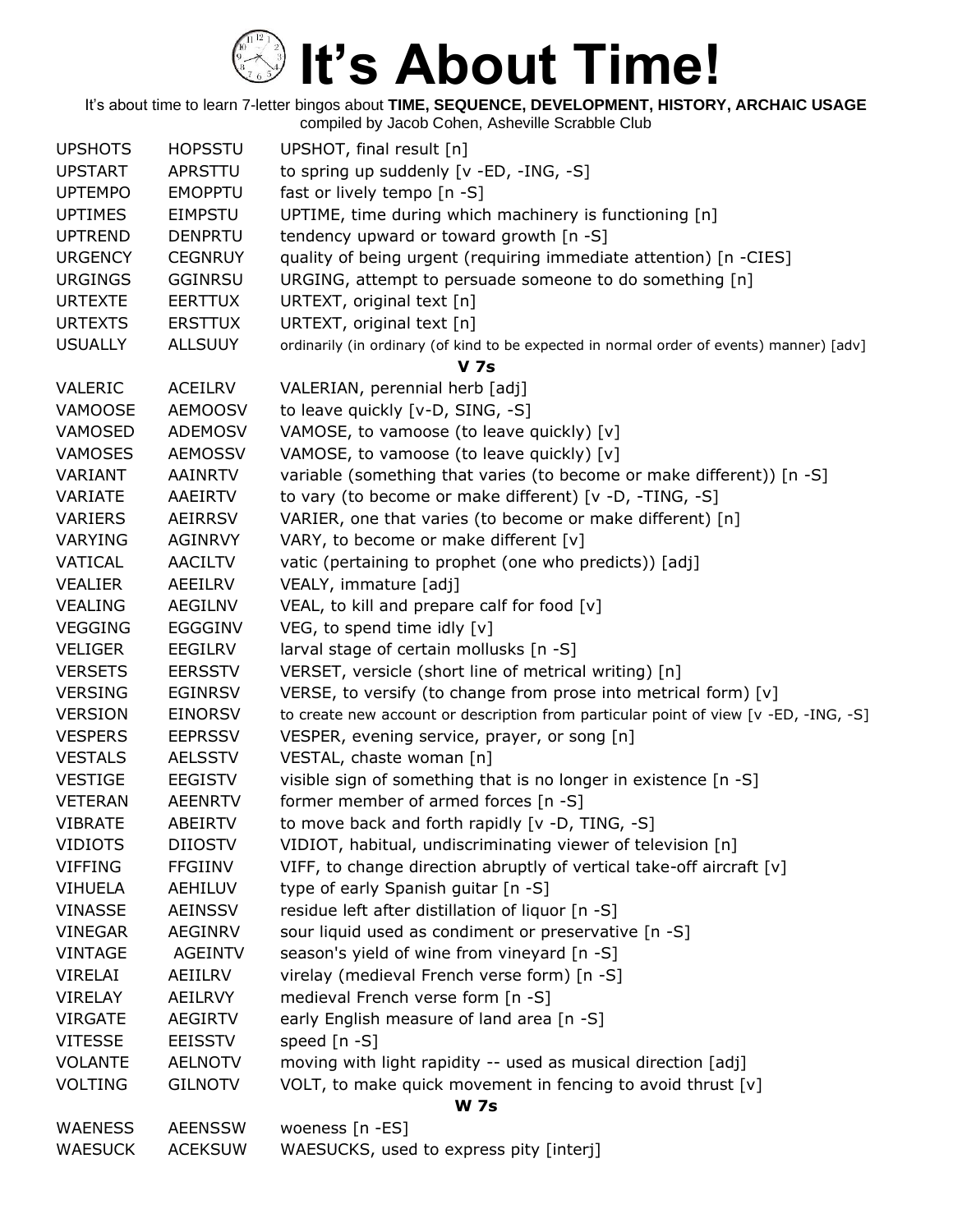| WAITING        | AGIINTW        | act of one who waits $[n -S] / WAIT$ , to stay in expectation of $[v]$          |
|----------------|----------------|---------------------------------------------------------------------------------|
| <b>WAKEFUL</b> | <b>AEFKLUW</b> | not sleeping or able to sleep [adj]                                             |
| <b>WAKENED</b> | <b>ADEEKNW</b> | WAKEN, to wake (to rouse from sleep) [v]                                        |
| <b>WAKENER</b> | <b>AEEKNRW</b> | one that wakens (to wake (to rouse from sleep)) [n -S]                          |
| <b>WAKINGS</b> | <b>AGIKNSW</b> | WAKING, state of being awake [n]                                                |
| <b>WAMPUMS</b> | AMMPSUW        | WAMPUM, form of currency formerly used by Native Americans [n]                  |
| WARKING        | AGIKNRW        | WARK, to endure pain $[v]$                                                      |
| <b>WARMUPS</b> | <b>AMPRSUW</b> | WARMUP, preparatory exercise or procedure [n]                                   |
| WARTIME        | <b>AEIMRTW</b> | time of war $[n - S]$                                                           |
| <b>WARWORK</b> | <b>AKORRWW</b> | work done during war [n -S]                                                     |
| <b>WASHDAY</b> | AADHSWY        | day set aside for washing clothes [n -S]                                        |
| <b>WAUKING</b> | AGIKNUW        | WAUK, to wake (to rouse from sleep) [v]                                         |
| WAXWEED        | ADEEWWX        | annual herb [n -S]                                                              |
| <b>WEAKEST</b> | <b>AEEKSTW</b> | WEAK, lacking strength (capacity for exertion or endurance) [adj]               |
| WEARIED        | ADEEIRW        | WEARY, to make or become weary [v]                                              |
| WEARIES        | <b>AEEIRSW</b> | WEARY, to make or become weary [v]                                              |
| <b>WEEKDAY</b> | <b>ADEEKWY</b> | any day of week except Saturday and Sunday [n -S]                               |
| <b>WEEKEND</b> | <b>DEEEKNW</b> | to spend weekend (end of week) [v -ED, -ING, -S]                                |
| <b>WHEREAS</b> | <b>AEEHRSW</b> | introductory statement of formal document [n -ES]                               |
| <b>WHETHER</b> | <b>EEHHRTW</b> | if it be case that [conj]                                                       |
| WHIDDED        | <b>DDDEHIW</b> | WHID, to move rapidly and quietly [v]                                           |
| WHILING        | <b>GHIILNW</b> | WHILE, to cause to pass pleasantly [v]                                          |
| <b>WHIMSEY</b> | <b>EHIMSWY</b> | whimsy (whim (impulsive idea)) [n -S]                                           |
| <b>WHIPPET</b> | <b>EHIPPTW</b> | small, swift dog [n -S]                                                         |
| WHIRLED        | <b>DEHILRW</b> | WHIRL, to revolve rapidly [v]                                                   |
| <b>WHIRLER</b> | <b>EHILRRW</b> | one that whirls (to revolve rapidly) [n -S]                                     |
| <b>WHOOMPH</b> | <b>HHMOOPW</b> | whoomp (sudden loud sound) [n -S]                                               |
| <b>WHOOMPS</b> | <b>HMOOPSW</b> | WHOOMP, sudden loud sound [n]                                                   |
| <b>WHOSESO</b> | <b>EHOOSSW</b> | possessive of whoso [pron]                                                      |
| WIGGLED        | <b>DEGGILW</b> | WIGGLE, to move with short, quick movements from side to side [v]               |
| WIGGLER        | EGGILRW        | one that wiggles (to move with short, quick movements from side to side) [n -S] |
| WIGGLES        | <b>EGGILSW</b> | WIGGLE, to move with short, quick movements from side to side [v]               |
| WILTING        | <b>GIILNTW</b> | WILT, to become limp [v]                                                        |
| <b>WINDUPS</b> | <b>DINPSUW</b> | WINDUP, conclusion [n]                                                          |
| WINGIER        | <b>EGIINRW</b> | WINGY, swift (moving with great rate of motion) [adj]                           |
| <b>WINKERS</b> | <b>EIKNRSW</b> | WINKER, one that winks (to close and open one eye quickly) [n]                  |
| WINKING        | <b>GIIKNNW</b> | WINK, to close and open one eye quickly [v]                                     |
| <b>WINTERS</b> | <b>EINRSTW</b> | WINTER, to pass winter (coldest season of year) [v]                             |
| <b>WITLOOF</b> | <b>FILOOTW</b> | chicory (perennial herb) [n -S]                                                 |
| <b>WONTING</b> | <b>GINNOTW</b> | WONT, to make accustomed to [v]                                                 |
| <b>WOOPIES</b> | <b>EIOOPSW</b> | WOOPIE, well-off older person [n] / WOOPY, woopie [n]                           |
| <b>WORKDAY</b> | <b>ADKORWY</b> | day on which work is done [n -S]                                                |
| <b>WORKOUT</b> | <b>KOORTUW</b> | period of physical exercise [n -S]                                              |
| <b>WORLDER</b> | <b>DELORRW</b> | one who belongs to specified class, time, domain, or sphere of activity [n -S]  |
| <b>WORSENS</b> | <b>ENORSSW</b> | WORSEN, to make or become worse [v]                                             |
| <b>WORTHED</b> | <b>DEHORTW</b> | WORTH, to befall (to happen to) [v]                                             |
| <b>WREAKED</b> | <b>ADEEKRW</b> | WREAK, to inflict (to cause to be endured; impose) [v]                          |